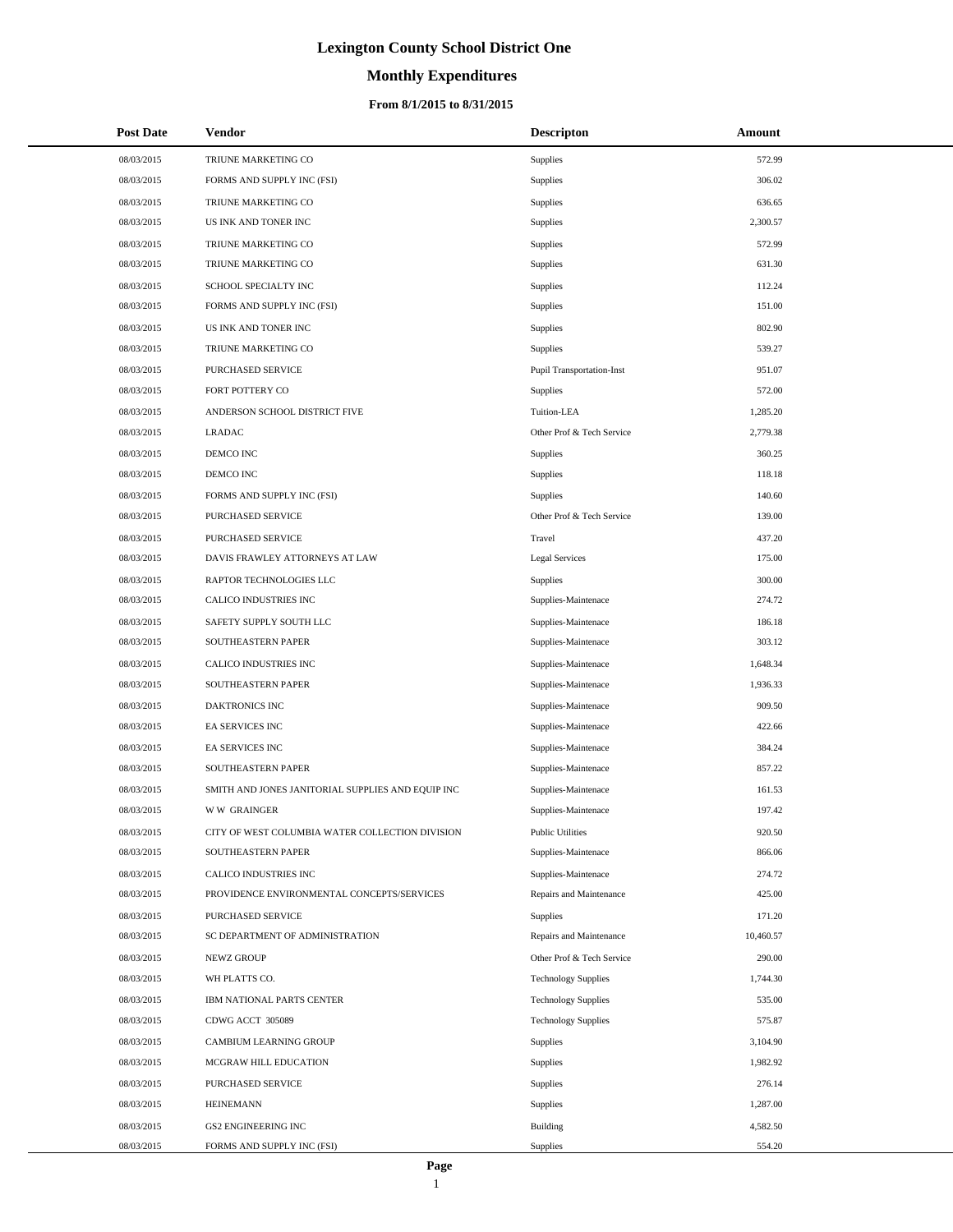# **Monthly Expenditures**

## **From 8/1/2015 to 8/31/2015**

| <b>Post Date</b> | Vendor                                            | <b>Descripton</b>          | Amount   |
|------------------|---------------------------------------------------|----------------------------|----------|
| 08/03/2015       | ROCHESTER 100 INC                                 | Pupil Activity             | 757.85   |
| 08/03/2015       | <b>ENLOWS AUTO SUPPLY</b>                         | Pupil Activity             | 277.34   |
| 08/03/2015       | GOODHEARTWILLCOX CO                               | Pupil Activity             | 1,098.90 |
| 08/03/2015       | PIEDMONT FARM AND NURSERY SUPPLY CO               | Pupil Activity             | 883.58   |
| 08/03/2015       | <b>REPECHAGE</b>                                  | Pupil Activity             | $-92.10$ |
| 08/03/2015       | SC DEPARTMENT OF REVENUE (SALES TAX RETURN)       | Pupil Activity             | $-6.45$  |
| 08/03/2015       | THE BURMAX CO INC                                 | Pupil Activity             | 511.35   |
| 08/03/2015       | PREMIER AGENDAS INC NATIONAL SALES SUPPORT        | Pupil Activity             | 1,783.98 |
| 08/03/2015       | R L BRYAN CO TEXTBOOK DEPOSITORY                  | Pupil Activity             | 398.88   |
| 08/03/2015       | CASH                                              | Pupil Activity             | 250.00   |
| 08/03/2015       | <b>EVERBIND BOOKS</b>                             | Pupil Activity             | 985.80   |
| 08/03/2015       | MEDCO SUPPLY CO                                   | Pupil Activity             | 262.96   |
| 08/03/2015       | DORIAN BUSINESS SYSTEMS INC                       | Pupil Activity             | 300.00   |
| 08/03/2015       | <b>ATTAINMENT CO</b>                              | <b>Supplies</b>            | 5,962.82 |
| 08/03/2015       | <b>ATTAINMENT CO</b>                              | <b>Technology Supplies</b> | 4,268.70 |
| 08/04/2015       | FORMS AND SUPPLY INC (FSI)                        | <b>Supplies</b>            | 2,856.90 |
| 08/04/2015       | SCHOOL SPECIALTY INC                              | Supplies                   | 123.65   |
| 08/04/2015       | REALLY GOOD STUFF                                 | Supplies                   | 159.96   |
| 08/04/2015       | FORMS AND SUPPLY INC (FSI)                        | Supplies                   | 125.67   |
| 08/04/2015       | FORMS AND SUPPLY INC (FSI)                        | <b>Supplies</b>            | 121.53   |
| 08/04/2015       | PINE PRESS OF LEXINGTON INC                       | Printing and Binding       | 2,455.09 |
| 08/04/2015       | SCHOOL SPECIALTY INC                              | <b>Supplies</b>            | 340.26   |
| 08/04/2015       | SCHOOL SPECIALTY INC                              | Supplies                   | 191.74   |
| 08/04/2015       | <b>CAROLINA IDEAS</b>                             | <b>Supplies</b>            | 1,198.40 |
| 08/04/2015       | SCHOOL SPECIALTY INC                              | Supplies                   | 1,135.30 |
| 08/04/2015       | FORMS AND SUPPLY INC (FSI)                        | Supplies                   | 748.52   |
| 08/04/2015       | FORMS AND SUPPLY INC (FSI)                        | Supplies                   | 184.04   |
| 08/04/2015       | ALLEN'S COMPRESSOR SERVICE                        | Repairs and Maintenance    | 920.85   |
| 08/04/2015       | FORMS AND SUPPLY INC (FSI)                        | Supplies                   | 105.40   |
| 08/04/2015       | PRECISION FIRE SOLUTIONS                          | Repairs and Maintenance    | 348.00   |
| 08/04/2015       | PALMETTO PROPANE                                  | Energy                     | 531.59   |
| 08/04/2015       | HYMAN PAPER CO INC                                | Supplies-Maintenace        | 252.22   |
| 08/04/2015       | HYMAN PAPER CO INC                                | Supplies-Maintenace        | 126.11   |
| 08/04/2015       | JANPAK COLUMBIA                                   | Supplies-Maintenace        | 404.73   |
| 08/04/2015       | OSWALD WHOLESALE LUMBER INC                       | Supplies-Maintenace        | 333.29   |
| 08/04/2015       | SMITH AND JONES JANITORIAL SUPPLIES AND EQUIP INC | Supplies-Maintenace        | 303.03   |
| 08/04/2015       | HYMAN PAPER CO INC                                | Supplies-Maintenace        | 126.11   |
| 08/04/2015       | INTERSTATE SOLUTIONS                              | Supplies-Maintenace        | 157.20   |
| 08/04/2015       | HYMAN PAPER CO INC                                | Supplies-Maintenace        | 126.11   |
| 08/04/2015       | SMITH AND JONES JANITORIAL SUPPLIES AND EQUIP INC | Supplies-Maintenace        | 273.75   |
| 08/04/2015       | CALICO INDUSTRIES INC                             | Supplies-Maintenace        | 879.11   |
| 08/04/2015       | PERRY-MANN ELECTRIC CO INC                        | Supplies-Maintenace        | 314.85   |
| 08/04/2015       | CALICO INDUSTRIES INC                             | Supplies-Maintenace        | 274.72   |
| 08/04/2015       | DADE PAPER AND BAG CO                             | Supplies-Maintenace        | 465.99   |
| 08/04/2015       | PERRY-MANN ELECTRIC CO INC                        | Supplies-Maintenace        | 314.85   |
| 08/04/2015       | CALICO INDUSTRIES INC                             | Supplies-Maintenace        | 274.72   |
| 08/04/2015       | HYMAN PAPER CO INC                                | Supplies-Maintenace        | 630.55   |
| 08/04/2015       | <b>WW GRAINGER</b>                                | Supplies-Maintenace        | 158.36   |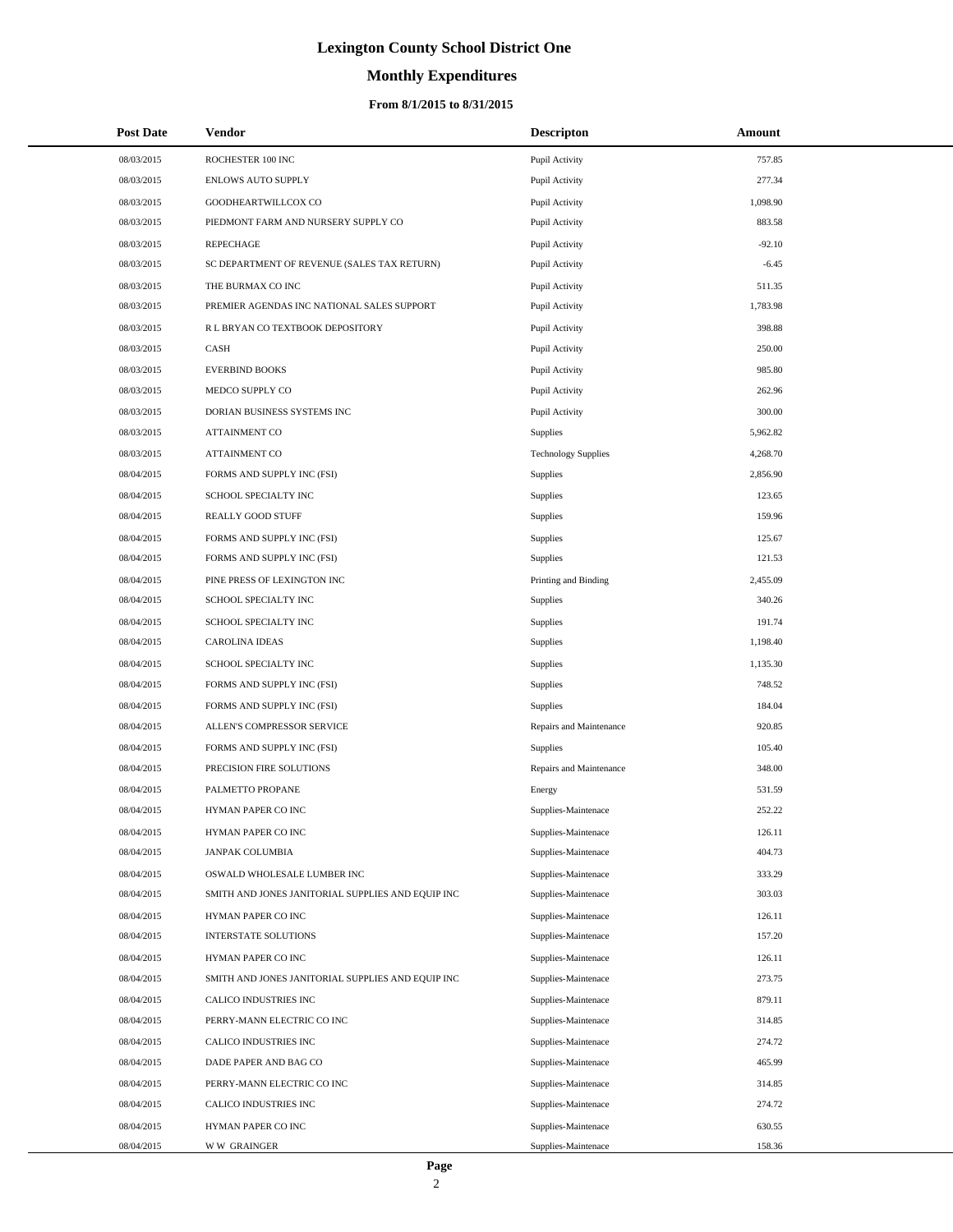# **Monthly Expenditures**

## **From 8/1/2015 to 8/31/2015**

| <b>Post Date</b> | Vendor                                            | <b>Descripton</b>             | Amount   |
|------------------|---------------------------------------------------|-------------------------------|----------|
| 08/04/2015       | WISE MOBILE HOME SUPPLY                           | Supplies-Maintenace           | 973.70   |
| 08/04/2015       | OSWALD WHOLESALE LUMBER INC                       | Supplies-Maintenace           | 916.62   |
| 08/04/2015       | WISE MOBILE HOME SUPPLY                           | Supplies-Maintenace           | 973.70   |
| 08/04/2015       | ACE GLASS CO INC                                  | Supplies-Maintenace           | 208.65   |
| 08/04/2015       | <b>CARTS PLUS</b>                                 | Supplies-Maintenace           | 588.50   |
| 08/04/2015       | HYMAN PAPER CO INC                                | Supplies-Maintenace           | 315.28   |
| 08/04/2015       | <b>IRON MOUNTAIN</b>                              | Software Renewal/Agreemen     | 189.28   |
| 08/04/2015       | <b>INFOSNAP</b>                                   | Other Prof & Tech Service     | 500.00   |
| 08/04/2015       | CAMBIUM LEARNING GROUP                            | Supplies                      | 211.41   |
| 08/04/2015       | MCGRAW HILL EDUCATION                             | Supplies                      | 1,554.81 |
| 08/04/2015       | <b>APPLE INC</b>                                  | Supplies                      | 2,425.00 |
| 08/04/2015       | <b>HEINEMANN</b>                                  | Supplies                      | 780.00   |
| 08/04/2015       | FORMS AND SUPPLY INC (FSI)                        | Supplies                      | 1,211.78 |
| 08/04/2015       | SCHOOL SPECIALTY INC                              | Pupil Activity                | 555.96   |
| 08/04/2015       | WEST MUSIC CO                                     | Pupil Activity                | 373.92   |
| 08/05/2015       | FORMS AND SUPPLY INC (FSI)                        | Supplies                      | 1,175.83 |
| 08/05/2015       | <b>ACP DIRECT</b>                                 | Supplies                      | 461.25   |
| 08/05/2015       | SCHOOL SPECIALTY INC                              | Supplies                      | 139.03   |
| 08/05/2015       | PLANK ROAD PUBLISHING                             | Supplies                      | 129.95   |
| 08/05/2015       | FORMS AND SUPPLY INC (FSI)                        | Supplies                      | 1,292.34 |
| 08/05/2015       | SCHOOL SPECIALTY INC                              | Supplies                      | 554.20   |
| 08/05/2015       | ACCURATE LABEL DESIGNS INC                        | Supplies                      | 434.00   |
| 08/05/2015       | SCHOOL SPECIALTY INC                              | Supplies                      | 811.58   |
| 08/05/2015       | FORMS AND SUPPLY INC (FSI)                        | Supplies                      | 1,640.10 |
| 08/05/2015       | MSC INDUSTRIAL SUPPLY CO                          | Supplies                      | 1,354.11 |
| 08/05/2015       | PINE GROVE INC                                    | Tuition                       | 2,024.60 |
| 08/05/2015       | LEXINGTON SCHOOL DISTRICT FOUR                    | Tuition-LEA                   | 1,197.00 |
| 08/05/2015       | SUMTER SCHOOL DISTRICT                            | <b>Instructional Services</b> | 654.12   |
| 08/05/2015       | FORMS AND SUPPLY INC (FSI)                        | Supplies                      | 227.15   |
| 08/05/2015       | SCHOOL NURSE SUPPLY INC                           | Supplies                      | 168.00   |
| 08/05/2015       | BOUND TO STAY BOUND BOOKS INC                     | <b>Library Books</b>          | 160.66   |
| 08/05/2015       | <b>APPLE INC</b>                                  | <b>Technology Supplies</b>    | 1,817.93 |
| 08/05/2015       | LCJMWANDSC (LEX CTY JOINT WATER AND SEWER COMMI   | <b>Public Utilities</b>       | 163.04   |
| 08/05/2015       | PALMETTO PROPANE                                  | Supplies-Maintenace           | 108.50   |
| 08/05/2015       | <b>WW GRAINGER</b>                                | Supplies-Maintenace           | 431.75   |
| 08/05/2015       | LCJMWANDSC (LEX CTY JOINT WATER AND SEWER COMMI   | <b>Public Utilities</b>       | 1,084.46 |
| 08/05/2015       | <b>GRAYBAR ELECTRIC CO INC</b>                    | Supplies-Maintenace           | 293.18   |
| 08/05/2015       | <b>WW GRAINGER</b>                                | Supplies-Maintenace           | 1,761.18 |
| 08/05/2015       | CALICO INDUSTRIES INC                             | Supplies-Maintenace           | 1,098.89 |
| 08/05/2015       | <b>GRAYBAR ELECTRIC CO INC</b>                    | Supplies-Maintenace           | 1,335.04 |
| 08/05/2015       | SMITH AND JONES JANITORIAL SUPPLIES AND EQUIP INC | Supplies-Maintenace           | 744.72   |
| 08/05/2015       | <b>SUPPLY WORKS</b>                               | Supplies-Maintenace           | 276.60   |
| 08/05/2015       | LCJMWANDSC (LEX CTY JOINT WATER AND SEWER COMMI   | <b>Public Utilities</b>       | 745.14   |
| 08/05/2015       | <b>GRAYBAR ELECTRIC CO INC</b>                    | Supplies-Maintenace           | 206.72   |
| 08/05/2015       | <b>WW GRAINGER</b>                                | Supplies-Maintenace           | 1,137.78 |
| 08/05/2015       | LCJMWANDSC (LEX CTY JOINT WATER AND SEWER COMMI   | <b>Public Utilities</b>       | 1,047.01 |
| 08/05/2015       | <b>SUPPLY WORKS</b>                               | Supplies-Maintenace           | 265.36   |
| 08/05/2015       | LCJMWANDSC (LEX CTY JOINT WATER AND SEWER COMMI   | <b>Public Utilities</b>       | 1,177.03 |

L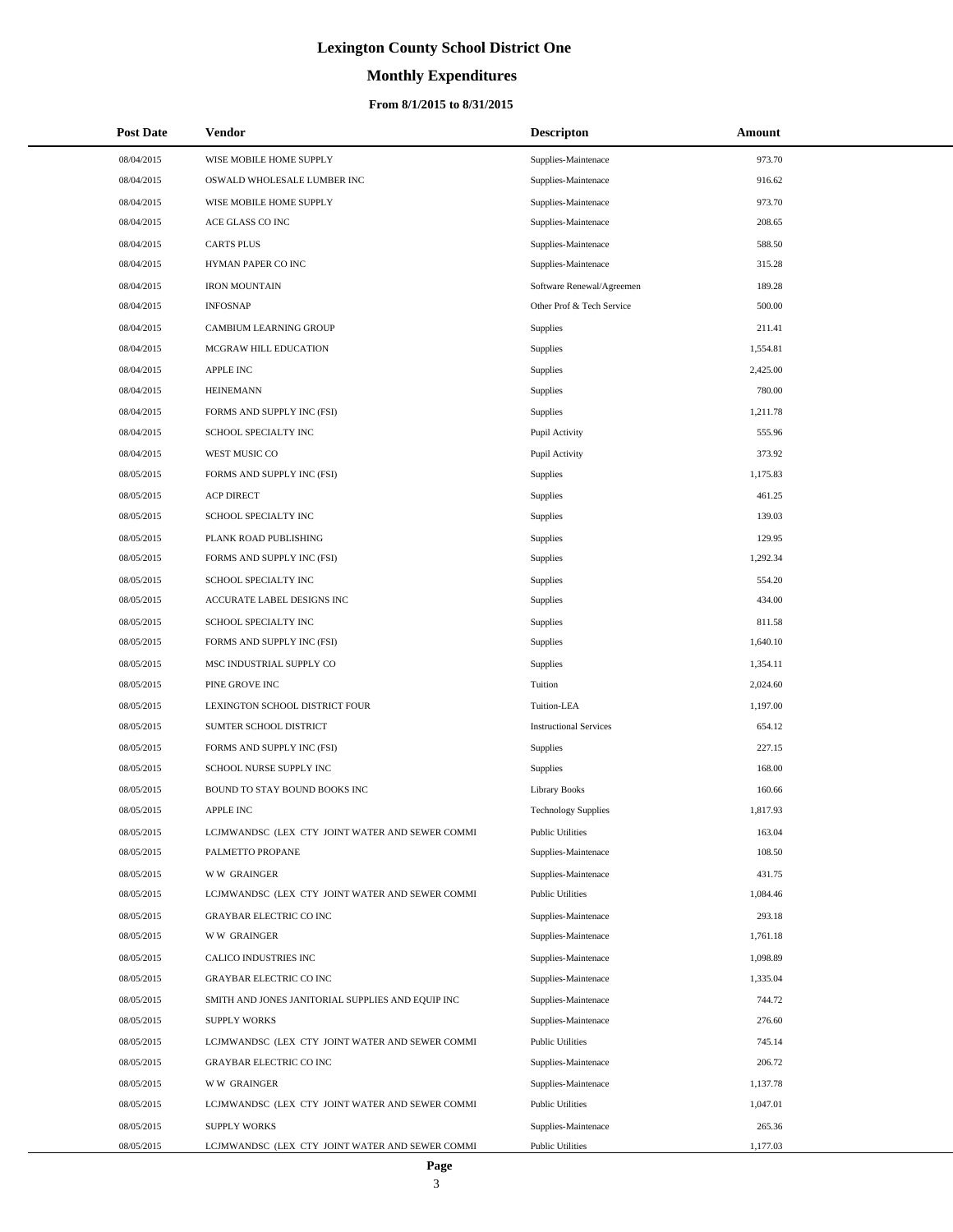## **Monthly Expenditures**

### **From 8/1/2015 to 8/31/2015**

| 08/05/2015<br>LCJMWANDSC (LEX CTY JOINT WATER AND SEWER COMMI<br><b>Public Utilities</b><br>1,131.15<br>625.95<br>08/05/2015<br><b>GRAYBAR ELECTRIC CO INC</b><br>Supplies-Maintenace<br>08/05/2015<br>LCJMWANDSC (LEX CTY JOINT WATER AND SEWER COMMI<br><b>Public Utilities</b><br>5.077.28<br><b>GRAYBAR ELECTRIC CO INC</b><br>293.18<br>08/05/2015<br>Supplies-Maintenace<br>415.10<br>08/05/2015<br>SMITH AND JONES JANITORIAL SUPPLIES AND EQUIP INC<br>Supplies-Maintenace<br>625.95<br>08/05/2015<br><b>GRAYBAR ELECTRIC CO INC</b><br>Supplies-Maintenace<br>320.19<br>08/05/2015<br>LCJMWANDSC (LEX CTY JOINT WATER AND SEWER COMMI<br><b>Public Utilities</b><br>08/05/2015<br>SMITH AND JONES JANITORIAL SUPPLIES AND EQUIP INC<br>Supplies-Maintenace<br>1,699.16<br>203.97<br>08/05/2015<br>LCJMWANDSC (LEX CTY JOINT WATER AND SEWER COMMI<br><b>Public Utilities</b><br>359.52<br>08/05/2015<br>SMITH AND JONES JANITORIAL SUPPLIES AND EQUIP INC<br>Supplies-Maintenace<br>08/05/2015<br>LCJMWANDSC (LEX CTY JOINT WATER AND SEWER COMMI<br><b>Public Utilities</b><br>276.91<br><b>GRAYBAR ELECTRIC CO INC</b><br>08/05/2015<br>206.73<br>Supplies-Maintenace<br>08/05/2015<br>LCJMWANDSC (LEX CTY JOINT WATER AND SEWER COMMI<br><b>Public Utilities</b><br>276.91<br>08/05/2015<br>LCJMWANDSC (LEX CTY JOINT WATER AND SEWER COMMI<br><b>Public Utilities</b><br>724.35<br>08/05/2015<br>LCJMWANDSC (LEX CTY JOINT WATER AND SEWER COMMI<br><b>Public Utilities</b><br>2,481.75<br>501.54<br>08/05/2015<br>LCJMWANDSC (LEX CTY JOINT WATER AND SEWER COMMI<br><b>Public Utilities</b><br>08/05/2015<br><b>GRAYBAR ELECTRIC CO INC</b><br>Supplies-Maintenace<br>908.11<br>412.60<br>08/05/2015<br>LCJMWANDSC (LEX CTY JOINT WATER AND SEWER COMMI<br><b>Public Utilities</b><br>08/05/2015<br>LCJMWANDSC (LEX CTY JOINT WATER AND SEWER COMMI<br><b>Public Utilities</b><br>215.00<br>442.66<br>08/05/2015<br><b>SUPPLY WORKS</b><br>Supplies-Maintenace<br>08/05/2015<br>LCJMWANDSC (LEX CTY JOINT WATER AND SEWER COMMI<br><b>Public Utilities</b><br>2,264.73<br>08/05/2015<br>LEXINGTON PRINTING LLC<br>Printing and Binding<br>2,251.28<br>08/05/2015<br>13,097.49<br><b>COMPORIUM</b><br>Communication<br>MONOPRICE.COM<br><b>Technology Supplies</b><br>1,197.60<br>08/05/2015<br>08/05/2015<br>PURCHASED SERVICE<br>Other Objects<br>149.62<br>08/05/2015<br><b>COMPORIUM</b><br>Communication<br>5,856.51<br>08/05/2015<br><b>COMPORIUM</b><br>Communication<br>2,045.91<br>08/05/2015<br><b>COMPORIUM</b><br>3,665.19<br>Communication<br>08/05/2015<br><b>COMPORIUM</b><br>Communication<br>1,963.99<br>08/05/2015<br><b>COMPORIUM</b><br>3,071.38<br>Communication<br>2,598.09<br>08/05/2015<br><b>COMPORIUM</b><br>Communication<br>08/05/2015<br><b>COMPORIUM</b><br>1,322.91<br>Communication<br>08/05/2015<br>2,901.16<br><b>COMPORIUM</b><br>Communication<br>08/05/2015<br><b>COMPORIUM</b><br>Communication<br>1,915.00<br>08/05/2015<br>2,005.71<br><b>COMPORIUM</b><br>Communication<br>08/05/2015<br><b>COMPORIUM</b><br>Communication<br>2,029.85<br>2,332.70<br>08/05/2015<br><b>COMPORIUM</b><br>Communication<br>08/05/2015<br><b>COMPORIUM</b><br>Communication<br>2,236.96<br>2,876.63<br>08/05/2015<br><b>COMPORIUM</b><br>Communication<br><b>COMPORIUM</b><br>5,513.33<br>08/05/2015<br>Communication<br>2,343.62<br>08/05/2015<br><b>COMPORIUM</b><br>Communication<br>08/05/2015<br><b>COMPORIUM</b><br>Communication<br>2,458.22<br>2,339.46<br>08/05/2015<br><b>COMPORIUM</b><br>Communication<br>08/05/2015<br><b>COMPORIUM</b><br>Communication<br>2,244.40<br>2,502.67<br>08/05/2015<br><b>COMPORIUM</b><br>Communication<br>08/05/2015<br><b>COMPORIUM</b><br>Communication<br>3,095.70<br>08/05/2015<br><b>COMPORIUM</b><br>Communication<br>2,514.68<br>08/05/2015<br><b>COMPORIUM</b><br>Communication<br>2,462.17 | <b>Post Date</b> | Vendor | <b>Descripton</b> | Amount |
|-----------------------------------------------------------------------------------------------------------------------------------------------------------------------------------------------------------------------------------------------------------------------------------------------------------------------------------------------------------------------------------------------------------------------------------------------------------------------------------------------------------------------------------------------------------------------------------------------------------------------------------------------------------------------------------------------------------------------------------------------------------------------------------------------------------------------------------------------------------------------------------------------------------------------------------------------------------------------------------------------------------------------------------------------------------------------------------------------------------------------------------------------------------------------------------------------------------------------------------------------------------------------------------------------------------------------------------------------------------------------------------------------------------------------------------------------------------------------------------------------------------------------------------------------------------------------------------------------------------------------------------------------------------------------------------------------------------------------------------------------------------------------------------------------------------------------------------------------------------------------------------------------------------------------------------------------------------------------------------------------------------------------------------------------------------------------------------------------------------------------------------------------------------------------------------------------------------------------------------------------------------------------------------------------------------------------------------------------------------------------------------------------------------------------------------------------------------------------------------------------------------------------------------------------------------------------------------------------------------------------------------------------------------------------------------------------------------------------------------------------------------------------------------------------------------------------------------------------------------------------------------------------------------------------------------------------------------------------------------------------------------------------------------------------------------------------------------------------------------------------------------------------------------------------------------------------------------------------------------------------------------------------------------------------------------------------------------------------------------------------------------------------------------------------------------------------------------------------------------------------------------------------------------------------------------------------------------------------------------------------------------------------------------------------------------------------------------------------------------------------------------------------------------------------------------------------------------------------------------------------------------|------------------|--------|-------------------|--------|
|                                                                                                                                                                                                                                                                                                                                                                                                                                                                                                                                                                                                                                                                                                                                                                                                                                                                                                                                                                                                                                                                                                                                                                                                                                                                                                                                                                                                                                                                                                                                                                                                                                                                                                                                                                                                                                                                                                                                                                                                                                                                                                                                                                                                                                                                                                                                                                                                                                                                                                                                                                                                                                                                                                                                                                                                                                                                                                                                                                                                                                                                                                                                                                                                                                                                                                                                                                                                                                                                                                                                                                                                                                                                                                                                                                                                                                                                                   |                  |        |                   |        |
|                                                                                                                                                                                                                                                                                                                                                                                                                                                                                                                                                                                                                                                                                                                                                                                                                                                                                                                                                                                                                                                                                                                                                                                                                                                                                                                                                                                                                                                                                                                                                                                                                                                                                                                                                                                                                                                                                                                                                                                                                                                                                                                                                                                                                                                                                                                                                                                                                                                                                                                                                                                                                                                                                                                                                                                                                                                                                                                                                                                                                                                                                                                                                                                                                                                                                                                                                                                                                                                                                                                                                                                                                                                                                                                                                                                                                                                                                   |                  |        |                   |        |
|                                                                                                                                                                                                                                                                                                                                                                                                                                                                                                                                                                                                                                                                                                                                                                                                                                                                                                                                                                                                                                                                                                                                                                                                                                                                                                                                                                                                                                                                                                                                                                                                                                                                                                                                                                                                                                                                                                                                                                                                                                                                                                                                                                                                                                                                                                                                                                                                                                                                                                                                                                                                                                                                                                                                                                                                                                                                                                                                                                                                                                                                                                                                                                                                                                                                                                                                                                                                                                                                                                                                                                                                                                                                                                                                                                                                                                                                                   |                  |        |                   |        |
|                                                                                                                                                                                                                                                                                                                                                                                                                                                                                                                                                                                                                                                                                                                                                                                                                                                                                                                                                                                                                                                                                                                                                                                                                                                                                                                                                                                                                                                                                                                                                                                                                                                                                                                                                                                                                                                                                                                                                                                                                                                                                                                                                                                                                                                                                                                                                                                                                                                                                                                                                                                                                                                                                                                                                                                                                                                                                                                                                                                                                                                                                                                                                                                                                                                                                                                                                                                                                                                                                                                                                                                                                                                                                                                                                                                                                                                                                   |                  |        |                   |        |
|                                                                                                                                                                                                                                                                                                                                                                                                                                                                                                                                                                                                                                                                                                                                                                                                                                                                                                                                                                                                                                                                                                                                                                                                                                                                                                                                                                                                                                                                                                                                                                                                                                                                                                                                                                                                                                                                                                                                                                                                                                                                                                                                                                                                                                                                                                                                                                                                                                                                                                                                                                                                                                                                                                                                                                                                                                                                                                                                                                                                                                                                                                                                                                                                                                                                                                                                                                                                                                                                                                                                                                                                                                                                                                                                                                                                                                                                                   |                  |        |                   |        |
|                                                                                                                                                                                                                                                                                                                                                                                                                                                                                                                                                                                                                                                                                                                                                                                                                                                                                                                                                                                                                                                                                                                                                                                                                                                                                                                                                                                                                                                                                                                                                                                                                                                                                                                                                                                                                                                                                                                                                                                                                                                                                                                                                                                                                                                                                                                                                                                                                                                                                                                                                                                                                                                                                                                                                                                                                                                                                                                                                                                                                                                                                                                                                                                                                                                                                                                                                                                                                                                                                                                                                                                                                                                                                                                                                                                                                                                                                   |                  |        |                   |        |
|                                                                                                                                                                                                                                                                                                                                                                                                                                                                                                                                                                                                                                                                                                                                                                                                                                                                                                                                                                                                                                                                                                                                                                                                                                                                                                                                                                                                                                                                                                                                                                                                                                                                                                                                                                                                                                                                                                                                                                                                                                                                                                                                                                                                                                                                                                                                                                                                                                                                                                                                                                                                                                                                                                                                                                                                                                                                                                                                                                                                                                                                                                                                                                                                                                                                                                                                                                                                                                                                                                                                                                                                                                                                                                                                                                                                                                                                                   |                  |        |                   |        |
|                                                                                                                                                                                                                                                                                                                                                                                                                                                                                                                                                                                                                                                                                                                                                                                                                                                                                                                                                                                                                                                                                                                                                                                                                                                                                                                                                                                                                                                                                                                                                                                                                                                                                                                                                                                                                                                                                                                                                                                                                                                                                                                                                                                                                                                                                                                                                                                                                                                                                                                                                                                                                                                                                                                                                                                                                                                                                                                                                                                                                                                                                                                                                                                                                                                                                                                                                                                                                                                                                                                                                                                                                                                                                                                                                                                                                                                                                   |                  |        |                   |        |
|                                                                                                                                                                                                                                                                                                                                                                                                                                                                                                                                                                                                                                                                                                                                                                                                                                                                                                                                                                                                                                                                                                                                                                                                                                                                                                                                                                                                                                                                                                                                                                                                                                                                                                                                                                                                                                                                                                                                                                                                                                                                                                                                                                                                                                                                                                                                                                                                                                                                                                                                                                                                                                                                                                                                                                                                                                                                                                                                                                                                                                                                                                                                                                                                                                                                                                                                                                                                                                                                                                                                                                                                                                                                                                                                                                                                                                                                                   |                  |        |                   |        |
|                                                                                                                                                                                                                                                                                                                                                                                                                                                                                                                                                                                                                                                                                                                                                                                                                                                                                                                                                                                                                                                                                                                                                                                                                                                                                                                                                                                                                                                                                                                                                                                                                                                                                                                                                                                                                                                                                                                                                                                                                                                                                                                                                                                                                                                                                                                                                                                                                                                                                                                                                                                                                                                                                                                                                                                                                                                                                                                                                                                                                                                                                                                                                                                                                                                                                                                                                                                                                                                                                                                                                                                                                                                                                                                                                                                                                                                                                   |                  |        |                   |        |
|                                                                                                                                                                                                                                                                                                                                                                                                                                                                                                                                                                                                                                                                                                                                                                                                                                                                                                                                                                                                                                                                                                                                                                                                                                                                                                                                                                                                                                                                                                                                                                                                                                                                                                                                                                                                                                                                                                                                                                                                                                                                                                                                                                                                                                                                                                                                                                                                                                                                                                                                                                                                                                                                                                                                                                                                                                                                                                                                                                                                                                                                                                                                                                                                                                                                                                                                                                                                                                                                                                                                                                                                                                                                                                                                                                                                                                                                                   |                  |        |                   |        |
|                                                                                                                                                                                                                                                                                                                                                                                                                                                                                                                                                                                                                                                                                                                                                                                                                                                                                                                                                                                                                                                                                                                                                                                                                                                                                                                                                                                                                                                                                                                                                                                                                                                                                                                                                                                                                                                                                                                                                                                                                                                                                                                                                                                                                                                                                                                                                                                                                                                                                                                                                                                                                                                                                                                                                                                                                                                                                                                                                                                                                                                                                                                                                                                                                                                                                                                                                                                                                                                                                                                                                                                                                                                                                                                                                                                                                                                                                   |                  |        |                   |        |
|                                                                                                                                                                                                                                                                                                                                                                                                                                                                                                                                                                                                                                                                                                                                                                                                                                                                                                                                                                                                                                                                                                                                                                                                                                                                                                                                                                                                                                                                                                                                                                                                                                                                                                                                                                                                                                                                                                                                                                                                                                                                                                                                                                                                                                                                                                                                                                                                                                                                                                                                                                                                                                                                                                                                                                                                                                                                                                                                                                                                                                                                                                                                                                                                                                                                                                                                                                                                                                                                                                                                                                                                                                                                                                                                                                                                                                                                                   |                  |        |                   |        |
|                                                                                                                                                                                                                                                                                                                                                                                                                                                                                                                                                                                                                                                                                                                                                                                                                                                                                                                                                                                                                                                                                                                                                                                                                                                                                                                                                                                                                                                                                                                                                                                                                                                                                                                                                                                                                                                                                                                                                                                                                                                                                                                                                                                                                                                                                                                                                                                                                                                                                                                                                                                                                                                                                                                                                                                                                                                                                                                                                                                                                                                                                                                                                                                                                                                                                                                                                                                                                                                                                                                                                                                                                                                                                                                                                                                                                                                                                   |                  |        |                   |        |
|                                                                                                                                                                                                                                                                                                                                                                                                                                                                                                                                                                                                                                                                                                                                                                                                                                                                                                                                                                                                                                                                                                                                                                                                                                                                                                                                                                                                                                                                                                                                                                                                                                                                                                                                                                                                                                                                                                                                                                                                                                                                                                                                                                                                                                                                                                                                                                                                                                                                                                                                                                                                                                                                                                                                                                                                                                                                                                                                                                                                                                                                                                                                                                                                                                                                                                                                                                                                                                                                                                                                                                                                                                                                                                                                                                                                                                                                                   |                  |        |                   |        |
|                                                                                                                                                                                                                                                                                                                                                                                                                                                                                                                                                                                                                                                                                                                                                                                                                                                                                                                                                                                                                                                                                                                                                                                                                                                                                                                                                                                                                                                                                                                                                                                                                                                                                                                                                                                                                                                                                                                                                                                                                                                                                                                                                                                                                                                                                                                                                                                                                                                                                                                                                                                                                                                                                                                                                                                                                                                                                                                                                                                                                                                                                                                                                                                                                                                                                                                                                                                                                                                                                                                                                                                                                                                                                                                                                                                                                                                                                   |                  |        |                   |        |
|                                                                                                                                                                                                                                                                                                                                                                                                                                                                                                                                                                                                                                                                                                                                                                                                                                                                                                                                                                                                                                                                                                                                                                                                                                                                                                                                                                                                                                                                                                                                                                                                                                                                                                                                                                                                                                                                                                                                                                                                                                                                                                                                                                                                                                                                                                                                                                                                                                                                                                                                                                                                                                                                                                                                                                                                                                                                                                                                                                                                                                                                                                                                                                                                                                                                                                                                                                                                                                                                                                                                                                                                                                                                                                                                                                                                                                                                                   |                  |        |                   |        |
|                                                                                                                                                                                                                                                                                                                                                                                                                                                                                                                                                                                                                                                                                                                                                                                                                                                                                                                                                                                                                                                                                                                                                                                                                                                                                                                                                                                                                                                                                                                                                                                                                                                                                                                                                                                                                                                                                                                                                                                                                                                                                                                                                                                                                                                                                                                                                                                                                                                                                                                                                                                                                                                                                                                                                                                                                                                                                                                                                                                                                                                                                                                                                                                                                                                                                                                                                                                                                                                                                                                                                                                                                                                                                                                                                                                                                                                                                   |                  |        |                   |        |
|                                                                                                                                                                                                                                                                                                                                                                                                                                                                                                                                                                                                                                                                                                                                                                                                                                                                                                                                                                                                                                                                                                                                                                                                                                                                                                                                                                                                                                                                                                                                                                                                                                                                                                                                                                                                                                                                                                                                                                                                                                                                                                                                                                                                                                                                                                                                                                                                                                                                                                                                                                                                                                                                                                                                                                                                                                                                                                                                                                                                                                                                                                                                                                                                                                                                                                                                                                                                                                                                                                                                                                                                                                                                                                                                                                                                                                                                                   |                  |        |                   |        |
|                                                                                                                                                                                                                                                                                                                                                                                                                                                                                                                                                                                                                                                                                                                                                                                                                                                                                                                                                                                                                                                                                                                                                                                                                                                                                                                                                                                                                                                                                                                                                                                                                                                                                                                                                                                                                                                                                                                                                                                                                                                                                                                                                                                                                                                                                                                                                                                                                                                                                                                                                                                                                                                                                                                                                                                                                                                                                                                                                                                                                                                                                                                                                                                                                                                                                                                                                                                                                                                                                                                                                                                                                                                                                                                                                                                                                                                                                   |                  |        |                   |        |
|                                                                                                                                                                                                                                                                                                                                                                                                                                                                                                                                                                                                                                                                                                                                                                                                                                                                                                                                                                                                                                                                                                                                                                                                                                                                                                                                                                                                                                                                                                                                                                                                                                                                                                                                                                                                                                                                                                                                                                                                                                                                                                                                                                                                                                                                                                                                                                                                                                                                                                                                                                                                                                                                                                                                                                                                                                                                                                                                                                                                                                                                                                                                                                                                                                                                                                                                                                                                                                                                                                                                                                                                                                                                                                                                                                                                                                                                                   |                  |        |                   |        |
|                                                                                                                                                                                                                                                                                                                                                                                                                                                                                                                                                                                                                                                                                                                                                                                                                                                                                                                                                                                                                                                                                                                                                                                                                                                                                                                                                                                                                                                                                                                                                                                                                                                                                                                                                                                                                                                                                                                                                                                                                                                                                                                                                                                                                                                                                                                                                                                                                                                                                                                                                                                                                                                                                                                                                                                                                                                                                                                                                                                                                                                                                                                                                                                                                                                                                                                                                                                                                                                                                                                                                                                                                                                                                                                                                                                                                                                                                   |                  |        |                   |        |
|                                                                                                                                                                                                                                                                                                                                                                                                                                                                                                                                                                                                                                                                                                                                                                                                                                                                                                                                                                                                                                                                                                                                                                                                                                                                                                                                                                                                                                                                                                                                                                                                                                                                                                                                                                                                                                                                                                                                                                                                                                                                                                                                                                                                                                                                                                                                                                                                                                                                                                                                                                                                                                                                                                                                                                                                                                                                                                                                                                                                                                                                                                                                                                                                                                                                                                                                                                                                                                                                                                                                                                                                                                                                                                                                                                                                                                                                                   |                  |        |                   |        |
|                                                                                                                                                                                                                                                                                                                                                                                                                                                                                                                                                                                                                                                                                                                                                                                                                                                                                                                                                                                                                                                                                                                                                                                                                                                                                                                                                                                                                                                                                                                                                                                                                                                                                                                                                                                                                                                                                                                                                                                                                                                                                                                                                                                                                                                                                                                                                                                                                                                                                                                                                                                                                                                                                                                                                                                                                                                                                                                                                                                                                                                                                                                                                                                                                                                                                                                                                                                                                                                                                                                                                                                                                                                                                                                                                                                                                                                                                   |                  |        |                   |        |
|                                                                                                                                                                                                                                                                                                                                                                                                                                                                                                                                                                                                                                                                                                                                                                                                                                                                                                                                                                                                                                                                                                                                                                                                                                                                                                                                                                                                                                                                                                                                                                                                                                                                                                                                                                                                                                                                                                                                                                                                                                                                                                                                                                                                                                                                                                                                                                                                                                                                                                                                                                                                                                                                                                                                                                                                                                                                                                                                                                                                                                                                                                                                                                                                                                                                                                                                                                                                                                                                                                                                                                                                                                                                                                                                                                                                                                                                                   |                  |        |                   |        |
|                                                                                                                                                                                                                                                                                                                                                                                                                                                                                                                                                                                                                                                                                                                                                                                                                                                                                                                                                                                                                                                                                                                                                                                                                                                                                                                                                                                                                                                                                                                                                                                                                                                                                                                                                                                                                                                                                                                                                                                                                                                                                                                                                                                                                                                                                                                                                                                                                                                                                                                                                                                                                                                                                                                                                                                                                                                                                                                                                                                                                                                                                                                                                                                                                                                                                                                                                                                                                                                                                                                                                                                                                                                                                                                                                                                                                                                                                   |                  |        |                   |        |
|                                                                                                                                                                                                                                                                                                                                                                                                                                                                                                                                                                                                                                                                                                                                                                                                                                                                                                                                                                                                                                                                                                                                                                                                                                                                                                                                                                                                                                                                                                                                                                                                                                                                                                                                                                                                                                                                                                                                                                                                                                                                                                                                                                                                                                                                                                                                                                                                                                                                                                                                                                                                                                                                                                                                                                                                                                                                                                                                                                                                                                                                                                                                                                                                                                                                                                                                                                                                                                                                                                                                                                                                                                                                                                                                                                                                                                                                                   |                  |        |                   |        |
|                                                                                                                                                                                                                                                                                                                                                                                                                                                                                                                                                                                                                                                                                                                                                                                                                                                                                                                                                                                                                                                                                                                                                                                                                                                                                                                                                                                                                                                                                                                                                                                                                                                                                                                                                                                                                                                                                                                                                                                                                                                                                                                                                                                                                                                                                                                                                                                                                                                                                                                                                                                                                                                                                                                                                                                                                                                                                                                                                                                                                                                                                                                                                                                                                                                                                                                                                                                                                                                                                                                                                                                                                                                                                                                                                                                                                                                                                   |                  |        |                   |        |
|                                                                                                                                                                                                                                                                                                                                                                                                                                                                                                                                                                                                                                                                                                                                                                                                                                                                                                                                                                                                                                                                                                                                                                                                                                                                                                                                                                                                                                                                                                                                                                                                                                                                                                                                                                                                                                                                                                                                                                                                                                                                                                                                                                                                                                                                                                                                                                                                                                                                                                                                                                                                                                                                                                                                                                                                                                                                                                                                                                                                                                                                                                                                                                                                                                                                                                                                                                                                                                                                                                                                                                                                                                                                                                                                                                                                                                                                                   |                  |        |                   |        |
|                                                                                                                                                                                                                                                                                                                                                                                                                                                                                                                                                                                                                                                                                                                                                                                                                                                                                                                                                                                                                                                                                                                                                                                                                                                                                                                                                                                                                                                                                                                                                                                                                                                                                                                                                                                                                                                                                                                                                                                                                                                                                                                                                                                                                                                                                                                                                                                                                                                                                                                                                                                                                                                                                                                                                                                                                                                                                                                                                                                                                                                                                                                                                                                                                                                                                                                                                                                                                                                                                                                                                                                                                                                                                                                                                                                                                                                                                   |                  |        |                   |        |
|                                                                                                                                                                                                                                                                                                                                                                                                                                                                                                                                                                                                                                                                                                                                                                                                                                                                                                                                                                                                                                                                                                                                                                                                                                                                                                                                                                                                                                                                                                                                                                                                                                                                                                                                                                                                                                                                                                                                                                                                                                                                                                                                                                                                                                                                                                                                                                                                                                                                                                                                                                                                                                                                                                                                                                                                                                                                                                                                                                                                                                                                                                                                                                                                                                                                                                                                                                                                                                                                                                                                                                                                                                                                                                                                                                                                                                                                                   |                  |        |                   |        |
|                                                                                                                                                                                                                                                                                                                                                                                                                                                                                                                                                                                                                                                                                                                                                                                                                                                                                                                                                                                                                                                                                                                                                                                                                                                                                                                                                                                                                                                                                                                                                                                                                                                                                                                                                                                                                                                                                                                                                                                                                                                                                                                                                                                                                                                                                                                                                                                                                                                                                                                                                                                                                                                                                                                                                                                                                                                                                                                                                                                                                                                                                                                                                                                                                                                                                                                                                                                                                                                                                                                                                                                                                                                                                                                                                                                                                                                                                   |                  |        |                   |        |
|                                                                                                                                                                                                                                                                                                                                                                                                                                                                                                                                                                                                                                                                                                                                                                                                                                                                                                                                                                                                                                                                                                                                                                                                                                                                                                                                                                                                                                                                                                                                                                                                                                                                                                                                                                                                                                                                                                                                                                                                                                                                                                                                                                                                                                                                                                                                                                                                                                                                                                                                                                                                                                                                                                                                                                                                                                                                                                                                                                                                                                                                                                                                                                                                                                                                                                                                                                                                                                                                                                                                                                                                                                                                                                                                                                                                                                                                                   |                  |        |                   |        |
|                                                                                                                                                                                                                                                                                                                                                                                                                                                                                                                                                                                                                                                                                                                                                                                                                                                                                                                                                                                                                                                                                                                                                                                                                                                                                                                                                                                                                                                                                                                                                                                                                                                                                                                                                                                                                                                                                                                                                                                                                                                                                                                                                                                                                                                                                                                                                                                                                                                                                                                                                                                                                                                                                                                                                                                                                                                                                                                                                                                                                                                                                                                                                                                                                                                                                                                                                                                                                                                                                                                                                                                                                                                                                                                                                                                                                                                                                   |                  |        |                   |        |
|                                                                                                                                                                                                                                                                                                                                                                                                                                                                                                                                                                                                                                                                                                                                                                                                                                                                                                                                                                                                                                                                                                                                                                                                                                                                                                                                                                                                                                                                                                                                                                                                                                                                                                                                                                                                                                                                                                                                                                                                                                                                                                                                                                                                                                                                                                                                                                                                                                                                                                                                                                                                                                                                                                                                                                                                                                                                                                                                                                                                                                                                                                                                                                                                                                                                                                                                                                                                                                                                                                                                                                                                                                                                                                                                                                                                                                                                                   |                  |        |                   |        |
|                                                                                                                                                                                                                                                                                                                                                                                                                                                                                                                                                                                                                                                                                                                                                                                                                                                                                                                                                                                                                                                                                                                                                                                                                                                                                                                                                                                                                                                                                                                                                                                                                                                                                                                                                                                                                                                                                                                                                                                                                                                                                                                                                                                                                                                                                                                                                                                                                                                                                                                                                                                                                                                                                                                                                                                                                                                                                                                                                                                                                                                                                                                                                                                                                                                                                                                                                                                                                                                                                                                                                                                                                                                                                                                                                                                                                                                                                   |                  |        |                   |        |
|                                                                                                                                                                                                                                                                                                                                                                                                                                                                                                                                                                                                                                                                                                                                                                                                                                                                                                                                                                                                                                                                                                                                                                                                                                                                                                                                                                                                                                                                                                                                                                                                                                                                                                                                                                                                                                                                                                                                                                                                                                                                                                                                                                                                                                                                                                                                                                                                                                                                                                                                                                                                                                                                                                                                                                                                                                                                                                                                                                                                                                                                                                                                                                                                                                                                                                                                                                                                                                                                                                                                                                                                                                                                                                                                                                                                                                                                                   |                  |        |                   |        |
|                                                                                                                                                                                                                                                                                                                                                                                                                                                                                                                                                                                                                                                                                                                                                                                                                                                                                                                                                                                                                                                                                                                                                                                                                                                                                                                                                                                                                                                                                                                                                                                                                                                                                                                                                                                                                                                                                                                                                                                                                                                                                                                                                                                                                                                                                                                                                                                                                                                                                                                                                                                                                                                                                                                                                                                                                                                                                                                                                                                                                                                                                                                                                                                                                                                                                                                                                                                                                                                                                                                                                                                                                                                                                                                                                                                                                                                                                   |                  |        |                   |        |
|                                                                                                                                                                                                                                                                                                                                                                                                                                                                                                                                                                                                                                                                                                                                                                                                                                                                                                                                                                                                                                                                                                                                                                                                                                                                                                                                                                                                                                                                                                                                                                                                                                                                                                                                                                                                                                                                                                                                                                                                                                                                                                                                                                                                                                                                                                                                                                                                                                                                                                                                                                                                                                                                                                                                                                                                                                                                                                                                                                                                                                                                                                                                                                                                                                                                                                                                                                                                                                                                                                                                                                                                                                                                                                                                                                                                                                                                                   |                  |        |                   |        |
|                                                                                                                                                                                                                                                                                                                                                                                                                                                                                                                                                                                                                                                                                                                                                                                                                                                                                                                                                                                                                                                                                                                                                                                                                                                                                                                                                                                                                                                                                                                                                                                                                                                                                                                                                                                                                                                                                                                                                                                                                                                                                                                                                                                                                                                                                                                                                                                                                                                                                                                                                                                                                                                                                                                                                                                                                                                                                                                                                                                                                                                                                                                                                                                                                                                                                                                                                                                                                                                                                                                                                                                                                                                                                                                                                                                                                                                                                   |                  |        |                   |        |
|                                                                                                                                                                                                                                                                                                                                                                                                                                                                                                                                                                                                                                                                                                                                                                                                                                                                                                                                                                                                                                                                                                                                                                                                                                                                                                                                                                                                                                                                                                                                                                                                                                                                                                                                                                                                                                                                                                                                                                                                                                                                                                                                                                                                                                                                                                                                                                                                                                                                                                                                                                                                                                                                                                                                                                                                                                                                                                                                                                                                                                                                                                                                                                                                                                                                                                                                                                                                                                                                                                                                                                                                                                                                                                                                                                                                                                                                                   |                  |        |                   |        |
|                                                                                                                                                                                                                                                                                                                                                                                                                                                                                                                                                                                                                                                                                                                                                                                                                                                                                                                                                                                                                                                                                                                                                                                                                                                                                                                                                                                                                                                                                                                                                                                                                                                                                                                                                                                                                                                                                                                                                                                                                                                                                                                                                                                                                                                                                                                                                                                                                                                                                                                                                                                                                                                                                                                                                                                                                                                                                                                                                                                                                                                                                                                                                                                                                                                                                                                                                                                                                                                                                                                                                                                                                                                                                                                                                                                                                                                                                   |                  |        |                   |        |
|                                                                                                                                                                                                                                                                                                                                                                                                                                                                                                                                                                                                                                                                                                                                                                                                                                                                                                                                                                                                                                                                                                                                                                                                                                                                                                                                                                                                                                                                                                                                                                                                                                                                                                                                                                                                                                                                                                                                                                                                                                                                                                                                                                                                                                                                                                                                                                                                                                                                                                                                                                                                                                                                                                                                                                                                                                                                                                                                                                                                                                                                                                                                                                                                                                                                                                                                                                                                                                                                                                                                                                                                                                                                                                                                                                                                                                                                                   |                  |        |                   |        |
|                                                                                                                                                                                                                                                                                                                                                                                                                                                                                                                                                                                                                                                                                                                                                                                                                                                                                                                                                                                                                                                                                                                                                                                                                                                                                                                                                                                                                                                                                                                                                                                                                                                                                                                                                                                                                                                                                                                                                                                                                                                                                                                                                                                                                                                                                                                                                                                                                                                                                                                                                                                                                                                                                                                                                                                                                                                                                                                                                                                                                                                                                                                                                                                                                                                                                                                                                                                                                                                                                                                                                                                                                                                                                                                                                                                                                                                                                   |                  |        |                   |        |
|                                                                                                                                                                                                                                                                                                                                                                                                                                                                                                                                                                                                                                                                                                                                                                                                                                                                                                                                                                                                                                                                                                                                                                                                                                                                                                                                                                                                                                                                                                                                                                                                                                                                                                                                                                                                                                                                                                                                                                                                                                                                                                                                                                                                                                                                                                                                                                                                                                                                                                                                                                                                                                                                                                                                                                                                                                                                                                                                                                                                                                                                                                                                                                                                                                                                                                                                                                                                                                                                                                                                                                                                                                                                                                                                                                                                                                                                                   |                  |        |                   |        |
|                                                                                                                                                                                                                                                                                                                                                                                                                                                                                                                                                                                                                                                                                                                                                                                                                                                                                                                                                                                                                                                                                                                                                                                                                                                                                                                                                                                                                                                                                                                                                                                                                                                                                                                                                                                                                                                                                                                                                                                                                                                                                                                                                                                                                                                                                                                                                                                                                                                                                                                                                                                                                                                                                                                                                                                                                                                                                                                                                                                                                                                                                                                                                                                                                                                                                                                                                                                                                                                                                                                                                                                                                                                                                                                                                                                                                                                                                   |                  |        |                   |        |
|                                                                                                                                                                                                                                                                                                                                                                                                                                                                                                                                                                                                                                                                                                                                                                                                                                                                                                                                                                                                                                                                                                                                                                                                                                                                                                                                                                                                                                                                                                                                                                                                                                                                                                                                                                                                                                                                                                                                                                                                                                                                                                                                                                                                                                                                                                                                                                                                                                                                                                                                                                                                                                                                                                                                                                                                                                                                                                                                                                                                                                                                                                                                                                                                                                                                                                                                                                                                                                                                                                                                                                                                                                                                                                                                                                                                                                                                                   |                  |        |                   |        |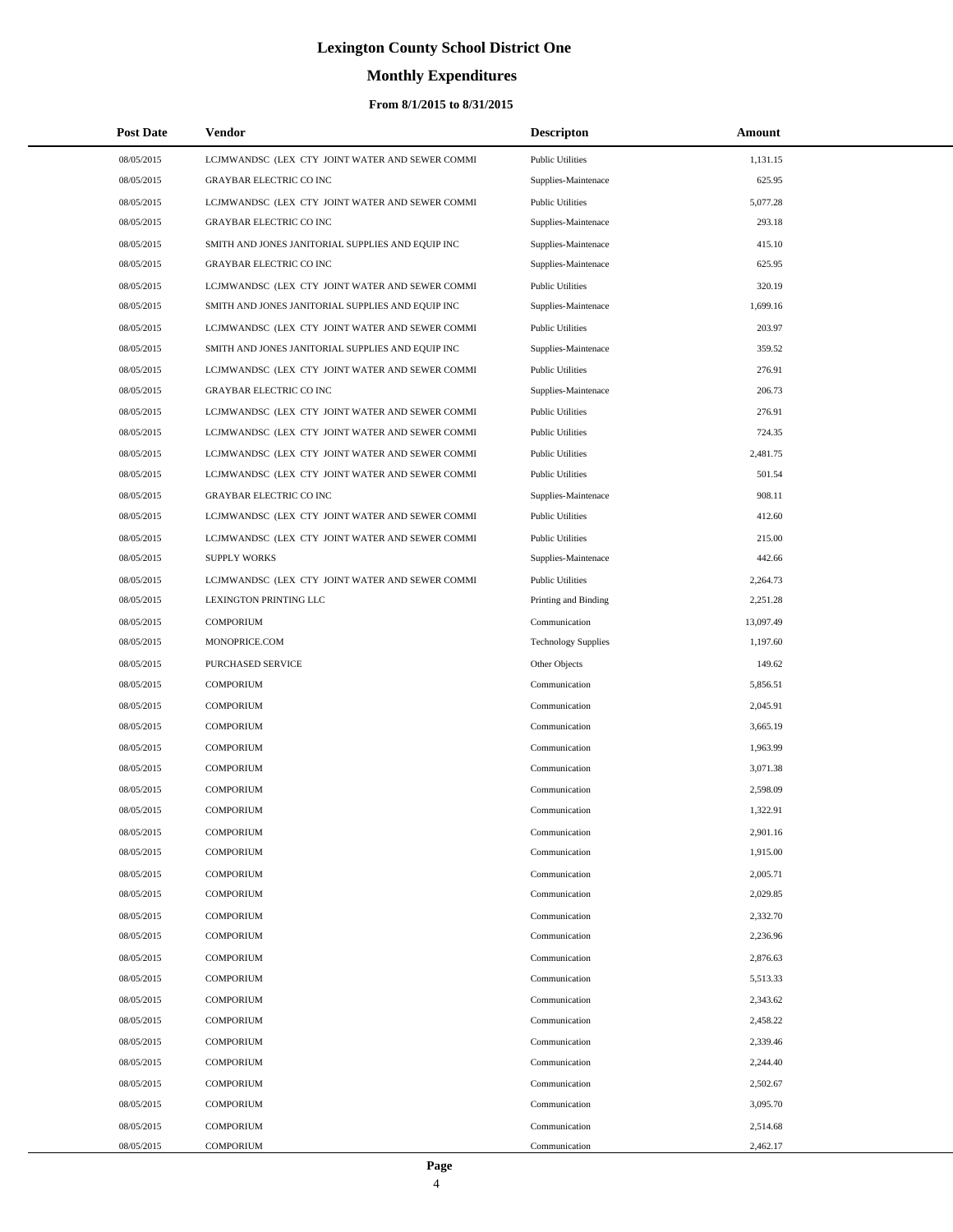# **Monthly Expenditures**

### **From 8/1/2015 to 8/31/2015**

| <b>Post Date</b> | <b>Vendor</b>                                      | <b>Descripton</b>       | Amount   |
|------------------|----------------------------------------------------|-------------------------|----------|
| 08/05/2015       | <b>COMPORIUM</b>                                   | Communication           | 2,488.79 |
| 08/05/2015       | <b>COMPORIUM</b>                                   | Communication           | 1,926.29 |
| 08/05/2015       | <b>COMPORIUM</b>                                   | Communication           | 1,827.65 |
| 08/05/2015       | <b>COMPORIUM</b>                                   | Communication           | 2,025.87 |
| 08/05/2015       | <b>COMPORIUM</b>                                   | Communication           | 2,197.44 |
| 08/05/2015       | <b>COMPORIUM</b>                                   | Communication           | 2,713.73 |
| 08/05/2015       | <b>COMPORIUM</b>                                   | Communication           | 6,633.47 |
| 08/05/2015       | <b>COMPORIUM</b>                                   | Communication           | 2,770.68 |
| 08/05/2015       | FRANKLIN COVEY CO (EDUCATION DIV)                  | Inst Prog Improvement   | 6,162.20 |
| 08/05/2015       | MCGRAW HILL EDUCATION                              | Supplies                | 1,043.64 |
| 08/05/2015       | <b>HEINEMANN</b>                                   | Supplies                | 780.00   |
| 08/05/2015       | <b>US FOODS</b>                                    | Food                    | 2,262.65 |
| 08/05/2015       | BORDEN DAIRY CO OF SC LLC                          | Milk                    | 114.74   |
| 08/05/2015       | <b>US FOODS</b>                                    | Food                    | 113.10   |
| 08/05/2015       | <b>US FOODS</b>                                    | Food                    | 315.64   |
| 08/05/2015       | <b>US FOODS</b>                                    | Food                    | 3,510.67 |
| 08/05/2015       | BORDEN DAIRY CO OF SC LLC                          | Milk                    | 793.09   |
| 08/05/2015       | FORMS AND SUPPLY INC (FSI)                         | Pupil Activity          | 295.86   |
| 08/05/2015       | LOWE'S                                             | Pupil Activity          | 2,419.38 |
| 08/05/2015       | CAROLINA BIOLOGICAL SUPPLY CO                      | Pupil Activity          | 674.65   |
| 08/05/2015       | WEISSMAN DESIGNS FOR DANCE                         | Pupil Activity          | 782.70   |
| 08/05/2015       | MOORE MEDICAL CORP                                 | Pupil Activity          | 126.26   |
| 08/05/2015       | SC HIGH SCHOOL LEAGUE                              | Pupil Activity          | 300.00   |
| 08/05/2015       | HEALY AWARDS INC                                   | Pupil Activity          | 585.00   |
| 08/05/2015       | SYNERGY SPORTS INC                                 | Pupil Activity          | 2,248.29 |
| 08/05/2015       | <b>SPORTS DIRECT</b>                               | Pupil Activity          | 770.40   |
| 08/06/2015       | SC DEPARTMENT OF JUVENILE JUSTICE (FISCAL AFFAIRS) | Tuition-LEA             | 612.58   |
| 08/06/2015       | SC DEPARTMENT OF REVENUE (SALES TAX RETURN)        | Repairs and Maintenance | 103.32   |
| 08/06/2015       | <b>SERVPRO</b>                                     | Repairs and Maintenance | 1,476.02 |
| 08/06/2015       | SCHOOL SPECIALTY INC                               | Supplies                | 3,211.56 |
| 08/06/2015       | FRANKLIN COVEY CO (EDUCATION DIV)                  | Inst Prog Improvement   | 4,950.00 |
| 08/06/2015       | <b>PURCHASED SERVICE</b>                           | Travel                  | 865.83   |
| 08/06/2015       | SCHOOL SPECIALTY INC                               | Supplies                | 1,112.37 |
| 08/06/2015       | <b>ANOTHER PRINTER</b>                             | Printing and Binding    | 219.76   |
| 08/06/2015       | FORMS AND SUPPLY INC (FSI)                         | Supplies                | 2,085.54 |
| 08/06/2015       | PINE PRESS OF LEXINGTON INC                        | Printing and Binding    | 137.42   |
| 08/06/2015       | BLICK ART MATERIALS LLC                            | Supplies                | 531.31   |
| 08/06/2015       | FRANKLIN COVEY CO (EDUCATION DIV)                  | Inst Prog Improvement   | 4,950.00 |
| 08/06/2015       | FREESTYLE PHOTOGRAPHIC SUPPLIES                    | Supplies                | 180.99   |
| 08/06/2015       | FORMS AND SUPPLY INC (FSI)                         | Supplies                | 389.76   |
| 08/06/2015       | PURCHASED SERVICE                                  | Travel                  | 731.56   |
| 08/06/2015       | PURCHASED SERVICE                                  | Travel                  | 453.48   |
| 08/06/2015       | MSC INDUSTRIAL SUPPLY CO                           | Supplies                | 197.99   |
| 08/06/2015       | SC DEPARTMENT OF JUVENILE JUSTICE (FISCAL AFFAIRS) | Tuition-LEA             | 265.11   |
| 08/06/2015       | SCHOOL HEALTH CORP                                 | Supplies                | 300.15   |
| 08/06/2015       | FOLLETT SCHOOL SOLUTIONS INC                       | <b>Library Books</b>    | 494.68   |
| 08/06/2015       | PURCHASED SERVICE                                  | Travel                  | 217.35   |
| 08/06/2015       | SC ASSOCIATION SCHOOL ADMINISTRATORS               | Dues and Fees           | 6,134.25 |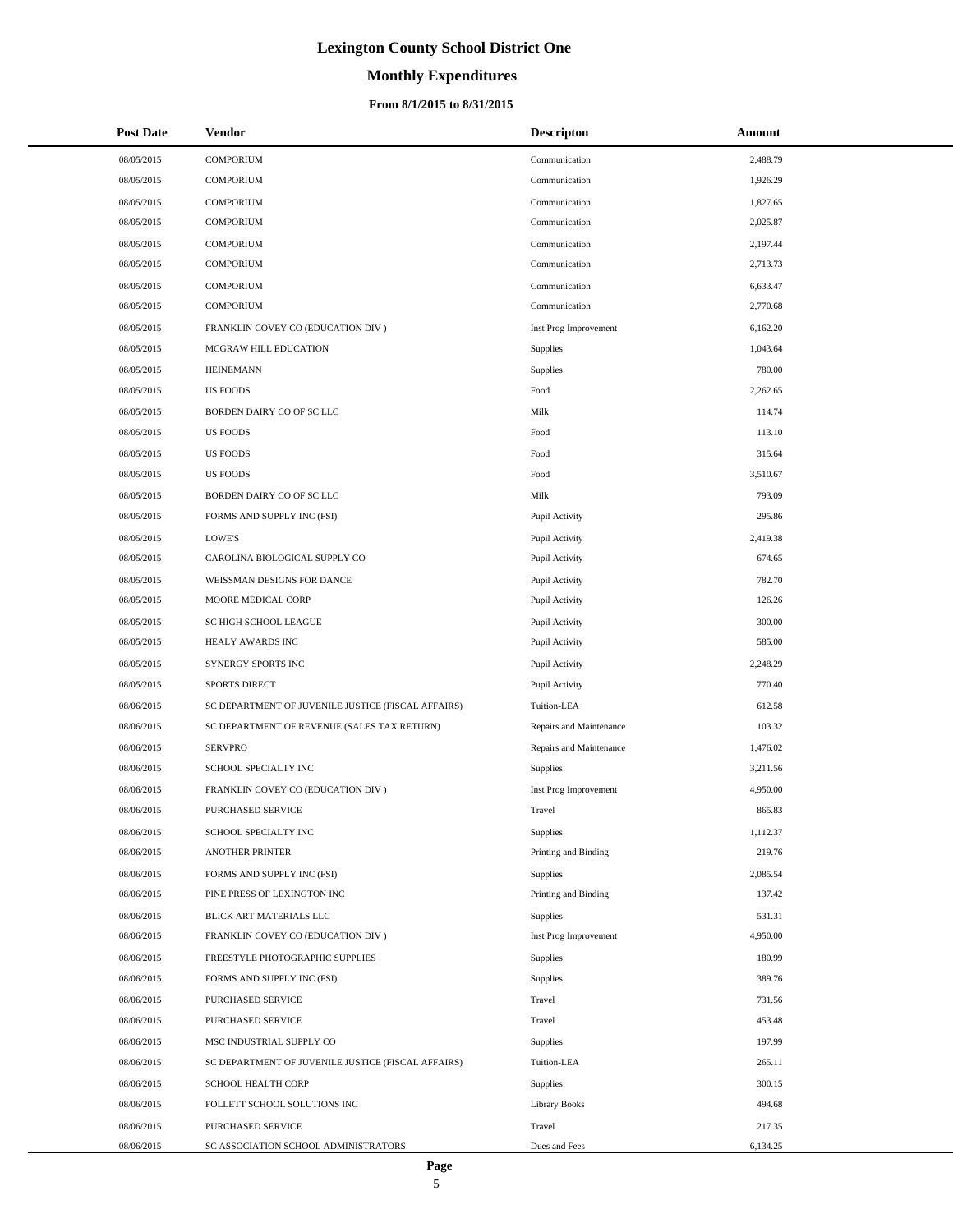# **Monthly Expenditures**

## **From 8/1/2015 to 8/31/2015**

| <b>Post Date</b> | Vendor                            | <b>Descripton</b>       | Amount    |
|------------------|-----------------------------------|-------------------------|-----------|
| 08/06/2015       | SCHOOL SPECIALTY INC              | Supplies                | 160.49    |
| 08/06/2015       | CULLUM SERVICES INC               | Repairs and Maintenance | 423.53    |
| 08/06/2015       | <b>JANPAK COLUMBIA</b>            | Supplies-Maintenace     | 1,426.90  |
| 08/06/2015       | HD SUPPLY POWER SOLUTIONS LTD     | Supplies-Maintenace     | 333.84    |
| 08/06/2015       | CULLUM SERVICES INC               | Repairs and Maintenance | 716.92    |
| 08/06/2015       | CAROLINA WATER SERVICE INC        | <b>Public Utilities</b> | 2,116.86  |
| 08/06/2015       | BUILDERS SPECIALTIES INC          | Repairs and Maintenance | 5,040.00  |
| 08/06/2015       | CRESCENT CONSTRUCTION LLC         | Repairs and Maintenance | 9,945.00  |
| 08/06/2015       | MAYER ELECTRIC SUPPLY COMPANY INC | Supplies-Maintenace     | 1,160.95  |
| 08/06/2015       | MAYER ELECTRIC SUPPLY COMPANY INC | Supplies-Maintenace     | 861.35    |
| 08/06/2015       | <b>INTERSTATE SOLUTIONS</b>       | Supplies-Maintenace     | 124.12    |
| 08/06/2015       | <b>JANPAK COLUMBIA</b>            | Supplies-Maintenace     | 809.46    |
| 08/06/2015       | HD SUPPLY POWER SOLUTIONS LTD     | Supplies-Maintenace     | 333.84    |
| 08/06/2015       | HD SUPPLY POWER SOLUTIONS LTD     | Supplies-Maintenace     | 1,943.12  |
| 08/06/2015       | <b>JANPAK COLUMBIA</b>            | Supplies-Maintenace     | 3,626.23  |
| 08/06/2015       | WP LAW INC                        | Supplies-Maintenace     | 167.13    |
| 08/06/2015       | PURCHASED SERVICE                 | Travel                  | 101.78    |
| 08/06/2015       | CAMBIUM LEARNING GROUP            | Supplies                | 704.32    |
| 08/06/2015       | MCGRAW HILL EDUCATION             | Supplies                | 3,061.97  |
| 08/06/2015       | MICHAEL FULLAN ENTERPRISES INC    | Inst Prog Improvement   | 13,412.26 |
| 08/06/2015       | PURCHASED SERVICE                 | Supplies                | 250.00    |
| 08/06/2015       | PURCHASED SERVICE                 | Supplies                | 250.00    |
| 08/06/2015       | PURCHASED SERVICE                 | Supplies                | 250.00    |
| 08/06/2015       | PURCHASED SERVICE                 | Supplies                | 250.00    |
| 08/06/2015       | PURCHASED SERVICE                 | Supplies                | 250.00    |
| 08/06/2015       | PURCHASED SERVICE                 | Supplies                | 250.00    |
| 08/06/2015       | PURCHASED SERVICE                 | Supplies                | 250.00    |
| 08/06/2015       | PURCHASED SERVICE                 | Supplies                | 250.00    |
| 08/06/2015       | PURCHASED SERVICE                 | Supplies                | 250.00    |
| 08/06/2015       | PURCHASED SERVICE                 | Supplies                | 250.00    |
| 08/06/2015       | PURCHASED SERVICE                 | Supplies                | 250.00    |
| 08/06/2015       | PURCHASED SERVICE                 | Supplies                | 250.00    |
| 08/06/2015       | PURCHASED SERVICE                 | Supplies                | 250.00    |
| 08/06/2015       | PURCHASED SERVICE                 | Supplies                | 250.00    |
| 08/06/2015       | PURCHASED SERVICE                 | Supplies                | 250.00    |
| 08/06/2015       | PURCHASED SERVICE                 | Supplies                | 250.00    |
| 08/06/2015       | PURCHASED SERVICE                 | Supplies                | 250.00    |
| 08/06/2015       | <b>PURCHASED SERVICE</b>          | Supplies                | 250.00    |
| 08/06/2015       | PURCHASED SERVICE                 | Supplies                | 250.00    |
| 08/06/2015       | PURCHASED SERVICE                 | Supplies                | 250.00    |
| 08/06/2015       | PURCHASED SERVICE                 | Supplies                | 250.00    |
| 08/06/2015       | PURCHASED SERVICE                 | Supplies                | 250.00    |
| 08/06/2015       | PURCHASED SERVICE                 | Supplies                | 250.00    |
| 08/06/2015       | PURCHASED SERVICE                 | Supplies                | 250.00    |
| 08/06/2015       | PURCHASED SERVICE                 | Supplies                | 250.00    |
| 08/06/2015       | PURCHASED SERVICE                 | Supplies                | 250.00    |
| 08/06/2015       | PURCHASED SERVICE                 | Supplies                | 250.00    |
| 08/06/2015       | PURCHASED SERVICE                 | Supplies                | 250.00    |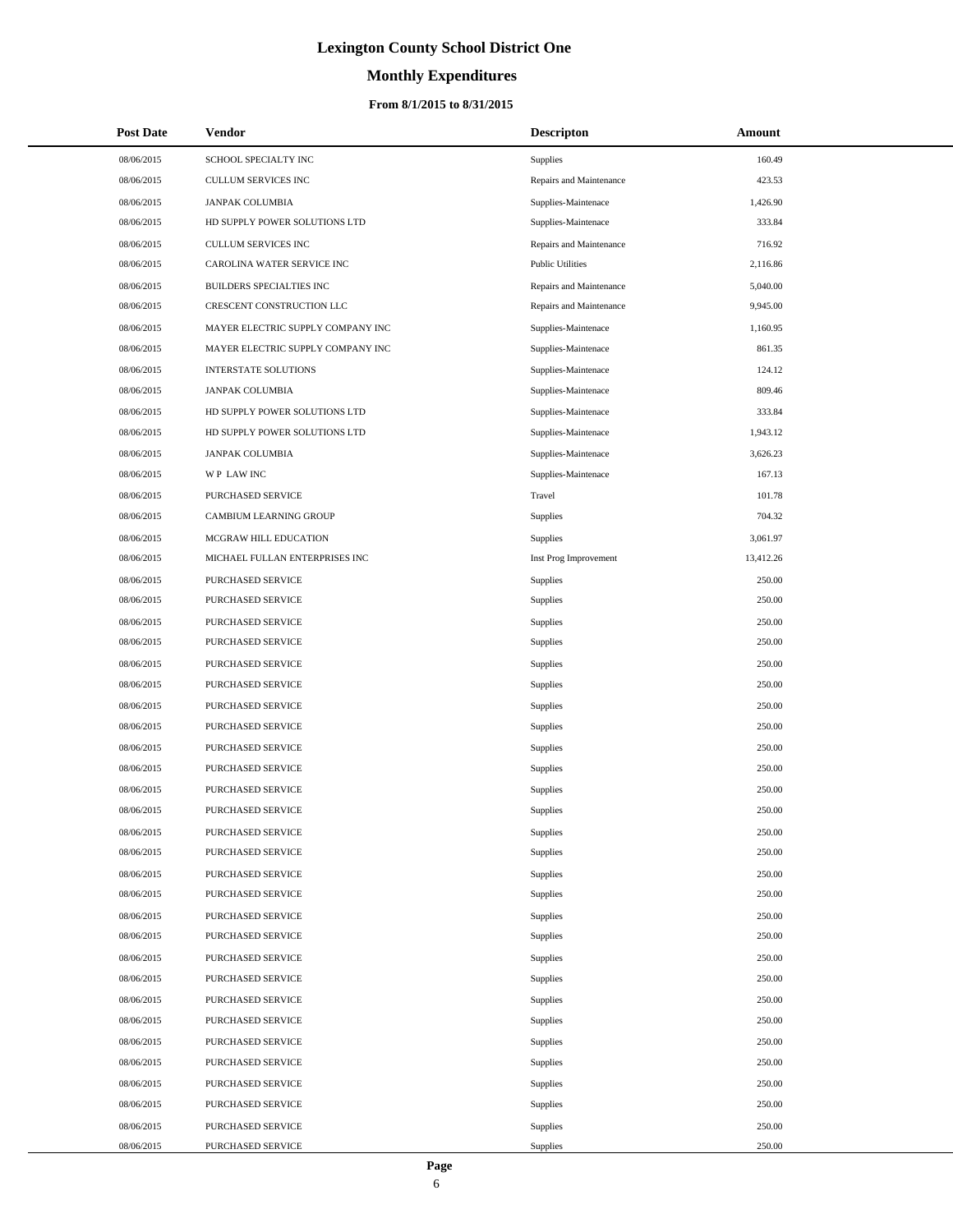# **Monthly Expenditures**

### **From 8/1/2015 to 8/31/2015**

| <b>Post Date</b> | Vendor            | <b>Descripton</b> | Amount |
|------------------|-------------------|-------------------|--------|
| 08/06/2015       | PURCHASED SERVICE | Supplies          | 250.00 |
| 08/06/2015       | PURCHASED SERVICE | <b>Supplies</b>   | 250.00 |
| 08/06/2015       | PURCHASED SERVICE | Supplies          | 250.00 |
| 08/06/2015       | PURCHASED SERVICE | <b>Supplies</b>   | 250.00 |
| 08/06/2015       | PURCHASED SERVICE | Supplies          | 250.00 |
| 08/06/2015       | PURCHASED SERVICE | <b>Supplies</b>   | 250.00 |
| 08/06/2015       | PURCHASED SERVICE | Supplies          | 250.00 |
| 08/06/2015       | PURCHASED SERVICE | <b>Supplies</b>   | 250.00 |
| 08/06/2015       | PURCHASED SERVICE | Supplies          | 250.00 |
| 08/06/2015       | PURCHASED SERVICE | <b>Supplies</b>   | 250.00 |
| 08/06/2015       | PURCHASED SERVICE | Supplies          | 250.00 |
| 08/06/2015       | PURCHASED SERVICE | <b>Supplies</b>   | 250.00 |
| 08/06/2015       | PURCHASED SERVICE | Supplies          | 250.00 |
| 08/06/2015       | PURCHASED SERVICE | <b>Supplies</b>   | 250.00 |
| 08/06/2015       | PURCHASED SERVICE | Supplies          | 250.00 |
| 08/06/2015       | PURCHASED SERVICE | <b>Supplies</b>   | 250.00 |
| 08/06/2015       | PURCHASED SERVICE | Supplies          | 250.00 |
| 08/06/2015       | PURCHASED SERVICE | <b>Supplies</b>   | 250.00 |
| 08/06/2015       | PURCHASED SERVICE | Supplies          | 250.00 |
| 08/06/2015       | PURCHASED SERVICE | <b>Supplies</b>   | 250.00 |
| 08/06/2015       | PURCHASED SERVICE | Supplies          | 250.00 |
| 08/06/2015       | PURCHASED SERVICE | <b>Supplies</b>   | 250.00 |
| 08/06/2015       | PURCHASED SERVICE | Supplies          | 250.00 |
| 08/06/2015       | PURCHASED SERVICE | Supplies          | 250.00 |
| 08/06/2015       | PURCHASED SERVICE | Supplies          | 250.00 |
| 08/06/2015       | PURCHASED SERVICE | <b>Supplies</b>   | 250.00 |
| 08/06/2015       | PURCHASED SERVICE | Supplies          | 250.00 |
| 08/06/2015       | PURCHASED SERVICE | <b>Supplies</b>   | 250.00 |
| 08/06/2015       | PURCHASED SERVICE | Supplies          | 250.00 |
| 08/06/2015       | PURCHASED SERVICE | <b>Supplies</b>   | 250.00 |
| 08/06/2015       | PURCHASED SERVICE | Supplies          | 250.00 |
| 08/06/2015       | PURCHASED SERVICE | Supplies          | 250.00 |
| 08/06/2015       | PURCHASED SERVICE | <b>Supplies</b>   | 250.00 |
| 08/06/2015       | PURCHASED SERVICE | <b>Supplies</b>   | 250.00 |
| 08/06/2015       | PURCHASED SERVICE | Supplies          | 250.00 |
| 08/06/2015       | PURCHASED SERVICE | Supplies          | 250.00 |
| 08/06/2015       | PURCHASED SERVICE | Supplies          | 250.00 |
| 08/06/2015       | PURCHASED SERVICE | <b>Supplies</b>   | 250.00 |
| 08/06/2015       | PURCHASED SERVICE | Supplies          | 250.00 |
| 08/06/2015       | PURCHASED SERVICE | Supplies          | 250.00 |
| 08/06/2015       | PURCHASED SERVICE | Supplies          | 250.00 |
| 08/06/2015       | PURCHASED SERVICE | <b>Supplies</b>   | 250.00 |
| 08/06/2015       | PURCHASED SERVICE | Supplies          | 250.00 |
| 08/06/2015       | PURCHASED SERVICE | Supplies          | 250.00 |
| 08/06/2015       | PURCHASED SERVICE | Supplies          | 250.00 |
| 08/06/2015       | PURCHASED SERVICE | <b>Supplies</b>   | 250.00 |
| 08/06/2015       | PURCHASED SERVICE | <b>Supplies</b>   | 250.00 |
| 08/06/2015       | PURCHASED SERVICE | Supplies          | 250.00 |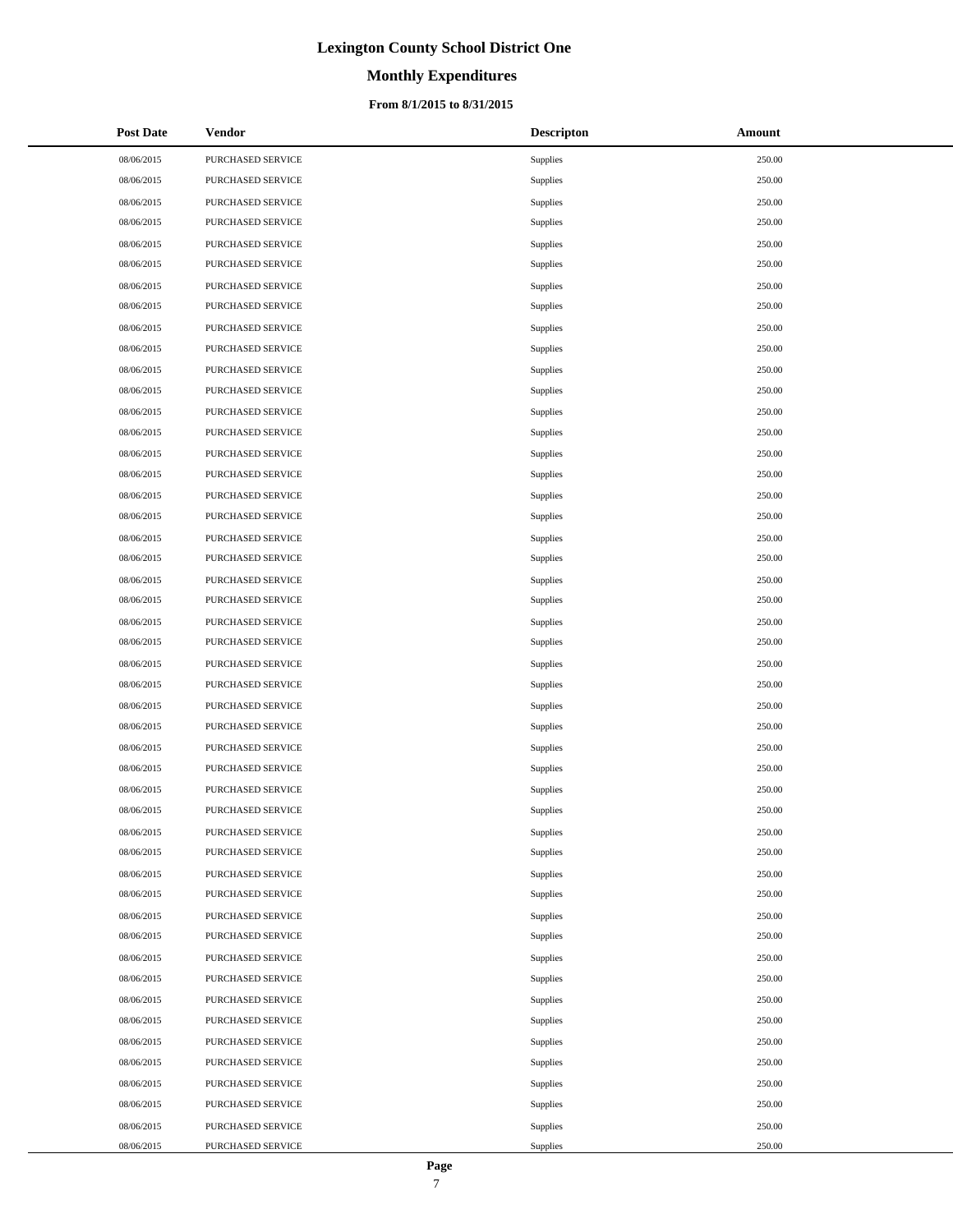# **Monthly Expenditures**

### **From 8/1/2015 to 8/31/2015**

| <b>Post Date</b> | <b>Vendor</b>     | <b>Descripton</b> | Amount |
|------------------|-------------------|-------------------|--------|
| 08/06/2015       | PURCHASED SERVICE | Supplies          | 250.00 |
| 08/06/2015       | PURCHASED SERVICE | Supplies          | 250.00 |
| 08/06/2015       | PURCHASED SERVICE | Supplies          | 250.00 |
| 08/06/2015       | PURCHASED SERVICE | Supplies          | 250.00 |
| 08/06/2015       | PURCHASED SERVICE | Supplies          | 250.00 |
| 08/06/2015       | PURCHASED SERVICE | Supplies          | 250.00 |
| 08/06/2015       | PURCHASED SERVICE | <b>Supplies</b>   | 250.00 |
| 08/06/2015       | PURCHASED SERVICE | Supplies          | 250.00 |
| 08/06/2015       | PURCHASED SERVICE | Supplies          | 250.00 |
| 08/06/2015       | PURCHASED SERVICE | <b>Supplies</b>   | 250.00 |
| 08/06/2015       | PURCHASED SERVICE | <b>Supplies</b>   | 250.00 |
| 08/06/2015       | PURCHASED SERVICE | Supplies          | 250.00 |
| 08/06/2015       | PURCHASED SERVICE | Supplies          | 250.00 |
| 08/06/2015       | PURCHASED SERVICE | Supplies          | 250.00 |
| 08/06/2015       | PURCHASED SERVICE | Supplies          | 250.00 |
| 08/06/2015       | PURCHASED SERVICE | Supplies          | 250.00 |
| 08/06/2015       | PURCHASED SERVICE | Supplies          | 250.00 |
| 08/06/2015       | PURCHASED SERVICE | Supplies          | 250.00 |
| 08/06/2015       | PURCHASED SERVICE | Supplies          | 250.00 |
| 08/06/2015       | PURCHASED SERVICE | Supplies          | 250.00 |
| 08/06/2015       | PURCHASED SERVICE | Supplies          | 250.00 |
| 08/06/2015       | PURCHASED SERVICE | Supplies          | 250.00 |
| 08/06/2015       | PURCHASED SERVICE | Supplies          | 250.00 |
| 08/06/2015       | PURCHASED SERVICE | Supplies          | 250.00 |
| 08/06/2015       | PURCHASED SERVICE | Supplies          | 250.00 |
| 08/06/2015       | PURCHASED SERVICE | Supplies          | 250.00 |
| 08/06/2015       | PURCHASED SERVICE | Supplies          | 250.00 |
| 08/06/2015       | PURCHASED SERVICE | Supplies          | 250.00 |
| 08/06/2015       | PURCHASED SERVICE | Supplies          | 250.00 |
| 08/06/2015       | PURCHASED SERVICE | Supplies          | 250.00 |
| 08/06/2015       | PURCHASED SERVICE | Supplies          | 250.00 |
| 08/06/2015       | PURCHASED SERVICE | Supplies          | 250.00 |
| 08/06/2015       | PURCHASED SERVICE | Supplies          | 250.00 |
| 08/06/2015       | PURCHASED SERVICE | Supplies          | 250.00 |
| 08/06/2015       | PURCHASED SERVICE | Supplies          | 250.00 |
| 08/06/2015       | PURCHASED SERVICE | Supplies          | 250.00 |
| 08/06/2015       | PURCHASED SERVICE | Supplies          | 250.00 |
| 08/06/2015       | PURCHASED SERVICE | Supplies          | 250.00 |
| 08/06/2015       | PURCHASED SERVICE | Supplies          | 250.00 |
| 08/06/2015       | PURCHASED SERVICE | Supplies          | 250.00 |
| 08/06/2015       | PURCHASED SERVICE | Supplies          | 250.00 |
| 08/06/2015       | PURCHASED SERVICE | Supplies          | 250.00 |
| 08/06/2015       | PURCHASED SERVICE | Supplies          | 250.00 |
| 08/06/2015       | PURCHASED SERVICE | Supplies          | 250.00 |
| 08/06/2015       | PURCHASED SERVICE | Supplies          | 250.00 |
| 08/06/2015       | PURCHASED SERVICE | Supplies          | 250.00 |
| 08/06/2015       | PURCHASED SERVICE | Supplies          | 250.00 |
| 08/06/2015       | PURCHASED SERVICE | Supplies          | 250.00 |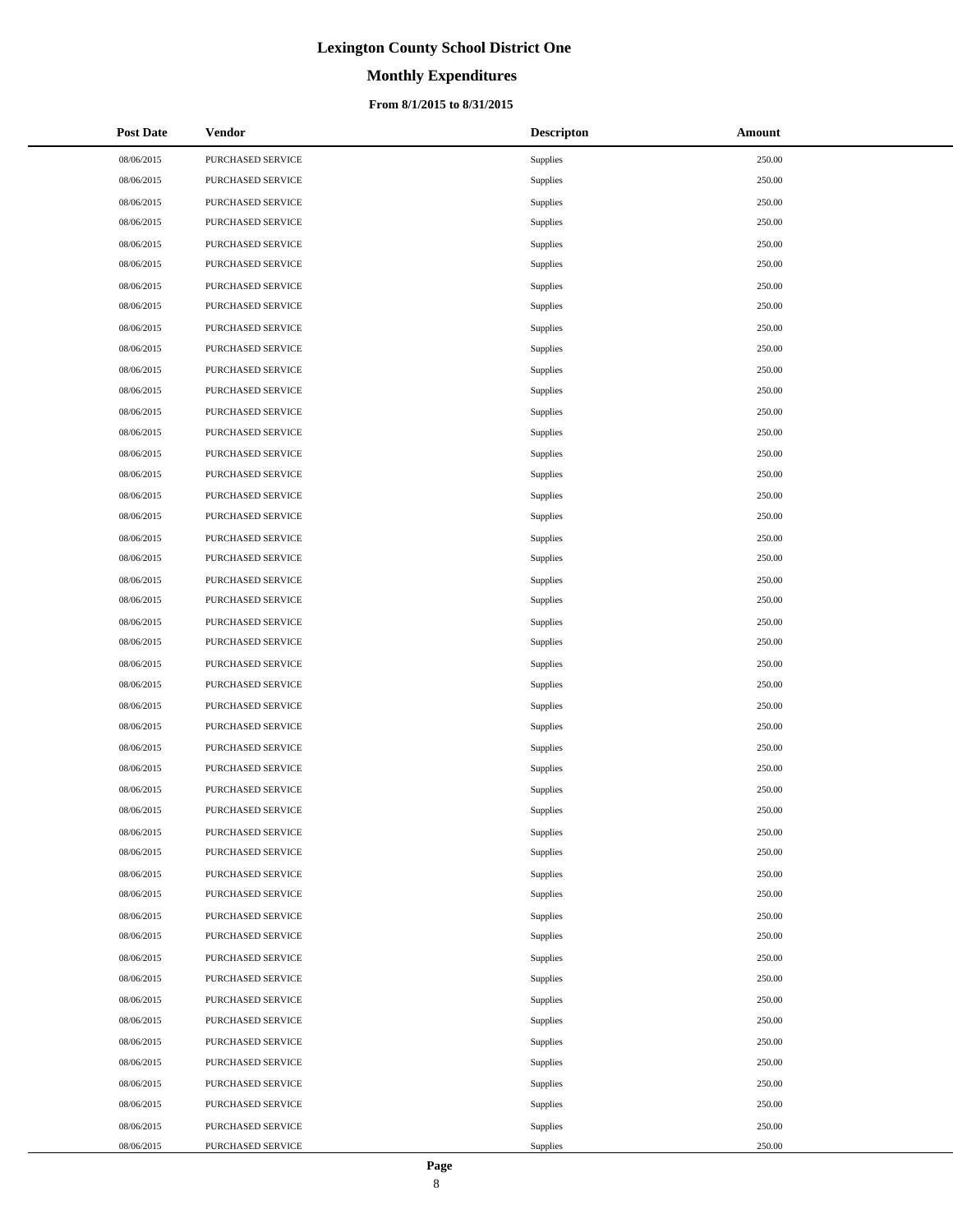## **Monthly Expenditures**

### **From 8/1/2015 to 8/31/2015**

| <b>Post Date</b> | Vendor            | <b>Descripton</b> | Amount |
|------------------|-------------------|-------------------|--------|
| 08/06/2015       | PURCHASED SERVICE | Supplies          | 250.00 |
| 08/06/2015       | PURCHASED SERVICE | Supplies          | 250.00 |
| 08/06/2015       | PURCHASED SERVICE | Supplies          | 250.00 |
| 08/06/2015       | PURCHASED SERVICE | Supplies          | 250.00 |
| 08/06/2015       | PURCHASED SERVICE | Supplies          | 250.00 |
| 08/06/2015       | PURCHASED SERVICE | Supplies          | 250.00 |
| 08/06/2015       | PURCHASED SERVICE | Supplies          | 250.00 |
| 08/06/2015       | PURCHASED SERVICE | Supplies          | 250.00 |
| 08/06/2015       | PURCHASED SERVICE | Supplies          | 250.00 |
| 08/06/2015       | PURCHASED SERVICE | Supplies          | 250.00 |
| 08/06/2015       | PURCHASED SERVICE | Supplies          | 250.00 |
| 08/06/2015       | PURCHASED SERVICE | Supplies          | 250.00 |
| 08/06/2015       | PURCHASED SERVICE | Supplies          | 250.00 |
| 08/06/2015       | PURCHASED SERVICE | Supplies          | 250.00 |
| 08/06/2015       | PURCHASED SERVICE | Supplies          | 250.00 |
| 08/06/2015       | PURCHASED SERVICE | Supplies          | 250.00 |
| 08/06/2015       | PURCHASED SERVICE | Supplies          | 250.00 |
| 08/06/2015       | PURCHASED SERVICE | Supplies          | 250.00 |
| 08/06/2015       | PURCHASED SERVICE | Supplies          | 250.00 |
| 08/06/2015       | PURCHASED SERVICE | Supplies          | 250.00 |
| 08/06/2015       | PURCHASED SERVICE | Supplies          | 250.00 |
| 08/06/2015       | PURCHASED SERVICE | Supplies          | 250.00 |
| 08/06/2015       | PURCHASED SERVICE | Supplies          | 250.00 |
| 08/06/2015       | PURCHASED SERVICE | Supplies          | 250.00 |
| 08/06/2015       | PURCHASED SERVICE | Supplies          | 250.00 |
| 08/06/2015       | PURCHASED SERVICE | Supplies          | 250.00 |
| 08/06/2015       | PURCHASED SERVICE | Supplies          | 250.00 |
| 08/06/2015       | PURCHASED SERVICE | Supplies          | 250.00 |
| 08/06/2015       | PURCHASED SERVICE | Supplies          | 250.00 |
| 08/06/2015       | PURCHASED SERVICE | Supplies          | 250.00 |
| 08/06/2015       | PURCHASED SERVICE | Supplies          | 250.00 |
| 08/06/2015       | PURCHASED SERVICE | Supplies          | 250.00 |
| 08/06/2015       | PURCHASED SERVICE | Supplies          | 250.00 |
| 08/06/2015       | PURCHASED SERVICE | Supplies          | 250.00 |
| 08/06/2015       | PURCHASED SERVICE | Supplies          | 250.00 |
| 08/06/2015       | PURCHASED SERVICE | Supplies          | 250.00 |
| 08/06/2015       | PURCHASED SERVICE | Supplies          | 250.00 |
| 08/06/2015       | PURCHASED SERVICE | Supplies          | 250.00 |
| 08/06/2015       | PURCHASED SERVICE | Supplies          | 250.00 |
| 08/06/2015       | PURCHASED SERVICE | Supplies          | 250.00 |
| 08/06/2015       | PURCHASED SERVICE | Supplies          | 250.00 |
| 08/06/2015       | PURCHASED SERVICE | Supplies          | 250.00 |
| 08/06/2015       | PURCHASED SERVICE | Supplies          | 250.00 |
| 08/06/2015       | PURCHASED SERVICE | Supplies          | 250.00 |
| 08/06/2015       | PURCHASED SERVICE | Supplies          | 250.00 |
| 08/06/2015       | PURCHASED SERVICE | Supplies          | 250.00 |
| 08/06/2015       | PURCHASED SERVICE | Supplies          | 250.00 |
| 08/06/2015       | PURCHASED SERVICE | Supplies          | 250.00 |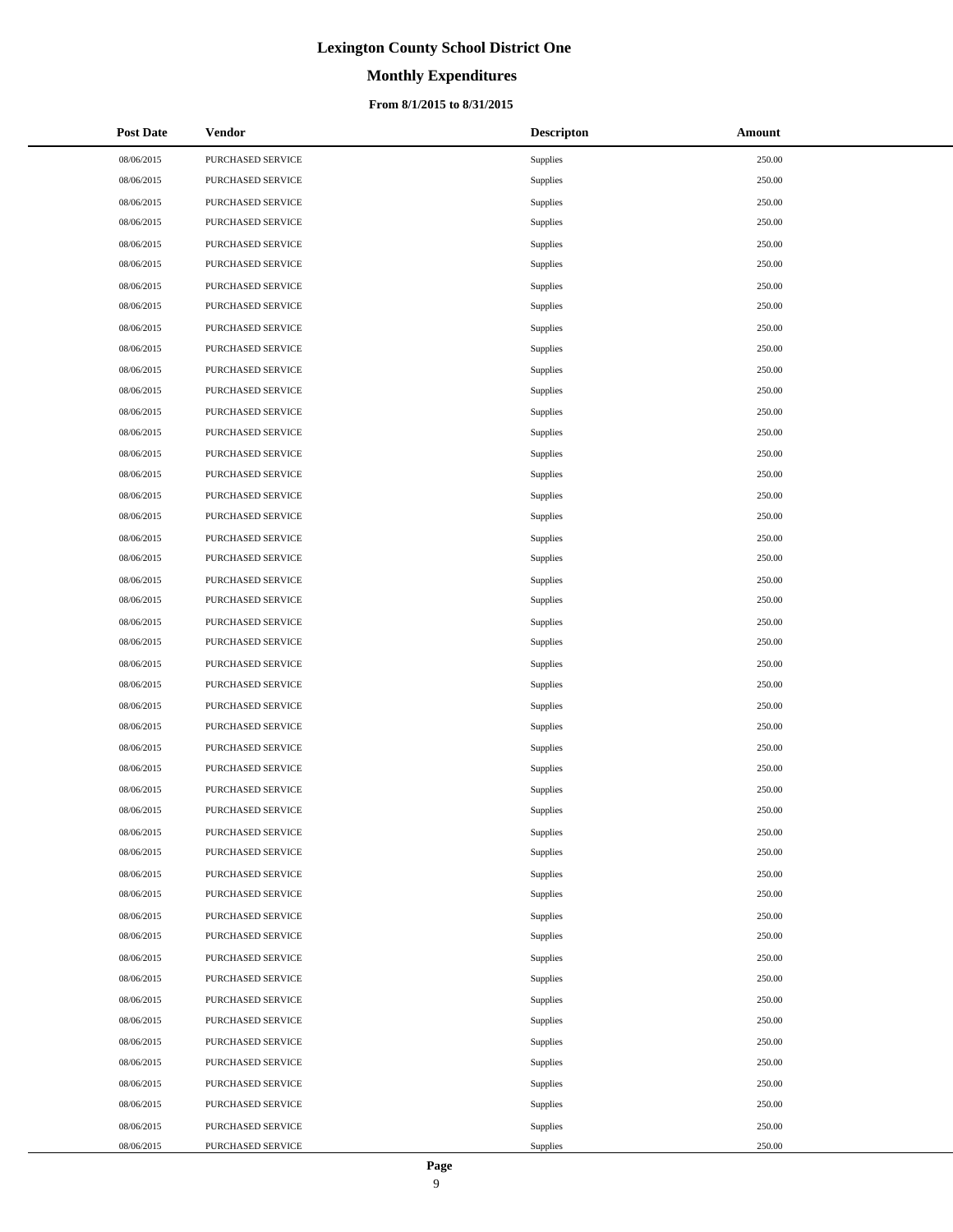# **Monthly Expenditures**

### **From 8/1/2015 to 8/31/2015**

| <b>Post Date</b> | Vendor            | <b>Descripton</b> | Amount |
|------------------|-------------------|-------------------|--------|
| 08/06/2015       | PURCHASED SERVICE | Supplies          | 250.00 |
| 08/06/2015       | PURCHASED SERVICE | Supplies          | 250.00 |
| 08/06/2015       | PURCHASED SERVICE | Supplies          | 250.00 |
| 08/06/2015       | PURCHASED SERVICE | Supplies          | 250.00 |
| 08/06/2015       | PURCHASED SERVICE | Supplies          | 250.00 |
| 08/06/2015       | PURCHASED SERVICE | Supplies          | 250.00 |
| 08/06/2015       | PURCHASED SERVICE | Supplies          | 250.00 |
| 08/06/2015       | PURCHASED SERVICE | Supplies          | 250.00 |
| 08/06/2015       | PURCHASED SERVICE | Supplies          | 250.00 |
| 08/06/2015       | PURCHASED SERVICE | Supplies          | 250.00 |
| 08/06/2015       | PURCHASED SERVICE | Supplies          | 250.00 |
| 08/06/2015       | PURCHASED SERVICE | Supplies          | 250.00 |
| 08/06/2015       | PURCHASED SERVICE | Supplies          | 250.00 |
| 08/06/2015       | PURCHASED SERVICE | Supplies          | 250.00 |
| 08/06/2015       | PURCHASED SERVICE | Supplies          | 250.00 |
| 08/06/2015       | PURCHASED SERVICE | Supplies          | 250.00 |
| 08/06/2015       | PURCHASED SERVICE | Supplies          | 250.00 |
| 08/06/2015       | PURCHASED SERVICE | Supplies          | 250.00 |
| 08/06/2015       | PURCHASED SERVICE | Supplies          | 250.00 |
| 08/06/2015       | PURCHASED SERVICE | Supplies          | 250.00 |
| 08/06/2015       | PURCHASED SERVICE | Supplies          | 250.00 |
| 08/06/2015       | PURCHASED SERVICE | Supplies          | 250.00 |
| 08/06/2015       | PURCHASED SERVICE | Supplies          | 250.00 |
| 08/06/2015       | PURCHASED SERVICE | Supplies          | 250.00 |
| 08/06/2015       | PURCHASED SERVICE | Supplies          | 250.00 |
| 08/06/2015       | PURCHASED SERVICE | Supplies          | 250.00 |
| 08/06/2015       | PURCHASED SERVICE | Supplies          | 250.00 |
| 08/06/2015       | PURCHASED SERVICE | Supplies          | 250.00 |
| 08/06/2015       | PURCHASED SERVICE | Supplies          | 250.00 |
| 08/06/2015       | PURCHASED SERVICE | Supplies          | 250.00 |
| 08/06/2015       | PURCHASED SERVICE | Supplies          | 250.00 |
| 08/06/2015       | PURCHASED SERVICE | Supplies          | 250.00 |
| 08/06/2015       | PURCHASED SERVICE | Supplies          | 250.00 |
| 08/06/2015       | PURCHASED SERVICE | Supplies          | 250.00 |
| 08/06/2015       | PURCHASED SERVICE | Supplies          | 250.00 |
| 08/06/2015       | PURCHASED SERVICE | Supplies          | 250.00 |
| 08/06/2015       | PURCHASED SERVICE | Supplies          | 250.00 |
| 08/06/2015       | PURCHASED SERVICE | Supplies          | 250.00 |
| 08/06/2015       | PURCHASED SERVICE | Supplies          | 250.00 |
| 08/06/2015       | PURCHASED SERVICE | Supplies          | 250.00 |
| 08/06/2015       | PURCHASED SERVICE | Supplies          | 250.00 |
| 08/06/2015       | PURCHASED SERVICE | Supplies          | 250.00 |
| 08/06/2015       | PURCHASED SERVICE | Supplies          | 250.00 |
| 08/06/2015       | PURCHASED SERVICE | Supplies          | 250.00 |
| 08/06/2015       | PURCHASED SERVICE | Supplies          | 250.00 |
| 08/06/2015       | PURCHASED SERVICE | Supplies          | 250.00 |
| 08/06/2015       | PURCHASED SERVICE | Supplies          | 250.00 |
| 08/06/2015       | PURCHASED SERVICE | Supplies          | 250.00 |

 $\overline{a}$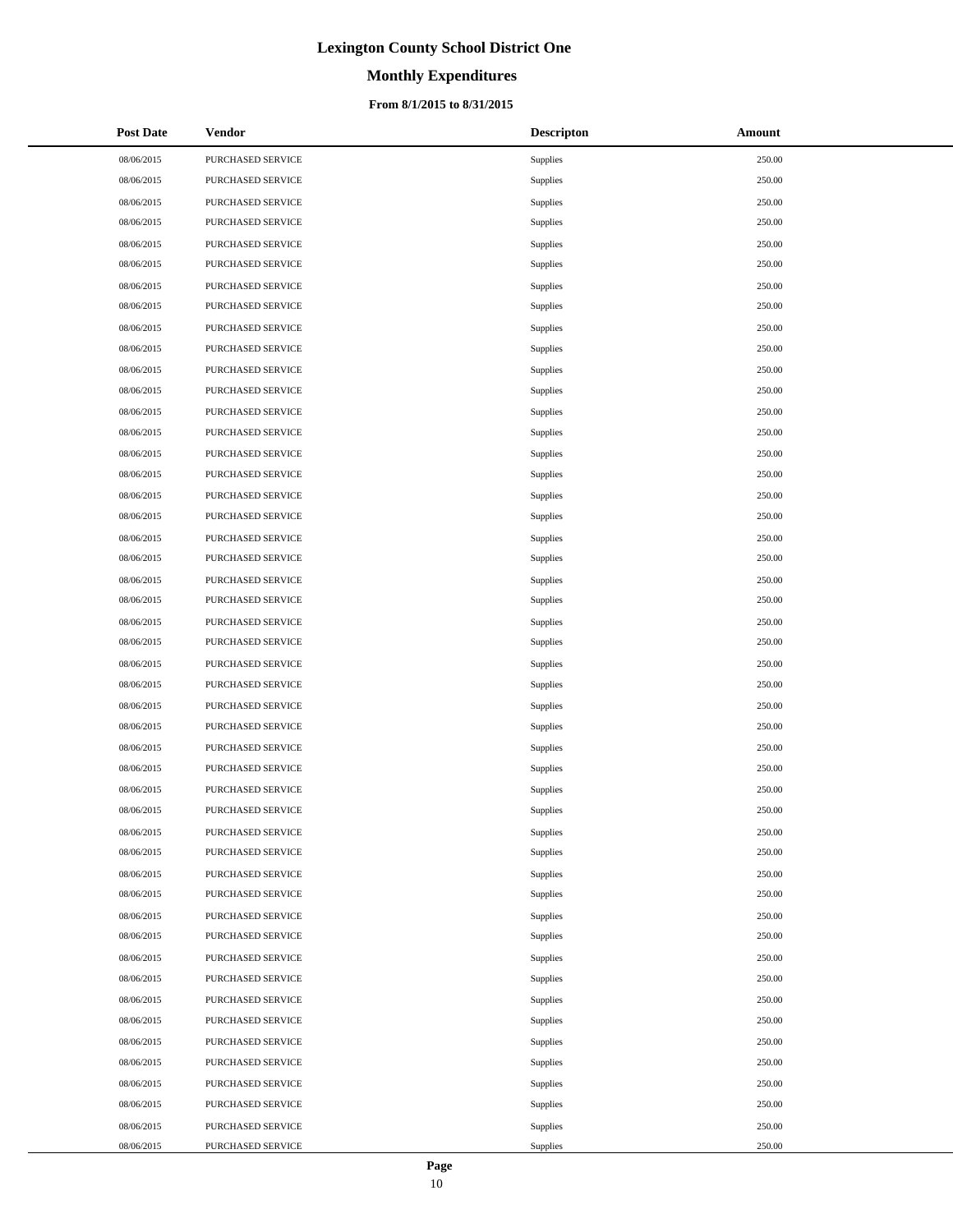# **Monthly Expenditures**

### **From 8/1/2015 to 8/31/2015**

| <b>Post Date</b> | Vendor            | <b>Descripton</b> | Amount |
|------------------|-------------------|-------------------|--------|
| 08/06/2015       | PURCHASED SERVICE | Supplies          | 250.00 |
| 08/06/2015       | PURCHASED SERVICE | Supplies          | 250.00 |
| 08/06/2015       | PURCHASED SERVICE | Supplies          | 250.00 |
| 08/06/2015       | PURCHASED SERVICE | Supplies          | 250.00 |
| 08/06/2015       | PURCHASED SERVICE | Supplies          | 250.00 |
| 08/06/2015       | PURCHASED SERVICE | Supplies          | 250.00 |
| 08/06/2015       | PURCHASED SERVICE | Supplies          | 250.00 |
| 08/06/2015       | PURCHASED SERVICE | Supplies          | 250.00 |
| 08/06/2015       | PURCHASED SERVICE | Supplies          | 250.00 |
| 08/06/2015       | PURCHASED SERVICE | Supplies          | 250.00 |
| 08/06/2015       | PURCHASED SERVICE | Supplies          | 250.00 |
| 08/06/2015       | PURCHASED SERVICE | Supplies          | 250.00 |
| 08/06/2015       | PURCHASED SERVICE | Supplies          | 250.00 |
| 08/06/2015       | PURCHASED SERVICE | Supplies          | 250.00 |
| 08/06/2015       | PURCHASED SERVICE | Supplies          | 250.00 |
| 08/06/2015       | PURCHASED SERVICE | Supplies          | 250.00 |
| 08/06/2015       | PURCHASED SERVICE | Supplies          | 250.00 |
| 08/06/2015       | PURCHASED SERVICE | Supplies          | 250.00 |
| 08/06/2015       | PURCHASED SERVICE | Supplies          | 250.00 |
| 08/06/2015       | PURCHASED SERVICE | Supplies          | 250.00 |
| 08/06/2015       | PURCHASED SERVICE | Supplies          | 250.00 |
| 08/06/2015       | PURCHASED SERVICE | Supplies          | 250.00 |
| 08/06/2015       | PURCHASED SERVICE | Supplies          | 250.00 |
| 08/06/2015       | PURCHASED SERVICE | Supplies          | 250.00 |
| 08/06/2015       | PURCHASED SERVICE | Supplies          | 250.00 |
| 08/06/2015       | PURCHASED SERVICE | Supplies          | 250.00 |
| 08/06/2015       | PURCHASED SERVICE | Supplies          | 250.00 |
| 08/06/2015       | PURCHASED SERVICE | Supplies          | 250.00 |
| 08/06/2015       | PURCHASED SERVICE | Supplies          | 250.00 |
| 08/06/2015       | PURCHASED SERVICE | Supplies          | 250.00 |
| 08/06/2015       | PURCHASED SERVICE | Supplies          | 250.00 |
| 08/06/2015       | PURCHASED SERVICE | Supplies          | 250.00 |
| 08/06/2015       | PURCHASED SERVICE | Supplies          | 250.00 |
| 08/06/2015       | PURCHASED SERVICE | Supplies          | 250.00 |
| 08/06/2015       | PURCHASED SERVICE | Supplies          | 250.00 |
| 08/06/2015       | PURCHASED SERVICE | Supplies          | 250.00 |
| 08/06/2015       | PURCHASED SERVICE | Supplies          | 250.00 |
| 08/06/2015       | PURCHASED SERVICE | Supplies          | 250.00 |
| 08/06/2015       | PURCHASED SERVICE | Supplies          | 250.00 |
| 08/06/2015       | PURCHASED SERVICE | Supplies          | 250.00 |
| 08/06/2015       | PURCHASED SERVICE | Supplies          | 250.00 |
| 08/06/2015       | PURCHASED SERVICE | Supplies          | 250.00 |
| 08/06/2015       | PURCHASED SERVICE | Supplies          | 250.00 |
| 08/06/2015       | PURCHASED SERVICE | Supplies          | 250.00 |
| 08/06/2015       | PURCHASED SERVICE | Supplies          | 250.00 |
| 08/06/2015       | PURCHASED SERVICE | Supplies          | 250.00 |
| 08/06/2015       | PURCHASED SERVICE | Supplies          | 250.00 |
| 08/06/2015       | PURCHASED SERVICE | Supplies          | 250.00 |

 $\overline{a}$ 

 $\overline{a}$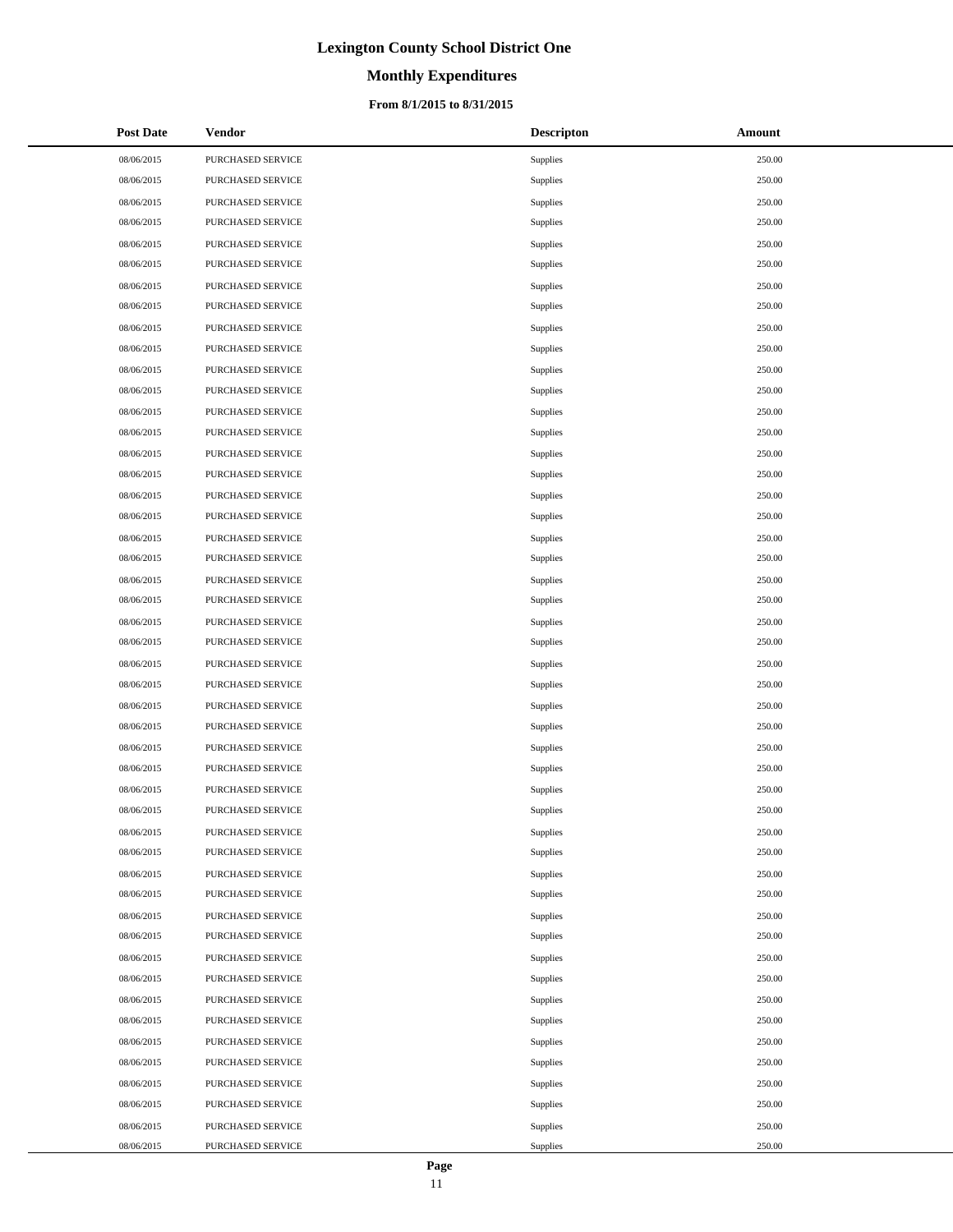# **Monthly Expenditures**

### **From 8/1/2015 to 8/31/2015**

| <b>Post Date</b> | <b>Vendor</b>     | <b>Descripton</b> | Amount |
|------------------|-------------------|-------------------|--------|
| 08/06/2015       | PURCHASED SERVICE | Supplies          | 250.00 |
| 08/06/2015       | PURCHASED SERVICE | Supplies          | 250.00 |
| 08/06/2015       | PURCHASED SERVICE | Supplies          | 250.00 |
| 08/06/2015       | PURCHASED SERVICE | Supplies          | 250.00 |
| 08/06/2015       | PURCHASED SERVICE | Supplies          | 250.00 |
| 08/06/2015       | PURCHASED SERVICE | Supplies          | 250.00 |
| 08/06/2015       | PURCHASED SERVICE | Supplies          | 250.00 |
| 08/06/2015       | PURCHASED SERVICE | Supplies          | 250.00 |
| 08/06/2015       | PURCHASED SERVICE | Supplies          | 250.00 |
| 08/06/2015       | PURCHASED SERVICE | Supplies          | 250.00 |
| 08/06/2015       | PURCHASED SERVICE | Supplies          | 250.00 |
| 08/06/2015       | PURCHASED SERVICE | Supplies          | 250.00 |
| 08/06/2015       | PURCHASED SERVICE | Supplies          | 250.00 |
| 08/06/2015       | PURCHASED SERVICE | Supplies          | 250.00 |
| 08/06/2015       | PURCHASED SERVICE | Supplies          | 250.00 |
| 08/06/2015       | PURCHASED SERVICE | Supplies          | 250.00 |
| 08/06/2015       | PURCHASED SERVICE | Supplies          | 250.00 |
| 08/06/2015       | PURCHASED SERVICE | Supplies          | 250.00 |
| 08/06/2015       | PURCHASED SERVICE | Supplies          | 250.00 |
| 08/06/2015       | PURCHASED SERVICE | Supplies          | 250.00 |
| 08/06/2015       | PURCHASED SERVICE | Supplies          | 250.00 |
| 08/06/2015       | PURCHASED SERVICE | Supplies          | 250.00 |
| 08/06/2015       | PURCHASED SERVICE | Supplies          | 250.00 |
| 08/06/2015       | PURCHASED SERVICE | Supplies          | 250.00 |
| 08/06/2015       | PURCHASED SERVICE | Supplies          | 250.00 |
| 08/06/2015       | PURCHASED SERVICE | Supplies          | 250.00 |
| 08/06/2015       | PURCHASED SERVICE | Supplies          | 250.00 |
| 08/06/2015       | PURCHASED SERVICE | Supplies          | 250.00 |
| 08/06/2015       | PURCHASED SERVICE | Supplies          | 250.00 |
| 08/06/2015       | PURCHASED SERVICE | Supplies          | 250.00 |
| 08/06/2015       | PURCHASED SERVICE | <b>Supplies</b>   | 250.00 |
| 08/06/2015       | PURCHASED SERVICE | Supplies          | 250.00 |
| 08/06/2015       | PURCHASED SERVICE | Supplies          | 250.00 |
| 08/06/2015       | PURCHASED SERVICE | Supplies          | 250.00 |
| 08/06/2015       | PURCHASED SERVICE | Supplies          | 250.00 |
| 08/06/2015       | PURCHASED SERVICE | Supplies          | 250.00 |
| 08/06/2015       | PURCHASED SERVICE | Supplies          | 250.00 |
| 08/06/2015       | PURCHASED SERVICE | Supplies          | 250.00 |
| 08/06/2015       | PURCHASED SERVICE | Supplies          | 250.00 |
| 08/06/2015       | PURCHASED SERVICE | Supplies          | 250.00 |
| 08/06/2015       | PURCHASED SERVICE | Supplies          | 250.00 |
| 08/06/2015       | PURCHASED SERVICE | Supplies          | 250.00 |
| 08/06/2015       | PURCHASED SERVICE | Supplies          | 250.00 |
| 08/06/2015       | PURCHASED SERVICE | Supplies          | 250.00 |
| 08/06/2015       | PURCHASED SERVICE | Supplies          | 250.00 |
| 08/06/2015       | PURCHASED SERVICE | Supplies          | 250.00 |
| 08/06/2015       | PURCHASED SERVICE | Supplies          | 250.00 |
| 08/06/2015       | PURCHASED SERVICE | Supplies          | 250.00 |

 $\overline{a}$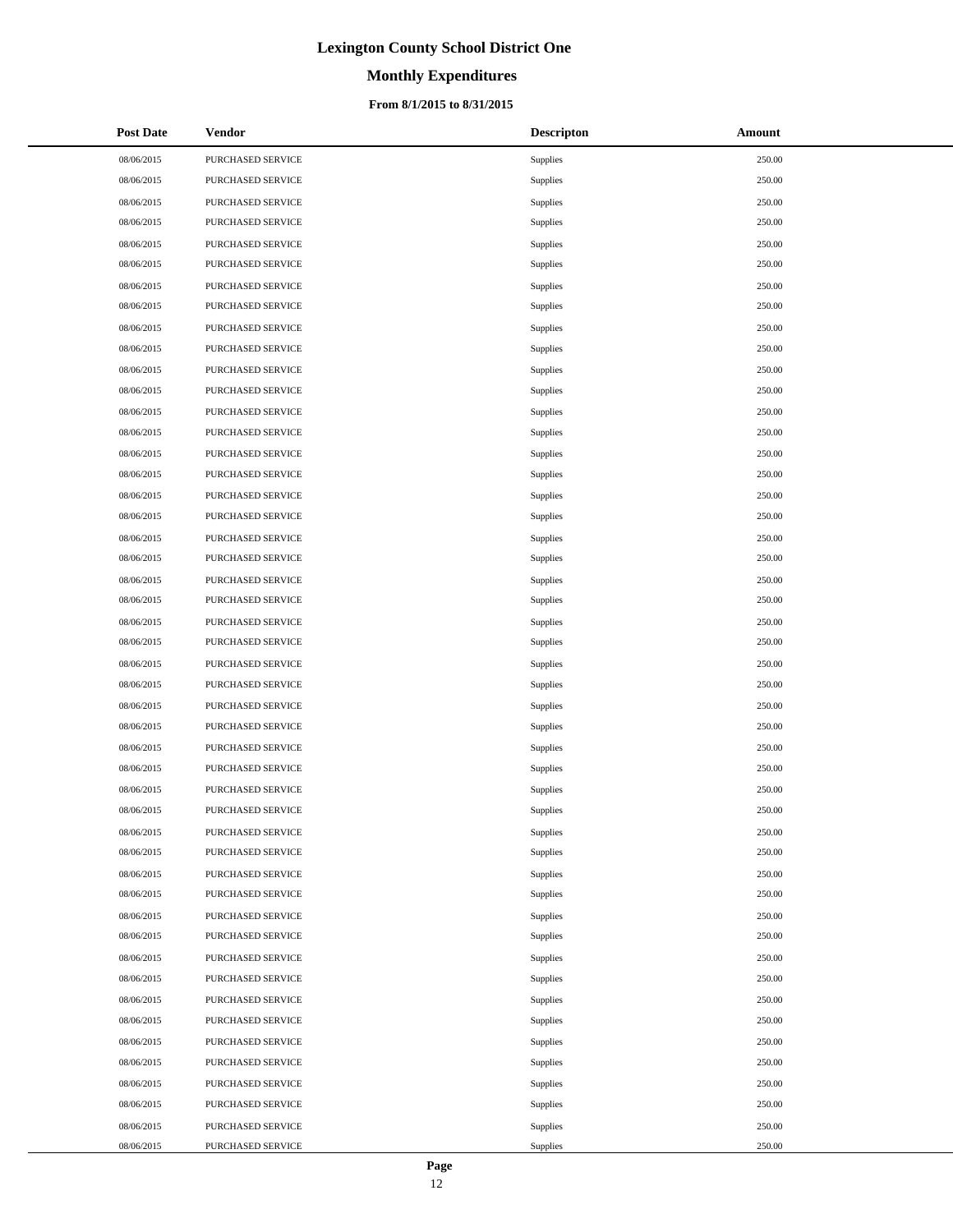# **Monthly Expenditures**

### **From 8/1/2015 to 8/31/2015**

| <b>Post Date</b> | Vendor            | <b>Descripton</b> | Amount |
|------------------|-------------------|-------------------|--------|
| 08/06/2015       | PURCHASED SERVICE | Supplies          | 250.00 |
| 08/06/2015       | PURCHASED SERVICE | Supplies          | 250.00 |
| 08/06/2015       | PURCHASED SERVICE | Supplies          | 250.00 |
| 08/06/2015       | PURCHASED SERVICE | Supplies          | 250.00 |
| 08/06/2015       | PURCHASED SERVICE | Supplies          | 250.00 |
| 08/06/2015       | PURCHASED SERVICE | Supplies          | 250.00 |
| 08/06/2015       | PURCHASED SERVICE | Supplies          | 250.00 |
| 08/06/2015       | PURCHASED SERVICE | Supplies          | 250.00 |
| 08/06/2015       | PURCHASED SERVICE | Supplies          | 250.00 |
| 08/06/2015       | PURCHASED SERVICE | Supplies          | 250.00 |
| 08/06/2015       | PURCHASED SERVICE | Supplies          | 250.00 |
| 08/06/2015       | PURCHASED SERVICE | Supplies          | 250.00 |
| 08/06/2015       | PURCHASED SERVICE | Supplies          | 250.00 |
| 08/06/2015       | PURCHASED SERVICE | Supplies          | 250.00 |
| 08/06/2015       | PURCHASED SERVICE | Supplies          | 250.00 |
| 08/06/2015       | PURCHASED SERVICE | Supplies          | 250.00 |
| 08/06/2015       | PURCHASED SERVICE | Supplies          | 250.00 |
| 08/06/2015       | PURCHASED SERVICE | Supplies          | 250.00 |
| 08/06/2015       | PURCHASED SERVICE | Supplies          | 250.00 |
| 08/06/2015       | PURCHASED SERVICE | Supplies          | 250.00 |
| 08/06/2015       | PURCHASED SERVICE | Supplies          | 250.00 |
| 08/06/2015       | PURCHASED SERVICE | Supplies          | 250.00 |
| 08/06/2015       | PURCHASED SERVICE | Supplies          | 250.00 |
| 08/06/2015       | PURCHASED SERVICE | Supplies          | 250.00 |
| 08/06/2015       | PURCHASED SERVICE | Supplies          | 250.00 |
| 08/06/2015       | PURCHASED SERVICE | Supplies          | 250.00 |
| 08/06/2015       | PURCHASED SERVICE | Supplies          | 250.00 |
| 08/06/2015       | PURCHASED SERVICE | Supplies          | 250.00 |
| 08/06/2015       | PURCHASED SERVICE | Supplies          | 250.00 |
| 08/06/2015       | PURCHASED SERVICE | Supplies          | 250.00 |
| 08/06/2015       | PURCHASED SERVICE | Supplies          | 250.00 |
| 08/06/2015       | PURCHASED SERVICE | Supplies          | 250.00 |
| 08/06/2015       | PURCHASED SERVICE | Supplies          | 250.00 |
| 08/06/2015       | PURCHASED SERVICE | Supplies          | 250.00 |
| 08/06/2015       | PURCHASED SERVICE | Supplies          | 250.00 |
| 08/06/2015       | PURCHASED SERVICE | Supplies          | 250.00 |
| 08/06/2015       | PURCHASED SERVICE | Supplies          | 250.00 |
| 08/06/2015       | PURCHASED SERVICE | Supplies          | 250.00 |
| 08/06/2015       | PURCHASED SERVICE | Supplies          | 250.00 |
| 08/06/2015       | PURCHASED SERVICE | Supplies          | 250.00 |
| 08/06/2015       | PURCHASED SERVICE | Supplies          | 250.00 |
| 08/06/2015       | PURCHASED SERVICE | Supplies          | 250.00 |
| 08/06/2015       | PURCHASED SERVICE | Supplies          | 250.00 |
| 08/06/2015       | PURCHASED SERVICE | Supplies          | 250.00 |
| 08/06/2015       | PURCHASED SERVICE | Supplies          | 250.00 |
| 08/06/2015       | PURCHASED SERVICE | Supplies          | 250.00 |
| 08/06/2015       | PURCHASED SERVICE | Supplies          | 250.00 |
| 08/06/2015       | PURCHASED SERVICE | Supplies          | 250.00 |

 $\overline{a}$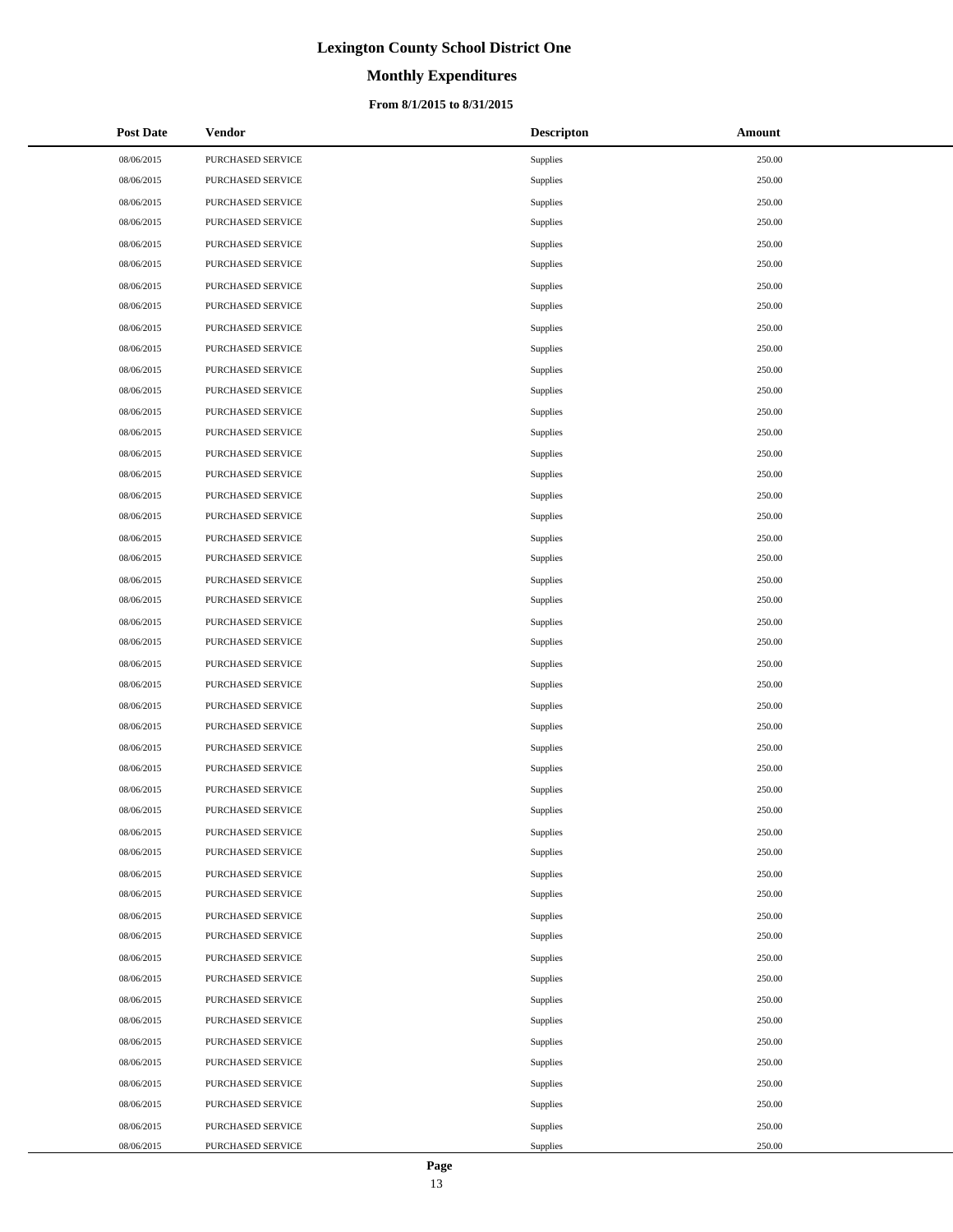# **Monthly Expenditures**

### **From 8/1/2015 to 8/31/2015**

| <b>Post Date</b> | <b>Vendor</b>     | <b>Descripton</b> | Amount |
|------------------|-------------------|-------------------|--------|
| 08/06/2015       | PURCHASED SERVICE | Supplies          | 250.00 |
| 08/06/2015       | PURCHASED SERVICE | Supplies          | 250.00 |
| 08/06/2015       | PURCHASED SERVICE | Supplies          | 250.00 |
| 08/06/2015       | PURCHASED SERVICE | Supplies          | 250.00 |
| 08/06/2015       | PURCHASED SERVICE | Supplies          | 250.00 |
| 08/06/2015       | PURCHASED SERVICE | Supplies          | 250.00 |
| 08/06/2015       | PURCHASED SERVICE | Supplies          | 250.00 |
| 08/06/2015       | PURCHASED SERVICE | Supplies          | 250.00 |
| 08/06/2015       | PURCHASED SERVICE | Supplies          | 250.00 |
| 08/06/2015       | PURCHASED SERVICE | Supplies          | 250.00 |
| 08/06/2015       | PURCHASED SERVICE | Supplies          | 250.00 |
| 08/06/2015       | PURCHASED SERVICE | Supplies          | 250.00 |
| 08/06/2015       | PURCHASED SERVICE | Supplies          | 250.00 |
| 08/06/2015       | PURCHASED SERVICE | Supplies          | 250.00 |
| 08/06/2015       | PURCHASED SERVICE | Supplies          | 250.00 |
| 08/06/2015       | PURCHASED SERVICE | Supplies          | 250.00 |
| 08/06/2015       | PURCHASED SERVICE | Supplies          | 250.00 |
| 08/06/2015       | PURCHASED SERVICE | Supplies          | 250.00 |
| 08/06/2015       | PURCHASED SERVICE | Supplies          | 250.00 |
| 08/06/2015       | PURCHASED SERVICE | Supplies          | 250.00 |
| 08/06/2015       | PURCHASED SERVICE | Supplies          | 250.00 |
| 08/06/2015       | PURCHASED SERVICE | Supplies          | 250.00 |
| 08/06/2015       | PURCHASED SERVICE | Supplies          | 250.00 |
| 08/06/2015       | PURCHASED SERVICE | Supplies          | 250.00 |
| 08/06/2015       | PURCHASED SERVICE | Supplies          | 250.00 |
| 08/06/2015       | PURCHASED SERVICE | Supplies          | 250.00 |
| 08/06/2015       | PURCHASED SERVICE | Supplies          | 250.00 |
| 08/06/2015       | PURCHASED SERVICE | Supplies          | 250.00 |
| 08/06/2015       | PURCHASED SERVICE | Supplies          | 250.00 |
| 08/06/2015       | PURCHASED SERVICE | Supplies          | 250.00 |
| 08/06/2015       | PURCHASED SERVICE | <b>Supplies</b>   | 250.00 |
| 08/06/2015       | PURCHASED SERVICE | Supplies          | 250.00 |
| 08/06/2015       | PURCHASED SERVICE | Supplies          | 250.00 |
| 08/06/2015       | PURCHASED SERVICE | Supplies          | 250.00 |
| 08/06/2015       | PURCHASED SERVICE | Supplies          | 250.00 |
| 08/06/2015       | PURCHASED SERVICE | Supplies          | 250.00 |
| 08/06/2015       | PURCHASED SERVICE | Supplies          | 250.00 |
| 08/06/2015       | PURCHASED SERVICE | Supplies          | 250.00 |
| 08/06/2015       | PURCHASED SERVICE | Supplies          | 250.00 |
| 08/06/2015       | PURCHASED SERVICE | Supplies          | 250.00 |
| 08/06/2015       | PURCHASED SERVICE | Supplies          | 250.00 |
| 08/06/2015       | PURCHASED SERVICE | Supplies          | 250.00 |
| 08/06/2015       | PURCHASED SERVICE | Supplies          | 250.00 |
| 08/06/2015       | PURCHASED SERVICE | Supplies          | 250.00 |
| 08/06/2015       | PURCHASED SERVICE | Supplies          | 250.00 |
| 08/06/2015       | PURCHASED SERVICE | Supplies          | 250.00 |
| 08/06/2015       | PURCHASED SERVICE | Supplies          | 250.00 |
| 08/06/2015       | PURCHASED SERVICE | Supplies          | 250.00 |

 $\overline{a}$ 

 $\overline{a}$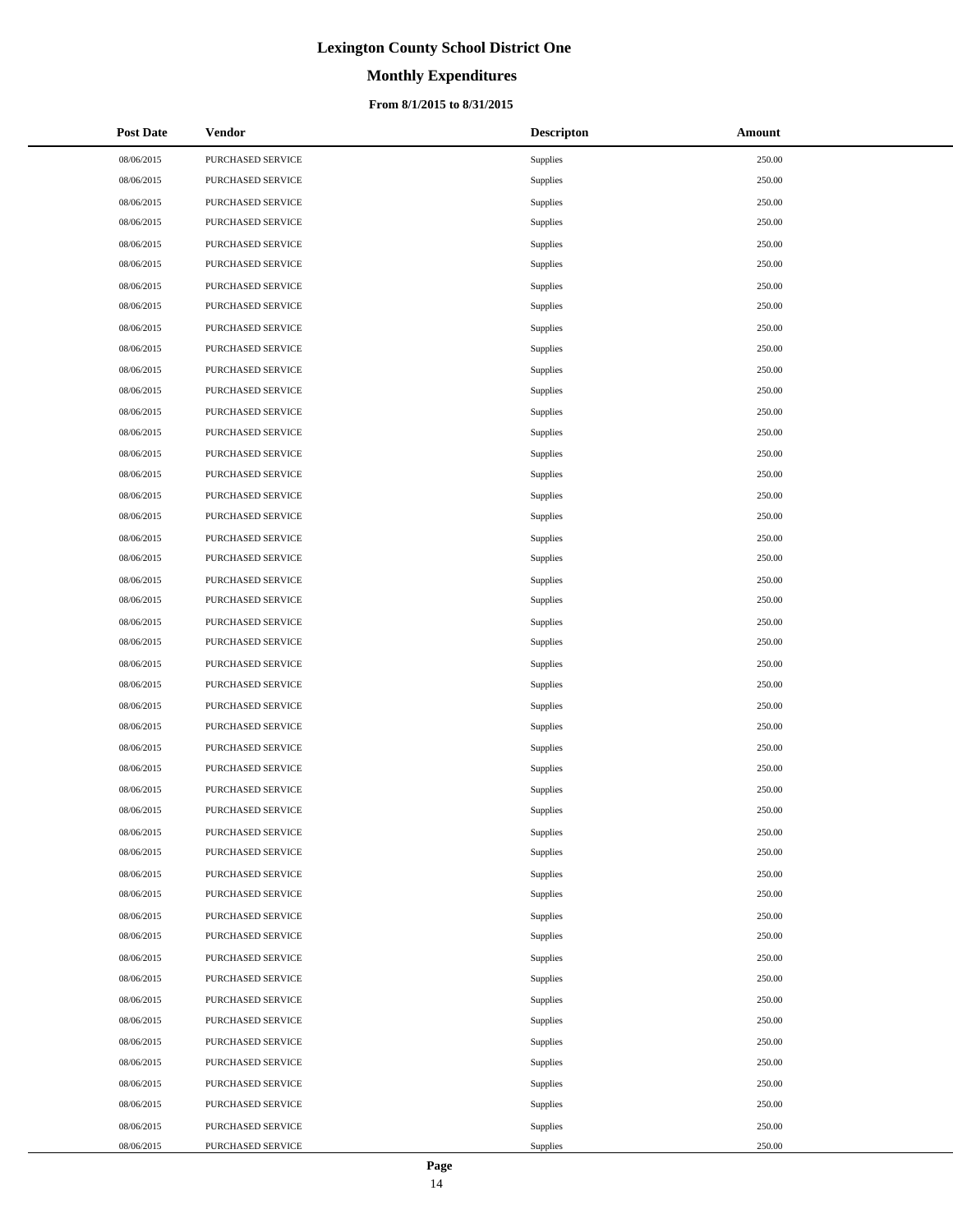# **Monthly Expenditures**

### **From 8/1/2015 to 8/31/2015**

| <b>Post Date</b> | Vendor            | <b>Descripton</b> | Amount |
|------------------|-------------------|-------------------|--------|
| 08/06/2015       | PURCHASED SERVICE | Supplies          | 250.00 |
| 08/06/2015       | PURCHASED SERVICE | Supplies          | 250.00 |
| 08/06/2015       | PURCHASED SERVICE | Supplies          | 250.00 |
| 08/06/2015       | PURCHASED SERVICE | Supplies          | 250.00 |
| 08/06/2015       | PURCHASED SERVICE | Supplies          | 250.00 |
| 08/06/2015       | PURCHASED SERVICE | Supplies          | 250.00 |
| 08/06/2015       | PURCHASED SERVICE | Supplies          | 250.00 |
| 08/06/2015       | PURCHASED SERVICE | Supplies          | 250.00 |
| 08/06/2015       | PURCHASED SERVICE | Supplies          | 250.00 |
| 08/06/2015       | PURCHASED SERVICE | Supplies          | 250.00 |
| 08/06/2015       | PURCHASED SERVICE | Supplies          | 250.00 |
| 08/06/2015       | PURCHASED SERVICE | Supplies          | 250.00 |
| 08/06/2015       | PURCHASED SERVICE | Supplies          | 250.00 |
| 08/06/2015       | PURCHASED SERVICE | Supplies          | 250.00 |
| 08/06/2015       | PURCHASED SERVICE | Supplies          | 250.00 |
| 08/06/2015       | PURCHASED SERVICE | Supplies          | 250.00 |
| 08/06/2015       | PURCHASED SERVICE | Supplies          | 250.00 |
| 08/06/2015       | PURCHASED SERVICE | Supplies          | 250.00 |
| 08/06/2015       | PURCHASED SERVICE | Supplies          | 250.00 |
| 08/06/2015       | PURCHASED SERVICE | Supplies          | 250.00 |
| 08/06/2015       | PURCHASED SERVICE | Supplies          | 250.00 |
| 08/06/2015       | PURCHASED SERVICE | Supplies          | 250.00 |
| 08/06/2015       | PURCHASED SERVICE | Supplies          | 250.00 |
| 08/06/2015       | PURCHASED SERVICE | Supplies          | 250.00 |
| 08/06/2015       | PURCHASED SERVICE | Supplies          | 250.00 |
| 08/06/2015       | PURCHASED SERVICE | Supplies          | 250.00 |
| 08/06/2015       | PURCHASED SERVICE | Supplies          | 250.00 |
| 08/06/2015       | PURCHASED SERVICE | Supplies          | 250.00 |
| 08/06/2015       | PURCHASED SERVICE | Supplies          | 250.00 |
| 08/06/2015       | PURCHASED SERVICE | Supplies          | 250.00 |
| 08/06/2015       | PURCHASED SERVICE | Supplies          | 250.00 |
| 08/06/2015       | PURCHASED SERVICE | Supplies          | 250.00 |
| 08/06/2015       | PURCHASED SERVICE | Supplies          | 250.00 |
| 08/06/2015       | PURCHASED SERVICE | Supplies          | 250.00 |
| 08/06/2015       | PURCHASED SERVICE | Supplies          | 250.00 |
| 08/06/2015       | PURCHASED SERVICE | Supplies          | 250.00 |
| 08/06/2015       | PURCHASED SERVICE | Supplies          | 250.00 |
| 08/06/2015       | PURCHASED SERVICE | Supplies          | 250.00 |
| 08/06/2015       | PURCHASED SERVICE | Supplies          | 250.00 |
| 08/06/2015       | PURCHASED SERVICE | Supplies          | 250.00 |
| 08/06/2015       | PURCHASED SERVICE | Supplies          | 250.00 |
| 08/06/2015       | PURCHASED SERVICE | Supplies          | 250.00 |
| 08/06/2015       | PURCHASED SERVICE | Supplies          | 250.00 |
| 08/06/2015       | PURCHASED SERVICE | Supplies          | 250.00 |
| 08/06/2015       | PURCHASED SERVICE | Supplies          | 250.00 |
| 08/06/2015       | PURCHASED SERVICE | Supplies          | 250.00 |
| 08/06/2015       | PURCHASED SERVICE | Supplies          | 250.00 |
| 08/06/2015       | PURCHASED SERVICE | Supplies          | 250.00 |

 $\overline{a}$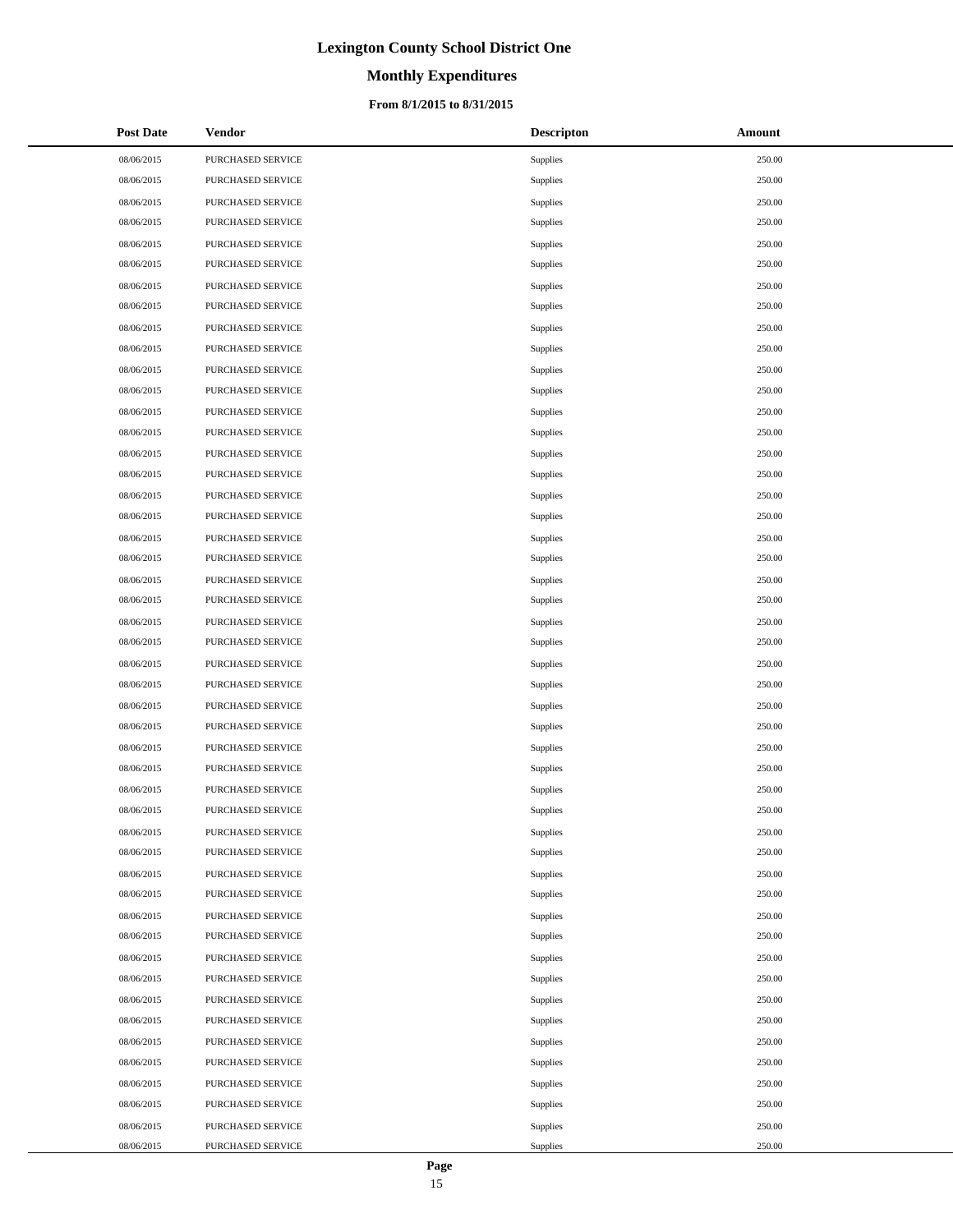# **Monthly Expenditures**

### **From 8/1/2015 to 8/31/2015**

| <b>Post Date</b> | Vendor            | <b>Descripton</b> | Amount |
|------------------|-------------------|-------------------|--------|
| 08/06/2015       | PURCHASED SERVICE | Supplies          | 250.00 |
| 08/06/2015       | PURCHASED SERVICE | Supplies          | 250.00 |
| 08/06/2015       | PURCHASED SERVICE | Supplies          | 250.00 |
| 08/06/2015       | PURCHASED SERVICE | Supplies          | 250.00 |
| 08/06/2015       | PURCHASED SERVICE | Supplies          | 250.00 |
| 08/06/2015       | PURCHASED SERVICE | Supplies          | 250.00 |
| 08/06/2015       | PURCHASED SERVICE | Supplies          | 250.00 |
| 08/06/2015       | PURCHASED SERVICE | Supplies          | 250.00 |
| 08/06/2015       | PURCHASED SERVICE | Supplies          | 250.00 |
| 08/06/2015       | PURCHASED SERVICE | Supplies          | 250.00 |
| 08/06/2015       | PURCHASED SERVICE | Supplies          | 250.00 |
| 08/06/2015       | PURCHASED SERVICE | Supplies          | 250.00 |
| 08/06/2015       | PURCHASED SERVICE | Supplies          | 250.00 |
| 08/06/2015       | PURCHASED SERVICE | Supplies          | 250.00 |
| 08/06/2015       | PURCHASED SERVICE | Supplies          | 250.00 |
| 08/06/2015       | PURCHASED SERVICE | Supplies          | 250.00 |
| 08/06/2015       | PURCHASED SERVICE | Supplies          | 250.00 |
| 08/06/2015       | PURCHASED SERVICE | Supplies          | 250.00 |
| 08/06/2015       | PURCHASED SERVICE | Supplies          | 250.00 |
| 08/06/2015       | PURCHASED SERVICE | Supplies          | 250.00 |
| 08/06/2015       | PURCHASED SERVICE | Supplies          | 250.00 |
| 08/06/2015       | PURCHASED SERVICE | Supplies          | 250.00 |
| 08/06/2015       | PURCHASED SERVICE | Supplies          | 250.00 |
| 08/06/2015       | PURCHASED SERVICE | Supplies          | 250.00 |
| 08/06/2015       | PURCHASED SERVICE | Supplies          | 250.00 |
| 08/06/2015       | PURCHASED SERVICE | Supplies          | 250.00 |
| 08/06/2015       | PURCHASED SERVICE | Supplies          | 250.00 |
| 08/06/2015       | PURCHASED SERVICE | Supplies          | 250.00 |
| 08/06/2015       | PURCHASED SERVICE | Supplies          | 250.00 |
| 08/06/2015       | PURCHASED SERVICE | Supplies          | 250.00 |
| 08/06/2015       | PURCHASED SERVICE | Supplies          | 250.00 |
| 08/06/2015       | PURCHASED SERVICE | Supplies          | 250.00 |
| 08/06/2015       | PURCHASED SERVICE | Supplies          | 250.00 |
| 08/06/2015       | PURCHASED SERVICE | Supplies          | 250.00 |
| 08/06/2015       | PURCHASED SERVICE | Supplies          | 250.00 |
| 08/06/2015       | PURCHASED SERVICE | Supplies          | 250.00 |
| 08/06/2015       | PURCHASED SERVICE | Supplies          | 250.00 |
| 08/06/2015       | PURCHASED SERVICE | Supplies          | 250.00 |
| 08/06/2015       | PURCHASED SERVICE | Supplies          | 250.00 |
| 08/06/2015       | PURCHASED SERVICE | Supplies          | 250.00 |
| 08/06/2015       | PURCHASED SERVICE | Supplies          | 250.00 |
| 08/06/2015       | PURCHASED SERVICE | Supplies          | 250.00 |
| 08/06/2015       | PURCHASED SERVICE | Supplies          | 250.00 |
| 08/06/2015       | PURCHASED SERVICE | Supplies          | 250.00 |
| 08/06/2015       | PURCHASED SERVICE | Supplies          | 250.00 |
| 08/06/2015       | PURCHASED SERVICE | Supplies          | 250.00 |
| 08/06/2015       | PURCHASED SERVICE | Supplies          | 250.00 |
| 08/06/2015       | PURCHASED SERVICE | Supplies          | 250.00 |

 $\overline{a}$ 

 $\overline{a}$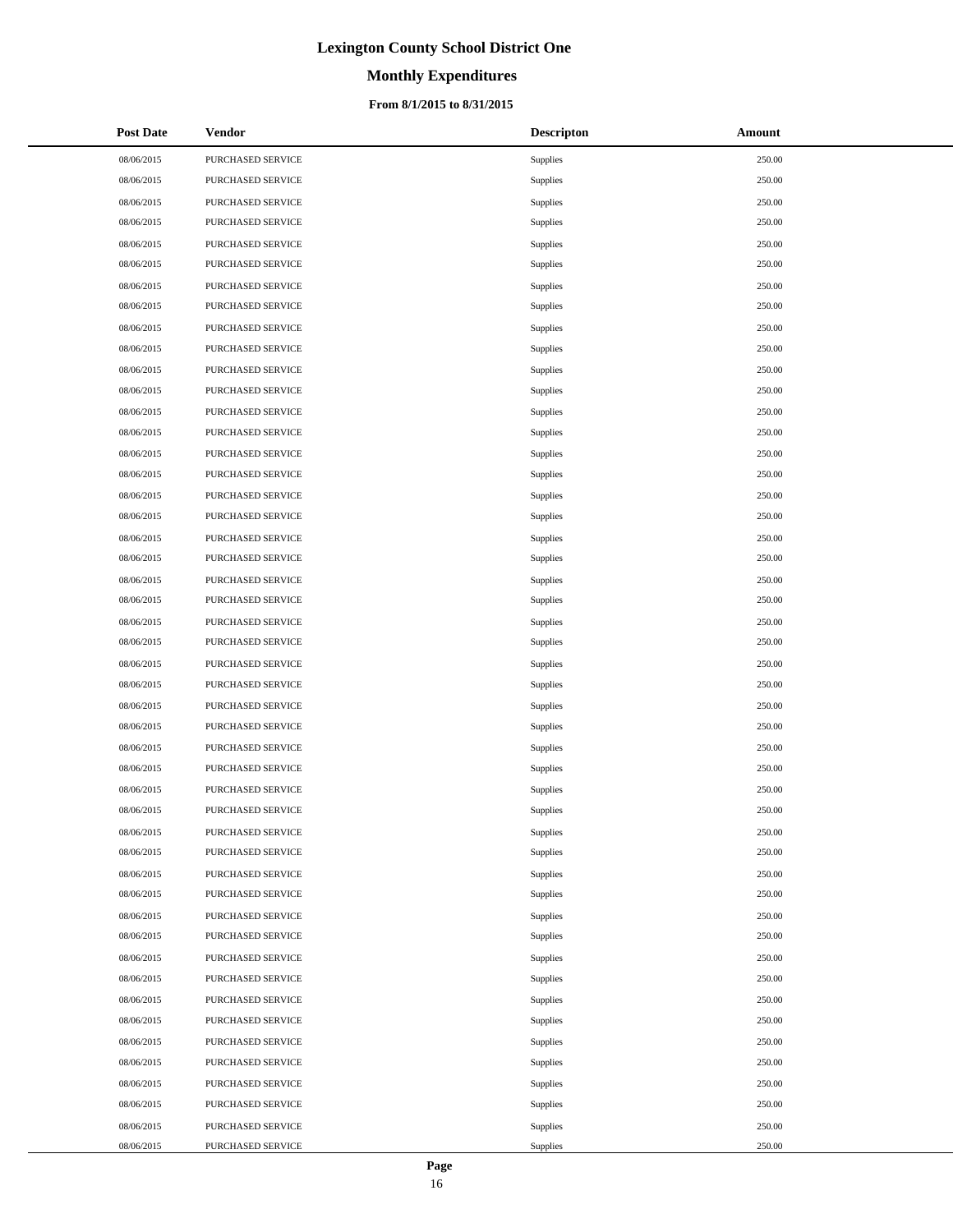# **Monthly Expenditures**

## **From 8/1/2015 to 8/31/2015**

| <b>Post Date</b> | Vendor            | <b>Descripton</b> | Amount |
|------------------|-------------------|-------------------|--------|
| 08/06/2015       | PURCHASED SERVICE | Supplies          | 250.00 |
| 08/06/2015       | PURCHASED SERVICE | Supplies          | 250.00 |
| 08/06/2015       | PURCHASED SERVICE | Supplies          | 250.00 |
| 08/06/2015       | PURCHASED SERVICE | Supplies          | 250.00 |
| 08/06/2015       | PURCHASED SERVICE | Supplies          | 250.00 |
| 08/06/2015       | PURCHASED SERVICE | Supplies          | 250.00 |
| 08/06/2015       | PURCHASED SERVICE | Supplies          | 250.00 |
| 08/06/2015       | PURCHASED SERVICE | Supplies          | 250.00 |
| 08/06/2015       | PURCHASED SERVICE | Supplies          | 250.00 |
| 08/06/2015       | PURCHASED SERVICE | Supplies          | 250.00 |
| 08/06/2015       | PURCHASED SERVICE | Supplies          | 250.00 |
| 08/06/2015       | PURCHASED SERVICE | Supplies          | 250.00 |
| 08/06/2015       | PURCHASED SERVICE | Supplies          | 250.00 |
| 08/06/2015       | PURCHASED SERVICE | Supplies          | 250.00 |
| 08/06/2015       | PURCHASED SERVICE | Supplies          | 250.00 |
| 08/06/2015       | PURCHASED SERVICE | Supplies          | 250.00 |
| 08/06/2015       | PURCHASED SERVICE | Supplies          | 250.00 |
| 08/06/2015       | PURCHASED SERVICE | Supplies          | 250.00 |
| 08/06/2015       | PURCHASED SERVICE | Supplies          | 250.00 |
| 08/06/2015       | PURCHASED SERVICE | Supplies          | 250.00 |
| 08/06/2015       | PURCHASED SERVICE | Supplies          | 250.00 |
| 08/06/2015       | PURCHASED SERVICE | Supplies          | 250.00 |
| 08/06/2015       | PURCHASED SERVICE | Supplies          | 250.00 |
| 08/06/2015       | PURCHASED SERVICE | Supplies          | 250.00 |
| 08/06/2015       | PURCHASED SERVICE | Supplies          | 250.00 |
| 08/06/2015       | PURCHASED SERVICE | Supplies          | 250.00 |
| 08/06/2015       | PURCHASED SERVICE | Supplies          | 250.00 |
| 08/06/2015       | PURCHASED SERVICE | Supplies          | 250.00 |
| 08/06/2015       | PURCHASED SERVICE | Supplies          | 250.00 |
| 08/06/2015       | PURCHASED SERVICE | Supplies          | 250.00 |
| 08/06/2015       | PURCHASED SERVICE | Supplies          | 250.00 |
| 08/06/2015       | PURCHASED SERVICE | Supplies          | 250.00 |
| 08/06/2015       | PURCHASED SERVICE | Supplies          | 250.00 |
| 08/06/2015       | PURCHASED SERVICE | Supplies          | 250.00 |
| 08/06/2015       | PURCHASED SERVICE | Supplies          | 250.00 |
| 08/06/2015       | PURCHASED SERVICE | Supplies          | 250.00 |
| 08/06/2015       | PURCHASED SERVICE | Supplies          | 250.00 |
| 08/06/2015       | PURCHASED SERVICE | Supplies          | 250.00 |
| 08/06/2015       | PURCHASED SERVICE | Supplies          | 250.00 |
| 08/06/2015       | PURCHASED SERVICE | Supplies          | 250.00 |
| 08/06/2015       | PURCHASED SERVICE | Supplies          | 250.00 |
| 08/06/2015       | PURCHASED SERVICE | Supplies          | 250.00 |
| 08/06/2015       | PURCHASED SERVICE | Supplies          | 250.00 |
| 08/06/2015       | PURCHASED SERVICE | Supplies          | 250.00 |
| 08/06/2015       | PURCHASED SERVICE | Supplies          | 250.00 |
| 08/06/2015       | PURCHASED SERVICE | Supplies          | 250.00 |
| 08/06/2015       | PURCHASED SERVICE | Supplies          | 250.00 |
| 08/06/2015       | PURCHASED SERVICE | Supplies          | 250.00 |

 $\overline{a}$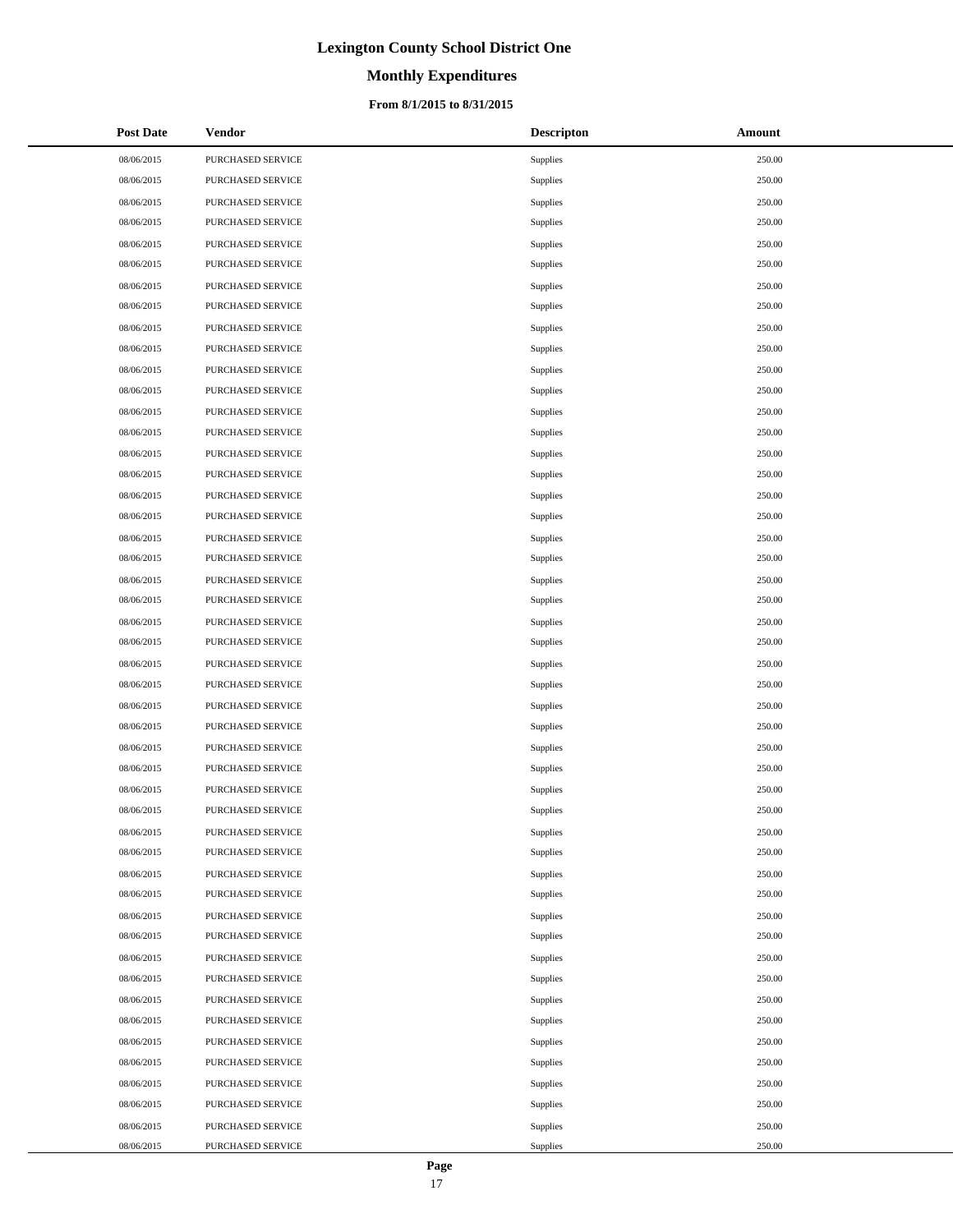# **Monthly Expenditures**

### **From 8/1/2015 to 8/31/2015**

| <b>Post Date</b> | <b>Vendor</b>     | <b>Descripton</b> | Amount |
|------------------|-------------------|-------------------|--------|
| 08/06/2015       | PURCHASED SERVICE | Supplies          | 250.00 |
| 08/06/2015       | PURCHASED SERVICE | Supplies          | 250.00 |
| 08/06/2015       | PURCHASED SERVICE | Supplies          | 250.00 |
| 08/06/2015       | PURCHASED SERVICE | Supplies          | 250.00 |
| 08/06/2015       | PURCHASED SERVICE | Supplies          | 250.00 |
| 08/06/2015       | PURCHASED SERVICE | Supplies          | 250.00 |
| 08/06/2015       | PURCHASED SERVICE | Supplies          | 250.00 |
| 08/06/2015       | PURCHASED SERVICE | Supplies          | 250.00 |
| 08/06/2015       | PURCHASED SERVICE | Supplies          | 250.00 |
| 08/06/2015       | PURCHASED SERVICE | Supplies          | 250.00 |
| 08/06/2015       | PURCHASED SERVICE | Supplies          | 250.00 |
| 08/06/2015       | PURCHASED SERVICE | Supplies          | 250.00 |
| 08/06/2015       | PURCHASED SERVICE | Supplies          | 250.00 |
| 08/06/2015       | PURCHASED SERVICE | Supplies          | 250.00 |
| 08/06/2015       | PURCHASED SERVICE | Supplies          | 250.00 |
| 08/06/2015       | PURCHASED SERVICE | Supplies          | 250.00 |
| 08/06/2015       | PURCHASED SERVICE | Supplies          | 250.00 |
| 08/06/2015       | PURCHASED SERVICE | Supplies          | 250.00 |
| 08/06/2015       | PURCHASED SERVICE | Supplies          | 250.00 |
| 08/06/2015       | PURCHASED SERVICE | Supplies          | 250.00 |
| 08/06/2015       | PURCHASED SERVICE | Supplies          | 250.00 |
| 08/06/2015       | PURCHASED SERVICE | Supplies          | 250.00 |
| 08/06/2015       | PURCHASED SERVICE | Supplies          | 250.00 |
| 08/06/2015       | PURCHASED SERVICE | Supplies          | 250.00 |
| 08/06/2015       | PURCHASED SERVICE | Supplies          | 250.00 |
| 08/06/2015       | PURCHASED SERVICE | Supplies          | 250.00 |
| 08/06/2015       | PURCHASED SERVICE | Supplies          | 250.00 |
| 08/06/2015       | PURCHASED SERVICE | Supplies          | 250.00 |
| 08/06/2015       | PURCHASED SERVICE | Supplies          | 250.00 |
| 08/06/2015       | PURCHASED SERVICE | Supplies          | 250.00 |
| 08/06/2015       | PURCHASED SERVICE | <b>Supplies</b>   | 250.00 |
| 08/06/2015       | PURCHASED SERVICE | Supplies          | 250.00 |
| 08/06/2015       | PURCHASED SERVICE | Supplies          | 250.00 |
| 08/06/2015       | PURCHASED SERVICE | Supplies          | 250.00 |
| 08/06/2015       | PURCHASED SERVICE | Supplies          | 250.00 |
| 08/06/2015       | PURCHASED SERVICE | Supplies          | 250.00 |
| 08/06/2015       | PURCHASED SERVICE | Supplies          | 250.00 |
| 08/06/2015       | PURCHASED SERVICE | Supplies          | 250.00 |
| 08/06/2015       | PURCHASED SERVICE | Supplies          | 250.00 |
| 08/06/2015       | PURCHASED SERVICE | Supplies          | 250.00 |
| 08/06/2015       | PURCHASED SERVICE | Supplies          | 250.00 |
| 08/06/2015       | PURCHASED SERVICE | Supplies          | 250.00 |
| 08/06/2015       | PURCHASED SERVICE | Supplies          | 250.00 |
| 08/06/2015       | PURCHASED SERVICE | Supplies          | 250.00 |
| 08/06/2015       | PURCHASED SERVICE | Supplies          | 250.00 |
| 08/06/2015       | PURCHASED SERVICE | Supplies          | 250.00 |
| 08/06/2015       | PURCHASED SERVICE | Supplies          | 250.00 |
| 08/06/2015       | PURCHASED SERVICE | Supplies          | 250.00 |

 $\overline{a}$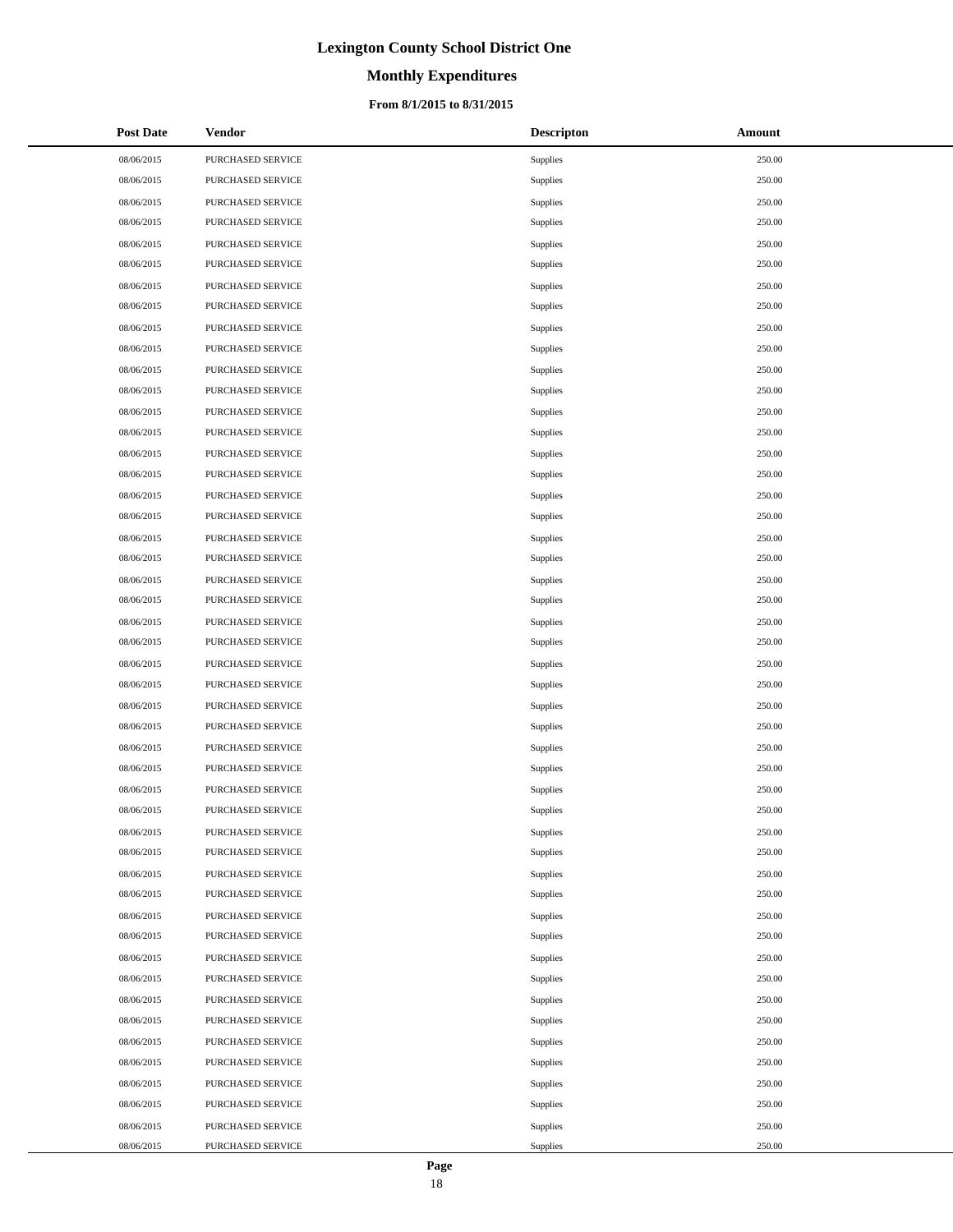# **Monthly Expenditures**

### **From 8/1/2015 to 8/31/2015**

| <b>Post Date</b> | Vendor            | <b>Descripton</b> | Amount |
|------------------|-------------------|-------------------|--------|
| 08/06/2015       | PURCHASED SERVICE | Supplies          | 250.00 |
| 08/06/2015       | PURCHASED SERVICE | Supplies          | 250.00 |
| 08/06/2015       | PURCHASED SERVICE | Supplies          | 250.00 |
| 08/06/2015       | PURCHASED SERVICE | Supplies          | 250.00 |
| 08/06/2015       | PURCHASED SERVICE | Supplies          | 250.00 |
| 08/06/2015       | PURCHASED SERVICE | Supplies          | 250.00 |
| 08/06/2015       | PURCHASED SERVICE | Supplies          | 250.00 |
| 08/06/2015       | PURCHASED SERVICE | Supplies          | 250.00 |
| 08/06/2015       | PURCHASED SERVICE | Supplies          | 250.00 |
| 08/06/2015       | PURCHASED SERVICE | Supplies          | 250.00 |
| 08/06/2015       | PURCHASED SERVICE | Supplies          | 250.00 |
| 08/06/2015       | PURCHASED SERVICE | Supplies          | 250.00 |
| 08/06/2015       | PURCHASED SERVICE | Supplies          | 250.00 |
| 08/06/2015       | PURCHASED SERVICE | Supplies          | 250.00 |
| 08/06/2015       | PURCHASED SERVICE | Supplies          | 250.00 |
| 08/06/2015       | PURCHASED SERVICE | Supplies          | 250.00 |
| 08/06/2015       | PURCHASED SERVICE | Supplies          | 250.00 |
| 08/06/2015       | PURCHASED SERVICE | Supplies          | 250.00 |
| 08/06/2015       | PURCHASED SERVICE | Supplies          | 250.00 |
| 08/06/2015       | PURCHASED SERVICE | Supplies          | 250.00 |
| 08/06/2015       | PURCHASED SERVICE | Supplies          | 250.00 |
| 08/06/2015       | PURCHASED SERVICE | Supplies          | 250.00 |
| 08/06/2015       | PURCHASED SERVICE | Supplies          | 250.00 |
| 08/06/2015       | PURCHASED SERVICE | Supplies          | 250.00 |
| 08/06/2015       | PURCHASED SERVICE | Supplies          | 250.00 |
| 08/06/2015       | PURCHASED SERVICE | Supplies          | 250.00 |
| 08/06/2015       | PURCHASED SERVICE | Supplies          | 250.00 |
| 08/06/2015       | PURCHASED SERVICE | Supplies          | 250.00 |
| 08/06/2015       | PURCHASED SERVICE | Supplies          | 250.00 |
| 08/06/2015       | PURCHASED SERVICE | Supplies          | 250.00 |
| 08/06/2015       | PURCHASED SERVICE | Supplies          | 250.00 |
| 08/06/2015       | PURCHASED SERVICE | Supplies          | 250.00 |
| 08/06/2015       | PURCHASED SERVICE | Supplies          | 250.00 |
| 08/06/2015       | PURCHASED SERVICE | Supplies          | 250.00 |
| 08/06/2015       | PURCHASED SERVICE | Supplies          | 250.00 |
| 08/06/2015       | PURCHASED SERVICE | Supplies          | 250.00 |
| 08/06/2015       | PURCHASED SERVICE | Supplies          | 250.00 |
| 08/06/2015       | PURCHASED SERVICE | Supplies          | 250.00 |
| 08/06/2015       | PURCHASED SERVICE | Supplies          | 250.00 |
| 08/06/2015       | PURCHASED SERVICE | Supplies          | 250.00 |
| 08/06/2015       | PURCHASED SERVICE | Supplies          | 250.00 |
| 08/06/2015       | PURCHASED SERVICE | Supplies          | 250.00 |
| 08/06/2015       | PURCHASED SERVICE | Supplies          | 250.00 |
| 08/06/2015       | PURCHASED SERVICE | Supplies          | 250.00 |
| 08/06/2015       | PURCHASED SERVICE | Supplies          | 250.00 |
| 08/06/2015       | PURCHASED SERVICE | Supplies          | 250.00 |
| 08/06/2015       | PURCHASED SERVICE | Supplies          | 250.00 |
| 08/06/2015       | PURCHASED SERVICE | Supplies          | 250.00 |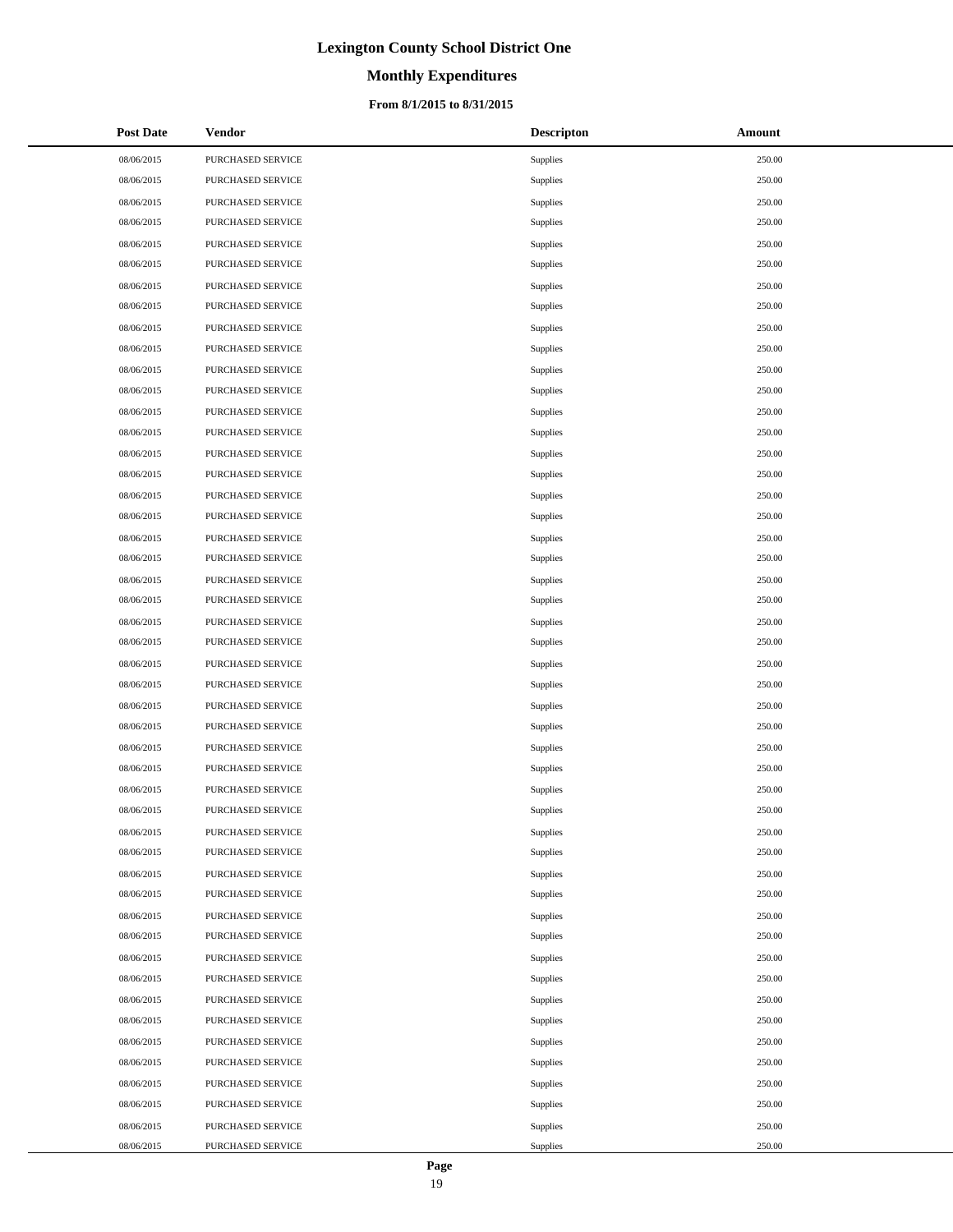# **Monthly Expenditures**

### **From 8/1/2015 to 8/31/2015**

| <b>Post Date</b> | Vendor            | <b>Descripton</b> | Amount |
|------------------|-------------------|-------------------|--------|
| 08/06/2015       | PURCHASED SERVICE | Supplies          | 250.00 |
| 08/06/2015       | PURCHASED SERVICE | Supplies          | 250.00 |
| 08/06/2015       | PURCHASED SERVICE | Supplies          | 250.00 |
| 08/06/2015       | PURCHASED SERVICE | Supplies          | 250.00 |
| 08/06/2015       | PURCHASED SERVICE | Supplies          | 250.00 |
| 08/06/2015       | PURCHASED SERVICE | Supplies          | 250.00 |
| 08/06/2015       | PURCHASED SERVICE | Supplies          | 250.00 |
| 08/06/2015       | PURCHASED SERVICE | Supplies          | 250.00 |
| 08/06/2015       | PURCHASED SERVICE | Supplies          | 250.00 |
| 08/06/2015       | PURCHASED SERVICE | Supplies          | 250.00 |
| 08/06/2015       | PURCHASED SERVICE | Supplies          | 250.00 |
| 08/06/2015       | PURCHASED SERVICE | Supplies          | 250.00 |
| 08/06/2015       | PURCHASED SERVICE | Supplies          | 250.00 |
| 08/06/2015       | PURCHASED SERVICE | Supplies          | 250.00 |
| 08/06/2015       | PURCHASED SERVICE | Supplies          | 250.00 |
| 08/06/2015       | PURCHASED SERVICE | Supplies          | 250.00 |
| 08/06/2015       | PURCHASED SERVICE | Supplies          | 250.00 |
| 08/06/2015       | PURCHASED SERVICE | Supplies          | 250.00 |
| 08/06/2015       | PURCHASED SERVICE | Supplies          | 250.00 |
| 08/06/2015       | PURCHASED SERVICE | Supplies          | 250.00 |
| 08/06/2015       | PURCHASED SERVICE | Supplies          | 250.00 |
| 08/06/2015       | PURCHASED SERVICE | Supplies          | 250.00 |
| 08/06/2015       | PURCHASED SERVICE | Supplies          | 250.00 |
| 08/06/2015       | PURCHASED SERVICE | Supplies          | 250.00 |
| 08/06/2015       | PURCHASED SERVICE | Supplies          | 250.00 |
| 08/06/2015       | PURCHASED SERVICE | Supplies          | 250.00 |
| 08/06/2015       | PURCHASED SERVICE | Supplies          | 250.00 |
| 08/06/2015       | PURCHASED SERVICE | Supplies          | 250.00 |
| 08/06/2015       | PURCHASED SERVICE | Supplies          | 250.00 |
| 08/06/2015       | PURCHASED SERVICE | Supplies          | 250.00 |
| 08/06/2015       | PURCHASED SERVICE | Supplies          | 250.00 |
| 08/06/2015       | PURCHASED SERVICE | Supplies          | 250.00 |
| 08/06/2015       | PURCHASED SERVICE | Supplies          | 250.00 |
| 08/06/2015       | PURCHASED SERVICE | Supplies          | 250.00 |
| 08/06/2015       | PURCHASED SERVICE | Supplies          | 250.00 |
| 08/06/2015       | PURCHASED SERVICE | Supplies          | 250.00 |
| 08/06/2015       | PURCHASED SERVICE | Supplies          | 250.00 |
| 08/06/2015       | PURCHASED SERVICE | Supplies          | 250.00 |
| 08/06/2015       | PURCHASED SERVICE | Supplies          | 250.00 |
| 08/06/2015       | PURCHASED SERVICE | Supplies          | 250.00 |
| 08/06/2015       | PURCHASED SERVICE | Supplies          | 250.00 |
| 08/06/2015       | PURCHASED SERVICE | Supplies          | 250.00 |
| 08/06/2015       | PURCHASED SERVICE | Supplies          | 250.00 |
| 08/06/2015       | PURCHASED SERVICE | Supplies          | 250.00 |
| 08/06/2015       | PURCHASED SERVICE | Supplies          | 250.00 |
| 08/06/2015       | PURCHASED SERVICE | Supplies          | 250.00 |
| 08/06/2015       | PURCHASED SERVICE | Supplies          | 250.00 |
| 08/06/2015       | PURCHASED SERVICE | Supplies          | 250.00 |

 $\overline{a}$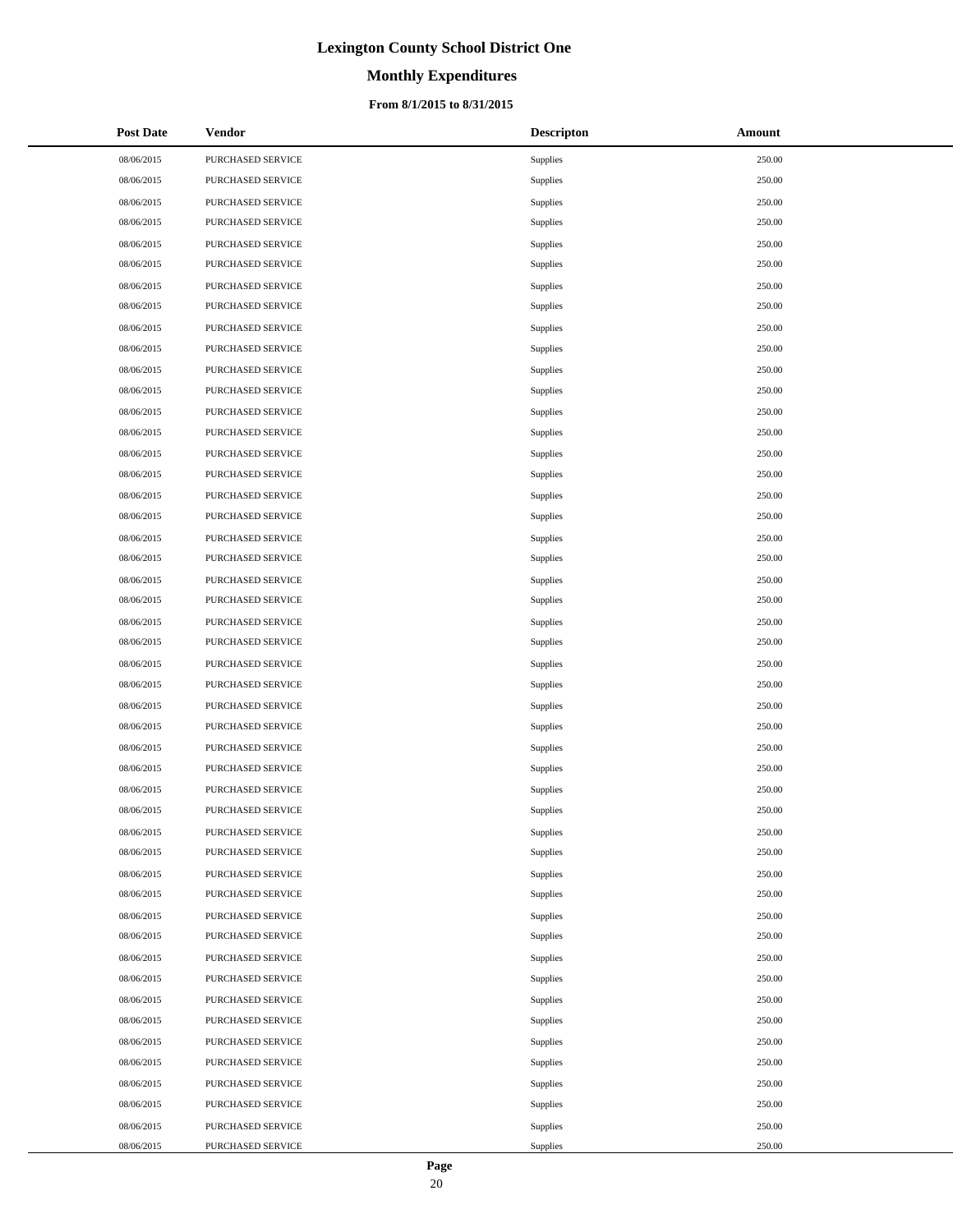# **Monthly Expenditures**

### **From 8/1/2015 to 8/31/2015**

| <b>Post Date</b> | Vendor            | <b>Descripton</b> | Amount |
|------------------|-------------------|-------------------|--------|
| 08/06/2015       | PURCHASED SERVICE | Supplies          | 250.00 |
| 08/06/2015       | PURCHASED SERVICE | Supplies          | 250.00 |
| 08/06/2015       | PURCHASED SERVICE | Supplies          | 250.00 |
| 08/06/2015       | PURCHASED SERVICE | Supplies          | 250.00 |
| 08/06/2015       | PURCHASED SERVICE | Supplies          | 250.00 |
| 08/06/2015       | PURCHASED SERVICE | Supplies          | 250.00 |
| 08/06/2015       | PURCHASED SERVICE | Supplies          | 250.00 |
| 08/06/2015       | PURCHASED SERVICE | Supplies          | 250.00 |
| 08/06/2015       | PURCHASED SERVICE | Supplies          | 250.00 |
| 08/06/2015       | PURCHASED SERVICE | Supplies          | 250.00 |
| 08/06/2015       | PURCHASED SERVICE | Supplies          | 250.00 |
| 08/06/2015       | PURCHASED SERVICE | Supplies          | 250.00 |
| 08/06/2015       | PURCHASED SERVICE | Supplies          | 250.00 |
| 08/06/2015       | PURCHASED SERVICE | Supplies          | 250.00 |
| 08/06/2015       | PURCHASED SERVICE | Supplies          | 250.00 |
| 08/06/2015       | PURCHASED SERVICE | Supplies          | 250.00 |
| 08/06/2015       | PURCHASED SERVICE | Supplies          | 250.00 |
| 08/06/2015       | PURCHASED SERVICE | Supplies          | 250.00 |
| 08/06/2015       | PURCHASED SERVICE | Supplies          | 250.00 |
| 08/06/2015       | PURCHASED SERVICE | Supplies          | 250.00 |
| 08/06/2015       | PURCHASED SERVICE | Supplies          | 250.00 |
| 08/06/2015       | PURCHASED SERVICE | Supplies          | 250.00 |
| 08/06/2015       | PURCHASED SERVICE | Supplies          | 250.00 |
| 08/06/2015       | PURCHASED SERVICE | Supplies          | 250.00 |
| 08/06/2015       | PURCHASED SERVICE | Supplies          | 250.00 |
| 08/06/2015       | PURCHASED SERVICE | Supplies          | 250.00 |
| 08/06/2015       | PURCHASED SERVICE | Supplies          | 250.00 |
| 08/06/2015       | PURCHASED SERVICE | Supplies          | 250.00 |
| 08/06/2015       | PURCHASED SERVICE | Supplies          | 250.00 |
| 08/06/2015       | PURCHASED SERVICE | Supplies          | 250.00 |
| 08/06/2015       | PURCHASED SERVICE | Supplies          | 250.00 |
| 08/06/2015       | PURCHASED SERVICE | Supplies          | 250.00 |
| 08/06/2015       | PURCHASED SERVICE | Supplies          | 250.00 |
| 08/06/2015       | PURCHASED SERVICE | Supplies          | 250.00 |
| 08/06/2015       | PURCHASED SERVICE | Supplies          | 250.00 |
| 08/06/2015       | PURCHASED SERVICE | Supplies          | 250.00 |
| 08/06/2015       | PURCHASED SERVICE | Supplies          | 250.00 |
| 08/06/2015       | PURCHASED SERVICE | Supplies          | 250.00 |
| 08/06/2015       | PURCHASED SERVICE | Supplies          | 250.00 |
| 08/06/2015       | PURCHASED SERVICE | Supplies          | 250.00 |
| 08/06/2015       | PURCHASED SERVICE | Supplies          | 250.00 |
| 08/06/2015       | PURCHASED SERVICE | Supplies          | 250.00 |
| 08/06/2015       | PURCHASED SERVICE | Supplies          | 250.00 |
| 08/06/2015       | PURCHASED SERVICE | Supplies          | 250.00 |
| 08/06/2015       | PURCHASED SERVICE | Supplies          | 250.00 |
| 08/06/2015       | PURCHASED SERVICE | Supplies          | 250.00 |
| 08/06/2015       | PURCHASED SERVICE | Supplies          | 250.00 |
| 08/06/2015       | PURCHASED SERVICE | Supplies          | 250.00 |

 $\overline{a}$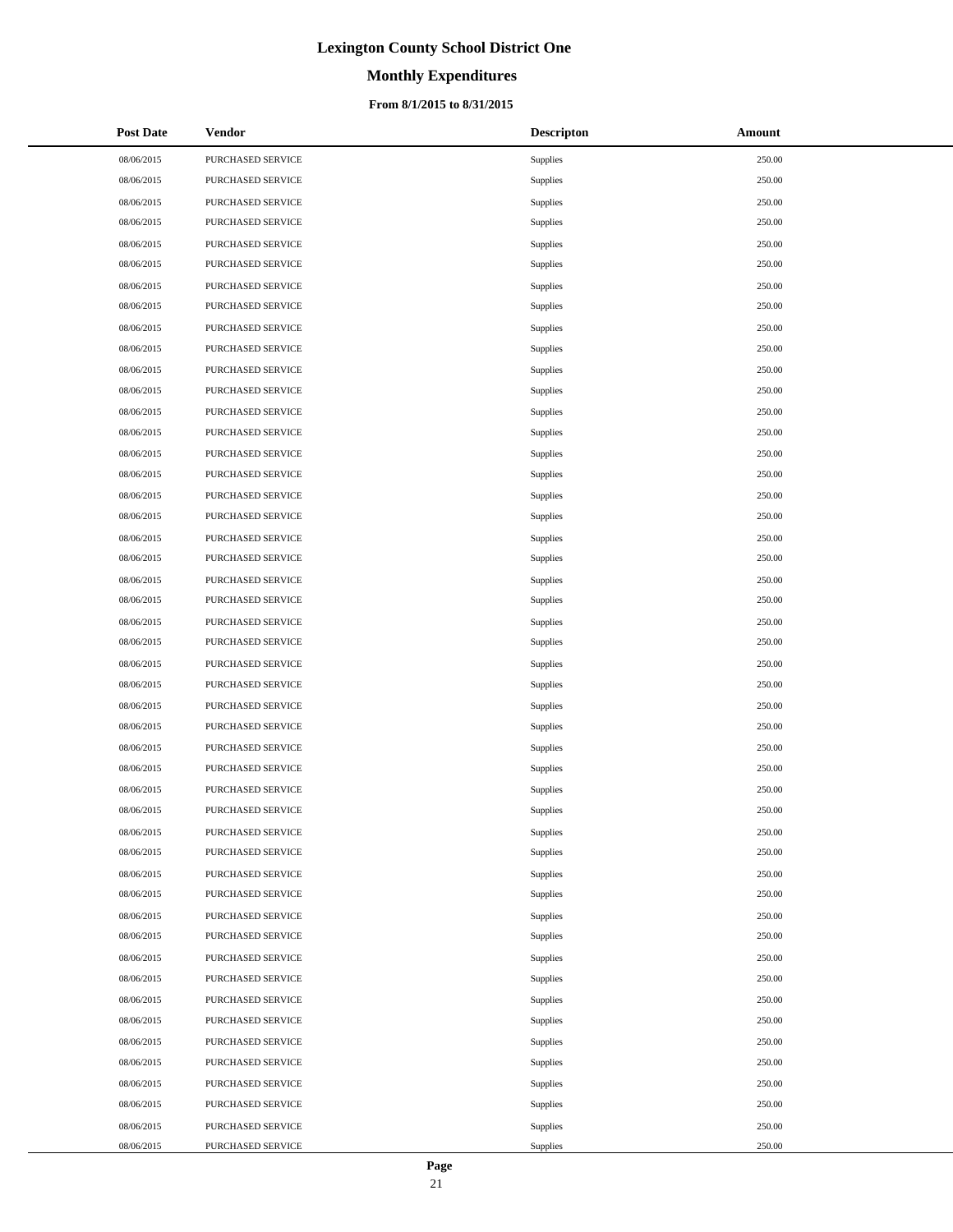# **Monthly Expenditures**

### **From 8/1/2015 to 8/31/2015**

| <b>Post Date</b> | <b>Vendor</b>     | <b>Descripton</b> | Amount |
|------------------|-------------------|-------------------|--------|
| 08/06/2015       | PURCHASED SERVICE | Supplies          | 250.00 |
| 08/06/2015       | PURCHASED SERVICE | Supplies          | 250.00 |
| 08/06/2015       | PURCHASED SERVICE | Supplies          | 250.00 |
| 08/06/2015       | PURCHASED SERVICE | Supplies          | 250.00 |
| 08/06/2015       | PURCHASED SERVICE | Supplies          | 250.00 |
| 08/06/2015       | PURCHASED SERVICE | Supplies          | 250.00 |
| 08/06/2015       | PURCHASED SERVICE | Supplies          | 250.00 |
| 08/06/2015       | PURCHASED SERVICE | Supplies          | 250.00 |
| 08/06/2015       | PURCHASED SERVICE | Supplies          | 250.00 |
| 08/06/2015       | PURCHASED SERVICE | Supplies          | 250.00 |
| 08/06/2015       | PURCHASED SERVICE | Supplies          | 250.00 |
| 08/06/2015       | PURCHASED SERVICE | Supplies          | 250.00 |
| 08/06/2015       | PURCHASED SERVICE | Supplies          | 250.00 |
| 08/06/2015       | PURCHASED SERVICE | Supplies          | 250.00 |
| 08/06/2015       | PURCHASED SERVICE | Supplies          | 250.00 |
| 08/06/2015       | PURCHASED SERVICE | Supplies          | 250.00 |
| 08/06/2015       | PURCHASED SERVICE | Supplies          | 250.00 |
| 08/06/2015       | PURCHASED SERVICE | Supplies          | 250.00 |
| 08/06/2015       | PURCHASED SERVICE | Supplies          | 250.00 |
| 08/06/2015       | PURCHASED SERVICE | Supplies          | 250.00 |
| 08/06/2015       | PURCHASED SERVICE | Supplies          | 250.00 |
| 08/06/2015       | PURCHASED SERVICE | Supplies          | 250.00 |
| 08/06/2015       | PURCHASED SERVICE | Supplies          | 250.00 |
| 08/06/2015       | PURCHASED SERVICE | Supplies          | 250.00 |
| 08/06/2015       | PURCHASED SERVICE | Supplies          | 250.00 |
| 08/06/2015       | PURCHASED SERVICE | Supplies          | 250.00 |
| 08/06/2015       | PURCHASED SERVICE | Supplies          | 250.00 |
| 08/06/2015       | PURCHASED SERVICE | Supplies          | 250.00 |
| 08/06/2015       | PURCHASED SERVICE | Supplies          | 250.00 |
| 08/06/2015       | PURCHASED SERVICE | Supplies          | 250.00 |
| 08/06/2015       | PURCHASED SERVICE | Supplies          | 250.00 |
| 08/06/2015       | PURCHASED SERVICE | Supplies          | 250.00 |
| 08/06/2015       | PURCHASED SERVICE | Supplies          | 250.00 |
| 08/06/2015       | PURCHASED SERVICE | Supplies          | 250.00 |
| 08/06/2015       | PURCHASED SERVICE | Supplies          | 250.00 |
| 08/06/2015       | PURCHASED SERVICE | Supplies          | 250.00 |
| 08/06/2015       | PURCHASED SERVICE | Supplies          | 250.00 |
| 08/06/2015       | PURCHASED SERVICE | Supplies          | 250.00 |
| 08/06/2015       | PURCHASED SERVICE | Supplies          | 250.00 |
| 08/06/2015       | PURCHASED SERVICE | Supplies          | 250.00 |
| 08/06/2015       | PURCHASED SERVICE | Supplies          | 250.00 |
| 08/06/2015       | PURCHASED SERVICE | Supplies          | 250.00 |
| 08/06/2015       | PURCHASED SERVICE | Supplies          | 250.00 |
| 08/06/2015       | PURCHASED SERVICE | Supplies          | 250.00 |
| 08/06/2015       | PURCHASED SERVICE | Supplies          | 250.00 |
| 08/06/2015       | PURCHASED SERVICE | Supplies          | 250.00 |
| 08/06/2015       | PURCHASED SERVICE | Supplies          | 250.00 |
| 08/06/2015       | PURCHASED SERVICE | Supplies          | 250.00 |

 $\overline{a}$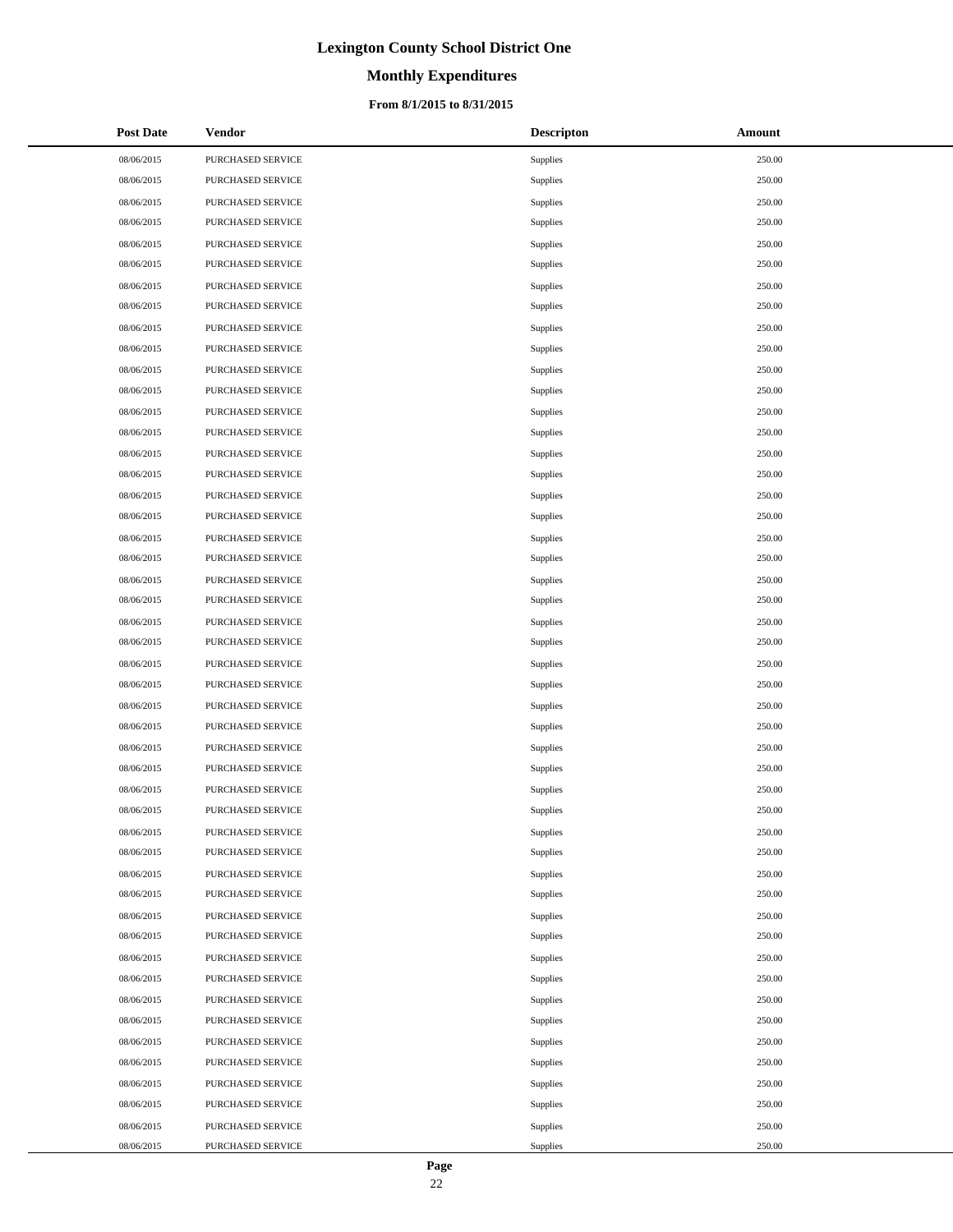# **Monthly Expenditures**

### **From 8/1/2015 to 8/31/2015**

| <b>Post Date</b> | <b>Vendor</b>     | <b>Descripton</b> | Amount |
|------------------|-------------------|-------------------|--------|
| 08/06/2015       | PURCHASED SERVICE | Supplies          | 250.00 |
| 08/06/2015       | PURCHASED SERVICE | Supplies          | 250.00 |
| 08/06/2015       | PURCHASED SERVICE | Supplies          | 250.00 |
| 08/06/2015       | PURCHASED SERVICE | Supplies          | 250.00 |
| 08/06/2015       | PURCHASED SERVICE | Supplies          | 250.00 |
| 08/06/2015       | PURCHASED SERVICE | Supplies          | 250.00 |
| 08/06/2015       | PURCHASED SERVICE | Supplies          | 250.00 |
| 08/06/2015       | PURCHASED SERVICE | Supplies          | 250.00 |
| 08/06/2015       | PURCHASED SERVICE | Supplies          | 250.00 |
| 08/06/2015       | PURCHASED SERVICE | Supplies          | 250.00 |
| 08/06/2015       | PURCHASED SERVICE | Supplies          | 250.00 |
| 08/06/2015       | PURCHASED SERVICE | Supplies          | 250.00 |
| 08/06/2015       | PURCHASED SERVICE | Supplies          | 250.00 |
| 08/06/2015       | PURCHASED SERVICE | Supplies          | 250.00 |
| 08/06/2015       | PURCHASED SERVICE | Supplies          | 250.00 |
| 08/06/2015       | PURCHASED SERVICE | Supplies          | 250.00 |
| 08/06/2015       | PURCHASED SERVICE | Supplies          | 250.00 |
| 08/06/2015       | PURCHASED SERVICE | Supplies          | 250.00 |
| 08/06/2015       | PURCHASED SERVICE | Supplies          | 250.00 |
| 08/06/2015       | PURCHASED SERVICE | Supplies          | 250.00 |
| 08/06/2015       | PURCHASED SERVICE | Supplies          | 250.00 |
| 08/06/2015       | PURCHASED SERVICE | Supplies          | 250.00 |
| 08/06/2015       | PURCHASED SERVICE | Supplies          | 250.00 |
| 08/06/2015       | PURCHASED SERVICE | Supplies          | 250.00 |
| 08/06/2015       | PURCHASED SERVICE | Supplies          | 250.00 |
| 08/06/2015       | PURCHASED SERVICE | Supplies          | 250.00 |
| 08/06/2015       | PURCHASED SERVICE | Supplies          | 250.00 |
| 08/06/2015       | PURCHASED SERVICE | Supplies          | 250.00 |
| 08/06/2015       | PURCHASED SERVICE | Supplies          | 250.00 |
| 08/06/2015       | PURCHASED SERVICE | Supplies          | 250.00 |
| 08/06/2015       | PURCHASED SERVICE | Supplies          | 250.00 |
| 08/06/2015       | PURCHASED SERVICE | Supplies          | 250.00 |
| 08/06/2015       | PURCHASED SERVICE | Supplies          | 250.00 |
| 08/06/2015       | PURCHASED SERVICE | Supplies          | 250.00 |
| 08/06/2015       | PURCHASED SERVICE | Supplies          | 250.00 |
| 08/06/2015       | PURCHASED SERVICE | Supplies          | 250.00 |
| 08/06/2015       | PURCHASED SERVICE | Supplies          | 250.00 |
| 08/06/2015       | PURCHASED SERVICE | Supplies          | 250.00 |
| 08/06/2015       | PURCHASED SERVICE | Supplies          | 250.00 |
| 08/06/2015       | PURCHASED SERVICE | Supplies          | 250.00 |
| 08/06/2015       | PURCHASED SERVICE | Supplies          | 250.00 |
| 08/06/2015       | PURCHASED SERVICE | Supplies          | 250.00 |
| 08/06/2015       | PURCHASED SERVICE | Supplies          | 250.00 |
| 08/06/2015       | PURCHASED SERVICE | Supplies          | 250.00 |
| 08/06/2015       | PURCHASED SERVICE | Supplies          | 250.00 |
| 08/06/2015       | PURCHASED SERVICE | Supplies          | 250.00 |
| 08/06/2015       | PURCHASED SERVICE | Supplies          | 250.00 |
| 08/06/2015       | PURCHASED SERVICE | Supplies          | 250.00 |

 $\overline{a}$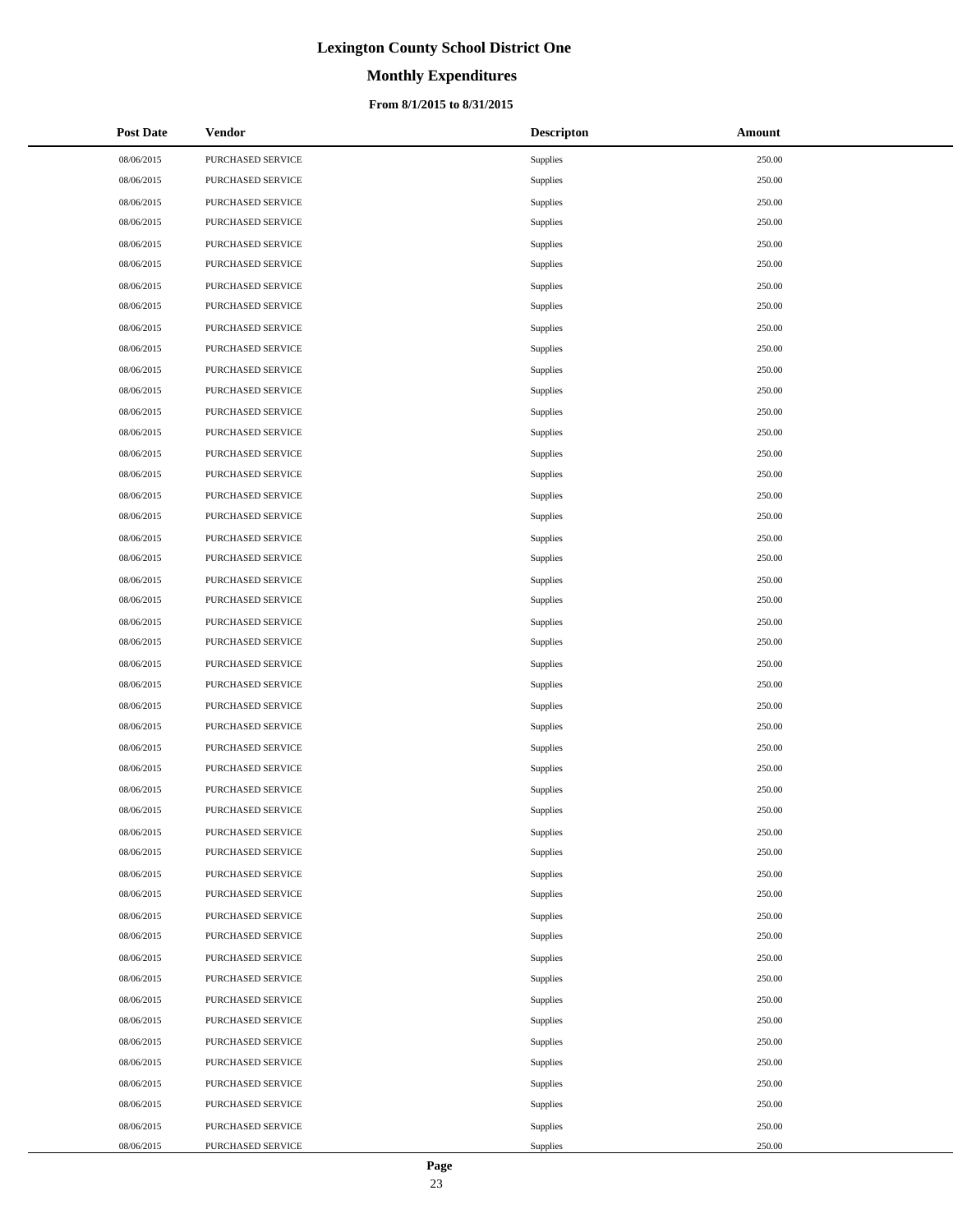# **Monthly Expenditures**

### **From 8/1/2015 to 8/31/2015**

| <b>Post Date</b> | <b>Vendor</b>     | <b>Descripton</b> | Amount |
|------------------|-------------------|-------------------|--------|
| 08/06/2015       | PURCHASED SERVICE | Supplies          | 250.00 |
| 08/06/2015       | PURCHASED SERVICE | Supplies          | 250.00 |
| 08/06/2015       | PURCHASED SERVICE | Supplies          | 250.00 |
| 08/06/2015       | PURCHASED SERVICE | Supplies          | 250.00 |
| 08/06/2015       | PURCHASED SERVICE | Supplies          | 250.00 |
| 08/06/2015       | PURCHASED SERVICE | Supplies          | 250.00 |
| 08/06/2015       | PURCHASED SERVICE | Supplies          | 250.00 |
| 08/06/2015       | PURCHASED SERVICE | Supplies          | 250.00 |
| 08/06/2015       | PURCHASED SERVICE | Supplies          | 250.00 |
| 08/06/2015       | PURCHASED SERVICE | Supplies          | 250.00 |
| 08/06/2015       | PURCHASED SERVICE | Supplies          | 250.00 |
| 08/06/2015       | PURCHASED SERVICE | Supplies          | 250.00 |
| 08/06/2015       | PURCHASED SERVICE | Supplies          | 250.00 |
| 08/06/2015       | PURCHASED SERVICE | Supplies          | 250.00 |
| 08/06/2015       | PURCHASED SERVICE | Supplies          | 250.00 |
| 08/06/2015       | PURCHASED SERVICE | Supplies          | 250.00 |
| 08/06/2015       | PURCHASED SERVICE | Supplies          | 250.00 |
| 08/06/2015       | PURCHASED SERVICE | Supplies          | 250.00 |
| 08/06/2015       | PURCHASED SERVICE | Supplies          | 250.00 |
| 08/06/2015       | PURCHASED SERVICE | Supplies          | 250.00 |
| 08/06/2015       | PURCHASED SERVICE | Supplies          | 250.00 |
| 08/06/2015       | PURCHASED SERVICE | Supplies          | 250.00 |
| 08/06/2015       | PURCHASED SERVICE | Supplies          | 250.00 |
| 08/06/2015       | PURCHASED SERVICE | Supplies          | 250.00 |
| 08/06/2015       | PURCHASED SERVICE | Supplies          | 250.00 |
| 08/06/2015       | PURCHASED SERVICE | Supplies          | 250.00 |
| 08/06/2015       | PURCHASED SERVICE | Supplies          | 250.00 |
| 08/06/2015       | PURCHASED SERVICE | Supplies          | 250.00 |
| 08/06/2015       | PURCHASED SERVICE | Supplies          | 250.00 |
| 08/06/2015       | PURCHASED SERVICE | Supplies          | 250.00 |
| 08/06/2015       | PURCHASED SERVICE | Supplies          | 250.00 |
| 08/06/2015       | PURCHASED SERVICE | Supplies          | 250.00 |
| 08/06/2015       | PURCHASED SERVICE | Supplies          | 250.00 |
| 08/06/2015       | PURCHASED SERVICE | Supplies          | 250.00 |
| 08/06/2015       | PURCHASED SERVICE | Supplies          | 250.00 |
| 08/06/2015       | PURCHASED SERVICE | Supplies          | 250.00 |
| 08/06/2015       | PURCHASED SERVICE | Supplies          | 250.00 |
| 08/06/2015       | PURCHASED SERVICE | Supplies          | 250.00 |
| 08/06/2015       | PURCHASED SERVICE | Supplies          | 250.00 |
| 08/06/2015       | PURCHASED SERVICE | Supplies          | 250.00 |
| 08/06/2015       | PURCHASED SERVICE | Supplies          | 250.00 |
| 08/06/2015       | PURCHASED SERVICE | Supplies          | 250.00 |
| 08/06/2015       | PURCHASED SERVICE | Supplies          | 250.00 |
| 08/06/2015       | PURCHASED SERVICE | Supplies          | 250.00 |
| 08/06/2015       | PURCHASED SERVICE | Supplies          | 250.00 |
| 08/06/2015       | PURCHASED SERVICE | Supplies          | 250.00 |
| 08/06/2015       | PURCHASED SERVICE | Supplies          | 250.00 |
| 08/06/2015       | PURCHASED SERVICE | Supplies          | 250.00 |

 $\overline{a}$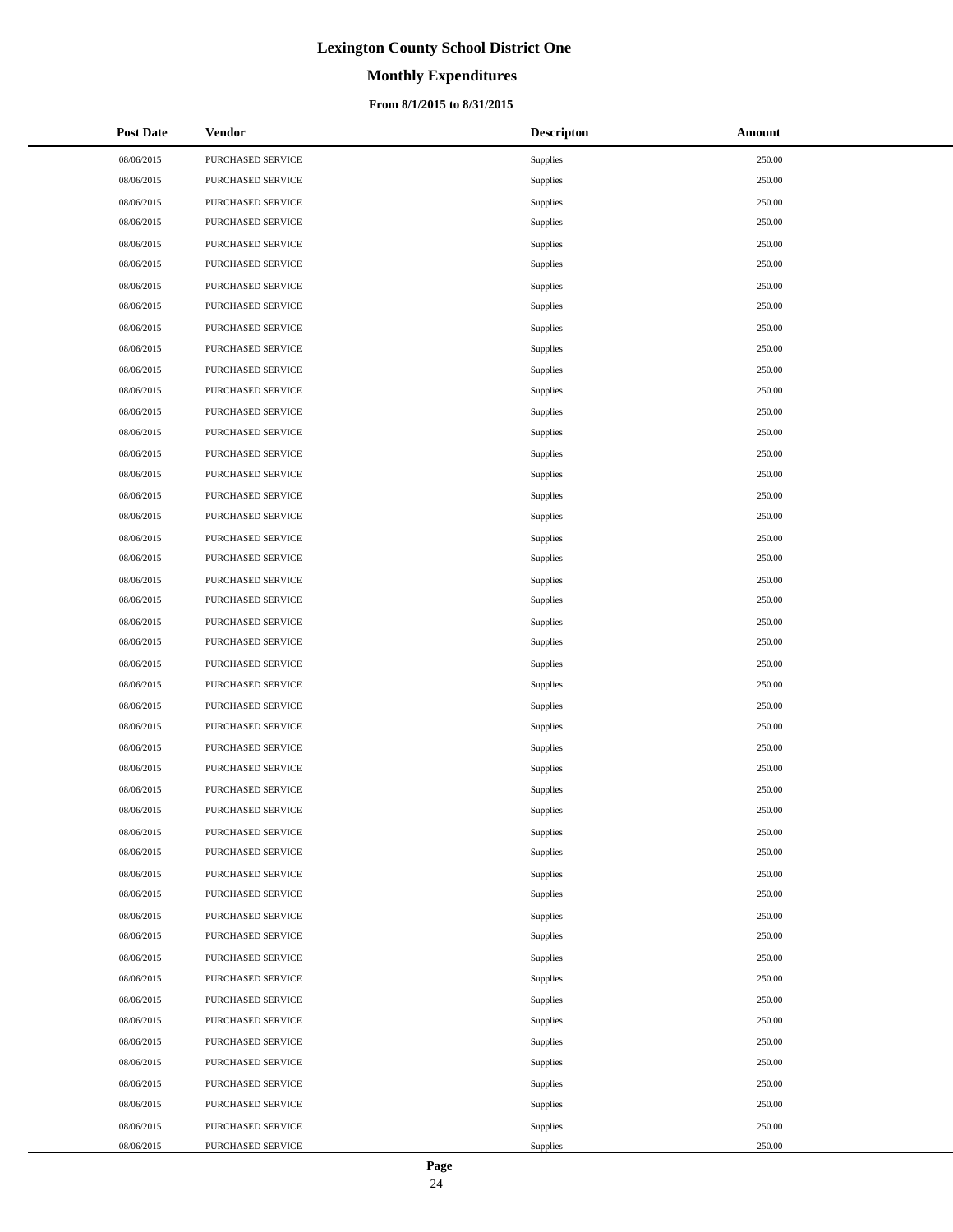# **Monthly Expenditures**

### **From 8/1/2015 to 8/31/2015**

| <b>Post Date</b> | <b>Vendor</b>     | <b>Descripton</b> | Amount |
|------------------|-------------------|-------------------|--------|
| 08/06/2015       | PURCHASED SERVICE | Supplies          | 250.00 |
| 08/06/2015       | PURCHASED SERVICE | Supplies          | 250.00 |
| 08/06/2015       | PURCHASED SERVICE | Supplies          | 250.00 |
| 08/06/2015       | PURCHASED SERVICE | Supplies          | 250.00 |
| 08/06/2015       | PURCHASED SERVICE | Supplies          | 250.00 |
| 08/06/2015       | PURCHASED SERVICE | Supplies          | 250.00 |
| 08/06/2015       | PURCHASED SERVICE | Supplies          | 250.00 |
| 08/06/2015       | PURCHASED SERVICE | Supplies          | 250.00 |
| 08/06/2015       | PURCHASED SERVICE | Supplies          | 250.00 |
| 08/06/2015       | PURCHASED SERVICE | Supplies          | 250.00 |
| 08/06/2015       | PURCHASED SERVICE | Supplies          | 250.00 |
| 08/06/2015       | PURCHASED SERVICE | Supplies          | 250.00 |
| 08/06/2015       | PURCHASED SERVICE | Supplies          | 250.00 |
| 08/06/2015       | PURCHASED SERVICE | Supplies          | 250.00 |
| 08/06/2015       | PURCHASED SERVICE | Supplies          | 250.00 |
| 08/06/2015       | PURCHASED SERVICE | Supplies          | 250.00 |
| 08/06/2015       | PURCHASED SERVICE | Supplies          | 250.00 |
| 08/06/2015       | PURCHASED SERVICE | Supplies          | 250.00 |
| 08/06/2015       | PURCHASED SERVICE | Supplies          | 250.00 |
| 08/06/2015       | PURCHASED SERVICE | Supplies          | 250.00 |
| 08/06/2015       | PURCHASED SERVICE | Supplies          | 250.00 |
| 08/06/2015       | PURCHASED SERVICE | Supplies          | 250.00 |
| 08/06/2015       | PURCHASED SERVICE | Supplies          | 250.00 |
| 08/06/2015       | PURCHASED SERVICE | Supplies          | 250.00 |
| 08/06/2015       | PURCHASED SERVICE | Supplies          | 250.00 |
| 08/06/2015       | PURCHASED SERVICE | Supplies          | 250.00 |
| 08/06/2015       | PURCHASED SERVICE | Supplies          | 250.00 |
| 08/06/2015       | PURCHASED SERVICE | Supplies          | 250.00 |
| 08/06/2015       | PURCHASED SERVICE | Supplies          | 250.00 |
| 08/06/2015       | PURCHASED SERVICE | Supplies          | 250.00 |
| 08/06/2015       | PURCHASED SERVICE | Supplies          | 250.00 |
| 08/06/2015       | PURCHASED SERVICE | Supplies          | 250.00 |
| 08/06/2015       | PURCHASED SERVICE | Supplies          | 250.00 |
| 08/06/2015       | PURCHASED SERVICE | Supplies          | 250.00 |
| 08/06/2015       | PURCHASED SERVICE | Supplies          | 250.00 |
| 08/06/2015       | PURCHASED SERVICE | Supplies          | 250.00 |
| 08/06/2015       | PURCHASED SERVICE | Supplies          | 250.00 |
| 08/06/2015       | PURCHASED SERVICE | Supplies          | 250.00 |
| 08/06/2015       | PURCHASED SERVICE | Supplies          | 250.00 |
| 08/06/2015       | PURCHASED SERVICE | Supplies          | 250.00 |
| 08/06/2015       | PURCHASED SERVICE | Supplies          | 250.00 |
| 08/06/2015       | PURCHASED SERVICE | Supplies          | 250.00 |
| 08/06/2015       | PURCHASED SERVICE | Supplies          | 250.00 |
| 08/06/2015       | PURCHASED SERVICE | Supplies          | 250.00 |
| 08/06/2015       | PURCHASED SERVICE | Supplies          | 250.00 |
| 08/06/2015       | PURCHASED SERVICE | Supplies          | 250.00 |
| 08/06/2015       | PURCHASED SERVICE | Supplies          | 250.00 |
| 08/06/2015       | PURCHASED SERVICE | Supplies          | 250.00 |

 $\overline{a}$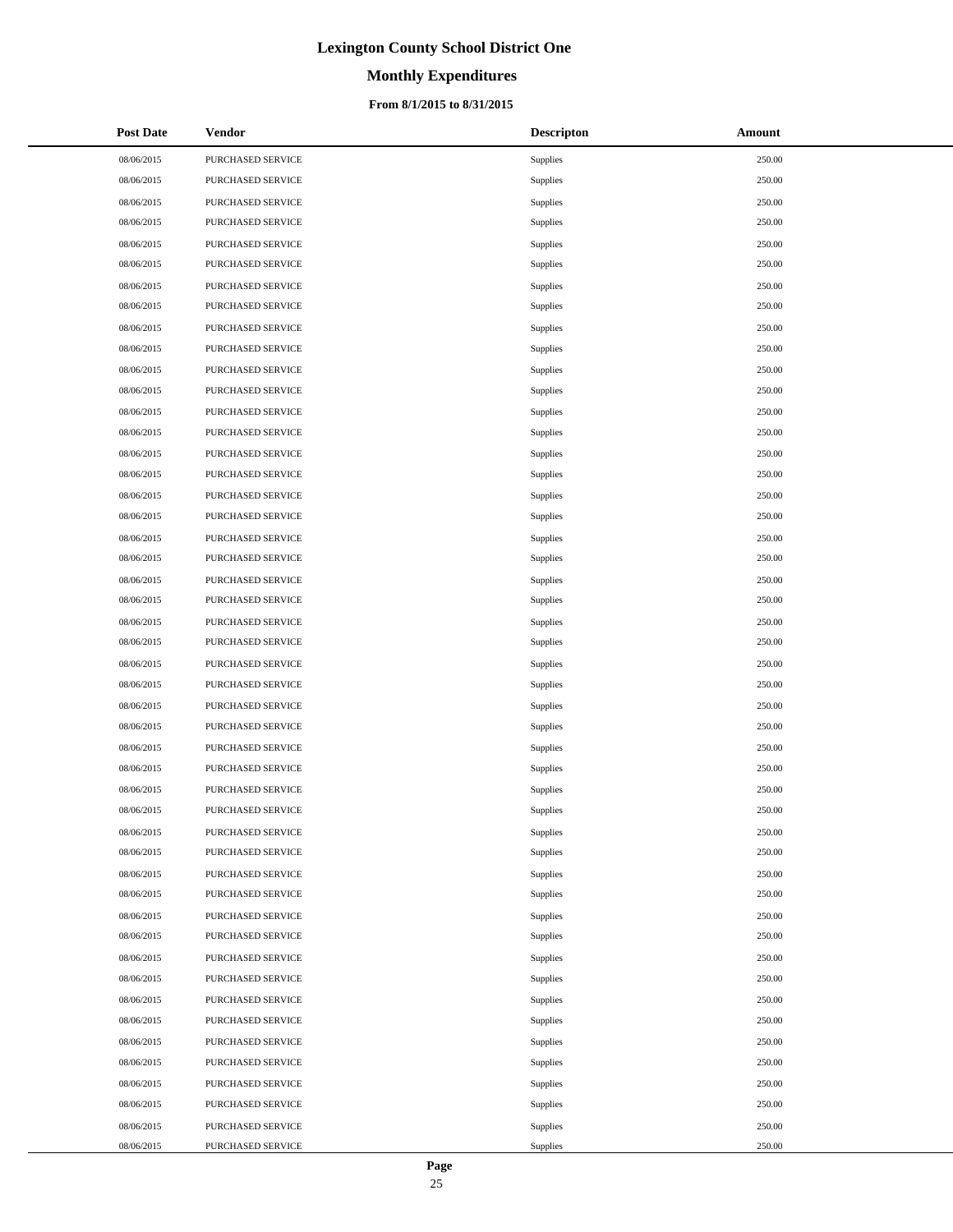# **Monthly Expenditures**

### **From 8/1/2015 to 8/31/2015**

| <b>Post Date</b> | Vendor            | <b>Descripton</b> | Amount |
|------------------|-------------------|-------------------|--------|
| 08/06/2015       | PURCHASED SERVICE | Supplies          | 250.00 |
| 08/06/2015       | PURCHASED SERVICE | Supplies          | 250.00 |
| 08/06/2015       | PURCHASED SERVICE | Supplies          | 250.00 |
| 08/06/2015       | PURCHASED SERVICE | Supplies          | 250.00 |
| 08/06/2015       | PURCHASED SERVICE | Supplies          | 250.00 |
| 08/06/2015       | PURCHASED SERVICE | Supplies          | 250.00 |
| 08/06/2015       | PURCHASED SERVICE | Supplies          | 250.00 |
| 08/06/2015       | PURCHASED SERVICE | Supplies          | 250.00 |
| 08/06/2015       | PURCHASED SERVICE | Supplies          | 250.00 |
| 08/06/2015       | PURCHASED SERVICE | Supplies          | 250.00 |
| 08/06/2015       | PURCHASED SERVICE | Supplies          | 250.00 |
| 08/06/2015       | PURCHASED SERVICE | Supplies          | 250.00 |
| 08/06/2015       | PURCHASED SERVICE | Supplies          | 250.00 |
| 08/06/2015       | PURCHASED SERVICE | Supplies          | 250.00 |
| 08/06/2015       | PURCHASED SERVICE | Supplies          | 250.00 |
| 08/06/2015       | PURCHASED SERVICE | Supplies          | 250.00 |
| 08/06/2015       | PURCHASED SERVICE | Supplies          | 250.00 |
| 08/06/2015       | PURCHASED SERVICE | Supplies          | 250.00 |
| 08/06/2015       | PURCHASED SERVICE | Supplies          | 250.00 |
| 08/06/2015       | PURCHASED SERVICE | Supplies          | 250.00 |
| 08/06/2015       | PURCHASED SERVICE | Supplies          | 250.00 |
| 08/06/2015       | PURCHASED SERVICE | Supplies          | 250.00 |
| 08/06/2015       | PURCHASED SERVICE | Supplies          | 250.00 |
| 08/06/2015       | PURCHASED SERVICE | Supplies          | 250.00 |
| 08/06/2015       | PURCHASED SERVICE | Supplies          | 250.00 |
| 08/06/2015       | PURCHASED SERVICE | Supplies          | 250.00 |
| 08/06/2015       | PURCHASED SERVICE | Supplies          | 250.00 |
| 08/06/2015       | PURCHASED SERVICE | Supplies          | 250.00 |
| 08/06/2015       | PURCHASED SERVICE | Supplies          | 250.00 |
| 08/06/2015       | PURCHASED SERVICE | Supplies          | 250.00 |
| 08/06/2015       | PURCHASED SERVICE | Supplies          | 250.00 |
| 08/06/2015       | PURCHASED SERVICE | Supplies          | 250.00 |
| 08/06/2015       | PURCHASED SERVICE | Supplies          | 250.00 |
| 08/06/2015       | PURCHASED SERVICE | Supplies          | 250.00 |
| 08/06/2015       | PURCHASED SERVICE | Supplies          | 250.00 |
| 08/06/2015       | PURCHASED SERVICE | Supplies          | 250.00 |
| 08/06/2015       | PURCHASED SERVICE | Supplies          | 250.00 |
| 08/06/2015       | PURCHASED SERVICE | Supplies          | 250.00 |
| 08/06/2015       | PURCHASED SERVICE | Supplies          | 250.00 |
| 08/06/2015       | PURCHASED SERVICE | Supplies          | 250.00 |
| 08/06/2015       | PURCHASED SERVICE | Supplies          | 250.00 |
| 08/06/2015       | PURCHASED SERVICE | Supplies          | 250.00 |
| 08/06/2015       | PURCHASED SERVICE | Supplies          | 250.00 |
| 08/06/2015       | PURCHASED SERVICE | Supplies          | 250.00 |
| 08/06/2015       | PURCHASED SERVICE | Supplies          | 250.00 |
| 08/06/2015       | PURCHASED SERVICE | Supplies          | 250.00 |
| 08/06/2015       | PURCHASED SERVICE | Supplies          | 250.00 |
| 08/06/2015       | PURCHASED SERVICE | Supplies          | 250.00 |

 $\overline{a}$ 

 $\overline{a}$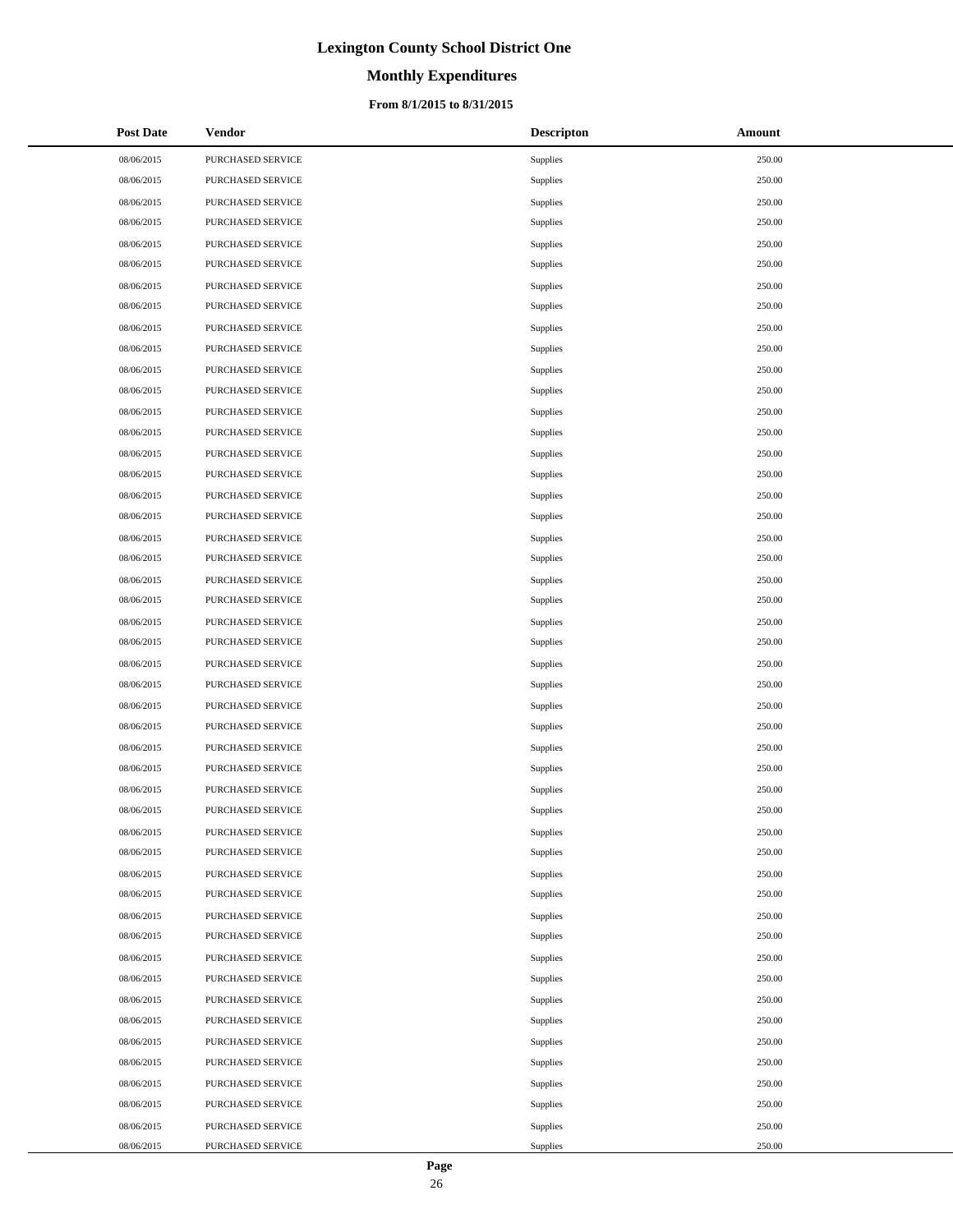# **Monthly Expenditures**

### **From 8/1/2015 to 8/31/2015**

| <b>Post Date</b> | <b>Vendor</b>     | <b>Descripton</b> | Amount |
|------------------|-------------------|-------------------|--------|
| 08/06/2015       | PURCHASED SERVICE | Supplies          | 250.00 |
| 08/06/2015       | PURCHASED SERVICE | Supplies          | 250.00 |
| 08/06/2015       | PURCHASED SERVICE | Supplies          | 250.00 |
| 08/06/2015       | PURCHASED SERVICE | Supplies          | 250.00 |
| 08/06/2015       | PURCHASED SERVICE | Supplies          | 250.00 |
| 08/06/2015       | PURCHASED SERVICE | Supplies          | 250.00 |
| 08/06/2015       | PURCHASED SERVICE | Supplies          | 250.00 |
| 08/06/2015       | PURCHASED SERVICE | Supplies          | 250.00 |
| 08/06/2015       | PURCHASED SERVICE | Supplies          | 250.00 |
| 08/06/2015       | PURCHASED SERVICE | Supplies          | 250.00 |
| 08/06/2015       | PURCHASED SERVICE | Supplies          | 250.00 |
| 08/06/2015       | PURCHASED SERVICE | Supplies          | 250.00 |
| 08/06/2015       | PURCHASED SERVICE | Supplies          | 250.00 |
| 08/06/2015       | PURCHASED SERVICE | Supplies          | 250.00 |
| 08/06/2015       | PURCHASED SERVICE | Supplies          | 250.00 |
| 08/06/2015       | PURCHASED SERVICE | Supplies          | 250.00 |
| 08/06/2015       | PURCHASED SERVICE | Supplies          | 250.00 |
| 08/06/2015       | PURCHASED SERVICE | Supplies          | 250.00 |
| 08/06/2015       | PURCHASED SERVICE | Supplies          | 250.00 |
| 08/06/2015       | PURCHASED SERVICE | Supplies          | 250.00 |
| 08/06/2015       | PURCHASED SERVICE | Supplies          | 250.00 |
| 08/06/2015       | PURCHASED SERVICE | Supplies          | 250.00 |
| 08/06/2015       | PURCHASED SERVICE | Supplies          | 250.00 |
| 08/06/2015       | PURCHASED SERVICE | Supplies          | 250.00 |
| 08/06/2015       | PURCHASED SERVICE | Supplies          | 250.00 |
| 08/06/2015       | PURCHASED SERVICE | Supplies          | 250.00 |
| 08/06/2015       | PURCHASED SERVICE | Supplies          | 250.00 |
| 08/06/2015       | PURCHASED SERVICE | Supplies          | 250.00 |
| 08/06/2015       | PURCHASED SERVICE | Supplies          | 250.00 |
| 08/06/2015       | PURCHASED SERVICE | Supplies          | 250.00 |
| 08/06/2015       | PURCHASED SERVICE | <b>Supplies</b>   | 250.00 |
| 08/06/2015       | PURCHASED SERVICE | Supplies          | 250.00 |
| 08/06/2015       | PURCHASED SERVICE | Supplies          | 250.00 |
| 08/06/2015       | PURCHASED SERVICE | Supplies          | 250.00 |
| 08/06/2015       | PURCHASED SERVICE | Supplies          | 250.00 |
| 08/06/2015       | PURCHASED SERVICE | Supplies          | 250.00 |
| 08/06/2015       | PURCHASED SERVICE | Supplies          | 250.00 |
| 08/06/2015       | PURCHASED SERVICE | Supplies          | 250.00 |
| 08/06/2015       | PURCHASED SERVICE | Supplies          | 250.00 |
| 08/06/2015       | PURCHASED SERVICE | Supplies          | 250.00 |
| 08/06/2015       | PURCHASED SERVICE | Supplies          | 250.00 |
| 08/06/2015       | PURCHASED SERVICE | Supplies          | 250.00 |
| 08/06/2015       | PURCHASED SERVICE | Supplies          | 250.00 |
| 08/06/2015       | PURCHASED SERVICE | Supplies          | 250.00 |
| 08/06/2015       | PURCHASED SERVICE | Supplies          | 250.00 |
| 08/06/2015       | PURCHASED SERVICE | Supplies          | 250.00 |
| 08/06/2015       | PURCHASED SERVICE | Supplies          | 250.00 |
| 08/06/2015       | PURCHASED SERVICE | Supplies          | 250.00 |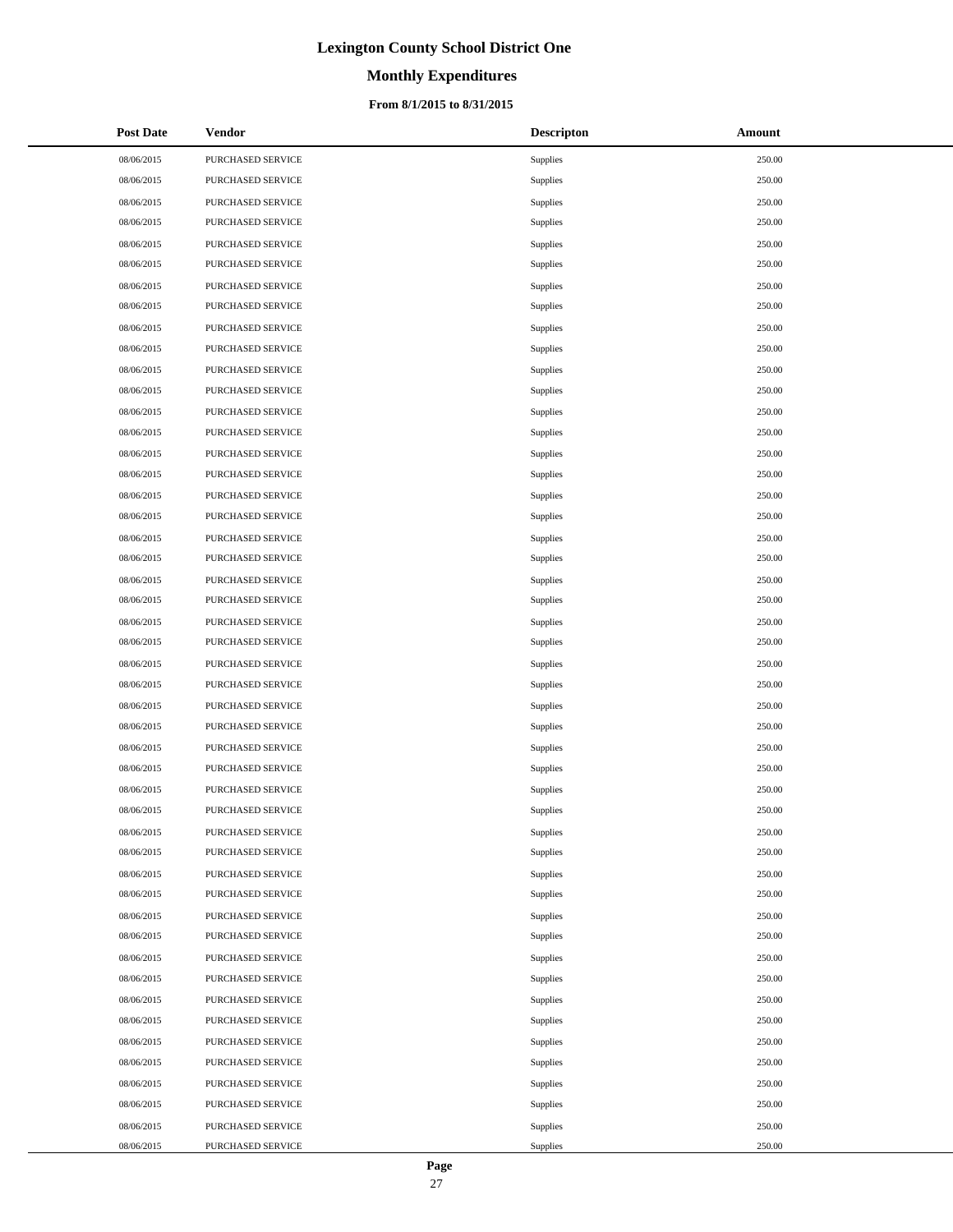# **Monthly Expenditures**

### **From 8/1/2015 to 8/31/2015**

| <b>Post Date</b> | <b>Vendor</b>     | <b>Descripton</b> | Amount |
|------------------|-------------------|-------------------|--------|
| 08/06/2015       | PURCHASED SERVICE | Supplies          | 250.00 |
| 08/06/2015       | PURCHASED SERVICE | Supplies          | 250.00 |
| 08/06/2015       | PURCHASED SERVICE | Supplies          | 250.00 |
| 08/06/2015       | PURCHASED SERVICE | Supplies          | 250.00 |
| 08/06/2015       | PURCHASED SERVICE | Supplies          | 250.00 |
| 08/06/2015       | PURCHASED SERVICE | Supplies          | 250.00 |
| 08/06/2015       | PURCHASED SERVICE | Supplies          | 250.00 |
| 08/06/2015       | PURCHASED SERVICE | Supplies          | 250.00 |
| 08/06/2015       | PURCHASED SERVICE | Supplies          | 250.00 |
| 08/06/2015       | PURCHASED SERVICE | Supplies          | 250.00 |
| 08/06/2015       | PURCHASED SERVICE | Supplies          | 250.00 |
| 08/06/2015       | PURCHASED SERVICE | Supplies          | 250.00 |
| 08/06/2015       | PURCHASED SERVICE | Supplies          | 250.00 |
| 08/06/2015       | PURCHASED SERVICE | Supplies          | 250.00 |
| 08/06/2015       | PURCHASED SERVICE | Supplies          | 250.00 |
| 08/06/2015       | PURCHASED SERVICE | Supplies          | 250.00 |
| 08/06/2015       | PURCHASED SERVICE | Supplies          | 250.00 |
| 08/06/2015       | PURCHASED SERVICE | Supplies          | 250.00 |
| 08/06/2015       | PURCHASED SERVICE | Supplies          | 250.00 |
| 08/06/2015       | PURCHASED SERVICE | Supplies          | 250.00 |
| 08/06/2015       | PURCHASED SERVICE | Supplies          | 250.00 |
| 08/06/2015       | PURCHASED SERVICE | Supplies          | 250.00 |
| 08/06/2015       | PURCHASED SERVICE | Supplies          | 250.00 |
| 08/06/2015       | PURCHASED SERVICE | Supplies          | 250.00 |
| 08/06/2015       | PURCHASED SERVICE | Supplies          | 250.00 |
| 08/06/2015       | PURCHASED SERVICE | Supplies          | 250.00 |
| 08/06/2015       | PURCHASED SERVICE | Supplies          | 250.00 |
| 08/06/2015       | PURCHASED SERVICE | Supplies          | 250.00 |
| 08/06/2015       | PURCHASED SERVICE | Supplies          | 250.00 |
| 08/06/2015       | PURCHASED SERVICE | Supplies          | 250.00 |
| 08/06/2015       | PURCHASED SERVICE | <b>Supplies</b>   | 250.00 |
| 08/06/2015       | PURCHASED SERVICE | Supplies          | 250.00 |
| 08/06/2015       | PURCHASED SERVICE | Supplies          | 250.00 |
| 08/06/2015       | PURCHASED SERVICE | Supplies          | 250.00 |
| 08/06/2015       | PURCHASED SERVICE | Supplies          | 250.00 |
| 08/06/2015       | PURCHASED SERVICE | Supplies          | 250.00 |
| 08/06/2015       | PURCHASED SERVICE | Supplies          | 250.00 |
| 08/06/2015       | PURCHASED SERVICE | Supplies          | 250.00 |
| 08/06/2015       | PURCHASED SERVICE | Supplies          | 250.00 |
| 08/06/2015       | PURCHASED SERVICE | Supplies          | 250.00 |
| 08/06/2015       | PURCHASED SERVICE | Supplies          | 250.00 |
| 08/06/2015       | PURCHASED SERVICE | Supplies          | 250.00 |
| 08/06/2015       | PURCHASED SERVICE | Supplies          | 250.00 |
| 08/06/2015       | PURCHASED SERVICE | Supplies          | 250.00 |
| 08/06/2015       | PURCHASED SERVICE | Supplies          | 250.00 |
| 08/06/2015       | PURCHASED SERVICE | Supplies          | 250.00 |
| 08/06/2015       | PURCHASED SERVICE | Supplies          | 250.00 |
| 08/06/2015       | PURCHASED SERVICE | Supplies          | 250.00 |

 $\overline{a}$ 

 $\overline{a}$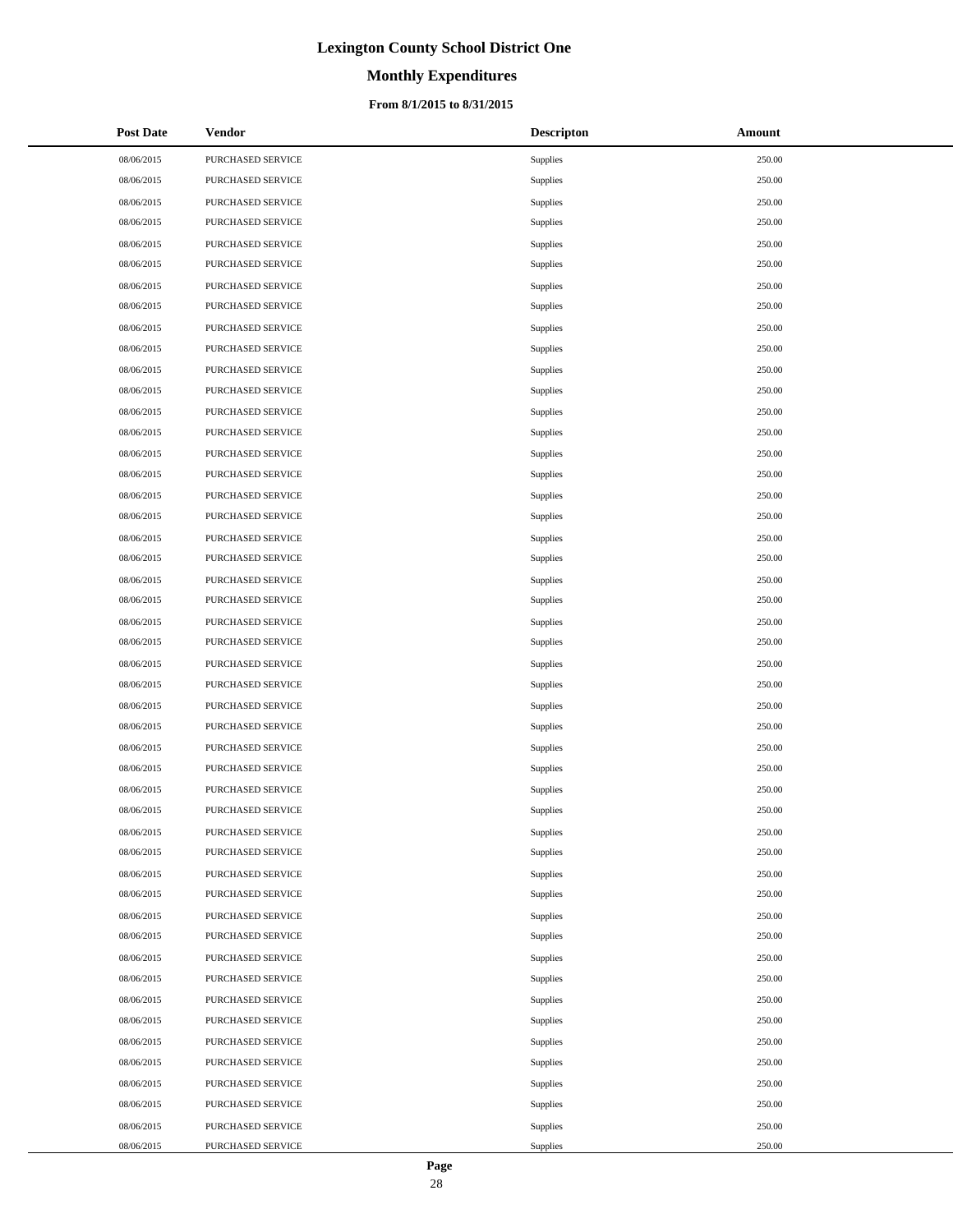# **Monthly Expenditures**

### **From 8/1/2015 to 8/31/2015**

| <b>Post Date</b> | <b>Vendor</b>     | <b>Descripton</b> | Amount |
|------------------|-------------------|-------------------|--------|
| 08/06/2015       | PURCHASED SERVICE | Supplies          | 250.00 |
| 08/06/2015       | PURCHASED SERVICE | Supplies          | 250.00 |
| 08/06/2015       | PURCHASED SERVICE | Supplies          | 250.00 |
| 08/06/2015       | PURCHASED SERVICE | Supplies          | 250.00 |
| 08/06/2015       | PURCHASED SERVICE | Supplies          | 250.00 |
| 08/06/2015       | PURCHASED SERVICE | Supplies          | 250.00 |
| 08/06/2015       | PURCHASED SERVICE | Supplies          | 250.00 |
| 08/06/2015       | PURCHASED SERVICE | Supplies          | 250.00 |
| 08/06/2015       | PURCHASED SERVICE | Supplies          | 250.00 |
| 08/06/2015       | PURCHASED SERVICE | Supplies          | 250.00 |
| 08/06/2015       | PURCHASED SERVICE | Supplies          | 250.00 |
| 08/06/2015       | PURCHASED SERVICE | Supplies          | 250.00 |
| 08/06/2015       | PURCHASED SERVICE | Supplies          | 250.00 |
| 08/06/2015       | PURCHASED SERVICE | Supplies          | 250.00 |
| 08/06/2015       | PURCHASED SERVICE | Supplies          | 250.00 |
| 08/06/2015       | PURCHASED SERVICE | Supplies          | 250.00 |
| 08/06/2015       | PURCHASED SERVICE | Supplies          | 250.00 |
| 08/06/2015       | PURCHASED SERVICE | Supplies          | 250.00 |
| 08/06/2015       | PURCHASED SERVICE | Supplies          | 250.00 |
| 08/06/2015       | PURCHASED SERVICE | Supplies          | 250.00 |
| 08/06/2015       | PURCHASED SERVICE | Supplies          | 250.00 |
| 08/06/2015       | PURCHASED SERVICE | Supplies          | 250.00 |
| 08/06/2015       | PURCHASED SERVICE | Supplies          | 250.00 |
| 08/06/2015       | PURCHASED SERVICE | Supplies          | 250.00 |
| 08/06/2015       | PURCHASED SERVICE | Supplies          | 250.00 |
| 08/06/2015       | PURCHASED SERVICE | Supplies          | 250.00 |
| 08/06/2015       | PURCHASED SERVICE | Supplies          | 250.00 |
| 08/06/2015       | PURCHASED SERVICE | Supplies          | 250.00 |
| 08/06/2015       | PURCHASED SERVICE | Supplies          | 250.00 |
| 08/06/2015       | PURCHASED SERVICE | Supplies          | 250.00 |
| 08/06/2015       | PURCHASED SERVICE | <b>Supplies</b>   | 250.00 |
| 08/06/2015       | PURCHASED SERVICE | Supplies          | 250.00 |
| 08/06/2015       | PURCHASED SERVICE | Supplies          | 250.00 |
| 08/06/2015       | PURCHASED SERVICE | Supplies          | 250.00 |
| 08/06/2015       | PURCHASED SERVICE | Supplies          | 250.00 |
| 08/06/2015       | PURCHASED SERVICE | Supplies          | 250.00 |
| 08/06/2015       | PURCHASED SERVICE | Supplies          | 250.00 |
| 08/06/2015       | PURCHASED SERVICE | Supplies          | 250.00 |
| 08/06/2015       | PURCHASED SERVICE | Supplies          | 250.00 |
| 08/06/2015       | PURCHASED SERVICE | Supplies          | 250.00 |
| 08/06/2015       | PURCHASED SERVICE | Supplies          | 250.00 |
| 08/06/2015       | PURCHASED SERVICE | Supplies          | 250.00 |
| 08/06/2015       | PURCHASED SERVICE | Supplies          | 250.00 |
| 08/06/2015       | PURCHASED SERVICE | Supplies          | 250.00 |
| 08/06/2015       | PURCHASED SERVICE | Supplies          | 250.00 |
| 08/06/2015       | PURCHASED SERVICE | Supplies          | 250.00 |
| 08/06/2015       | PURCHASED SERVICE | Supplies          | 250.00 |
| 08/06/2015       | PURCHASED SERVICE | Supplies          | 250.00 |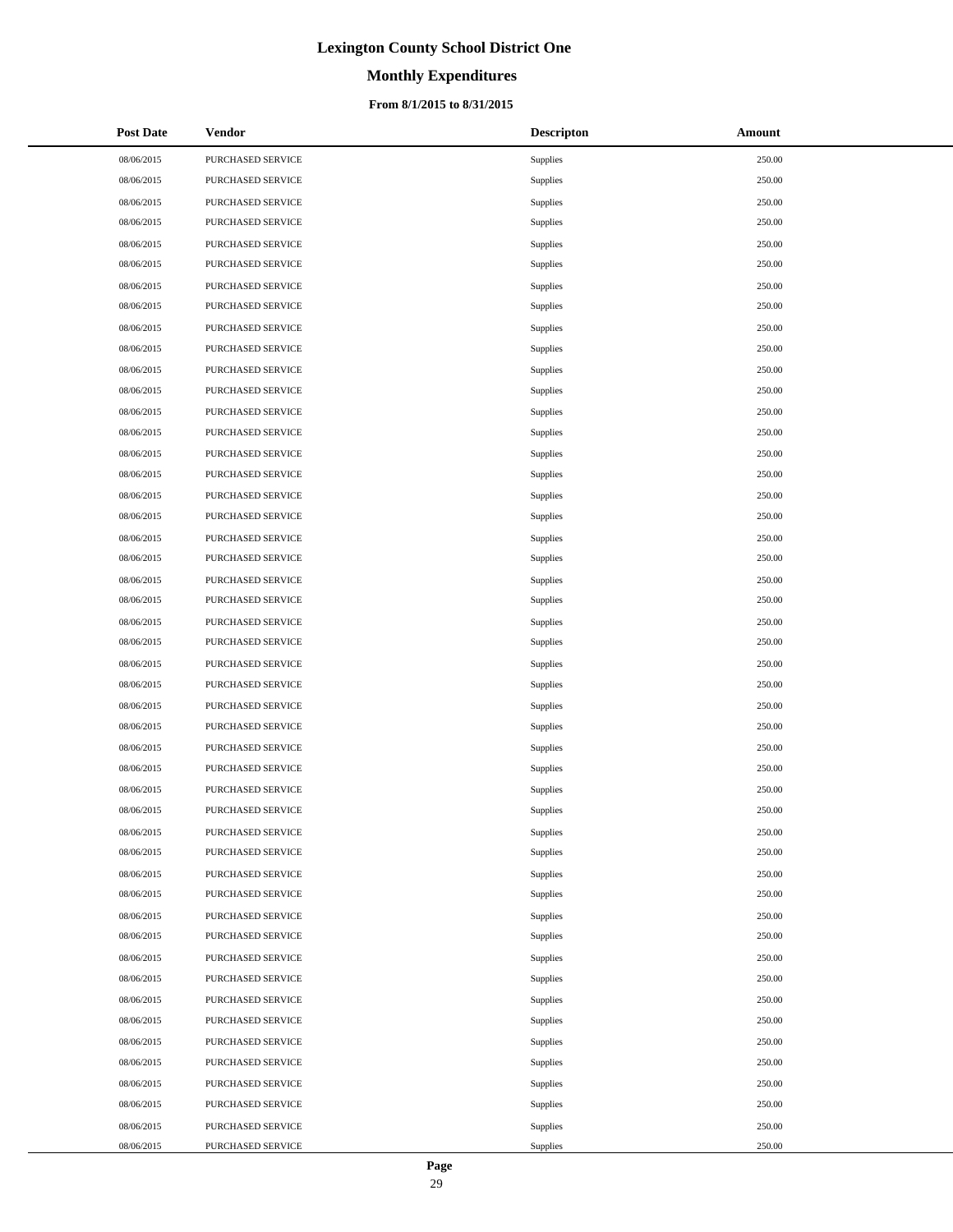# **Monthly Expenditures**

### **From 8/1/2015 to 8/31/2015**

| <b>Post Date</b> | Vendor            | <b>Descripton</b> | Amount |
|------------------|-------------------|-------------------|--------|
| 08/06/2015       | PURCHASED SERVICE | Supplies          | 250.00 |
| 08/06/2015       | PURCHASED SERVICE | Supplies          | 250.00 |
| 08/06/2015       | PURCHASED SERVICE | Supplies          | 250.00 |
| 08/06/2015       | PURCHASED SERVICE | Supplies          | 250.00 |
| 08/06/2015       | PURCHASED SERVICE | Supplies          | 250.00 |
| 08/06/2015       | PURCHASED SERVICE | Supplies          | 250.00 |
| 08/06/2015       | PURCHASED SERVICE | Supplies          | 250.00 |
| 08/06/2015       | PURCHASED SERVICE | Supplies          | 250.00 |
| 08/06/2015       | PURCHASED SERVICE | Supplies          | 250.00 |
| 08/06/2015       | PURCHASED SERVICE | Supplies          | 250.00 |
| 08/06/2015       | PURCHASED SERVICE | Supplies          | 250.00 |
| 08/06/2015       | PURCHASED SERVICE | Supplies          | 250.00 |
| 08/06/2015       | PURCHASED SERVICE | Supplies          | 250.00 |
| 08/06/2015       | PURCHASED SERVICE | Supplies          | 250.00 |
| 08/06/2015       | PURCHASED SERVICE | Supplies          | 250.00 |
| 08/06/2015       | PURCHASED SERVICE | Supplies          | 250.00 |
| 08/06/2015       | PURCHASED SERVICE | Supplies          | 250.00 |
| 08/06/2015       | PURCHASED SERVICE | Supplies          | 250.00 |
| 08/06/2015       | PURCHASED SERVICE | Supplies          | 250.00 |
| 08/06/2015       | PURCHASED SERVICE | Supplies          | 250.00 |
| 08/06/2015       | PURCHASED SERVICE | Supplies          | 250.00 |
| 08/06/2015       | PURCHASED SERVICE | Supplies          | 250.00 |
| 08/06/2015       | PURCHASED SERVICE | Supplies          | 250.00 |
| 08/06/2015       | PURCHASED SERVICE | Supplies          | 250.00 |
| 08/06/2015       | PURCHASED SERVICE | Supplies          | 250.00 |
| 08/06/2015       | PURCHASED SERVICE | Supplies          | 250.00 |
| 08/06/2015       | PURCHASED SERVICE | Supplies          | 250.00 |
| 08/06/2015       | PURCHASED SERVICE | Supplies          | 250.00 |
| 08/06/2015       | PURCHASED SERVICE | Supplies          | 250.00 |
| 08/06/2015       | PURCHASED SERVICE | Supplies          | 250.00 |
| 08/06/2015       | PURCHASED SERVICE | Supplies          | 250.00 |
| 08/06/2015       | PURCHASED SERVICE | Supplies          | 250.00 |
| 08/06/2015       | PURCHASED SERVICE | Supplies          | 250.00 |
| 08/06/2015       | PURCHASED SERVICE | Supplies          | 250.00 |
| 08/06/2015       | PURCHASED SERVICE | Supplies          | 250.00 |
| 08/06/2015       | PURCHASED SERVICE | Supplies          | 250.00 |
| 08/06/2015       | PURCHASED SERVICE | Supplies          | 250.00 |
| 08/06/2015       | PURCHASED SERVICE | Supplies          | 250.00 |
| 08/06/2015       | PURCHASED SERVICE | Supplies          | 250.00 |
| 08/06/2015       | PURCHASED SERVICE | Supplies          | 250.00 |
| 08/06/2015       | PURCHASED SERVICE | Supplies          | 250.00 |
| 08/06/2015       | PURCHASED SERVICE | Supplies          | 250.00 |
| 08/06/2015       | PURCHASED SERVICE | Supplies          | 250.00 |
| 08/06/2015       | PURCHASED SERVICE | Supplies          | 250.00 |
| 08/06/2015       | PURCHASED SERVICE | Supplies          | 250.00 |
| 08/06/2015       | PURCHASED SERVICE | Supplies          | 250.00 |
| 08/06/2015       | PURCHASED SERVICE | Supplies          | 250.00 |
| 08/06/2015       | PURCHASED SERVICE | Supplies          | 250.00 |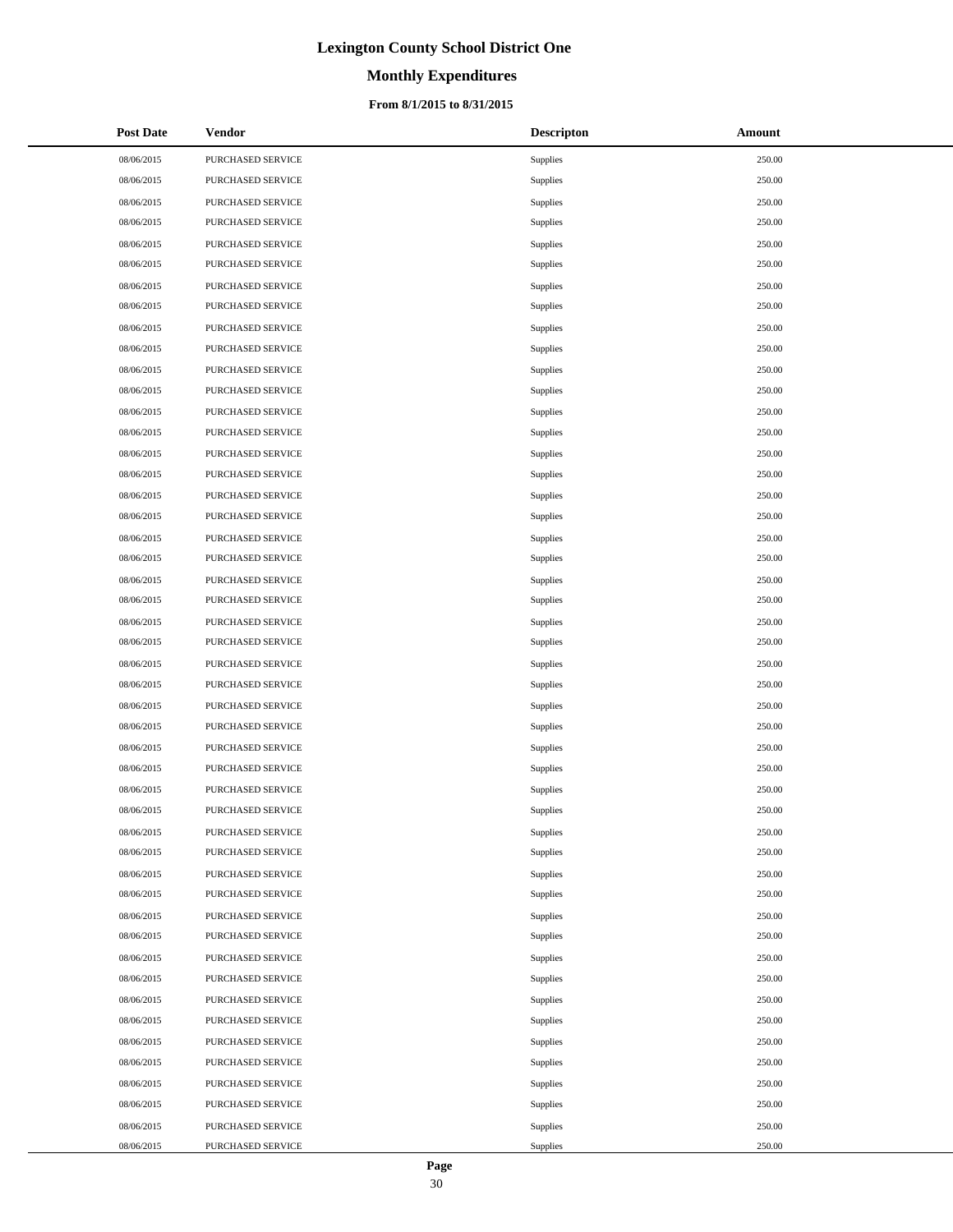# **Monthly Expenditures**

### **From 8/1/2015 to 8/31/2015**

| <b>Post Date</b> | Vendor            | <b>Descripton</b> | Amount |
|------------------|-------------------|-------------------|--------|
| 08/06/2015       | PURCHASED SERVICE | Supplies          | 250.00 |
| 08/06/2015       | PURCHASED SERVICE | Supplies          | 250.00 |
| 08/06/2015       | PURCHASED SERVICE | Supplies          | 250.00 |
| 08/06/2015       | PURCHASED SERVICE | Supplies          | 250.00 |
| 08/06/2015       | PURCHASED SERVICE | Supplies          | 250.00 |
| 08/06/2015       | PURCHASED SERVICE | Supplies          | 250.00 |
| 08/06/2015       | PURCHASED SERVICE | Supplies          | 250.00 |
| 08/06/2015       | PURCHASED SERVICE | Supplies          | 250.00 |
| 08/06/2015       | PURCHASED SERVICE | Supplies          | 250.00 |
| 08/06/2015       | PURCHASED SERVICE | Supplies          | 250.00 |
| 08/06/2015       | PURCHASED SERVICE | Supplies          | 250.00 |
| 08/06/2015       | PURCHASED SERVICE | Supplies          | 250.00 |
| 08/06/2015       | PURCHASED SERVICE | Supplies          | 250.00 |
| 08/06/2015       | PURCHASED SERVICE | Supplies          | 250.00 |
| 08/06/2015       | PURCHASED SERVICE | Supplies          | 250.00 |
| 08/06/2015       | PURCHASED SERVICE | Supplies          | 250.00 |
| 08/06/2015       | PURCHASED SERVICE | Supplies          | 250.00 |
| 08/06/2015       | PURCHASED SERVICE | Supplies          | 250.00 |
| 08/06/2015       | PURCHASED SERVICE | Supplies          | 250.00 |
| 08/06/2015       | PURCHASED SERVICE | Supplies          | 250.00 |
| 08/06/2015       | PURCHASED SERVICE | Supplies          | 250.00 |
| 08/06/2015       | PURCHASED SERVICE | Supplies          | 250.00 |
| 08/06/2015       | PURCHASED SERVICE | Supplies          | 250.00 |
| 08/06/2015       | PURCHASED SERVICE | Supplies          | 250.00 |
| 08/06/2015       | PURCHASED SERVICE | Supplies          | 250.00 |
| 08/06/2015       | PURCHASED SERVICE | Supplies          | 250.00 |
| 08/06/2015       | PURCHASED SERVICE | Supplies          | 250.00 |
| 08/06/2015       | PURCHASED SERVICE | Supplies          | 250.00 |
| 08/06/2015       | PURCHASED SERVICE | Supplies          | 250.00 |
| 08/06/2015       | PURCHASED SERVICE | Supplies          | 250.00 |
| 08/06/2015       | PURCHASED SERVICE | Supplies          | 250.00 |
| 08/06/2015       | PURCHASED SERVICE | Supplies          | 250.00 |
| 08/06/2015       | PURCHASED SERVICE | Supplies          | 250.00 |
| 08/06/2015       | PURCHASED SERVICE | Supplies          | 250.00 |
| 08/06/2015       | PURCHASED SERVICE | Supplies          | 250.00 |
| 08/06/2015       | PURCHASED SERVICE | Supplies          | 250.00 |
| 08/06/2015       | PURCHASED SERVICE | Supplies          | 250.00 |
| 08/06/2015       | PURCHASED SERVICE | Supplies          | 250.00 |
| 08/06/2015       | PURCHASED SERVICE | Supplies          | 250.00 |
| 08/06/2015       | PURCHASED SERVICE | Supplies          | 250.00 |
| 08/06/2015       | PURCHASED SERVICE | Supplies          | 250.00 |
| 08/06/2015       | PURCHASED SERVICE | Supplies          | 250.00 |
| 08/06/2015       | PURCHASED SERVICE | Supplies          | 250.00 |
| 08/06/2015       | PURCHASED SERVICE | Supplies          | 250.00 |
| 08/06/2015       | PURCHASED SERVICE | Supplies          | 250.00 |
| 08/06/2015       | PURCHASED SERVICE | Supplies          | 250.00 |
| 08/06/2015       | PURCHASED SERVICE | Supplies          | 250.00 |
| 08/06/2015       | PURCHASED SERVICE | Supplies          | 250.00 |

 $\overline{a}$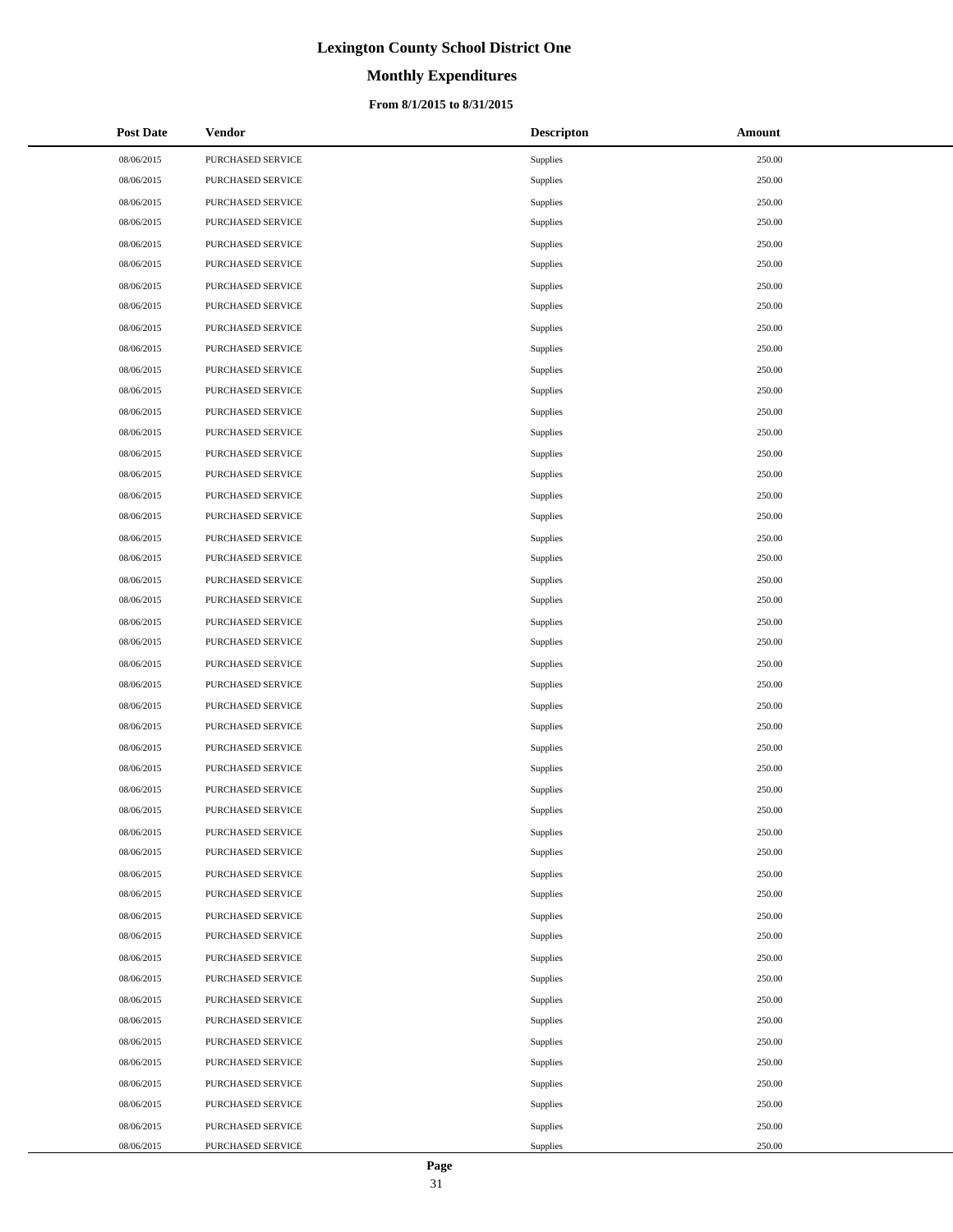# **Monthly Expenditures**

### **From 8/1/2015 to 8/31/2015**

| <b>Post Date</b> | <b>Vendor</b>     | <b>Descripton</b> | Amount |
|------------------|-------------------|-------------------|--------|
| 08/06/2015       | PURCHASED SERVICE | Supplies          | 250.00 |
| 08/06/2015       | PURCHASED SERVICE | Supplies          | 250.00 |
| 08/06/2015       | PURCHASED SERVICE | Supplies          | 250.00 |
| 08/06/2015       | PURCHASED SERVICE | Supplies          | 250.00 |
| 08/06/2015       | PURCHASED SERVICE | Supplies          | 250.00 |
| 08/06/2015       | PURCHASED SERVICE | Supplies          | 250.00 |
| 08/06/2015       | PURCHASED SERVICE | Supplies          | 250.00 |
| 08/06/2015       | PURCHASED SERVICE | Supplies          | 250.00 |
| 08/06/2015       | PURCHASED SERVICE | Supplies          | 250.00 |
| 08/06/2015       | PURCHASED SERVICE | Supplies          | 250.00 |
| 08/06/2015       | PURCHASED SERVICE | Supplies          | 250.00 |
| 08/06/2015       | PURCHASED SERVICE | Supplies          | 250.00 |
| 08/06/2015       | PURCHASED SERVICE | Supplies          | 250.00 |
| 08/06/2015       | PURCHASED SERVICE | Supplies          | 250.00 |
| 08/06/2015       | PURCHASED SERVICE | Supplies          | 250.00 |
| 08/06/2015       | PURCHASED SERVICE | Supplies          | 250.00 |
| 08/06/2015       | PURCHASED SERVICE | Supplies          | 250.00 |
| 08/06/2015       | PURCHASED SERVICE | Supplies          | 250.00 |
| 08/06/2015       | PURCHASED SERVICE | Supplies          | 250.00 |
| 08/06/2015       | PURCHASED SERVICE | Supplies          | 250.00 |
| 08/06/2015       | PURCHASED SERVICE | Supplies          | 250.00 |
| 08/06/2015       | PURCHASED SERVICE | Supplies          | 250.00 |
| 08/06/2015       | PURCHASED SERVICE | Supplies          | 250.00 |
| 08/06/2015       | PURCHASED SERVICE | Supplies          | 250.00 |
| 08/06/2015       | PURCHASED SERVICE | Supplies          | 250.00 |
| 08/06/2015       | PURCHASED SERVICE | Supplies          | 250.00 |
| 08/06/2015       | PURCHASED SERVICE | Supplies          | 250.00 |
| 08/06/2015       | PURCHASED SERVICE | Supplies          | 250.00 |
| 08/06/2015       | PURCHASED SERVICE | Supplies          | 250.00 |
| 08/06/2015       | PURCHASED SERVICE | Supplies          | 250.00 |
| 08/06/2015       | PURCHASED SERVICE | <b>Supplies</b>   | 250.00 |
| 08/06/2015       | PURCHASED SERVICE | Supplies          | 250.00 |
| 08/06/2015       | PURCHASED SERVICE | Supplies          | 250.00 |
| 08/06/2015       | PURCHASED SERVICE | Supplies          | 250.00 |
| 08/06/2015       | PURCHASED SERVICE | Supplies          | 250.00 |
| 08/06/2015       | PURCHASED SERVICE | Supplies          | 250.00 |
| 08/06/2015       | PURCHASED SERVICE | Supplies          | 250.00 |
| 08/06/2015       | PURCHASED SERVICE | Supplies          | 250.00 |
| 08/06/2015       | PURCHASED SERVICE | Supplies          | 250.00 |
| 08/06/2015       | PURCHASED SERVICE | Supplies          | 250.00 |
| 08/06/2015       | PURCHASED SERVICE | Supplies          | 250.00 |
| 08/06/2015       | PURCHASED SERVICE | Supplies          | 250.00 |
| 08/06/2015       | PURCHASED SERVICE | Supplies          | 250.00 |
| 08/06/2015       | PURCHASED SERVICE | Supplies          | 250.00 |
| 08/06/2015       | PURCHASED SERVICE | Supplies          | 250.00 |
| 08/06/2015       | PURCHASED SERVICE | Supplies          | 250.00 |
| 08/06/2015       | PURCHASED SERVICE | Supplies          | 250.00 |
| 08/06/2015       | PURCHASED SERVICE | Supplies          | 250.00 |

 $\overline{a}$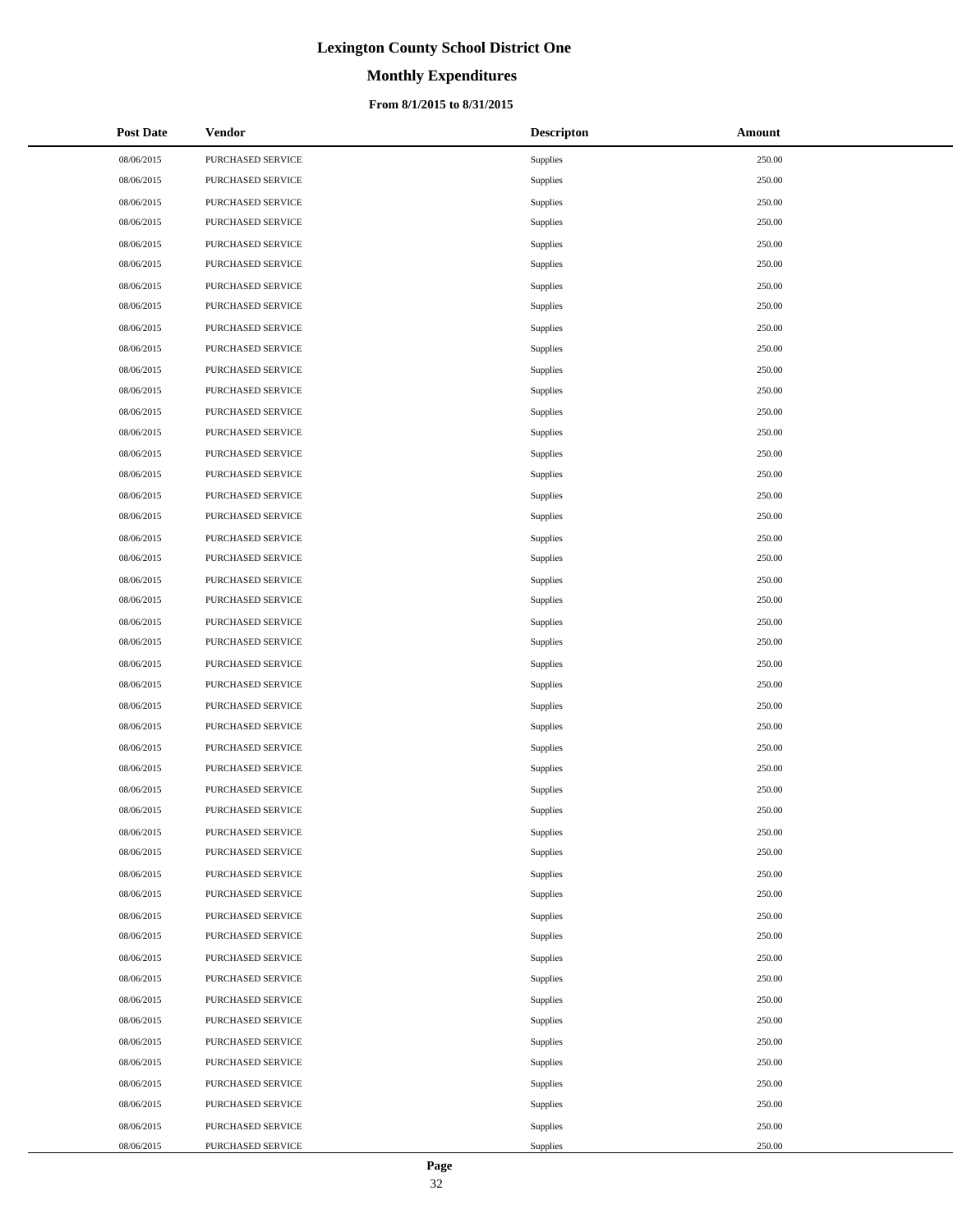# **Monthly Expenditures**

### **From 8/1/2015 to 8/31/2015**

| <b>Post Date</b> | Vendor            | <b>Descripton</b> | Amount |
|------------------|-------------------|-------------------|--------|
| 08/06/2015       | PURCHASED SERVICE | Supplies          | 250.00 |
| 08/06/2015       | PURCHASED SERVICE | Supplies          | 250.00 |
| 08/06/2015       | PURCHASED SERVICE | Supplies          | 250.00 |
| 08/06/2015       | PURCHASED SERVICE | Supplies          | 250.00 |
| 08/06/2015       | PURCHASED SERVICE | Supplies          | 250.00 |
| 08/06/2015       | PURCHASED SERVICE | Supplies          | 250.00 |
| 08/06/2015       | PURCHASED SERVICE | Supplies          | 250.00 |
| 08/06/2015       | PURCHASED SERVICE | Supplies          | 250.00 |
| 08/06/2015       | PURCHASED SERVICE | Supplies          | 250.00 |
| 08/06/2015       | PURCHASED SERVICE | Supplies          | 250.00 |
| 08/06/2015       | PURCHASED SERVICE | Supplies          | 250.00 |
| 08/06/2015       | PURCHASED SERVICE | Supplies          | 250.00 |
| 08/06/2015       | PURCHASED SERVICE | Supplies          | 250.00 |
| 08/06/2015       | PURCHASED SERVICE | Supplies          | 250.00 |
| 08/06/2015       | PURCHASED SERVICE | Supplies          | 250.00 |
| 08/06/2015       | PURCHASED SERVICE | Supplies          | 250.00 |
| 08/06/2015       | PURCHASED SERVICE | Supplies          | 250.00 |
| 08/06/2015       | PURCHASED SERVICE | Supplies          | 250.00 |
| 08/06/2015       | PURCHASED SERVICE | Supplies          | 250.00 |
| 08/06/2015       | PURCHASED SERVICE | Supplies          | 250.00 |
| 08/06/2015       | PURCHASED SERVICE | Supplies          | 250.00 |
| 08/06/2015       | PURCHASED SERVICE | Supplies          | 250.00 |
| 08/06/2015       | PURCHASED SERVICE | Supplies          | 250.00 |
| 08/06/2015       | PURCHASED SERVICE | Supplies          | 250.00 |
| 08/06/2015       | PURCHASED SERVICE | Supplies          | 250.00 |
| 08/06/2015       | PURCHASED SERVICE | Supplies          | 250.00 |
| 08/06/2015       | PURCHASED SERVICE | Supplies          | 250.00 |
| 08/06/2015       | PURCHASED SERVICE | Supplies          | 250.00 |
| 08/06/2015       | PURCHASED SERVICE | Supplies          | 250.00 |
| 08/06/2015       | PURCHASED SERVICE | Supplies          | 250.00 |
| 08/06/2015       | PURCHASED SERVICE | Supplies          | 250.00 |
| 08/06/2015       | PURCHASED SERVICE | Supplies          | 250.00 |
| 08/06/2015       | PURCHASED SERVICE | Supplies          | 250.00 |
| 08/06/2015       | PURCHASED SERVICE | Supplies          | 250.00 |
| 08/06/2015       | PURCHASED SERVICE | Supplies          | 250.00 |
| 08/06/2015       | PURCHASED SERVICE | Supplies          | 250.00 |
| 08/06/2015       | PURCHASED SERVICE | Supplies          | 250.00 |
| 08/06/2015       | PURCHASED SERVICE | Supplies          | 250.00 |
| 08/06/2015       | PURCHASED SERVICE | Supplies          | 250.00 |
| 08/06/2015       | PURCHASED SERVICE | Supplies          | 250.00 |
| 08/06/2015       | PURCHASED SERVICE | Supplies          | 250.00 |
| 08/06/2015       | PURCHASED SERVICE | Supplies          | 250.00 |
| 08/06/2015       | PURCHASED SERVICE | Supplies          | 250.00 |
| 08/06/2015       | PURCHASED SERVICE | Supplies          | 250.00 |
| 08/06/2015       | PURCHASED SERVICE | Supplies          | 250.00 |
| 08/06/2015       | PURCHASED SERVICE | Supplies          | 250.00 |
| 08/06/2015       | PURCHASED SERVICE | Supplies          | 250.00 |
| 08/06/2015       | PURCHASED SERVICE | Supplies          | 250.00 |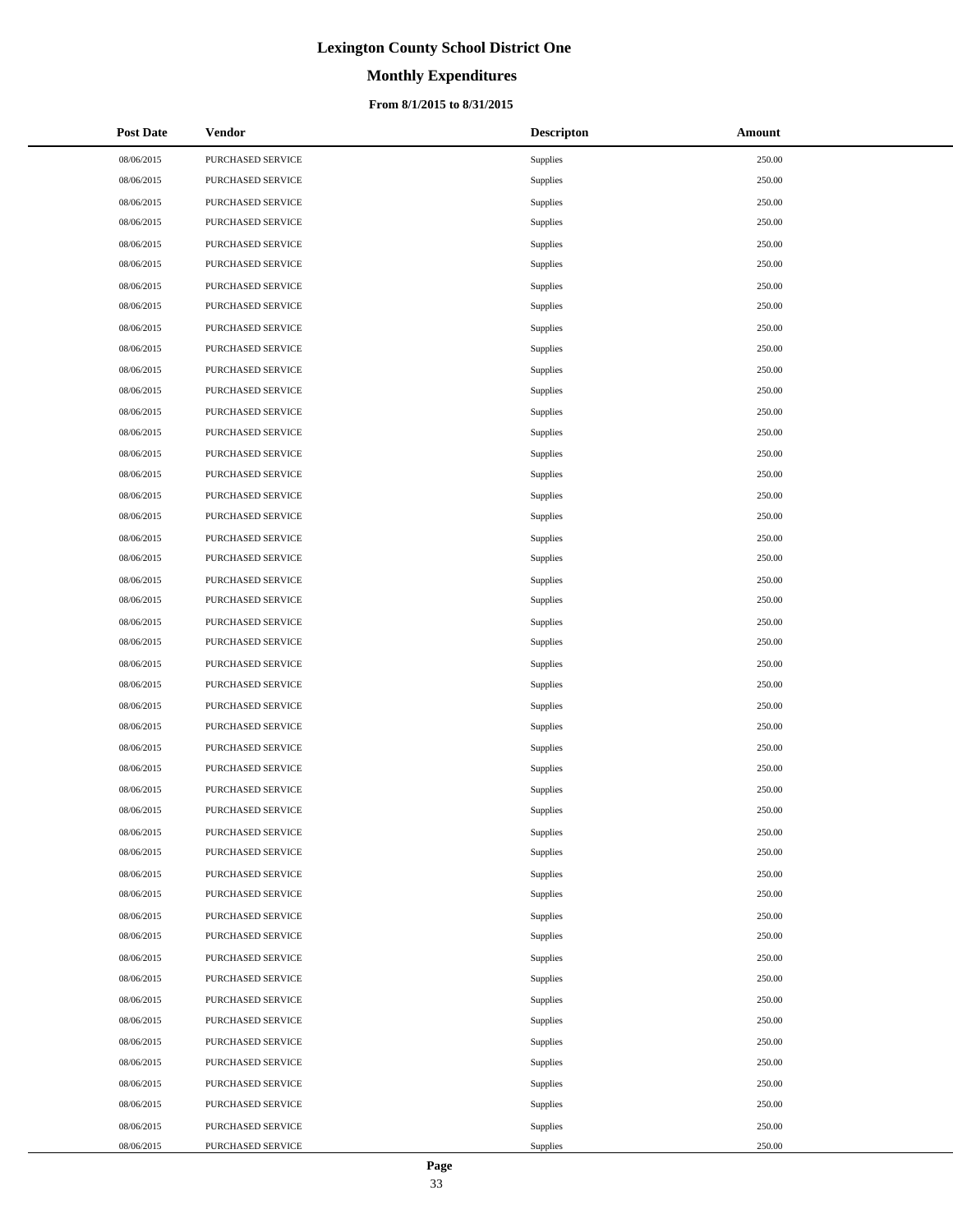# **Monthly Expenditures**

### **From 8/1/2015 to 8/31/2015**

| <b>Post Date</b> | Vendor            | <b>Descripton</b> | Amount |
|------------------|-------------------|-------------------|--------|
| 08/06/2015       | PURCHASED SERVICE | Supplies          | 250.00 |
| 08/06/2015       | PURCHASED SERVICE | Supplies          | 250.00 |
| 08/06/2015       | PURCHASED SERVICE | Supplies          | 250.00 |
| 08/06/2015       | PURCHASED SERVICE | Supplies          | 250.00 |
| 08/06/2015       | PURCHASED SERVICE | Supplies          | 250.00 |
| 08/06/2015       | PURCHASED SERVICE | Supplies          | 250.00 |
| 08/06/2015       | PURCHASED SERVICE | Supplies          | 250.00 |
| 08/06/2015       | PURCHASED SERVICE | Supplies          | 250.00 |
| 08/06/2015       | PURCHASED SERVICE | Supplies          | 250.00 |
| 08/06/2015       | PURCHASED SERVICE | Supplies          | 250.00 |
| 08/06/2015       | PURCHASED SERVICE | Supplies          | 250.00 |
| 08/06/2015       | PURCHASED SERVICE | Supplies          | 250.00 |
| 08/06/2015       | PURCHASED SERVICE | Supplies          | 250.00 |
| 08/06/2015       | PURCHASED SERVICE | Supplies          | 250.00 |
| 08/06/2015       | PURCHASED SERVICE | Supplies          | 250.00 |
| 08/06/2015       | PURCHASED SERVICE | Supplies          | 250.00 |
| 08/06/2015       | PURCHASED SERVICE | Supplies          | 250.00 |
| 08/06/2015       | PURCHASED SERVICE | Supplies          | 250.00 |
| 08/06/2015       | PURCHASED SERVICE | Supplies          | 250.00 |
| 08/06/2015       | PURCHASED SERVICE | Supplies          | 250.00 |
| 08/06/2015       | PURCHASED SERVICE | Supplies          | 250.00 |
| 08/06/2015       | PURCHASED SERVICE | Supplies          | 250.00 |
| 08/06/2015       | PURCHASED SERVICE | Supplies          | 250.00 |
| 08/06/2015       | PURCHASED SERVICE | Supplies          | 250.00 |
| 08/06/2015       | PURCHASED SERVICE | Supplies          | 250.00 |
| 08/06/2015       | PURCHASED SERVICE | Supplies          | 250.00 |
| 08/06/2015       | PURCHASED SERVICE | Supplies          | 250.00 |
| 08/06/2015       | PURCHASED SERVICE | Supplies          | 250.00 |
| 08/06/2015       | PURCHASED SERVICE | Supplies          | 250.00 |
| 08/06/2015       | PURCHASED SERVICE | Supplies          | 250.00 |
| 08/06/2015       | PURCHASED SERVICE | Supplies          | 250.00 |
| 08/06/2015       | PURCHASED SERVICE | Supplies          | 250.00 |
| 08/06/2015       | PURCHASED SERVICE | Supplies          | 250.00 |
| 08/06/2015       | PURCHASED SERVICE | Supplies          | 250.00 |
| 08/06/2015       | PURCHASED SERVICE | Supplies          | 250.00 |
| 08/06/2015       | PURCHASED SERVICE | Supplies          | 250.00 |
| 08/06/2015       | PURCHASED SERVICE | Supplies          | 250.00 |
| 08/06/2015       | PURCHASED SERVICE | Supplies          | 250.00 |
| 08/06/2015       | PURCHASED SERVICE | Supplies          | 250.00 |
| 08/06/2015       | PURCHASED SERVICE | Supplies          | 250.00 |
| 08/06/2015       | PURCHASED SERVICE | Supplies          | 250.00 |
| 08/06/2015       | PURCHASED SERVICE | Supplies          | 250.00 |
| 08/06/2015       | PURCHASED SERVICE | Supplies          | 250.00 |
| 08/06/2015       | PURCHASED SERVICE | Supplies          | 250.00 |
| 08/06/2015       | PURCHASED SERVICE | Supplies          | 250.00 |
| 08/06/2015       | PURCHASED SERVICE | Supplies          | 250.00 |
| 08/06/2015       | PURCHASED SERVICE | Supplies          | 250.00 |
| 08/06/2015       | PURCHASED SERVICE | Supplies          | 250.00 |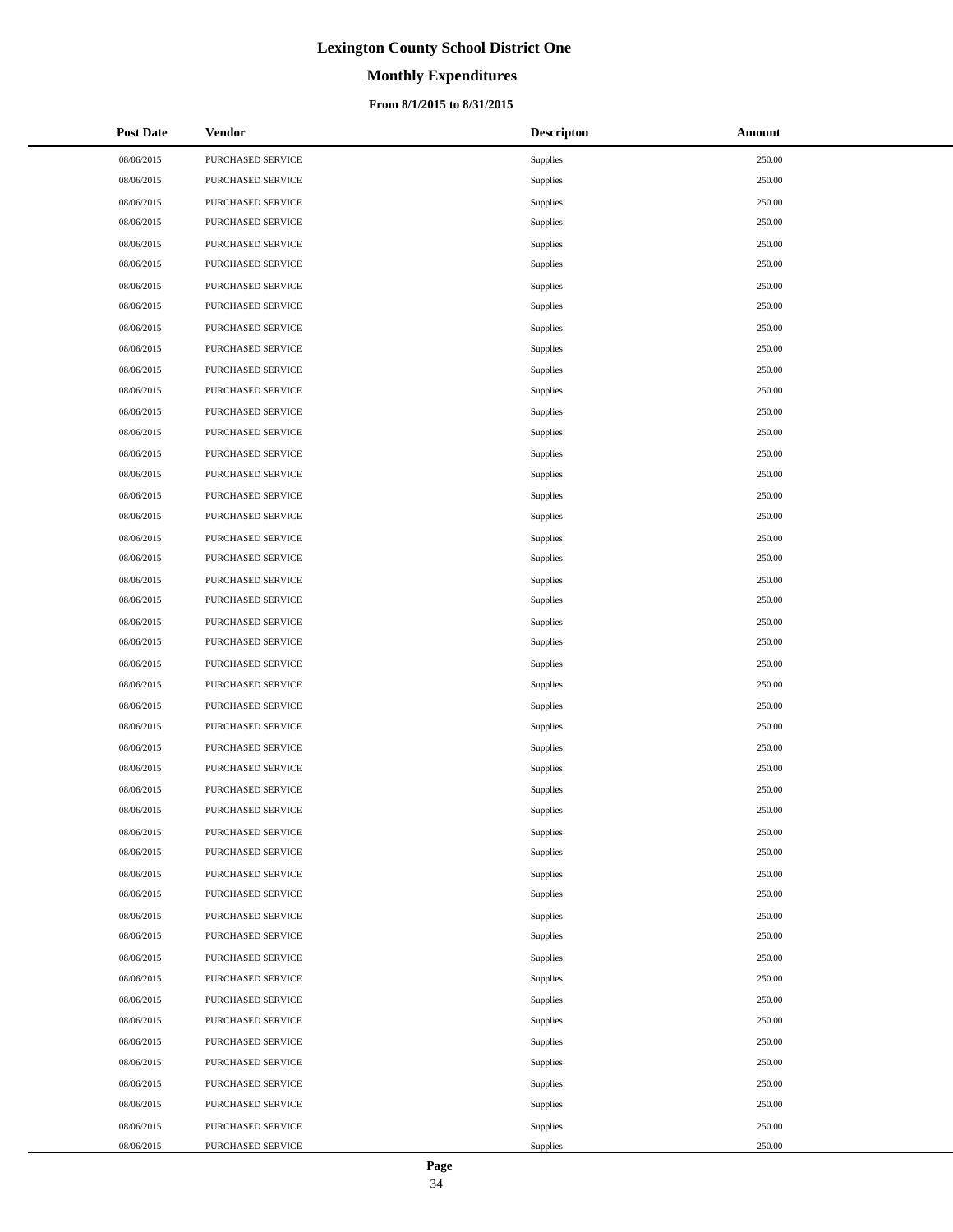# **Monthly Expenditures**

### **From 8/1/2015 to 8/31/2015**

| <b>Post Date</b> | Vendor            | <b>Descripton</b> | Amount |
|------------------|-------------------|-------------------|--------|
| 08/06/2015       | PURCHASED SERVICE | Supplies          | 250.00 |
| 08/06/2015       | PURCHASED SERVICE | Supplies          | 250.00 |
| 08/06/2015       | PURCHASED SERVICE | Supplies          | 250.00 |
| 08/06/2015       | PURCHASED SERVICE | Supplies          | 250.00 |
| 08/06/2015       | PURCHASED SERVICE | Supplies          | 250.00 |
| 08/06/2015       | PURCHASED SERVICE | Supplies          | 250.00 |
| 08/06/2015       | PURCHASED SERVICE | Supplies          | 250.00 |
| 08/06/2015       | PURCHASED SERVICE | Supplies          | 250.00 |
| 08/06/2015       | PURCHASED SERVICE | Supplies          | 250.00 |
| 08/06/2015       | PURCHASED SERVICE | Supplies          | 250.00 |
| 08/06/2015       | PURCHASED SERVICE | Supplies          | 250.00 |
| 08/06/2015       | PURCHASED SERVICE | Supplies          | 250.00 |
| 08/06/2015       | PURCHASED SERVICE | Supplies          | 250.00 |
| 08/06/2015       | PURCHASED SERVICE | Supplies          | 250.00 |
| 08/06/2015       | PURCHASED SERVICE | Supplies          | 250.00 |
| 08/06/2015       | PURCHASED SERVICE | Supplies          | 250.00 |
| 08/06/2015       | PURCHASED SERVICE | Supplies          | 250.00 |
| 08/06/2015       | PURCHASED SERVICE | Supplies          | 250.00 |
| 08/06/2015       | PURCHASED SERVICE | Supplies          | 250.00 |
| 08/06/2015       | PURCHASED SERVICE | Supplies          | 250.00 |
| 08/06/2015       | PURCHASED SERVICE | Supplies          | 250.00 |
| 08/06/2015       | PURCHASED SERVICE | Supplies          | 250.00 |
| 08/06/2015       | PURCHASED SERVICE | Supplies          | 250.00 |
| 08/06/2015       | PURCHASED SERVICE | Supplies          | 250.00 |
| 08/06/2015       | PURCHASED SERVICE | Supplies          | 250.00 |
| 08/06/2015       | PURCHASED SERVICE | Supplies          | 250.00 |
| 08/06/2015       | PURCHASED SERVICE | Supplies          | 250.00 |
| 08/06/2015       | PURCHASED SERVICE | Supplies          | 250.00 |
| 08/06/2015       | PURCHASED SERVICE | Supplies          | 250.00 |
| 08/06/2015       | PURCHASED SERVICE | Supplies          | 250.00 |
| 08/06/2015       | PURCHASED SERVICE | Supplies          | 250.00 |
| 08/06/2015       | PURCHASED SERVICE | Supplies          | 250.00 |
| 08/06/2015       | PURCHASED SERVICE | Supplies          | 250.00 |
| 08/06/2015       | PURCHASED SERVICE | Supplies          | 250.00 |
| 08/06/2015       | PURCHASED SERVICE | Supplies          | 250.00 |
| 08/06/2015       | PURCHASED SERVICE | Supplies          | 250.00 |
| 08/06/2015       | PURCHASED SERVICE | Supplies          | 250.00 |
| 08/06/2015       | PURCHASED SERVICE | Supplies          | 250.00 |
| 08/06/2015       | PURCHASED SERVICE | Supplies          | 250.00 |
| 08/06/2015       | PURCHASED SERVICE | Supplies          | 250.00 |
| 08/06/2015       | PURCHASED SERVICE | Supplies          | 250.00 |
| 08/06/2015       | PURCHASED SERVICE | Supplies          | 250.00 |
| 08/06/2015       | PURCHASED SERVICE | Supplies          | 250.00 |
| 08/06/2015       | PURCHASED SERVICE | Supplies          | 250.00 |
| 08/06/2015       | PURCHASED SERVICE | Supplies          | 250.00 |
| 08/06/2015       | PURCHASED SERVICE | Supplies          | 250.00 |
| 08/06/2015       | PURCHASED SERVICE | Supplies          | 250.00 |
| 08/06/2015       | PURCHASED SERVICE | Supplies          | 250.00 |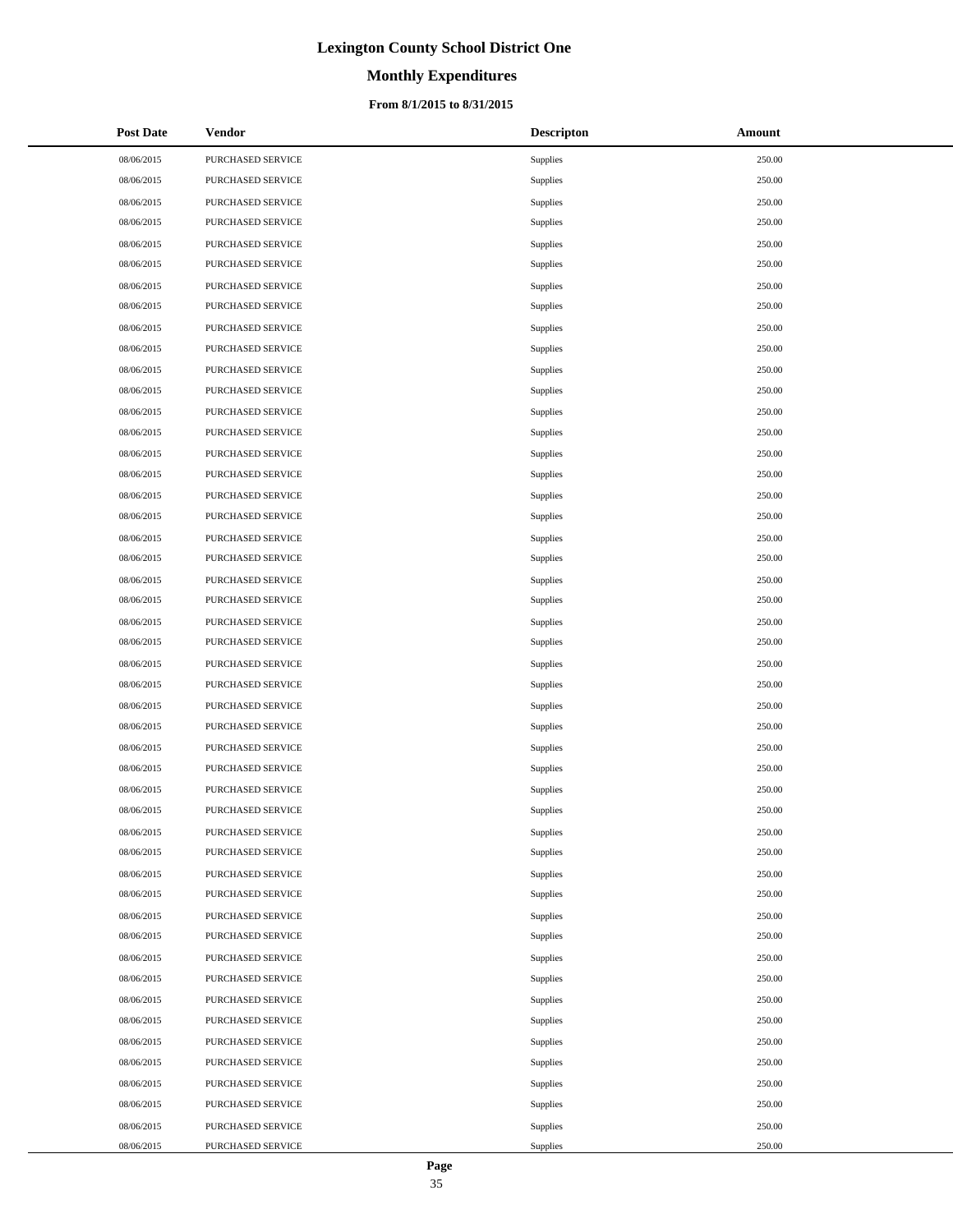# **Monthly Expenditures**

### **From 8/1/2015 to 8/31/2015**

| <b>Post Date</b> | Vendor            | <b>Descripton</b> | Amount |
|------------------|-------------------|-------------------|--------|
| 08/06/2015       | PURCHASED SERVICE | Supplies          | 250.00 |
| 08/06/2015       | PURCHASED SERVICE | Supplies          | 250.00 |
| 08/06/2015       | PURCHASED SERVICE | Supplies          | 250.00 |
| 08/06/2015       | PURCHASED SERVICE | Supplies          | 250.00 |
| 08/06/2015       | PURCHASED SERVICE | Supplies          | 250.00 |
| 08/06/2015       | PURCHASED SERVICE | Supplies          | 250.00 |
| 08/06/2015       | PURCHASED SERVICE | Supplies          | 250.00 |
| 08/06/2015       | PURCHASED SERVICE | Supplies          | 250.00 |
| 08/06/2015       | PURCHASED SERVICE | Supplies          | 250.00 |
| 08/06/2015       | PURCHASED SERVICE | Supplies          | 250.00 |
| 08/06/2015       | PURCHASED SERVICE | Supplies          | 250.00 |
| 08/06/2015       | PURCHASED SERVICE | Supplies          | 250.00 |
| 08/06/2015       | PURCHASED SERVICE | Supplies          | 250.00 |
| 08/06/2015       | PURCHASED SERVICE | Supplies          | 250.00 |
| 08/06/2015       | PURCHASED SERVICE | Supplies          | 250.00 |
| 08/06/2015       | PURCHASED SERVICE | Supplies          | 250.00 |
| 08/06/2015       | PURCHASED SERVICE | Supplies          | 250.00 |
| 08/06/2015       | PURCHASED SERVICE | Supplies          | 250.00 |
| 08/06/2015       | PURCHASED SERVICE | Supplies          | 250.00 |
| 08/06/2015       | PURCHASED SERVICE | Supplies          | 250.00 |
| 08/06/2015       | PURCHASED SERVICE | Supplies          | 250.00 |
| 08/06/2015       | PURCHASED SERVICE | Supplies          | 250.00 |
| 08/06/2015       | PURCHASED SERVICE | Supplies          | 250.00 |
| 08/06/2015       | PURCHASED SERVICE | Supplies          | 250.00 |
| 08/06/2015       | PURCHASED SERVICE | Supplies          | 250.00 |
| 08/06/2015       | PURCHASED SERVICE | Supplies          | 250.00 |
| 08/06/2015       | PURCHASED SERVICE | Supplies          | 250.00 |
| 08/06/2015       | PURCHASED SERVICE | Supplies          | 250.00 |
| 08/06/2015       | PURCHASED SERVICE | Supplies          | 250.00 |
| 08/06/2015       | PURCHASED SERVICE | Supplies          | 250.00 |
| 08/06/2015       | PURCHASED SERVICE | Supplies          | 250.00 |
| 08/06/2015       | PURCHASED SERVICE | Supplies          | 250.00 |
| 08/06/2015       | PURCHASED SERVICE | Supplies          | 250.00 |
| 08/06/2015       | PURCHASED SERVICE | Supplies          | 250.00 |
| 08/06/2015       | PURCHASED SERVICE | Supplies          | 250.00 |
| 08/06/2015       | PURCHASED SERVICE | Supplies          | 250.00 |
| 08/06/2015       | PURCHASED SERVICE | Supplies          | 250.00 |
| 08/06/2015       | PURCHASED SERVICE | Supplies          | 250.00 |
| 08/06/2015       | PURCHASED SERVICE | Supplies          | 250.00 |
| 08/06/2015       | PURCHASED SERVICE | Supplies          | 250.00 |
| 08/06/2015       | PURCHASED SERVICE | Supplies          | 250.00 |
| 08/06/2015       | PURCHASED SERVICE | Supplies          | 250.00 |
| 08/06/2015       | PURCHASED SERVICE | Supplies          | 250.00 |
| 08/06/2015       | PURCHASED SERVICE | Supplies          | 250.00 |
| 08/06/2015       | PURCHASED SERVICE | Supplies          | 250.00 |
| 08/06/2015       | PURCHASED SERVICE | Supplies          | 250.00 |
| 08/06/2015       | PURCHASED SERVICE | Supplies          | 250.00 |
| 08/06/2015       | PURCHASED SERVICE | Supplies          | 250.00 |

 $\overline{a}$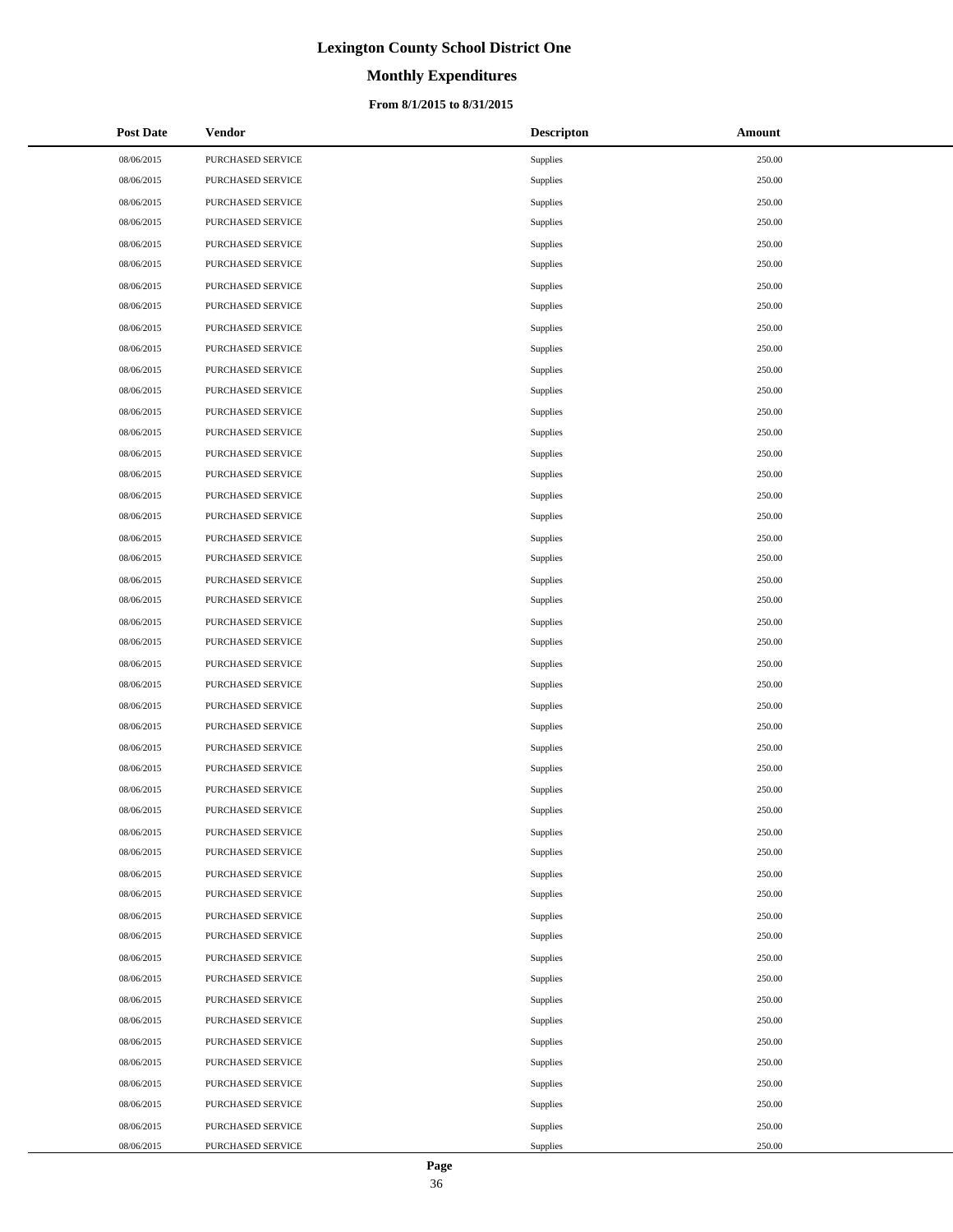# **Monthly Expenditures**

## **From 8/1/2015 to 8/31/2015**

| <b>Post Date</b> | Vendor            | <b>Descripton</b> | Amount |
|------------------|-------------------|-------------------|--------|
| 08/06/2015       | PURCHASED SERVICE | Supplies          | 250.00 |
| 08/06/2015       | PURCHASED SERVICE | Supplies          | 250.00 |
| 08/06/2015       | PURCHASED SERVICE | Supplies          | 250.00 |
| 08/06/2015       | PURCHASED SERVICE | Supplies          | 250.00 |
| 08/06/2015       | PURCHASED SERVICE | Supplies          | 250.00 |
| 08/06/2015       | PURCHASED SERVICE | Supplies          | 250.00 |
| 08/06/2015       | PURCHASED SERVICE | Supplies          | 250.00 |
| 08/06/2015       | PURCHASED SERVICE | Supplies          | 250.00 |
| 08/06/2015       | PURCHASED SERVICE | Supplies          | 250.00 |
| 08/06/2015       | PURCHASED SERVICE | Supplies          | 250.00 |
| 08/06/2015       | PURCHASED SERVICE | Supplies          | 250.00 |
| 08/06/2015       | PURCHASED SERVICE | Supplies          | 250.00 |
| 08/06/2015       | PURCHASED SERVICE | Supplies          | 250.00 |
| 08/06/2015       | PURCHASED SERVICE | Supplies          | 250.00 |
| 08/06/2015       | PURCHASED SERVICE | Supplies          | 250.00 |
| 08/06/2015       | PURCHASED SERVICE | Supplies          | 250.00 |
| 08/06/2015       | PURCHASED SERVICE | Supplies          | 250.00 |
| 08/06/2015       | PURCHASED SERVICE | Supplies          | 250.00 |
| 08/06/2015       | PURCHASED SERVICE | Supplies          | 250.00 |
| 08/06/2015       | PURCHASED SERVICE | Supplies          | 250.00 |
| 08/06/2015       | PURCHASED SERVICE | Supplies          | 250.00 |
| 08/06/2015       | PURCHASED SERVICE | Supplies          | 250.00 |
| 08/06/2015       | PURCHASED SERVICE | Supplies          | 250.00 |
| 08/06/2015       | PURCHASED SERVICE | Supplies          | 250.00 |
| 08/06/2015       | PURCHASED SERVICE | Supplies          | 250.00 |
| 08/06/2015       | PURCHASED SERVICE | Supplies          | 250.00 |
| 08/06/2015       | PURCHASED SERVICE | Supplies          | 250.00 |
| 08/06/2015       | PURCHASED SERVICE | Supplies          | 250.00 |
| 08/06/2015       | PURCHASED SERVICE | Supplies          | 250.00 |
| 08/06/2015       | PURCHASED SERVICE | Supplies          | 250.00 |
| 08/06/2015       | PURCHASED SERVICE | Supplies          | 250.00 |
| 08/06/2015       | PURCHASED SERVICE | Supplies          | 250.00 |
| 08/06/2015       | PURCHASED SERVICE | Supplies          | 250.00 |
| 08/06/2015       | PURCHASED SERVICE | Supplies          | 250.00 |
| 08/06/2015       | PURCHASED SERVICE | Supplies          | 250.00 |
| 08/06/2015       | PURCHASED SERVICE | Supplies          | 250.00 |
| 08/06/2015       | PURCHASED SERVICE | Supplies          | 250.00 |
| 08/06/2015       | PURCHASED SERVICE | Supplies          | 250.00 |
| 08/06/2015       | PURCHASED SERVICE | Supplies          | 250.00 |
| 08/06/2015       | PURCHASED SERVICE | Supplies          | 250.00 |
| 08/06/2015       | PURCHASED SERVICE | Supplies          | 250.00 |
| 08/06/2015       | PURCHASED SERVICE | Supplies          | 250.00 |
| 08/06/2015       | PURCHASED SERVICE | Supplies          | 250.00 |
| 08/06/2015       | PURCHASED SERVICE | Supplies          | 250.00 |
| 08/06/2015       | PURCHASED SERVICE | Supplies          | 250.00 |
| 08/06/2015       | PURCHASED SERVICE | Supplies          | 250.00 |
| 08/06/2015       | PURCHASED SERVICE | Supplies          | 250.00 |
| 08/06/2015       | PURCHASED SERVICE | Supplies          | 250.00 |

÷.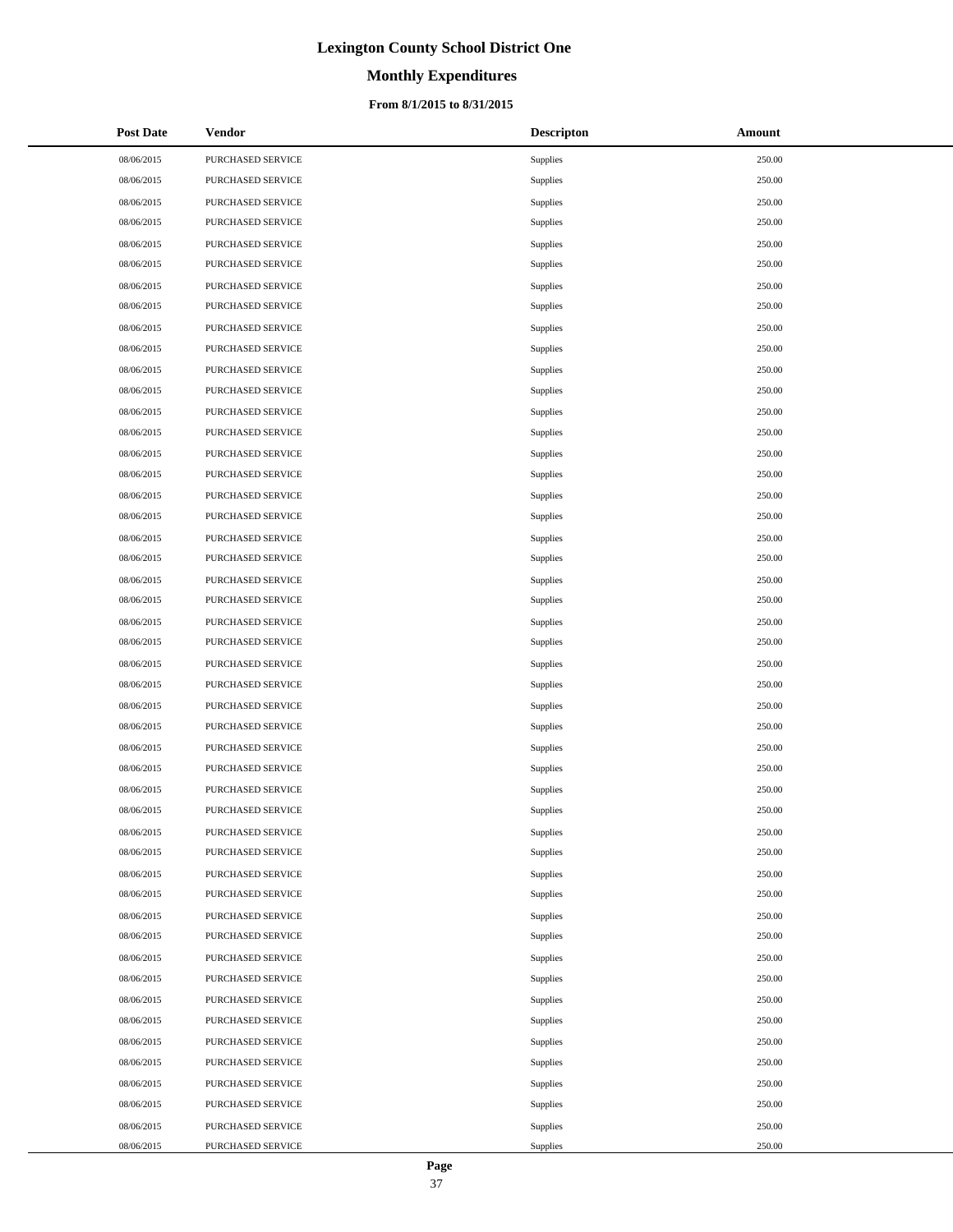# **Monthly Expenditures**

### **From 8/1/2015 to 8/31/2015**

| <b>Post Date</b> | Vendor            | <b>Descripton</b> | Amount |
|------------------|-------------------|-------------------|--------|
| 08/06/2015       | PURCHASED SERVICE | Supplies          | 250.00 |
| 08/06/2015       | PURCHASED SERVICE | Supplies          | 250.00 |
| 08/06/2015       | PURCHASED SERVICE | Supplies          | 250.00 |
| 08/06/2015       | PURCHASED SERVICE | Supplies          | 250.00 |
| 08/06/2015       | PURCHASED SERVICE | Supplies          | 250.00 |
| 08/06/2015       | PURCHASED SERVICE | Supplies          | 250.00 |
| 08/06/2015       | PURCHASED SERVICE | Supplies          | 250.00 |
| 08/06/2015       | PURCHASED SERVICE | Supplies          | 250.00 |
| 08/06/2015       | PURCHASED SERVICE | Supplies          | 250.00 |
| 08/06/2015       | PURCHASED SERVICE | Supplies          | 250.00 |
| 08/06/2015       | PURCHASED SERVICE | Supplies          | 250.00 |
| 08/06/2015       | PURCHASED SERVICE | Supplies          | 250.00 |
| 08/06/2015       | PURCHASED SERVICE | Supplies          | 250.00 |
| 08/06/2015       | PURCHASED SERVICE | Supplies          | 250.00 |
| 08/06/2015       | PURCHASED SERVICE | Supplies          | 250.00 |
| 08/06/2015       | PURCHASED SERVICE | Supplies          | 250.00 |
| 08/06/2015       | PURCHASED SERVICE | Supplies          | 250.00 |
| 08/06/2015       | PURCHASED SERVICE | Supplies          | 250.00 |
| 08/06/2015       | PURCHASED SERVICE | Supplies          | 250.00 |
| 08/06/2015       | PURCHASED SERVICE | Supplies          | 250.00 |
| 08/06/2015       | PURCHASED SERVICE | Supplies          | 250.00 |
| 08/06/2015       | PURCHASED SERVICE | Supplies          | 250.00 |
| 08/06/2015       | PURCHASED SERVICE | Supplies          | 250.00 |
| 08/06/2015       | PURCHASED SERVICE | Supplies          | 250.00 |
| 08/06/2015       | PURCHASED SERVICE | Supplies          | 250.00 |
| 08/06/2015       | PURCHASED SERVICE | Supplies          | 250.00 |
| 08/06/2015       | PURCHASED SERVICE | Supplies          | 250.00 |
| 08/06/2015       | PURCHASED SERVICE | Supplies          | 250.00 |
| 08/06/2015       | PURCHASED SERVICE | Supplies          | 250.00 |
| 08/06/2015       | PURCHASED SERVICE | Supplies          | 250.00 |
| 08/06/2015       | PURCHASED SERVICE | Supplies          | 250.00 |
| 08/06/2015       | PURCHASED SERVICE | Supplies          | 250.00 |
| 08/06/2015       | PURCHASED SERVICE | Supplies          | 250.00 |
| 08/06/2015       | PURCHASED SERVICE | Supplies          | 250.00 |
| 08/06/2015       | PURCHASED SERVICE | Supplies          | 250.00 |
| 08/06/2015       | PURCHASED SERVICE | Supplies          | 250.00 |
| 08/06/2015       | PURCHASED SERVICE | Supplies          | 250.00 |
| 08/06/2015       | PURCHASED SERVICE | Supplies          | 250.00 |
| 08/06/2015       | PURCHASED SERVICE | Supplies          | 250.00 |
| 08/06/2015       | PURCHASED SERVICE | Supplies          | 250.00 |
| 08/06/2015       | PURCHASED SERVICE | Supplies          | 250.00 |
| 08/06/2015       | PURCHASED SERVICE | Supplies          | 250.00 |
| 08/06/2015       | PURCHASED SERVICE | Supplies          | 250.00 |
| 08/06/2015       | PURCHASED SERVICE | Supplies          | 250.00 |
| 08/06/2015       | PURCHASED SERVICE | Supplies          | 250.00 |
| 08/06/2015       | PURCHASED SERVICE | Supplies          | 250.00 |
| 08/06/2015       | PURCHASED SERVICE | Supplies          | 250.00 |
| 08/06/2015       | PURCHASED SERVICE | Supplies          | 250.00 |

 $\overline{a}$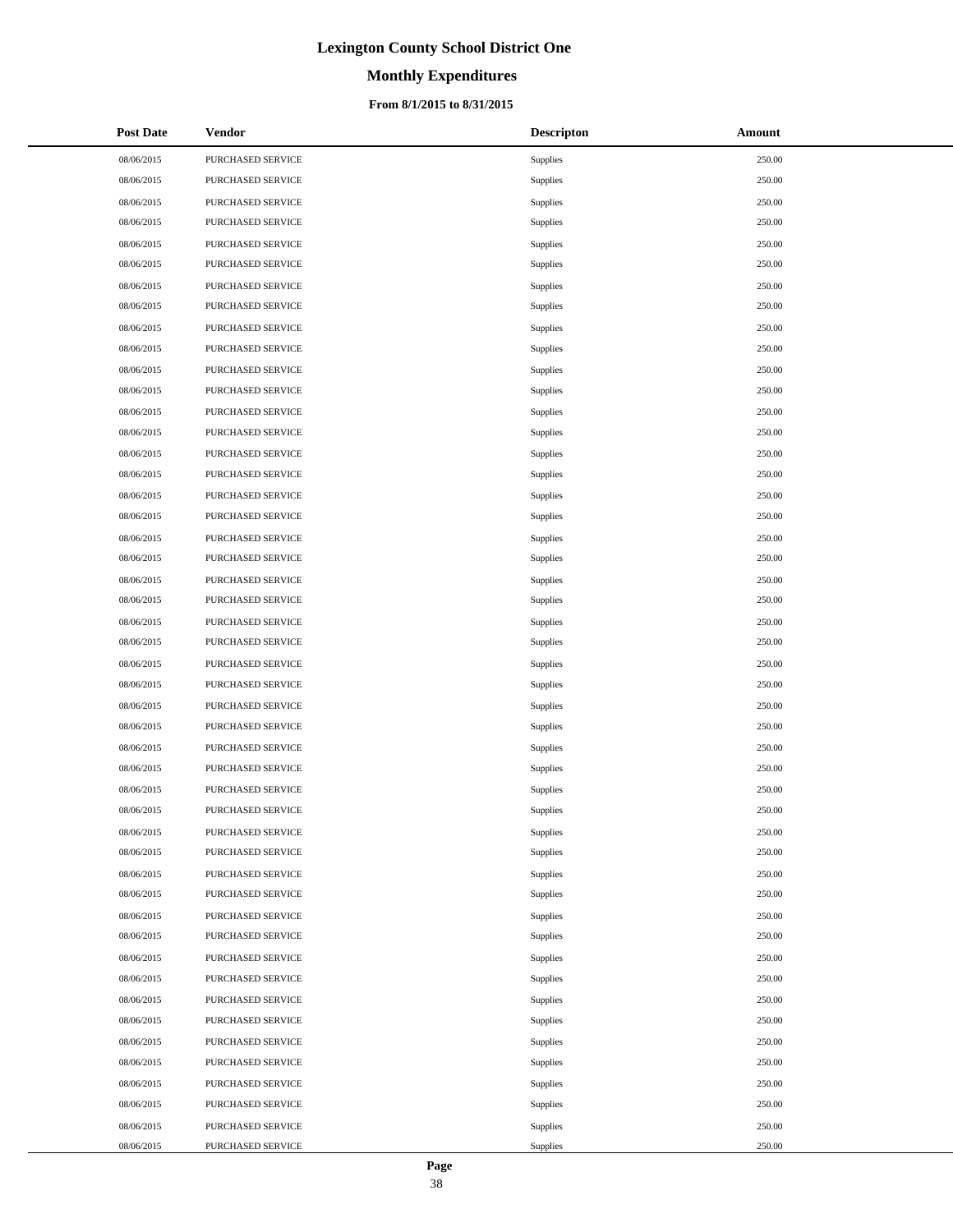# **Monthly Expenditures**

### **From 8/1/2015 to 8/31/2015**

| <b>Post Date</b> | Vendor            | <b>Descripton</b> | Amount |
|------------------|-------------------|-------------------|--------|
| 08/06/2015       | PURCHASED SERVICE | Supplies          | 250.00 |
| 08/06/2015       | PURCHASED SERVICE | Supplies          | 250.00 |
| 08/06/2015       | PURCHASED SERVICE | Supplies          | 250.00 |
| 08/06/2015       | PURCHASED SERVICE | Supplies          | 250.00 |
| 08/06/2015       | PURCHASED SERVICE | Supplies          | 250.00 |
| 08/06/2015       | PURCHASED SERVICE | Supplies          | 250.00 |
| 08/06/2015       | PURCHASED SERVICE | Supplies          | 250.00 |
| 08/06/2015       | PURCHASED SERVICE | Supplies          | 250.00 |
| 08/06/2015       | PURCHASED SERVICE | Supplies          | 250.00 |
| 08/06/2015       | PURCHASED SERVICE | Supplies          | 250.00 |
| 08/06/2015       | PURCHASED SERVICE | Supplies          | 250.00 |
| 08/06/2015       | PURCHASED SERVICE | Supplies          | 250.00 |
| 08/06/2015       | PURCHASED SERVICE | Supplies          | 250.00 |
| 08/06/2015       | PURCHASED SERVICE | Supplies          | 250.00 |
| 08/06/2015       | PURCHASED SERVICE | Supplies          | 250.00 |
| 08/06/2015       | PURCHASED SERVICE | Supplies          | 250.00 |
| 08/06/2015       | PURCHASED SERVICE | Supplies          | 250.00 |
| 08/06/2015       | PURCHASED SERVICE | Supplies          | 250.00 |
| 08/06/2015       | PURCHASED SERVICE | Supplies          | 250.00 |
| 08/06/2015       | PURCHASED SERVICE | Supplies          | 250.00 |
| 08/06/2015       | PURCHASED SERVICE | Supplies          | 250.00 |
| 08/06/2015       | PURCHASED SERVICE | Supplies          | 250.00 |
| 08/06/2015       | PURCHASED SERVICE | Supplies          | 250.00 |
| 08/06/2015       | PURCHASED SERVICE | Supplies          | 250.00 |
| 08/06/2015       | PURCHASED SERVICE | Supplies          | 250.00 |
| 08/06/2015       | PURCHASED SERVICE | Supplies          | 250.00 |
| 08/06/2015       | PURCHASED SERVICE | Supplies          | 250.00 |
| 08/06/2015       | PURCHASED SERVICE | Supplies          | 250.00 |
| 08/06/2015       | PURCHASED SERVICE | Supplies          | 250.00 |
| 08/06/2015       | PURCHASED SERVICE | Supplies          | 250.00 |
| 08/06/2015       | PURCHASED SERVICE | Supplies          | 250.00 |
| 08/06/2015       | PURCHASED SERVICE | Supplies          | 250.00 |
| 08/06/2015       | PURCHASED SERVICE | Supplies          | 250.00 |
| 08/06/2015       | PURCHASED SERVICE | Supplies          | 250.00 |
| 08/06/2015       | PURCHASED SERVICE | Supplies          | 250.00 |
| 08/06/2015       | PURCHASED SERVICE | Supplies          | 250.00 |
| 08/06/2015       | PURCHASED SERVICE | Supplies          | 250.00 |
| 08/06/2015       | PURCHASED SERVICE | Supplies          | 250.00 |
| 08/06/2015       | PURCHASED SERVICE | Supplies          | 250.00 |
| 08/06/2015       | PURCHASED SERVICE | Supplies          | 250.00 |
| 08/06/2015       | PURCHASED SERVICE | Supplies          | 250.00 |
| 08/06/2015       | PURCHASED SERVICE | Supplies          | 250.00 |
| 08/06/2015       | PURCHASED SERVICE | Supplies          | 250.00 |
| 08/06/2015       | PURCHASED SERVICE | Supplies          | 250.00 |
| 08/06/2015       | PURCHASED SERVICE | Supplies          | 250.00 |
| 08/06/2015       | PURCHASED SERVICE | Supplies          | 250.00 |
| 08/06/2015       | PURCHASED SERVICE | Supplies          | 250.00 |
| 08/06/2015       | PURCHASED SERVICE | Supplies          | 250.00 |

÷.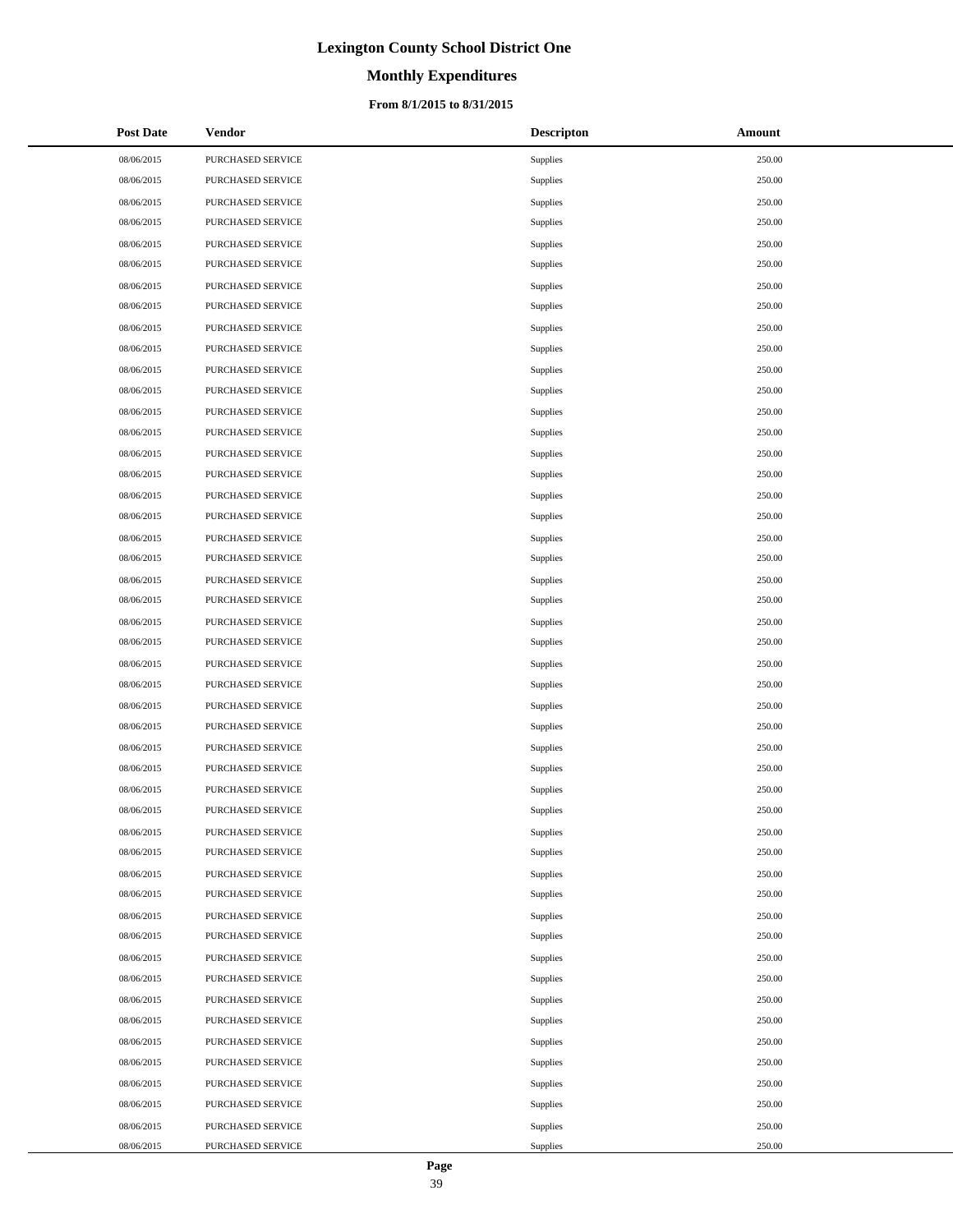# **Monthly Expenditures**

### **From 8/1/2015 to 8/31/2015**

| <b>Post Date</b> | Vendor            | <b>Descripton</b> | Amount |
|------------------|-------------------|-------------------|--------|
| 08/06/2015       | PURCHASED SERVICE | Supplies          | 250.00 |
| 08/06/2015       | PURCHASED SERVICE | Supplies          | 250.00 |
| 08/06/2015       | PURCHASED SERVICE | Supplies          | 250.00 |
| 08/06/2015       | PURCHASED SERVICE | Supplies          | 250.00 |
| 08/06/2015       | PURCHASED SERVICE | Supplies          | 250.00 |
| 08/06/2015       | PURCHASED SERVICE | Supplies          | 250.00 |
| 08/06/2015       | PURCHASED SERVICE | Supplies          | 250.00 |
| 08/06/2015       | PURCHASED SERVICE | Supplies          | 250.00 |
| 08/06/2015       | PURCHASED SERVICE | Supplies          | 250.00 |
| 08/06/2015       | PURCHASED SERVICE | Supplies          | 250.00 |
| 08/06/2015       | PURCHASED SERVICE | Supplies          | 250.00 |
| 08/06/2015       | PURCHASED SERVICE | Supplies          | 250.00 |
| 08/06/2015       | PURCHASED SERVICE | Supplies          | 250.00 |
| 08/06/2015       | PURCHASED SERVICE | Supplies          | 250.00 |
| 08/06/2015       | PURCHASED SERVICE | Supplies          | 250.00 |
| 08/06/2015       | PURCHASED SERVICE | Supplies          | 250.00 |
| 08/06/2015       | PURCHASED SERVICE | Supplies          | 250.00 |
| 08/06/2015       | PURCHASED SERVICE | Supplies          | 250.00 |
| 08/06/2015       | PURCHASED SERVICE | Supplies          | 250.00 |
| 08/06/2015       | PURCHASED SERVICE | Supplies          | 250.00 |
| 08/06/2015       | PURCHASED SERVICE | Supplies          | 250.00 |
| 08/06/2015       | PURCHASED SERVICE | Supplies          | 250.00 |
| 08/06/2015       | PURCHASED SERVICE | Supplies          | 250.00 |
| 08/06/2015       | PURCHASED SERVICE | Supplies          | 250.00 |
| 08/06/2015       | PURCHASED SERVICE | Supplies          | 250.00 |
| 08/06/2015       | PURCHASED SERVICE | Supplies          | 250.00 |
| 08/06/2015       | PURCHASED SERVICE | Supplies          | 250.00 |
| 08/06/2015       | PURCHASED SERVICE | Supplies          | 250.00 |
| 08/06/2015       | PURCHASED SERVICE | Supplies          | 250.00 |
| 08/06/2015       | PURCHASED SERVICE | Supplies          | 250.00 |
| 08/06/2015       | PURCHASED SERVICE | Supplies          | 250.00 |
| 08/06/2015       | PURCHASED SERVICE | Supplies          | 250.00 |
| 08/06/2015       | PURCHASED SERVICE | Supplies          | 250.00 |
| 08/06/2015       | PURCHASED SERVICE | Supplies          | 250.00 |
| 08/06/2015       | PURCHASED SERVICE | Supplies          | 250.00 |
| 08/06/2015       | PURCHASED SERVICE | Supplies          | 250.00 |
| 08/06/2015       | PURCHASED SERVICE | Supplies          | 250.00 |
| 08/06/2015       | PURCHASED SERVICE | Supplies          | 250.00 |
| 08/06/2015       | PURCHASED SERVICE | Supplies          | 250.00 |
| 08/06/2015       | PURCHASED SERVICE | Supplies          | 250.00 |
| 08/06/2015       | PURCHASED SERVICE | Supplies          | 250.00 |
| 08/06/2015       | PURCHASED SERVICE | Supplies          | 250.00 |
| 08/06/2015       | PURCHASED SERVICE | Supplies          | 250.00 |
| 08/06/2015       | PURCHASED SERVICE | Supplies          | 250.00 |
| 08/06/2015       | PURCHASED SERVICE | Supplies          | 250.00 |
| 08/06/2015       | PURCHASED SERVICE | Supplies          | 250.00 |
| 08/06/2015       | PURCHASED SERVICE | Supplies          | 250.00 |
| 08/06/2015       | PURCHASED SERVICE | Supplies          | 250.00 |

 $\overline{a}$ 

÷.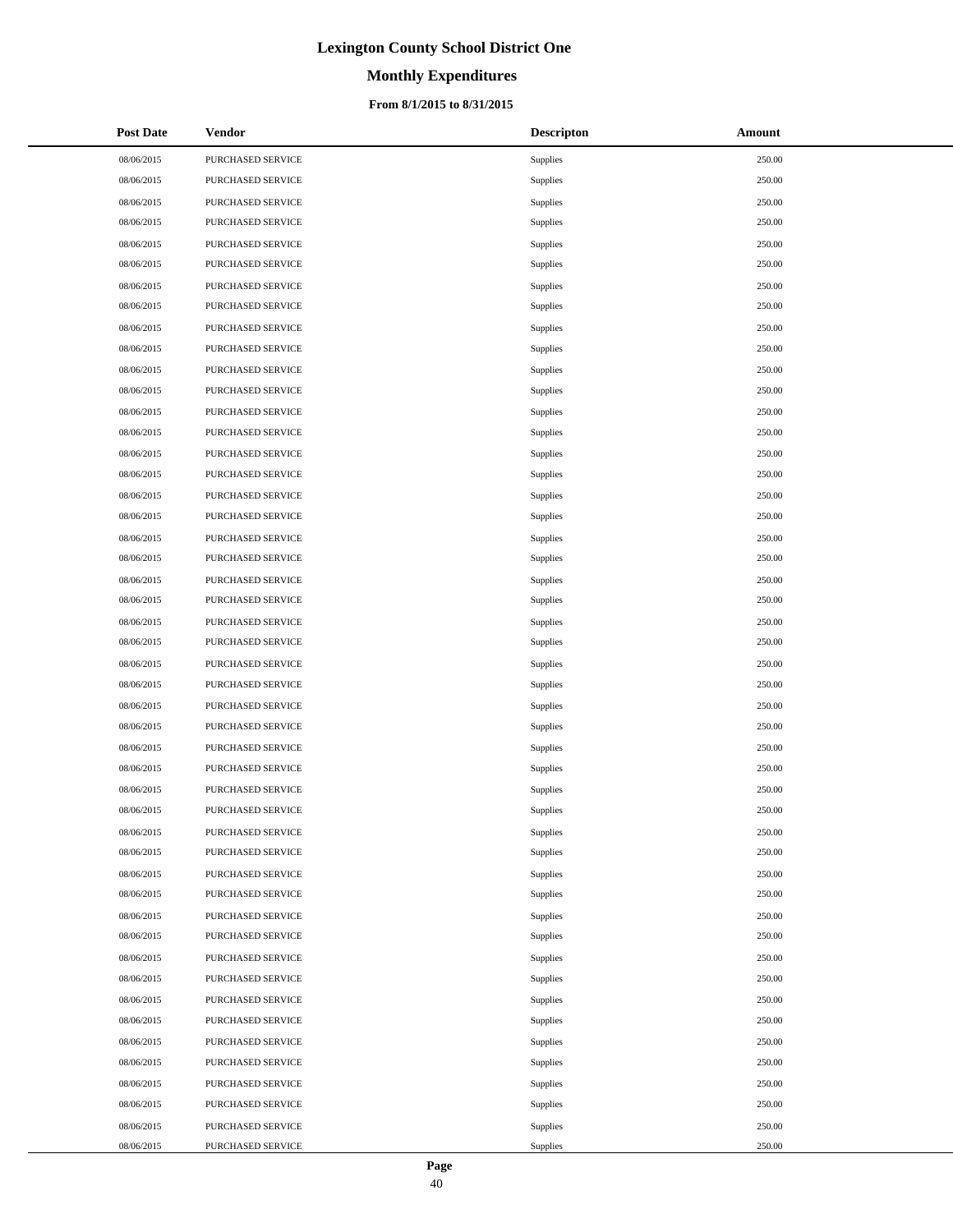# **Monthly Expenditures**

### **From 8/1/2015 to 8/31/2015**

| <b>Post Date</b> | Vendor                                         | <b>Descripton</b>             | Amount     |
|------------------|------------------------------------------------|-------------------------------|------------|
| 08/06/2015       | PURCHASED SERVICE                              | Travel                        | 431.75     |
| 08/06/2015       | PURCHASED SERVICE                              | Travel                        | 196.00     |
| 08/06/2015       | PURCHASED SERVICE                              | Travel                        | 147.20     |
| 08/06/2015       | <b>CULLUM SERVICES INC</b>                     | Equipment - Nonexpendable     | 10,673.25  |
| 08/06/2015       | SCE&G                                          | Repairs and Maintenance       | 800.00     |
| 08/06/2015       | ALFRED WILLIAMS AND CO                         | Repairs and Maintenance       | 2,272.00   |
| 08/06/2015       | ALFRED WILLIAMS AND CO                         | Supplies                      | 51,239.86  |
| 08/06/2015       | <b>HOBART CORP</b>                             | Repairs and Maintenance       | 340.55     |
| 08/06/2015       | HOUGHTON MIFFLIN                               | Pupil Activity                | 129.81     |
| 08/06/2015       | FORMS AND SUPPLY INC (FSI)                     | Pupil Activity                | 4,668.95   |
| 08/06/2015       | SC HIGH SCHOOL LEAGUE                          | Pupil Activity                | 163.80     |
| 08/06/2015       | PURCHASED SERVICE                              | Pupil Activity                | 264.06     |
| 08/06/2015       | <b>BSN SPORTS INC</b>                          | Pupil Activity                | 2,808.75   |
| 08/06/2015       | PURCHASED SERVICE                              | Travel                        | 119.49     |
| 08/06/2015       | PURCHASED SERVICE                              | Travel                        | 291.80     |
| 08/06/2015       | CAROLINA WILDLIFE CARE INC                     | <b>Instructional Services</b> | 400.00     |
| 08/07/2015       | PURCHASED SERVICE                              | Travel                        | 225.98     |
| 08/07/2015       | SOUTHERN SPECIAL TEES INC                      | Supplies                      | 847.44     |
| 08/07/2015       | PURCHASED SERVICE                              | Travel                        | 332.19     |
| 08/07/2015       | <b>BATES BROKERS INC</b>                       | Other Objects                 | 239,247.00 |
| 08/07/2015       | WP LAW INC                                     | Repairs and Maintenance       | 1,043.85   |
| 08/07/2015       | SOUTHEASTERN PAPER                             | Supplies-Maintenace           | 2,309.49   |
| 08/07/2015       | CATOE'S MOPED SHED INC                         | Supplies-Maintenace           | 277.98     |
| 08/07/2015       | TERMINIX COMMERCIAL                            | Repairs and Maintenance       | 428.00     |
| 08/07/2015       | CATOE'S MOPED SHED INC                         | Supplies-Maintenace           | 117.59     |
| 08/07/2015       | CALICO INDUSTRIES INC                          | Supplies-Maintenace           | 274.72     |
| 08/07/2015       | CATOE'S MOPED SHED INC                         | Supplies-Maintenace           | 160.39     |
| 08/07/2015       | ALCOA COMMERCIAL WINDOWS LLC KAWNEER CRANBERRY | Supplies-Maintenace           | 1,248.00   |
| 08/07/2015       | CATOE'S MOPED SHED INC                         | Supplies-Maintenace           | 160.39     |
| 08/07/2015       | CATOE'S MOPED SHED INC                         | Supplies-Maintenace           | 117.59     |
| 08/07/2015       | SOUTHEASTERN PAPER                             | Supplies-Maintenace           | 1,154.74   |
| 08/07/2015       | CATOE'S MOPED SHED INC                         | Supplies-Maintenace           | 160.39     |
| 08/07/2015       | CATOE'S MOPED SHED INC                         | Supplies-Maintenace           | 160.39     |
| 08/07/2015       | SOUTHEASTERN PAPER                             | Supplies-Maintenace           | 433.03     |
| 08/07/2015       | CATOE'S MOPED SHED INC                         | Supplies-Maintenace           | 117.59     |
| 08/07/2015       | CATOE'S MOPED SHED INC                         | Supplies-Maintenace           | 117.59     |
| 08/07/2015       | PURCHASED SERVICE                              | Travel                        | 624.03     |
| 08/07/2015       | PURCHASED SERVICE                              | Travel                        | 250.00     |
| 08/07/2015       | FORMS AND SUPPLY INC (FSI)                     | Pupil Activity                | 105.61     |
| 08/07/2015       | FURMAN UNIVERSITY                              | Pupil Activity                | 175.00     |
| 08/07/2015       | FURMAN UNIVERSITY                              | Pupil Activity                | 175.00     |
| 08/07/2015       | SUMTER HIGH SCHOOL                             | Pupil Activity                | 150.00     |
| 08/07/2015       | WOODWARD ACADEMY                               | Pupil Activity                | 175.00     |
| 08/07/2015       | PURCHASED SERVICE                              | Travel                        | 341.54     |
| 08/07/2015       | PURCHASED SERVICE                              | Travel                        | 115.00     |
| 08/10/2015       | PINE PRESS OF LEXINGTON INC                    | Printing and Binding          | 304.61     |
| 08/10/2015       | SCHOOL SPECIALTY INC                           | Supplies                      | 301.63     |
| 08/10/2015       | PINE PRESS OF LEXINGTON INC                    | Supplies                      | 303.69     |

L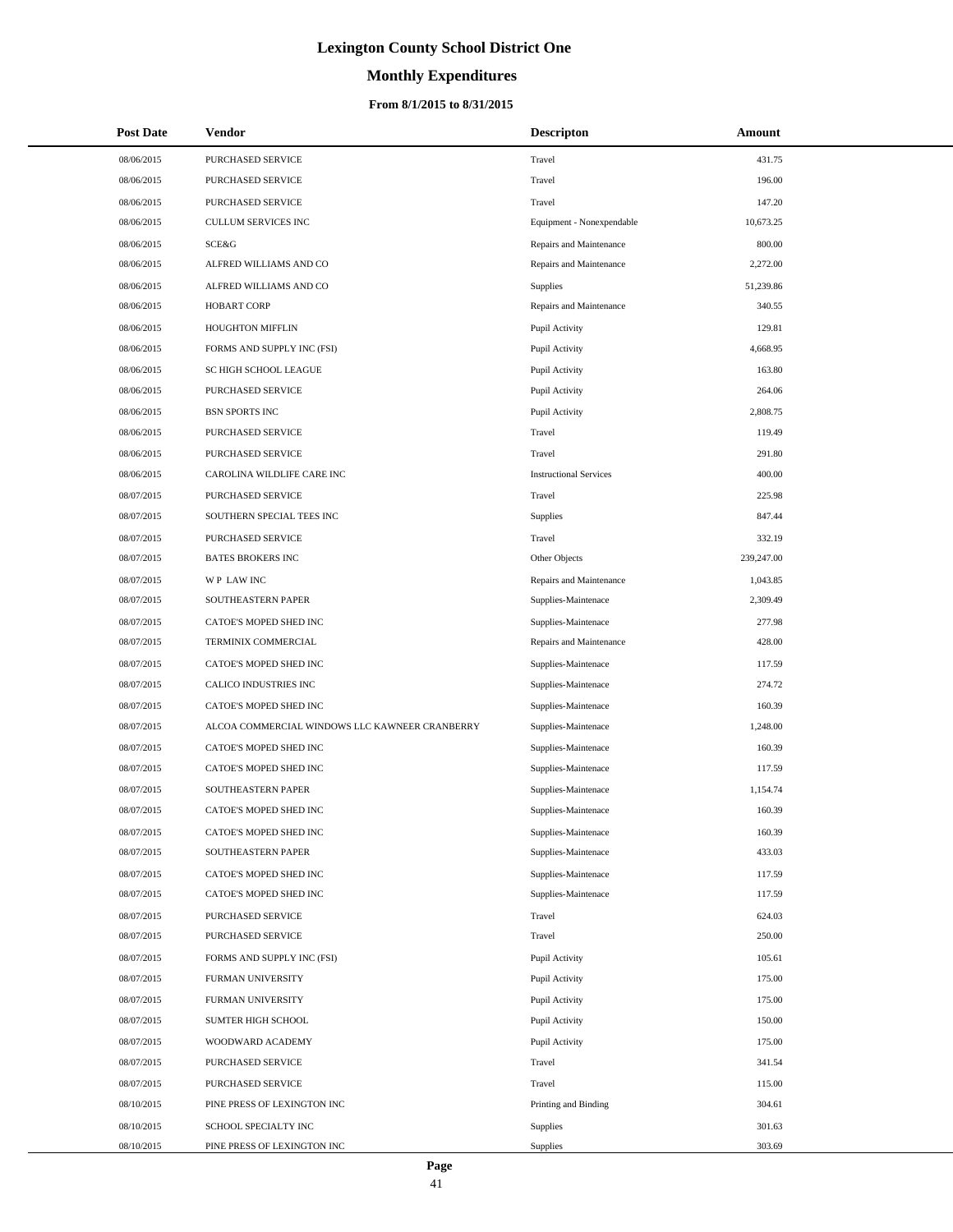# **Monthly Expenditures**

## **From 8/1/2015 to 8/31/2015**

| <b>Post Date</b> | Vendor                                            | <b>Descripton</b>          | Amount   |  |
|------------------|---------------------------------------------------|----------------------------|----------|--|
| 08/10/2015       | <b>ANOTHER PRINTER</b>                            | Supplies                   | 724.08   |  |
| 08/10/2015       | SCHOOL SPECIALTY INC                              | Supplies                   | 1,752.66 |  |
| 08/10/2015       | US INK AND TONER INC                              | Supplies                   | 301.06   |  |
| 08/10/2015       | PINE PRESS OF LEXINGTON INC                       | Printing and Binding       | 500.27   |  |
| 08/10/2015       | SCHOOL SPECIALTY INC                              | <b>Supplies</b>            | 643.33   |  |
| 08/10/2015       | <b>JW PEPPER</b>                                  | Supplies                   | 200.00   |  |
| 08/10/2015       | PECKNEL MUSIC CO INC                              | Supplies                   | 385.72   |  |
| 08/10/2015       | FORMS AND SUPPLY INC (FSI)                        | Supplies                   | 113.02   |  |
| 08/10/2015       | POSITIVE PROMOTIONS                               | Supplies                   | 167.65   |  |
| 08/10/2015       | NATIONAL ASSOCIATION FOR GIFTEN CHILDREN          | Dues and Fees              | 139.00   |  |
| 08/10/2015       | DUFF WHITE AND TURNER LLC                         | Legal Services             | 6,286.14 |  |
| 08/10/2015       | <b>MCNAIR LAW FIRM PA</b>                         | Legal Services             | 400.00   |  |
| 08/10/2015       | PURCHASED SERVICE                                 | Travel                     | 516.73   |  |
| 08/10/2015       | PURCHASED SERVICE                                 | Travel                     | 516.73   |  |
| 08/10/2015       | PURCHASED SERVICE                                 | Travel                     | 516.73   |  |
| 08/10/2015       | PURCHASED SERVICE                                 | Travel                     | 516.73   |  |
| 08/10/2015       | SC ASSOCIATION SCHOOL ADMINISTRATORS              | Dues and Fees              | 250.00   |  |
| 08/10/2015       | FORMS AND SUPPLY INC (FSI)                        | Supplies                   | 459.09   |  |
| 08/10/2015       | <b>LEXINGTON PRINTING LLC</b>                     | Supplies                   | 133.75   |  |
| 08/10/2015       | GOVERNMENT FINANCE OFFICERS ASSOC OF SC           | Travel                     | 220.00   |  |
| 08/10/2015       | SUNGARD PUBLIC SECTOR NATIONAL USERS GROUP        | Travel                     | 1,180.00 |  |
| 08/10/2015       | <b>CCH</b>                                        | Dues and Fees              | 508.25   |  |
| 08/10/2015       | A Z LAWN MOWER PARTS                              | Supplies-Maintenace        | 146.70   |  |
| 08/10/2015       | SHIFFLER EQUIPMENT SALES INC                      | Supplies-Maintenace        | 427.47   |  |
| 08/10/2015       | SMITH AND JONES JANITORIAL SUPPLIES AND EQUIP INC | Supplies-Maintenace        | 837.38   |  |
| 08/10/2015       | NUIDEA SCHOOL SUPPLY CO                           | Supplies-Maintenace        | 5,205.55 |  |
| 08/10/2015       | SIMPLEXGRINNELL                                   | Repairs and Maintenance    | 396.00   |  |
| 08/10/2015       | ADDY, MICHAEL W                                   | Repairs and Maintenance    | 1,400.00 |  |
| 08/10/2015       | <b>SIMPLEXGRINNELL</b>                            | Repairs and Maintenance    | 384.00   |  |
| 08/10/2015       | <b>WW GRAINGER</b>                                | Supplies-Maintenace        | 135.21   |  |
| 08/10/2015       | <b>WW GRAINGER</b>                                | Supplies-Maintenace        | 1,160.52 |  |
| 08/10/2015       | SMITH AND JONES JANITORIAL SUPPLIES AND EQUIP INC | Supplies-Maintenace        | 541.42   |  |
| 08/10/2015       | SMITH AND JONES JANITORIAL SUPPLIES AND EQUIP INC | Supplies-Maintenace        | 256.79   |  |
| 08/10/2015       | SMITH AND JONES JANITORIAL SUPPLIES AND EQUIP INC | Supplies-Maintenace        | 665.54   |  |
| 08/10/2015       | SMITH AND JONES JANITORIAL SUPPLIES AND EQUIP INC | Supplies-Maintenace        | 1,820.45 |  |
| 08/10/2015       | SIMPLEXGRINNELL                                   | Repairs and Maintenance    | 264.00   |  |
| 08/10/2015       | SC DEPARTMENT OF ADMINISTRATION                   | Repairs and Maintenance    | 313.50   |  |
| 08/10/2015       | ANOTHER PRINTER                                   | Printing and Binding       | 1,883.82 |  |
| 08/10/2015       | PINE PRESS OF LEXINGTON INC                       | Printing and Binding       | 1,799.38 |  |
| 08/10/2015       | ANGELTRAXIVS INC                                  | <b>Supplies</b>            | 4,498.60 |  |
| 08/10/2015       | SC DEPARTMENT OF REVENUE (SALES TAX RETURN)       | <b>Supplies</b>            | 314.90   |  |
| 08/10/2015       | KENDRICK GRAPHICS LLC                             | Supplies                   | 369.12   |  |
| 08/10/2015       | DIGITAL OFFICE SOLUTIONS INC                      | Repairs and Maintenance    | 1,174.86 |  |
| 08/10/2015       | SCHOLASTIC CLASSROOM MAGAZINE                     | Supplies                   | 4,014.53 |  |
| 08/10/2015       | SCHOLASTIC CLASSROOM MAGAZINE                     | <b>Supplies</b>            | 219.56   |  |
| 08/10/2015       | SCHOOL OUTFITTERS LLC                             | Supplies                   | 1,379.52 |  |
| 08/10/2015       | MCGRAW HILL EDUCATION                             | <b>Supplies</b>            | 394.80   |  |
| 08/10/2015       | LENOVO US                                         | <b>Technology Supplies</b> | 468.66   |  |

 $\overline{a}$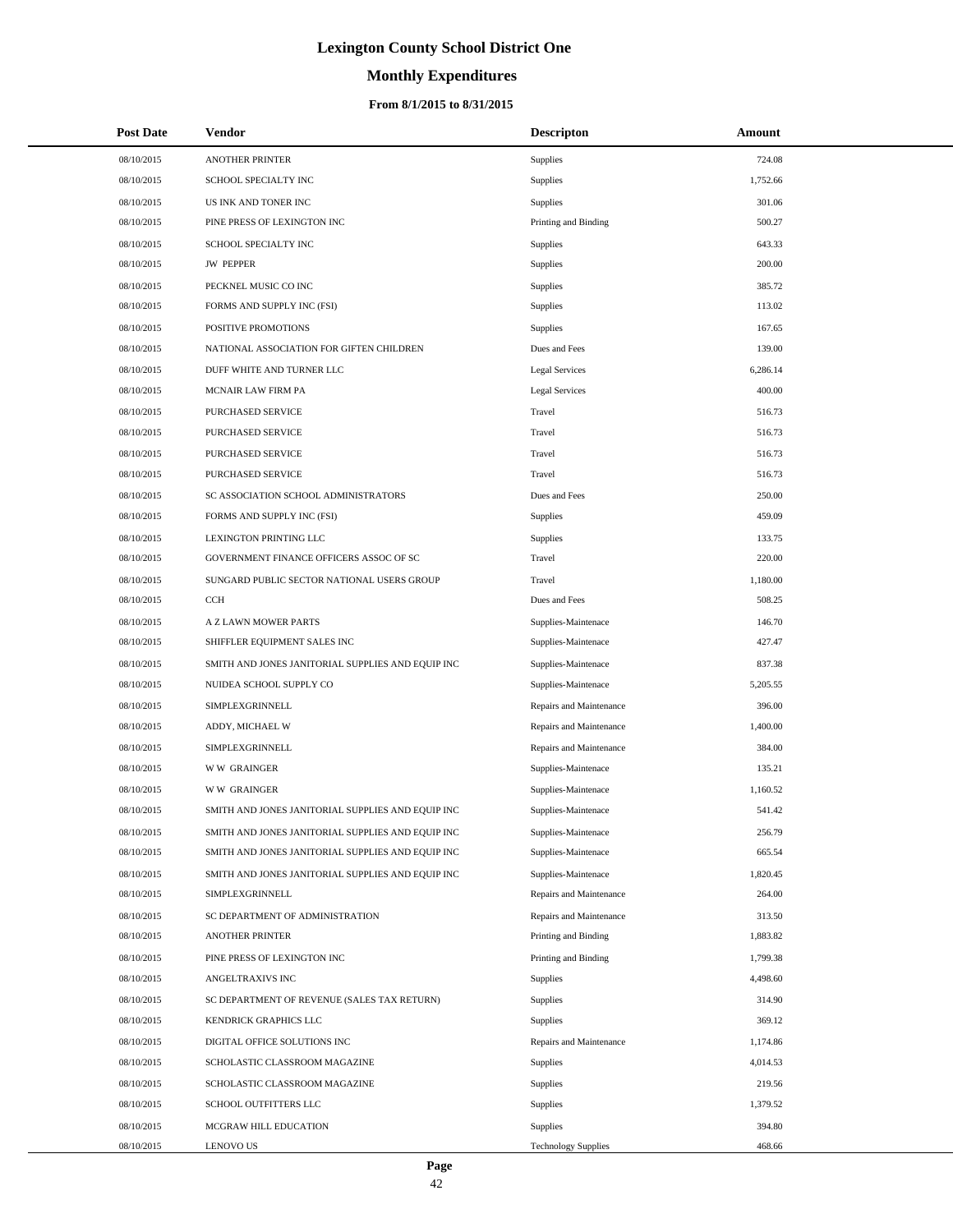# **Monthly Expenditures**

| <b>Post Date</b>         | <b>Vendor</b>                                                       | <b>Descripton</b>                              | Amount           |
|--------------------------|---------------------------------------------------------------------|------------------------------------------------|------------------|
| 08/10/2015               | <b>HEINEMANN</b>                                                    | Supplies                                       | 2,888.50         |
| 08/10/2015               | <b>HEINEMANN</b>                                                    | Supplies                                       | 975.00           |
| 08/10/2015               | PERFECTION LEARING CORP                                             | Pupil Activity                                 | 508.50           |
| 08/10/2015               | LEXINGTON PRINTING LLC                                              | Pupil Activity                                 | 591.73           |
| 08/10/2015               | LEXINGTON PRINTING LLC                                              | Pupil Activity                                 | 183.64           |
| 08/10/2015               | THE LITTLE SIGN CO                                                  | Pupil Activity                                 | 1,606.00         |
| 08/10/2015               | SCHOOL SPECIALTY INC                                                | Pupil Activity                                 | 211.44           |
| 08/10/2015               | SCHOOL SPECIALTY INC                                                | Pupil Activity                                 | 137.39           |
| 08/11/2015               | FRANKLIN COVEY CO (EDUCATION DIV)                                   | Inst Prog Improvement                          | 3,456.17         |
| 08/11/2015               | <b>INTER STATE &amp; PUBLISHING CO</b>                              | Supplies                                       | 780.03           |
| 08/11/2015               | SCHOOL NURSE SUPPLY INC                                             | Supplies                                       | 173.00           |
| 08/11/2015               | SCHOOL SPECIALTY INC                                                | Supplies                                       | 783.13           |
| 08/11/2015               | PECKNEL MUSIC CO INC                                                | Supplies                                       | 1,079.63         |
| 08/11/2015               | FORMS AND SUPPLY INC (FSI)                                          | Supplies                                       | 519.28           |
| 08/11/2015               | MACHINE AND WELDING SUPPLY CO DBA ARC3 GASES SOUTH                  | Repairs and Maintenance                        | 1,392.74         |
| 08/11/2015               | FORMS AND SUPPLY INC (FSI)                                          | Supplies                                       | 216.94           |
| 08/11/2015               | <b>GALL'S INC</b>                                                   | Supplies                                       | 1,505.73         |
| 08/11/2015               | MACGILL & CO                                                        | Supplies                                       | 302.40           |
| 08/11/2015               | TUMBLEWEED PRESS INC                                                | Software Renewal/Agreemen                      | 399.20           |
| 08/11/2015               | <b>DELL COMPUTERS</b>                                               | <b>Supplies</b>                                | 470.76           |
| 08/11/2015               | PINE PRESS OF LEXINGTON INC                                         | Supplies                                       | 370.10           |
| 08/11/2015               | FORMS AND SUPPLY INC (FSI)                                          | Supplies                                       | 417.30           |
| 08/11/2015               | CITY ELECTRIC SUPPLY CO                                             | Supplies-Maintenace                            | 230.81           |
| 08/11/2015               | FORMS AND SUPPLY INC (FSI)                                          | Supplies-Maintenace                            | 285.69           |
| 08/11/2015               | <b>JANPAK COLUMBIA</b>                                              | Supplies-Maintenace                            | 455.55           |
| 08/11/2015               | EA SERVICES INC                                                     | Repairs and Maintenance                        | 764.00           |
| 08/11/2015               | ADVANCED DISPOSAL SERVICES SOUTH CAROLINA LLC                       | Other Property Services                        | 420.78           |
| 08/11/2015               | ADVANCED DISPOSAL SERVICES SOUTH CAROLINA LLC                       | Other Property Services                        | 219.64           |
| 08/11/2015               | EA SERVICES INC                                                     | Repairs and Maintenance                        | 168.00           |
| 08/11/2015               | ADVANCED DISPOSAL SERVICES SOUTH CAROLINA LLC                       | <b>Other Property Services</b>                 | 293.78           |
| 08/11/2015               | HD SUPPLY POWER SOLUTIONS LTD                                       | Supplies-Maintenace                            | 1,765.50         |
| 08/11/2015               | EA SERVICES INC                                                     | Repairs and Maintenance                        | 168.00           |
| 08/11/2015               | ADVANCED DISPOSAL SERVICES SOUTH CAROLINA LLC                       | Other Property Services                        | 293.78           |
| 08/11/2015               | EA SERVICES INC                                                     | Supplies-Maintenace                            | 153.69           |
| 08/11/2015               | RUFUS ORNDUFF REF INC                                               | Repairs and Maintenance                        | 332.50           |
| 08/11/2015               | ADVANCED DISPOSAL SERVICES SOUTH CAROLINA LLC                       | Other Property Services                        | 293.78           |
| 08/11/2015               | EA SERVICES INC                                                     | Repairs and Maintenance                        | 2,756.33         |
| 08/11/2015               | ADVANCED DISPOSAL SERVICES SOUTH CAROLINA LLC                       | Other Property Services                        | 367.90           |
| 08/11/2015               | ADVANCED DISPOSAL SERVICES SOUTH CAROLINA LLC                       | Other Property Services                        | 145.52           |
| 08/11/2015               | ADVANCED DISPOSAL SERVICES SOUTH CAROLINA LLC                       | Other Property Services                        | 293.78           |
| 08/11/2015               | ADVANCED DISPOSAL SERVICES SOUTH CAROLINA LLC                       | <b>Other Property Services</b>                 | 219.64           |
| 08/11/2015               | ADVANCED DISPOSAL SERVICES SOUTH CAROLINA LLC                       | Other Property Services                        | 219.64           |
| 08/11/2015<br>08/11/2015 | <b>WW GRAINGER</b><br>ADVANCED DISPOSAL SERVICES SOUTH CAROLINA LLC | Supplies-Maintenace<br>Other Property Services | 467.38<br>145.52 |
| 08/11/2015               | <b>WW GRAINGER</b>                                                  | Supplies-Maintenace                            | 654.60           |
| 08/11/2015               | ADVANCED DISPOSAL SERVICES SOUTH CAROLINA LLC                       | Other Property Services                        | 219.64           |
| 08/11/2015               | ADVANCED DISPOSAL SERVICES SOUTH CAROLINA LLC                       | Other Property Services                        | 272.52           |
| 08/11/2015               | SMITH AND JONES JANITORIAL SUPPLIES AND EQUIP INC                   | Supplies-Maintenace                            | 466.52           |
|                          |                                                                     |                                                |                  |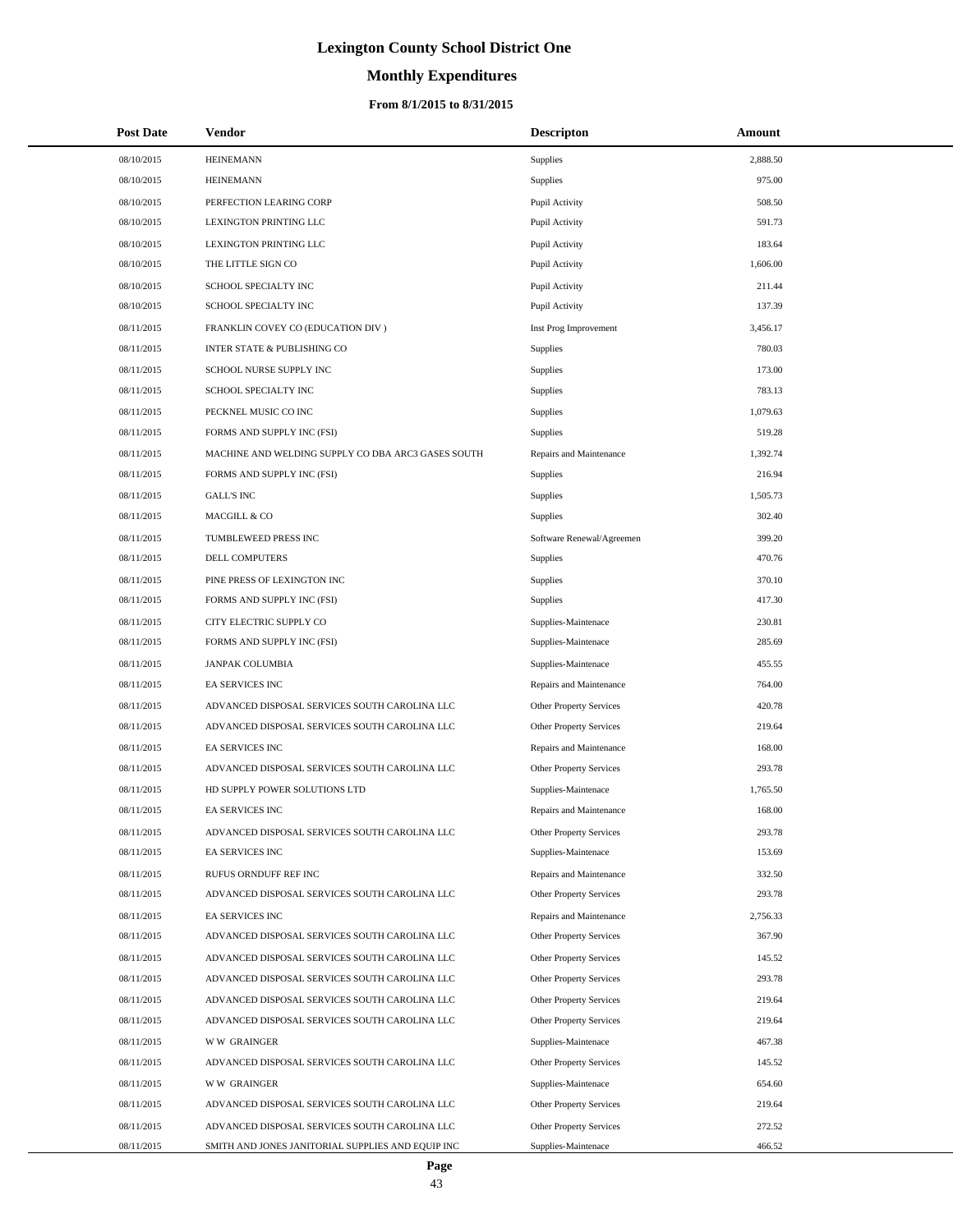# **Monthly Expenditures**

## **From 8/1/2015 to 8/31/2015**

| <b>Post Date</b> | Vendor                                            | <b>Descripton</b>              | Amount    |  |
|------------------|---------------------------------------------------|--------------------------------|-----------|--|
| 08/11/2015       | ADVANCED DISPOSAL SERVICES SOUTH CAROLINA LLC     | Other Property Services        | 293.78    |  |
| 08/11/2015       | ADVANCED DISPOSAL SERVICES SOUTH CAROLINA LLC     | Other Property Services        | 293.78    |  |
| 08/11/2015       | ADVANCED DISPOSAL SERVICES SOUTH CAROLINA LLC     | Other Property Services        | 219.64    |  |
| 08/11/2015       | ADVANCED DISPOSAL SERVICES SOUTH CAROLINA LLC     | <b>Other Property Services</b> | 219.64    |  |
| 08/11/2015       | <b>EA SERVICES INC</b>                            | Repairs and Maintenance        | 168.00    |  |
| 08/11/2015       | ADVANCED DISPOSAL SERVICES SOUTH CAROLINA LLC     | Other Property Services        | 219.64    |  |
| 08/11/2015       | ADVANCED DISPOSAL SERVICES SOUTH CAROLINA LLC     | Other Property Services        | 219.64    |  |
| 08/11/2015       | <b>EA SERVICES INC</b>                            | Repairs and Maintenance        | 2,656.33  |  |
| 08/11/2015       | ADVANCED DISPOSAL SERVICES SOUTH CAROLINA LLC     | Other Property Services        | 293.78    |  |
| 08/11/2015       | EA SERVICES INC                                   | Repairs and Maintenance        | 207.00    |  |
| 08/11/2015       | ADVANCED DISPOSAL SERVICES SOUTH CAROLINA LLC     | Other Property Services        | 219.64    |  |
| 08/11/2015       | ADVANCED DISPOSAL SERVICES SOUTH CAROLINA LLC     | Other Property Services        | 219.64    |  |
| 08/11/2015       | <b>WW GRAINGER</b>                                | Supplies-Maintenace            | 921.84    |  |
| 08/11/2015       | ADVANCED DISPOSAL SERVICES SOUTH CAROLINA LLC     | Other Property Services        | 219.64    |  |
| 08/11/2015       | <b>EA SERVICES INC</b>                            | Repairs and Maintenance        | 429.00    |  |
| 08/11/2015       | ADVANCED DISPOSAL SERVICES SOUTH CAROLINA LLC     | Other Property Services        | 219.64    |  |
| 08/11/2015       | <b>WW GRAINGER</b>                                | Supplies-Maintenace            | 473.79    |  |
| 08/11/2015       | ADVANCED DISPOSAL SERVICES SOUTH CAROLINA LLC     | Other Property Services        | 219.64    |  |
| 08/11/2015       | <b>EA SERVICES INC</b>                            | Repairs and Maintenance        | 400.00    |  |
| 08/11/2015       | ADVANCED DISPOSAL SERVICES SOUTH CAROLINA LLC     | Other Property Services        | 219.64    |  |
| 08/11/2015       | <b>EA SERVICES INC</b>                            | Repairs and Maintenance        | 220.00    |  |
| 08/11/2015       | ADVANCED DISPOSAL SERVICES SOUTH CAROLINA LLC     | Other Property Services        | 219.64    |  |
| 08/11/2015       | ADVANCED DISPOSAL SERVICES SOUTH CAROLINA LLC     | Other Property Services        | 219.64    |  |
| 08/11/2015       | CAROLINA HOUSE MOVERS INC                         | Other Prof & Tech Service      | 8,929.49  |  |
| 08/11/2015       | HD SUPPLY POWER SOLUTIONS LTD                     | Supplies-Maintenace            | 826.04    |  |
| 08/11/2015       | ADVANCED DISPOSAL SERVICES SOUTH CAROLINA LLC     | Other Property Services        | 219.64    |  |
| 08/11/2015       | CAROLINA HOUSE MOVERS INC                         | Other Prof & Tech Service      | 15,721.10 |  |
| 08/11/2015       | HD SUPPLY POWER SOLUTIONS LTD                     | Supplies-Maintenace            | 782.31    |  |
| 08/11/2015       | <b>EA SERVICES INC</b>                            | Repairs and Maintenance        | 325.00    |  |
| 08/11/2015       | <b>GENERATOR SERVICES INC</b>                     | Repairs and Maintenance        | 1,607.67  |  |
| 08/11/2015       | ADVANCED DISPOSAL SERVICES SOUTH CAROLINA LLC     | Other Property Services        | 219.64    |  |
| 08/11/2015       | COOK & BOARDMAN LLC                               | Supplies-Maintenace            | 252.39    |  |
| 08/11/2015       | SMITH AND JONES JANITORIAL SUPPLIES AND EQUIP INC | Supplies-Maintenace            | 1,047.74  |  |
| 08/11/2015       | ADVANCED DISPOSAL SERVICES SOUTH CAROLINA LLC     | Other Property Services        | 219.64    |  |
| 08/11/2015       | SC DEPARTMENT OF ADMINISTRATION                   | Repairs and Maintenance        | 9,755.29  |  |
| 08/11/2015       | <b>CHICKFILA</b>                                  | Other Objects                  | 1,901.83  |  |
| 08/11/2015       | ROCHESTER 100 INC                                 | Supplies                       | 2,044.00  |  |
| 08/11/2015       | SC DEPARTMENT OF REVENUE (SALES TAX RETURN)       | Supplies                       | 143.08    |  |
| 08/11/2015       | FRANKLIN COVEY CO (EDUCATION DIV)                 | Inst Prog Improvement          | 2,836.94  |  |
| 08/11/2015       | FRANKLIN COVEY CO (EDUCATION DIV)                 | Supplies                       | 2,311.20  |  |
| 08/11/2015       | MCGRAW HILL EDUCATION                             | Supplies                       | 7,510.53  |  |
| 08/11/2015       | SC DEPARTMENT OF REVENUE (SALES TAX RETURN)       | Supplies                       | 267.96    |  |
| 08/11/2015       | US INK AND TONER INC                              | Supplies                       | 889.10    |  |
| 08/11/2015       | <b>HEINEMANN</b>                                  | Supplies                       | 1,925.00  |  |
| 08/11/2015       | <b>ASCD</b>                                       | Supplies                       | 814.27    |  |
| 08/11/2015       | GECP (GENERAL ELECTRIC)                           | Supplies                       | 2,970.00  |  |
| 08/11/2015       | SC DEPARTMENT OF REVENUE (SALES TAX RETURN)       | Supplies                       | 187.32    |  |
| 08/11/2015       | COMPORIUM                                         | Communication                  | 1,550.14  |  |

 $\overline{a}$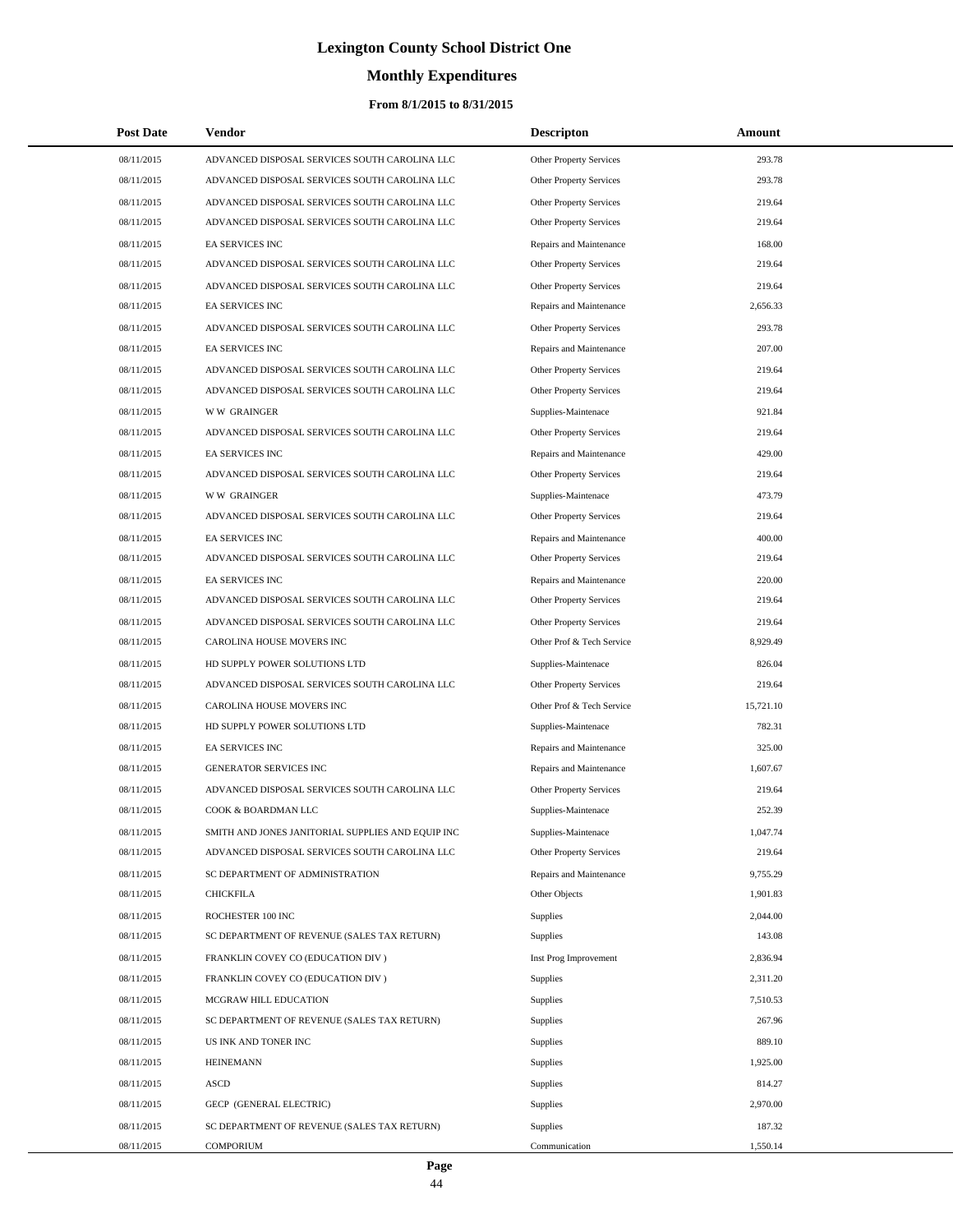# **Monthly Expenditures**

| <b>Post Date</b> | Vendor                                      | <b>Descripton</b>          | Amount    |
|------------------|---------------------------------------------|----------------------------|-----------|
| 08/11/2015       | SCHOOL SPECIALTY INC                        | Pupil Activity             | 553.22    |
| 08/11/2015       | HEWLETT PACKARD BUSINESS STORE              | Pupil Activity             | 317.48    |
| 08/11/2015       | SCHOOL SPECIALTY INC                        | Pupil Activity             | 114.88    |
| 08/11/2015       | <b>TAND T SPORTS</b>                        | Pupil Activity             | 6,111.84  |
| 08/11/2015       | VARSITY SPIRIT FASHIONS AND SUPPLIES LLC    | Pupil Activity             | 6,321.92  |
| 08/12/2015       | ROCHESTER 100 INC                           | Supplies                   | 154.00    |
| 08/12/2015       | ROCHESTER 100 INC                           | Supplies                   | 690.00    |
| 08/12/2015       | NATIONAL BUSINESS FURNITURE                 | Supplies                   | 219.00    |
| 08/12/2015       | MOTOROLA SOLUTIONS                          | Supplies                   | 1,407.91  |
| 08/12/2015       | SCHOOL SPECIALTY INC                        | Supplies                   | 170.13    |
| 08/12/2015       | FORMS AND SUPPLY INC (FSI)                  | Supplies                   | 655.91    |
| 08/12/2015       | <b>DELL COMPUTERS</b>                       | <b>Technology Supplies</b> | 1,390.95  |
| 08/12/2015       | BLICK ART MATERIALS LLC                     | Supplies                   | 284.05    |
| 08/12/2015       | <b>CHANNING BETE COMPANY</b>                | Supplies                   | 1,499.50  |
| 08/12/2015       | FORMS AND SUPPLY INC (FSI)                  | Supplies                   | $-6.22$   |
| 08/12/2015       | <b>GROVE MEDICAL</b>                        | Supplies                   | 259.56    |
| 08/12/2015       | SC DEPARTMENT OF REVENUE (SALES TAX RETURN) | Supplies                   | 104.97    |
| 08/12/2015       | SCHOOL SPECIALTY INC                        | Supplies                   | 108.61    |
| 08/12/2015       | FORMS AND SUPPLY INC (FSI)                  | Supplies                   | 136.28    |
| 08/12/2015       | NSBA (NATIONAL SCHOOL BOARDS ASN)           | Dues and Fees              | 1,550.00  |
| 08/12/2015       | DELL COMPUTERS                              | Supplies                   | 759.63    |
| 08/12/2015       | NIGP (NATIONAL INST OF GOVN'T PURCHASING)   | Dues and Fees              | 430.00    |
| 08/12/2015       | LIZARD'S THICKET INC                        | Other Objects              | 2,992.26  |
| 08/12/2015       | SCE&G                                       | <b>Public Utilities</b>    | 19,208.65 |
| 08/12/2015       | TOWN OF LEXINGTON                           | <b>Public Utilities</b>    | 567.59    |
| 08/12/2015       | MANSFIELD OIL CO                            | Supplies-Maintenace        | 5,915.77  |
| 08/12/2015       | SCE&G                                       | <b>Public Utilities</b>    | 59,402.32 |
| 08/12/2015       | TOWN OF LEXINGTON                           | <b>Public Utilities</b>    | 1,543.47  |
| 08/12/2015       | PIONEER MANUFACTURING CO                    | Supplies-Maintenace        | 475.67    |
| 08/12/2015       | SCE&G                                       | <b>Public Utilities</b>    | 12,906.69 |
| 08/12/2015       | TOWN OF LEXINGTON                           | <b>Public Utilities</b>    | 325.11    |
| 08/12/2015       | PIONEER MANUFACTURING CO                    | Supplies-Maintenace        | 423.72    |
| 08/12/2015       | PIONEER MANUFACTURING CO                    | Supplies-Maintenace        | 376.64    |
| 08/12/2015       | SCE&G                                       | <b>Public Utilities</b>    | 7,440.58  |
| 08/12/2015       | TOWN OF LEXINGTON                           | <b>Public Utilities</b>    | 249.65    |
| 08/12/2015       | SCE&G                                       | <b>Public Utilities</b>    | 18,066.73 |
| 08/12/2015       | TOWN OF LEXINGTON                           | <b>Public Utilities</b>    | 233.97    |
| 08/12/2015       | SCE&G                                       | <b>Public Utilities</b>    | 18,946.62 |
| 08/12/2015       | RONCO SPECIALIZED SYSTEMS INC               | Repairs and Maintenance    | 437.00    |
| 08/12/2015       | SCE&G                                       | <b>Public Utilities</b>    | 13,786.21 |
| 08/12/2015       | CITY OF CAYCE                               | <b>Public Utilities</b>    | 2,847.64  |
| 08/12/2015       | SCE&G                                       | <b>Public Utilities</b>    | 12,605.19 |
| 08/12/2015       | CITY OF CAYCE                               | <b>Public Utilities</b>    | 2,966.50  |
| 08/12/2015       | SCE&G                                       | <b>Public Utilities</b>    | 15,223.78 |
| 08/12/2015       | PIONEER MANUFACTURING CO                    | Supplies-Maintenace        | 376.64    |
| 08/12/2015       | SCE&G                                       | <b>Public Utilities</b>    | 210.99    |
| 08/12/2015       | TOWN OF LEXINGTON                           | <b>Public Utilities</b>    | 153.26    |
| 08/12/2015       | SCE&G                                       | <b>Public Utilities</b>    | 102.65    |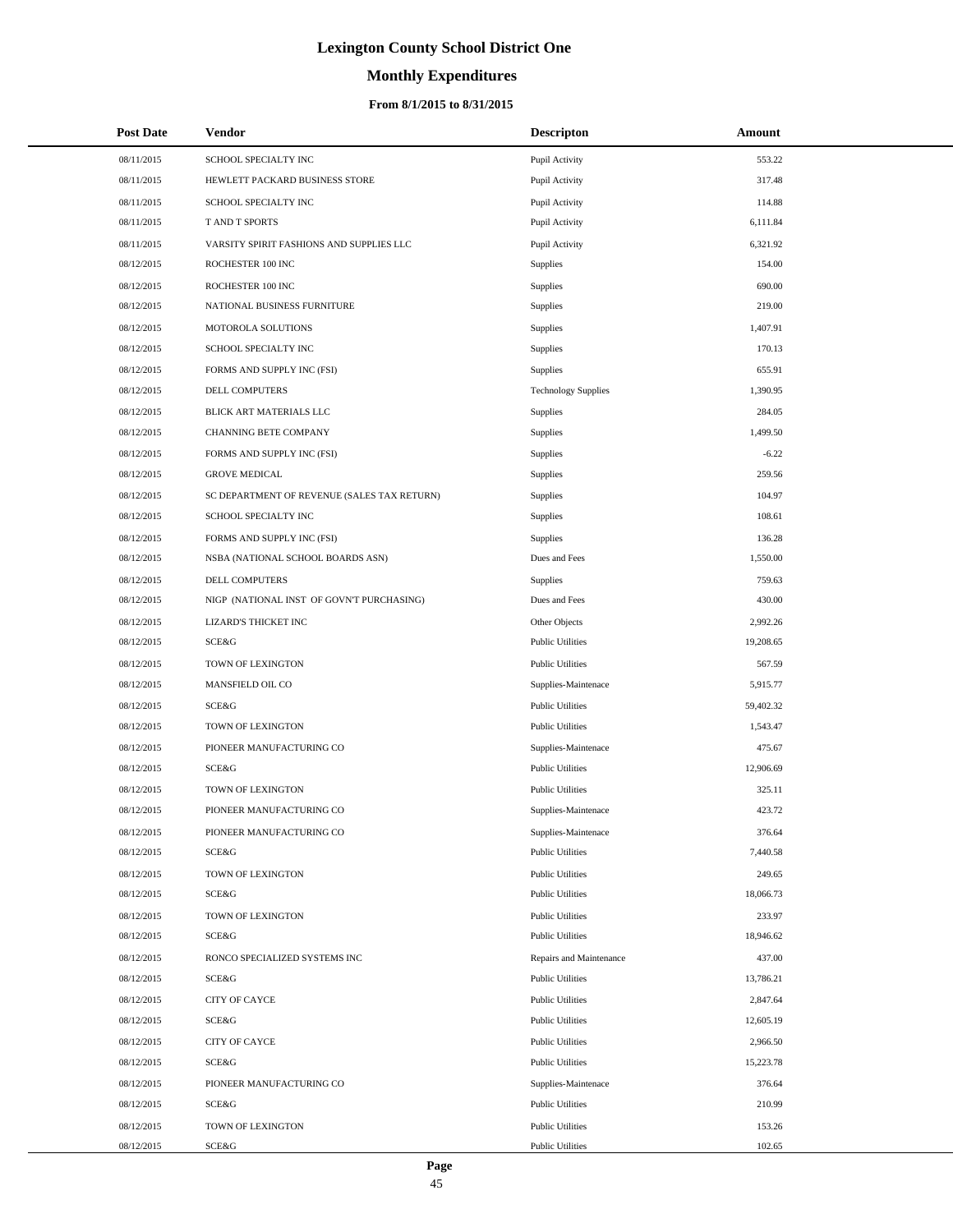# **Monthly Expenditures**

### **From 8/1/2015 to 8/31/2015**

| <b>Post Date</b> | Vendor                        | <b>Descripton</b>          | Amount   |
|------------------|-------------------------------|----------------------------|----------|
| 08/12/2015       | TOWN OF LEXINGTON             | <b>Public Utilities</b>    | 130.06   |
| 08/12/2015       | SCE&G                         | <b>Public Utilities</b>    | 9,709.14 |
| 08/12/2015       | TOWN OF LEXINGTON             | <b>Public Utilities</b>    | 124.05   |
| 08/12/2015       | SCE&G                         | <b>Public Utilities</b>    | 308.32   |
| 08/12/2015       | TOWN OF LEXINGTON             | <b>Public Utilities</b>    | 106.01   |
| 08/12/2015       | TOWN OF LEXINGTON             | <b>Public Utilities</b>    | 597.27   |
| 08/12/2015       | TOWN OF LEXINGTON             | <b>Public Utilities</b>    | 2,288.83 |
| 08/12/2015       | TOWN OF LEXINGTON             | <b>Public Utilities</b>    | 2,087.70 |
| 08/12/2015       | HD SUPPLY POWER SOLUTIONS LTD | Supplies-Maintenace        | 1,519.40 |
| 08/12/2015       | <b>INTERSTATE SOLUTIONS</b>   | Supplies-Maintenace        | 1,069.20 |
| 08/12/2015       | PIONEER MANUFACTURING CO      | Supplies-Maintenace        | 376.64   |
| 08/12/2015       | LEXINGTON PRINTING LLC        | Printing and Binding       | 542.49   |
| 08/12/2015       | PRODUCTIONS UNLIMITED INC     | Repairs and Maintenance    | 1,291.72 |
| 08/12/2015       | SPIRIT COMMUNICATIONS         | Communication              | 231.48   |
| 08/12/2015       | <b>NCS PEARSON</b>            | Supplies                   | 5,479.66 |
| 08/12/2015       | PROED INC                     | Supplies                   | 3,607.20 |
| 08/12/2015       | MCGRAW HILL EDUCATION         | Supplies                   | 800.88   |
| 08/12/2015       | WILSON LANGUAGE TRAINING      | Supplies                   | 1,213.38 |
| 08/12/2015       | <b>LENOVO US</b>              | <b>Technology Supplies</b> | 1,048.60 |
| 08/12/2015       | <b>PURCHASED SERVICE</b>      | Supplies                   | 250.00   |
| 08/12/2015       | PURCHASED SERVICE             | Supplies                   | 250.00   |
| 08/12/2015       | PURCHASED SERVICE             | Supplies                   | 250.00   |
| 08/12/2015       | PURCHASED SERVICE             | Supplies                   | 250.00   |
| 08/12/2015       | PURCHASED SERVICE             | Supplies                   | 250.00   |
| 08/12/2015       | PURCHASED SERVICE             | Supplies                   | 250.00   |
| 08/12/2015       | PURCHASED SERVICE             | Supplies                   | 250.00   |
| 08/12/2015       | PURCHASED SERVICE             | Supplies                   | 250.00   |
| 08/12/2015       | PURCHASED SERVICE             | Supplies                   | 250.00   |
| 08/12/2015       | PURCHASED SERVICE             | Supplies                   | 250.00   |
| 08/12/2015       | <b>PURCHASED SERVICE</b>      | Supplies                   | 250.00   |
| 08/12/2015       | PURCHASED SERVICE             | Supplies                   | 250.00   |
| 08/12/2015       | PURCHASED SERVICE             | Supplies                   | 250.00   |
| 08/12/2015       | PURCHASED SERVICE             | Supplies                   | 250.00   |
| 08/12/2015       | <b>PURCHASED SERVICE</b>      | Supplies                   | 250.00   |
| 08/12/2015       | PURCHASED SERVICE             | Supplies                   | 250.00   |
| 08/12/2015       | PURCHASED SERVICE             | Supplies                   | 250.00   |
| 08/12/2015       | PURCHASED SERVICE             | Supplies                   | 250.00   |
| 08/12/2015       | PURCHASED SERVICE             | Supplies                   | 250.00   |
| 08/12/2015       | PURCHASED SERVICE             | Supplies                   | 250.00   |
| 08/12/2015       | <b>PURCHASED SERVICE</b>      | Supplies                   | 250.00   |
| 08/12/2015       | PURCHASED SERVICE             | Supplies                   | 250.00   |
| 08/12/2015       | PURCHASED SERVICE             | Supplies                   | 250.00   |
| 08/12/2015       | PURCHASED SERVICE             | Supplies                   | 250.00   |
| 08/12/2015       | PURCHASED SERVICE             | Supplies                   | 250.00   |
| 08/12/2015       | PURCHASED SERVICE             | Supplies                   | 250.00   |
| 08/12/2015       | PURCHASED SERVICE             | Supplies                   | 250.00   |
| 08/12/2015       | PURCHASED SERVICE             | Supplies                   | 250.00   |
| 08/12/2015       | PURCHASED SERVICE             | Supplies                   | 250.00   |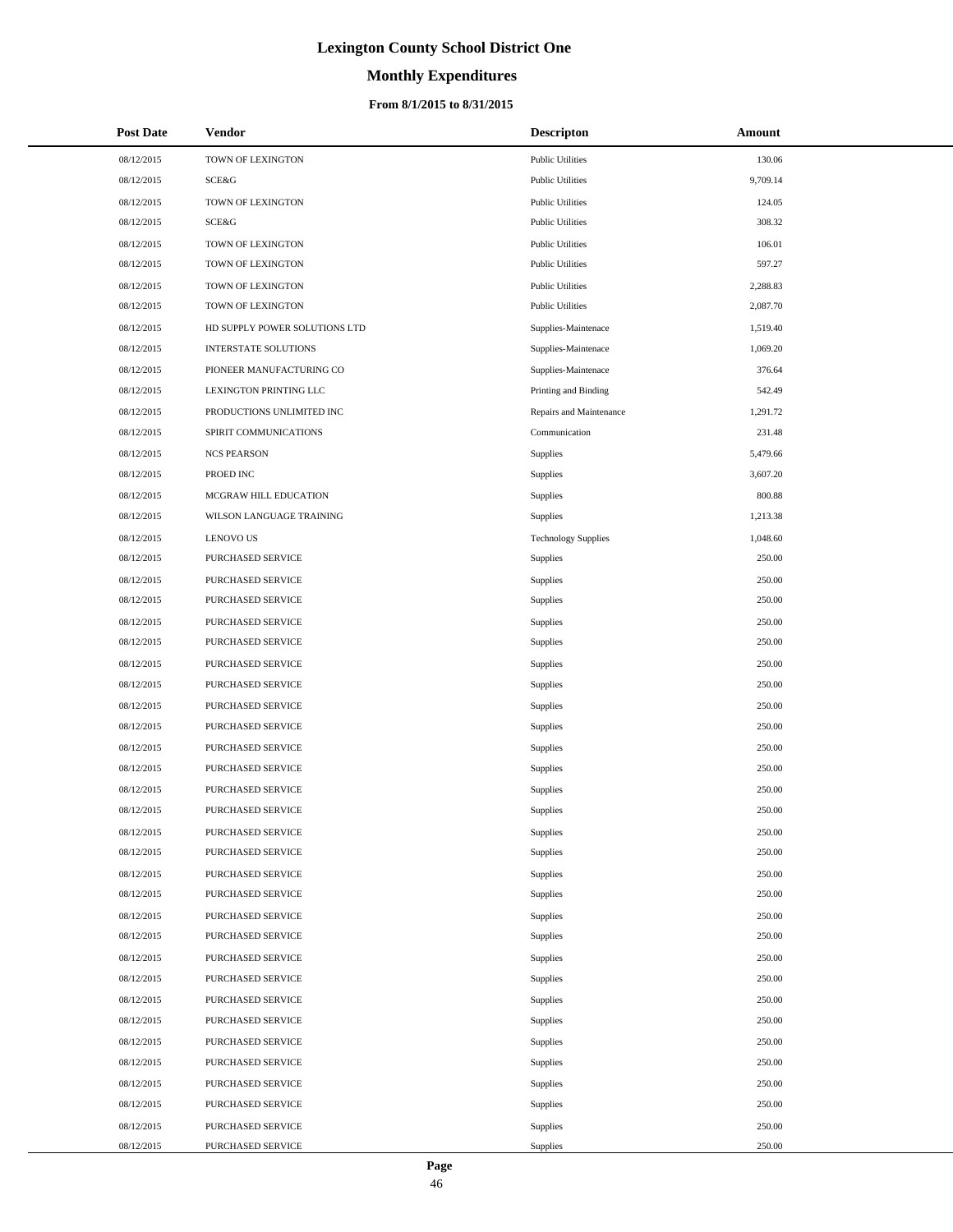# **Monthly Expenditures**

## **From 8/1/2015 to 8/31/2015**

| <b>Post Date</b> | Vendor                   | <b>Descripton</b> | Amount |
|------------------|--------------------------|-------------------|--------|
| 08/12/2015       | PURCHASED SERVICE        | Supplies          | 250.00 |
| 08/12/2015       | PURCHASED SERVICE        | Supplies          | 250.00 |
| 08/12/2015       | PURCHASED SERVICE        | Supplies          | 250.00 |
| 08/12/2015       | PURCHASED SERVICE        | Supplies          | 250.00 |
| 08/12/2015       | PURCHASED SERVICE        | Supplies          | 250.00 |
| 08/12/2015       | PURCHASED SERVICE        | Supplies          | 250.00 |
| 08/12/2015       | PURCHASED SERVICE        | Supplies          | 250.00 |
| 08/12/2015       | PURCHASED SERVICE        | Supplies          | 250.00 |
| 08/12/2015       | PURCHASED SERVICE        | Supplies          | 250.00 |
| 08/12/2015       | <b>PURCHASED SERVICE</b> | Supplies          | 250.00 |
| 08/12/2015       | PURCHASED SERVICE        | Supplies          | 250.00 |
| 08/12/2015       | PURCHASED SERVICE        | Supplies          | 250.00 |
| 08/12/2015       | PURCHASED SERVICE        | Supplies          | 250.00 |
| 08/12/2015       | PURCHASED SERVICE        | Supplies          | 250.00 |
| 08/12/2015       | PURCHASED SERVICE        | Supplies          | 250.00 |
| 08/12/2015       | PURCHASED SERVICE        | Supplies          | 250.00 |
| 08/12/2015       | PURCHASED SERVICE        | Supplies          | 250.00 |
| 08/12/2015       | PURCHASED SERVICE        | Supplies          | 250.00 |
| 08/12/2015       | PURCHASED SERVICE        | Supplies          | 250.00 |
| 08/12/2015       | PURCHASED SERVICE        | Supplies          | 250.00 |
| 08/12/2015       | PURCHASED SERVICE        | Supplies          | 250.00 |
| 08/12/2015       | PURCHASED SERVICE        | Supplies          | 250.00 |
| 08/12/2015       | PURCHASED SERVICE        | Supplies          | 250.00 |
| 08/12/2015       | PURCHASED SERVICE        | Supplies          | 250.00 |
| 08/12/2015       | PURCHASED SERVICE        | Supplies          | 250.00 |
| 08/12/2015       | PURCHASED SERVICE        | Supplies          | 250.00 |
| 08/12/2015       | PURCHASED SERVICE        | Supplies          | 250.00 |
| 08/12/2015       | PURCHASED SERVICE        | Supplies          | 250.00 |
| 08/12/2015       | PURCHASED SERVICE        | Supplies          | 250.00 |
| 08/12/2015       | <b>PURCHASED SERVICE</b> | Supplies          | 250.00 |
| 08/12/2015       | PURCHASED SERVICE        | Supplies          | 250.00 |
| 08/12/2015       | PURCHASED SERVICE        | Supplies          | 250.00 |
| 08/12/2015       | PURCHASED SERVICE        | Supplies          | 250.00 |
| 08/12/2015       | PURCHASED SERVICE        | Supplies          | 250.00 |
| 08/12/2015       | PURCHASED SERVICE        | Supplies          | 250.00 |
| 08/12/2015       | PURCHASED SERVICE        | Supplies          | 250.00 |
| 08/12/2015       | PURCHASED SERVICE        | Supplies          | 250.00 |
| 08/12/2015       | PURCHASED SERVICE        | Supplies          | 250.00 |
| 08/12/2015       | PURCHASED SERVICE        | Supplies          | 250.00 |
| 08/12/2015       | PURCHASED SERVICE        | Supplies          | 250.00 |
| 08/12/2015       | PURCHASED SERVICE        | Supplies          | 250.00 |
| 08/12/2015       | PURCHASED SERVICE        | Supplies          | 250.00 |
| 08/12/2015       | PURCHASED SERVICE        | Supplies          | 250.00 |
| 08/12/2015       | PURCHASED SERVICE        | Supplies          | 250.00 |
| 08/12/2015       | PURCHASED SERVICE        | Supplies          | 250.00 |
| 08/12/2015       | PURCHASED SERVICE        | Supplies          | 250.00 |
| 08/12/2015       | PURCHASED SERVICE        | Supplies          | 250.00 |
| 08/12/2015       | PURCHASED SERVICE        | Supplies          | 250.00 |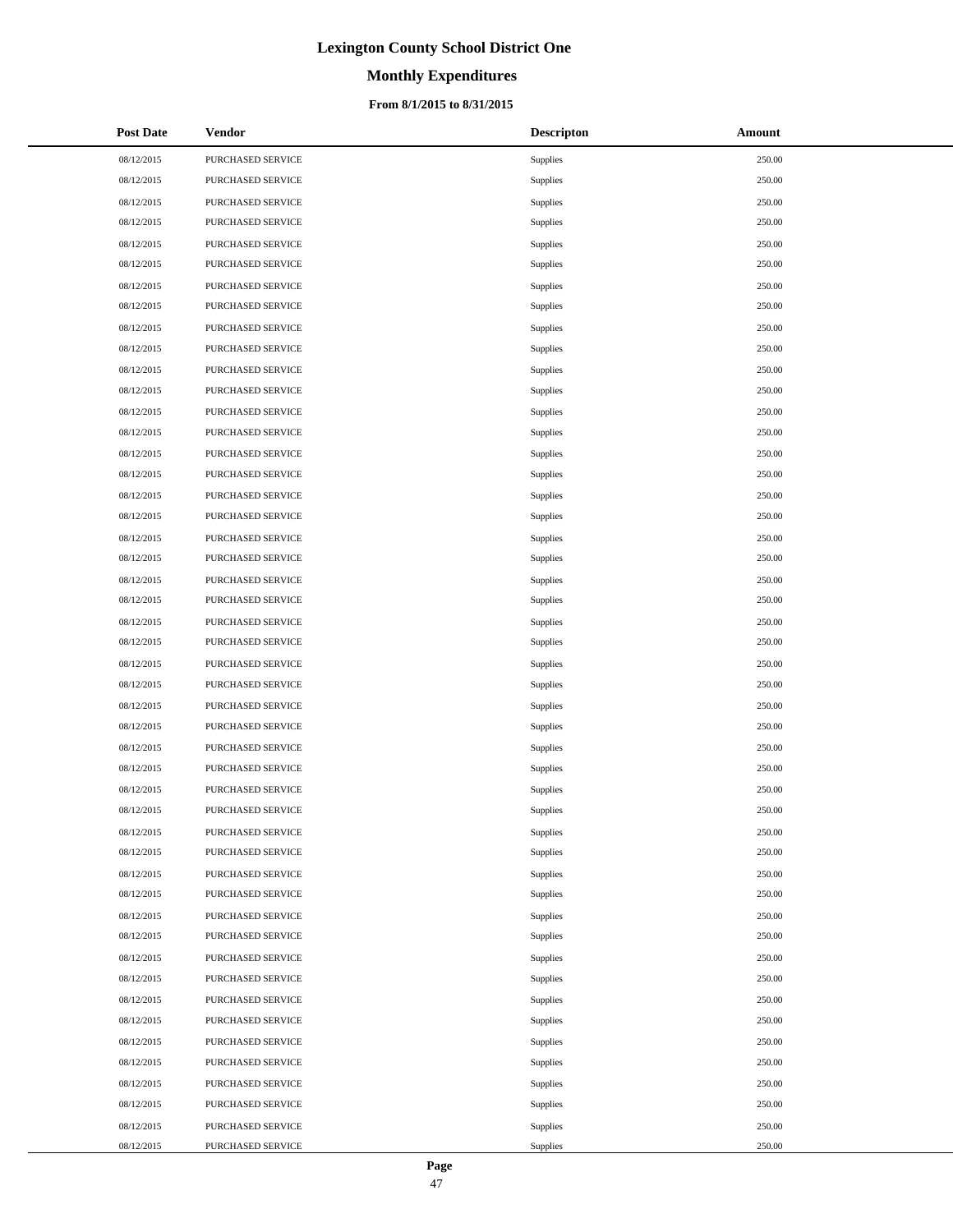# **Monthly Expenditures**

### **From 8/1/2015 to 8/31/2015**

| <b>Post Date</b> | <b>Vendor</b>     | <b>Descripton</b> | Amount |
|------------------|-------------------|-------------------|--------|
| 08/12/2015       | PURCHASED SERVICE | Supplies          | 250.00 |
| 08/12/2015       | PURCHASED SERVICE | <b>Supplies</b>   | 250.00 |
| 08/12/2015       | PURCHASED SERVICE | <b>Supplies</b>   | 250.00 |
| 08/12/2015       | PURCHASED SERVICE | <b>Supplies</b>   | 250.00 |
| 08/12/2015       | PURCHASED SERVICE | Supplies          | 250.00 |
| 08/12/2015       | PURCHASED SERVICE | Supplies          | 250.00 |
| 08/12/2015       | PURCHASED SERVICE | Supplies          | 250.00 |
| 08/12/2015       | PURCHASED SERVICE | <b>Supplies</b>   | 250.00 |
| 08/12/2015       | PURCHASED SERVICE | Supplies          | 250.00 |
| 08/12/2015       | PURCHASED SERVICE | Supplies          | 250.00 |
| 08/12/2015       | PURCHASED SERVICE | <b>Supplies</b>   | 250.00 |
| 08/12/2015       | PURCHASED SERVICE | <b>Supplies</b>   | 250.00 |
| 08/12/2015       | PURCHASED SERVICE | Supplies          | 250.00 |
| 08/12/2015       | PURCHASED SERVICE | <b>Supplies</b>   | 250.00 |
| 08/12/2015       | PURCHASED SERVICE | Supplies          | 250.00 |
| 08/12/2015       | PURCHASED SERVICE | <b>Supplies</b>   | 250.00 |
| 08/12/2015       | PURCHASED SERVICE | Supplies          | 250.00 |
| 08/12/2015       | PURCHASED SERVICE | Supplies          | 250.00 |
| 08/12/2015       | PURCHASED SERVICE | Supplies          | 250.00 |
| 08/12/2015       | PURCHASED SERVICE | Supplies          | 250.00 |
| 08/12/2015       | PURCHASED SERVICE | Supplies          | 250.00 |
| 08/12/2015       | PURCHASED SERVICE | Supplies          | 250.00 |
| 08/12/2015       | PURCHASED SERVICE | <b>Supplies</b>   | 250.00 |
| 08/12/2015       | PURCHASED SERVICE | <b>Supplies</b>   | 250.00 |
| 08/12/2015       | PURCHASED SERVICE | Supplies          | 250.00 |
| 08/12/2015       | PURCHASED SERVICE | <b>Supplies</b>   | 250.00 |
| 08/12/2015       | PURCHASED SERVICE | <b>Supplies</b>   | 250.00 |
| 08/12/2015       | PURCHASED SERVICE | <b>Supplies</b>   | 250.00 |
| 08/12/2015       | PURCHASED SERVICE | Supplies          | 250.00 |
| 08/12/2015       | PURCHASED SERVICE | Supplies          | 250.00 |
| 08/12/2015       | PURCHASED SERVICE | Supplies          | 250.00 |
| 08/12/2015       | PURCHASED SERVICE | <b>Supplies</b>   | 250.00 |
| 08/12/2015       | PURCHASED SERVICE | Supplies          | 250.00 |
| 08/12/2015       | PURCHASED SERVICE | Supplies          | 250.00 |
| 08/12/2015       | PURCHASED SERVICE | Supplies          | 250.00 |
| 08/12/2015       | PURCHASED SERVICE | <b>Supplies</b>   | 250.00 |
| 08/12/2015       | PURCHASED SERVICE | Supplies          | 250.00 |
| 08/12/2015       | PURCHASED SERVICE | Supplies          | 250.00 |
| 08/12/2015       | PURCHASED SERVICE | Supplies          | 250.00 |
| 08/12/2015       | PURCHASED SERVICE | <b>Supplies</b>   | 250.00 |
| 08/12/2015       | PURCHASED SERVICE | Supplies          | 250.00 |
| 08/12/2015       | PURCHASED SERVICE | Supplies          | 250.00 |
| 08/12/2015       | PURCHASED SERVICE | Supplies          | 250.00 |
| 08/12/2015       | PURCHASED SERVICE | <b>Supplies</b>   | 250.00 |
| 08/12/2015       | PURCHASED SERVICE | Supplies          | 250.00 |
| 08/12/2015       | PURCHASED SERVICE | Supplies          | 250.00 |
| 08/12/2015       | PURCHASED SERVICE | Supplies          | 250.00 |
| 08/12/2015       | PURCHASED SERVICE | Supplies          | 250.00 |

 $\overline{a}$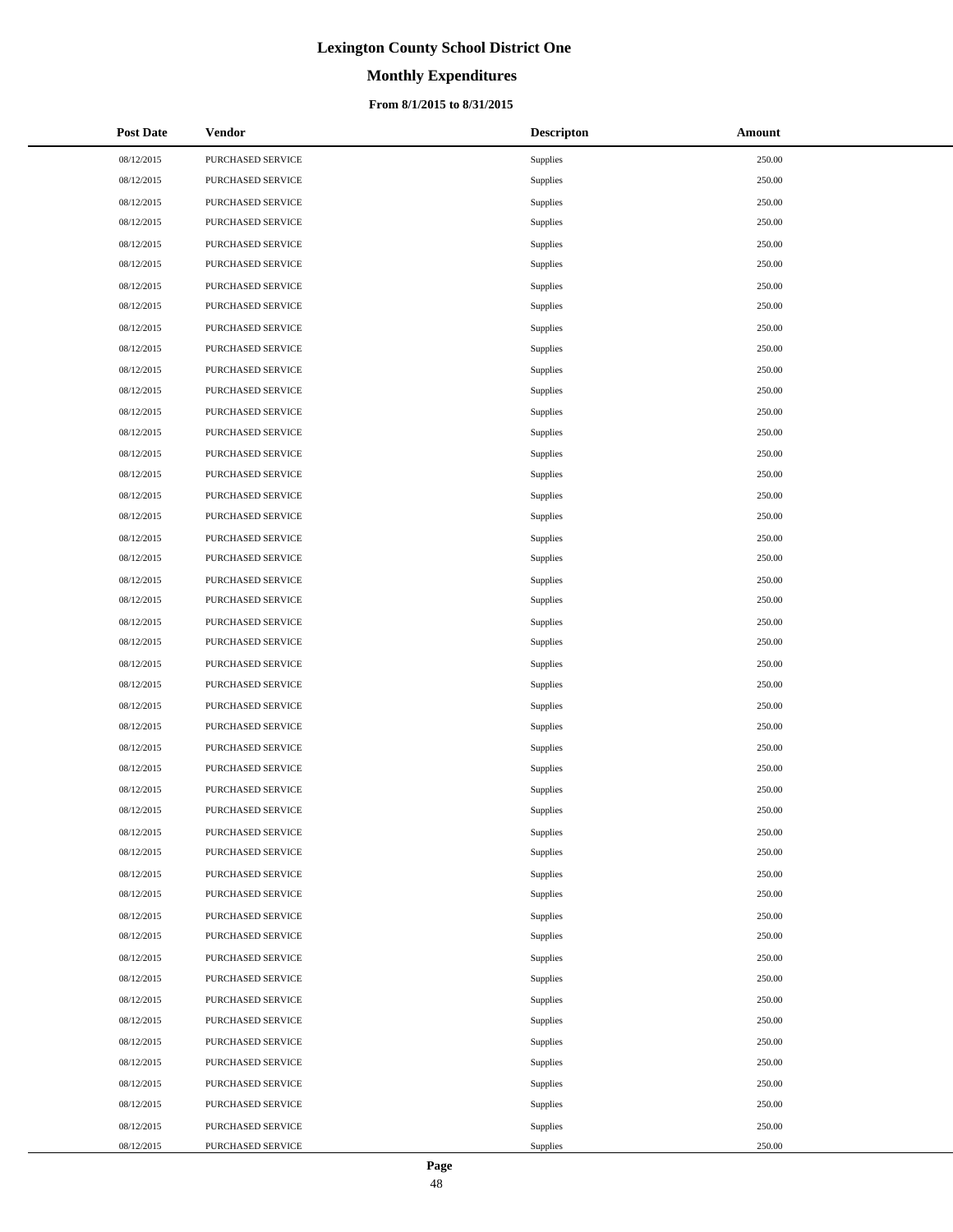# **Monthly Expenditures**

| <b>Post Date</b> | <b>Vendor</b>                                     | <b>Descripton</b>          | Amount     |
|------------------|---------------------------------------------------|----------------------------|------------|
| 08/12/2015       | PURCHASED SERVICE                                 | Supplies                   | 250.00     |
| 08/12/2015       | PURCHASED SERVICE                                 | Supplies                   | 250.00     |
| 08/12/2015       | NUIDEA SCHOOL SUPPLY CO                           | Supplies                   | 2,933.94   |
| 08/12/2015       | DELL COMPUTERS                                    | Technology Equipment D F   | 243,399.74 |
| 08/12/2015       | SCHOOL SPECIALTY INC                              | Pupil Activity             | 469.69     |
| 08/12/2015       | <b>CENGAGE LEARNING</b>                           | Pupil Activity             | 605.00     |
| 08/12/2015       | <b>CENGAGE LEARNING</b>                           | Pupil Activity             | 6,991.25   |
| 08/12/2015       | CHANNING BETE COMPANY                             | Pupil Activity             | 832.37     |
| 08/12/2015       | TIME FOR KIDS                                     | Pupil Activity             | 954.00     |
| 08/12/2015       | CASH                                              | Pupil Activity             | 4,500.00   |
| 08/12/2015       | CASH                                              | Pupil Activity             | 5,000.00   |
| 08/12/2015       | T AND T SPORTS                                    | Pupil Activity             | 2,030.43   |
| 08/12/2015       | CASH                                              | Pupil Activity             | 1,200.00   |
| 08/12/2015       | <b>BSN SPORTS INC</b>                             | Pupil Activity             | 359.52     |
| 08/12/2015       | VARSITY SPIRIT FASHIONS AND SUPPLIES LLC          | Pupil Activity             | 722.25     |
| 08/13/2015       | PATRICIA SPIRITWEAR                               | Supplies                   | 600.00     |
| 08/13/2015       | SCHOOL SPECIALTY INC                              | Supplies                   | 3,889.65   |
| 08/13/2015       | US INK AND TONER INC                              | Supplies                   | 116.42     |
| 08/13/2015       | MONOPRICE.COM                                     | <b>Technology Supplies</b> | 823.05     |
| 08/13/2015       | LEXINGTON COUNTY SCHOOL DIST 1                    | Pupil Transportation       | 758.88     |
| 08/13/2015       | PURCHASED SERVICE                                 | Travel                     | 149.50     |
| 08/13/2015       | METALS AND ALLOYS CO LLC                          | Supplies                   | 2,028.40   |
| 08/13/2015       | THE LINCOLN ELECTRIC COMPANY                      | Supplies                   | 7,298.54   |
| 08/13/2015       | PITSCO EDUCATION HEARILY AND COMPANY              | Supplies                   | 789.75     |
| 08/13/2015       | <b>APPLE INC</b>                                  | Supplies                   | 121.98     |
| 08/13/2015       | BOUND TO STAY BOUND BOOKS INC                     | <b>Library Books</b>       | 364.06     |
| 08/13/2015       | ROTARY CLUB OF LEXINGTON                          | Dues and Fees              | 180.00     |
| 08/13/2015       | PURCHASED SERVICE                                 | Travel                     | 331.34     |
| 08/13/2015       | PURCHASED SERVICE                                 | Travel                     | 185.29     |
| 08/13/2015       | PURCHASED SERVICE                                 | Travel                     | 165.00     |
| 08/13/2015       | <b>PURCHASED SERVICE</b>                          | Travel                     | 355.95     |
| 08/13/2015       | <b>AUTOZONE INC</b>                               | Supplies-Maintenace        | 855.99     |
| 08/13/2015       | PALMETTO PROPANE                                  | Energy                     | 172.71     |
| 08/13/2015       | ADVANCED DISPOSAL SERVICES SOUTH CAROLINA LLC     | Other Property Services    | 146.89     |
| 08/13/2015       | ADVANCED DISPOSAL SERVICES SOUTH CAROLINA LLC     | Other Property Services    | 109.82     |
| 08/13/2015       | DADE PAPER AND BAG CO                             | Supplies-Maintenace        | 501.62     |
| 08/13/2015       | PALMETTO PLAYGROUNDS LLC                          | Supplies-Maintenace        | 160.50     |
| 08/13/2015       | ADVANCED DISPOSAL SERVICES SOUTH CAROLINA LLC     | Other Property Services    | 146.89     |
| 08/13/2015       | SMITH AND JONES JANITORIAL SUPPLIES AND EQUIP INC | Supplies-Maintenace        | 1,129.71   |
| 08/13/2015       | SUBURBAN PROPANE                                  | Energy                     | 1,188.19   |
| 08/13/2015       | ADVANCED DISPOSAL SERVICES SOUTH CAROLINA LLC     | Other Property Services    | 146.89     |
| 08/13/2015       | RUFUS ORNDUFF REF INC                             | Repairs and Maintenance    | 635.94     |
| 08/13/2015       | ADVANCED DISPOSAL SERVICES SOUTH CAROLINA LLC     | Other Property Services    | 146.89     |
| 08/13/2015       | ADVANCED DISPOSAL SERVICES SOUTH CAROLINA LLC     | Other Property Services    | 183.95     |
| 08/13/2015       | <b>AUTOZONE INC</b>                               | Supplies-Maintenace        | 613.10     |
| 08/13/2015       | ADVANCED DISPOSAL SERVICES SOUTH CAROLINA LLC     | Other Property Services    | 146.89     |
| 08/13/2015       | ADVANCED DISPOSAL SERVICES SOUTH CAROLINA LLC     | Other Property Services    | 109.82     |
| 08/13/2015       | ADVANCED DISPOSAL SERVICES SOUTH CAROLINA LLC     | Other Property Services    | 109.82     |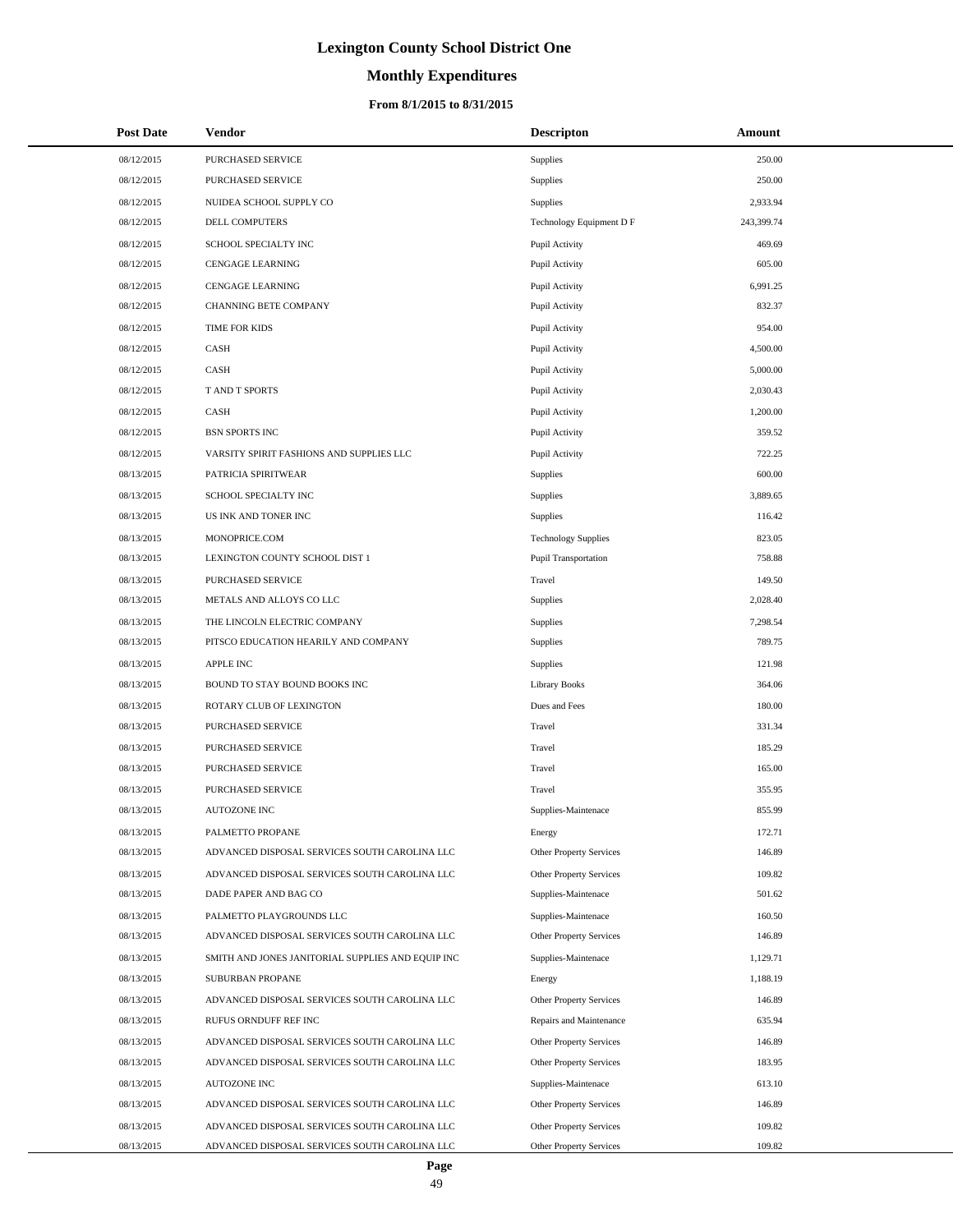# **Monthly Expenditures**

## **From 8/1/2015 to 8/31/2015**

| <b>Post Date</b> | Vendor                                             | <b>Descripton</b>              | Amount   |
|------------------|----------------------------------------------------|--------------------------------|----------|
| 08/13/2015       | PALMETTO PLAYGROUNDS LLC                           | Supplies-Maintenace            | 160.50   |
| 08/13/2015       | ADVANCED DISPOSAL SERVICES SOUTH CAROLINA LLC      | Other Property Services        | 109.82   |
| 08/13/2015       | <b>AUTOZONE INC</b>                                | Supplies-Maintenace            | 581.00   |
| 08/13/2015       | ADVANCED DISPOSAL SERVICES SOUTH CAROLINA LLC      | <b>Other Property Services</b> | 146.89   |
| 08/13/2015       | KENDALL ELEVATOR COMPANY                           | Repairs and Maintenance        | 400.00   |
| 08/13/2015       | ADVANCED DISPOSAL SERVICES SOUTH CAROLINA LLC      | Other Property Services        | 146.89   |
| 08/13/2015       | ADVANCED DISPOSAL SERVICES SOUTH CAROLINA LLC      | Other Property Services        | 109.82   |
| 08/13/2015       | OSWALD WHOLESALE LUMBER INC                        | Supplies-Maintenace            | 1,871.12 |
| 08/13/2015       | PALMETTO PLAYGROUNDS LLC                           | Supplies-Maintenace            | 160.50   |
| 08/13/2015       | ADVANCED DISPOSAL SERVICES SOUTH CAROLINA LLC      | Other Property Services        | 109.82   |
| 08/13/2015       | PALMETTO PROPANE                                   | Energy                         | 241.40   |
| 08/13/2015       | ADVANCED DISPOSAL SERVICES SOUTH CAROLINA LLC      | Other Property Services        | 109.82   |
| 08/13/2015       | ADVANCED DISPOSAL SERVICES SOUTH CAROLINA LLC      | Other Property Services        | 109.82   |
| 08/13/2015       | ADVANCED DISPOSAL SERVICES SOUTH CAROLINA LLC      | <b>Other Property Services</b> | 109.82   |
| 08/13/2015       | ADVANCED DISPOSAL SERVICES SOUTH CAROLINA LLC      | <b>Other Property Services</b> | 219.62   |
| 08/13/2015       | <b>JANPAK COLUMBIA</b>                             | Supplies-Maintenace            | 531.79   |
| 08/13/2015       | ADVANCED DISPOSAL SERVICES SOUTH CAROLINA LLC      | Other Property Services        | 109.82   |
| 08/13/2015       | ADVANCED DISPOSAL SERVICES SOUTH CAROLINA LLC      | <b>Other Property Services</b> | 109.82   |
| 08/13/2015       | ADVANCED DISPOSAL SERVICES SOUTH CAROLINA LLC      | <b>Other Property Services</b> | 109.82   |
| 08/13/2015       | ADVANCED DISPOSAL SERVICES SOUTH CAROLINA LLC      | <b>Other Property Services</b> | 109.82   |
| 08/13/2015       | ADVANCED DISPOSAL SERVICES SOUTH CAROLINA LLC      | Other Property Services        | 109.82   |
| 08/13/2015       | ADVANCED DISPOSAL SERVICES SOUTH CAROLINA LLC      | Other Property Services        | 109.82   |
| 08/13/2015       | OSWALD WHOLESALE LUMBER INC                        | Supplies-Maintenace            | 540.57   |
| 08/13/2015       | ADVANCED DISPOSAL SERVICES SOUTH CAROLINA LLC      | Other Property Services        | 109.82   |
| 08/13/2015       | OSWALD WHOLESALE LUMBER INC                        | Supplies-Maintenace            | 540.56   |
| 08/13/2015       | PALMETTO PLAYGROUNDS LLC                           | Supplies-Maintenace            | 160.50   |
| 08/13/2015       | ACE GLASS CO INC                                   | Repairs and Maintenance        | 1,444.02 |
| 08/13/2015       | <b>CARTS PLUS</b>                                  | Supplies-Maintenace            | 1,184.49 |
| 08/13/2015       | ADVANCED DISPOSAL SERVICES SOUTH CAROLINA LLC      | Other Property Services        | 109.82   |
| 08/13/2015       | PALMETTO PLAYGROUNDS LLC                           | Supplies-Maintenace            | 160.50   |
| 08/13/2015       | STATE DEPARTMENT OF EDUCATION LEX DIST ONEBUS SHOP | Pupil Transportation           | 3,231.36 |
| 08/13/2015       | PURCHASED SERVICE                                  | Travel                         | 139.15   |
| 08/13/2015       | PURCHASED SERVICE                                  | Travel                         | 843.20   |
| 08/13/2015       | PURCHASED SERVICE                                  | Travel                         | 419.30   |
| 08/13/2015       | BILINGUAL COMMUNICATIONS                           | Other Prof & Tech Service      | 535.50   |
| 08/13/2015       | CREATING MEMORIES PHOTOGRAPHY                      | Other Prof & Tech Service      | 140.00   |
| 08/13/2015       | DIGITAL OFFICE SOLUTIONS INC                       | Repairs and Maintenance        | 882.49   |
| 08/13/2015       | MCGRAW HILL EDUCATION                              | Supplies                       | 2,052.27 |
| 08/13/2015       | CHANNING BETE COMPANY                              | Supplies                       | 144.00   |
| 08/13/2015       | EMPOWERING WRITERS LLC                             | Inst Prog Improvement          | 7,700.00 |
| 08/13/2015       | <b>HEINEMANN</b>                                   | Supplies                       | 975.00   |
| 08/13/2015       | PURCHASED SERVICE                                  | Supplies                       | 250.00   |
| 08/13/2015       | PALMETTO STRINGS                                   | Supplies                       | 2,086.50 |
| 08/13/2015       | TROXELL COMMUNICATIONS INC                         | Pupil Activity                 | 879.66   |
| 08/13/2015       | SOCIAL STUDIES SCHOOL SERVICE                      | Pupil Activity                 | 149.57   |
| 08/13/2015       | TROXELL COMMUNICATIONS INC                         | Pupil Activity                 | 763.71   |
| 08/13/2015       | R L BRYAN CO TEXTBOOK DEPOSITORY                   | Pupil Activity                 | 902.25   |
| 08/13/2015       | THE READING WAREHOUSE INC                          | Pupil Activity                 | 572.45   |

L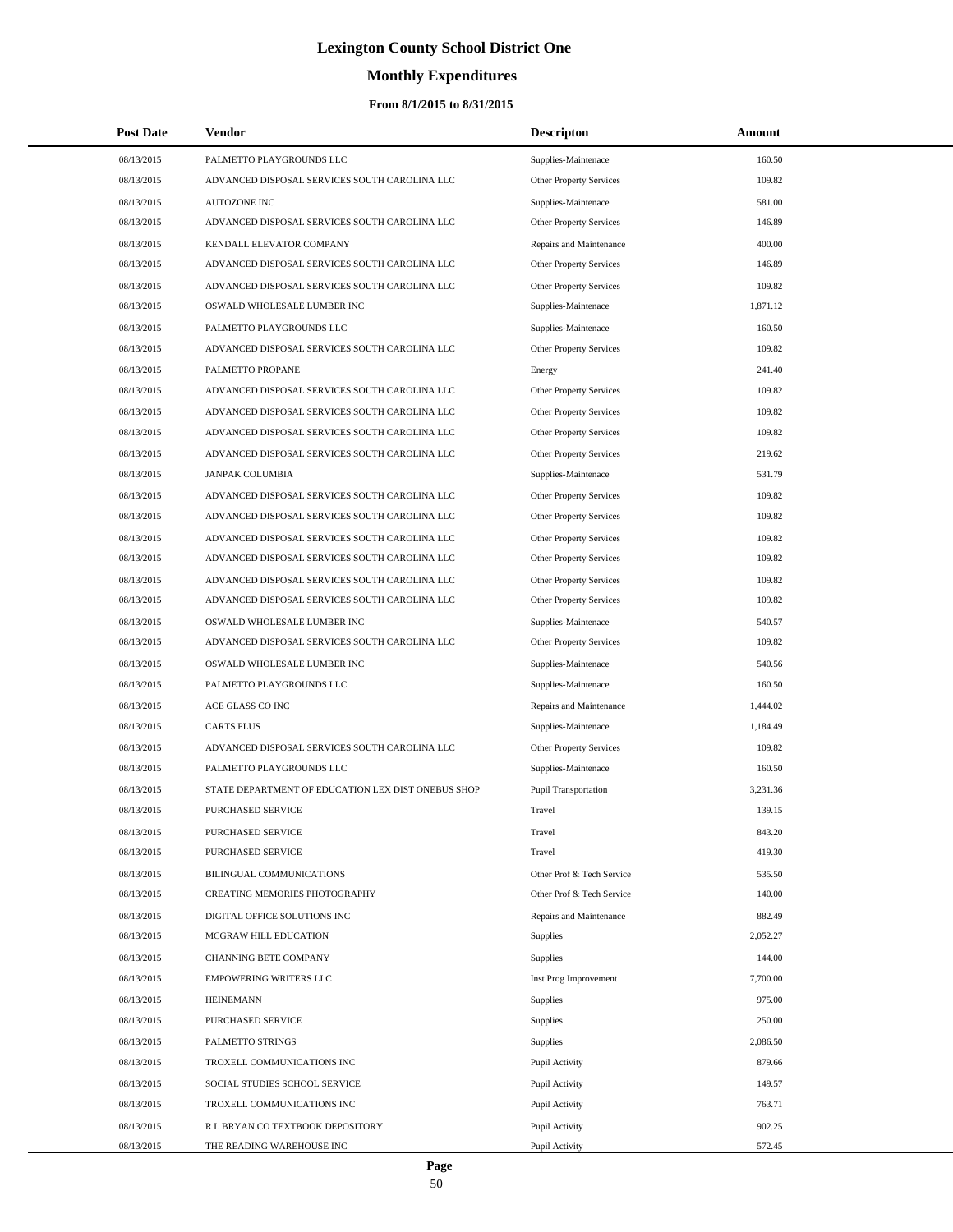# **Monthly Expenditures**

| <b>Post Date</b> | <b>Vendor</b>                               | <b>Descripton</b>          | Amount    |  |
|------------------|---------------------------------------------|----------------------------|-----------|--|
| 08/13/2015       | R L BRYAN CO TEXTBOOK DEPOSITORY            | Pupil Activity             | 4,856.00  |  |
| 08/13/2015       | <b>NASCO</b>                                | Pupil Activity             | 218.25    |  |
| 08/13/2015       | PITSCO EDUCATION HEARILY AND COMPANY        | Pupil Activity             | 134.82    |  |
| 08/13/2015       | US SPECIALTY COATINGS INC                   | Pupil Activity             | 976.38    |  |
| 08/13/2015       | MEDCO SUPPLY CO                             | Pupil Activity             | 7,438.53  |  |
| 08/13/2015       | ACO MEDICAL SUPPLY INC                      | Pupil Activity             | 111.60    |  |
| 08/13/2015       | WHEELIN WATER LLC                           | Pupil Activity             | 125.00    |  |
| 08/13/2015       | PURCHASED SERVICE                           | Pupil Activity             | 120.75    |  |
| 08/13/2015       | COUNTRY CLUB OF LEXINGTON                   | Pupil Activity             | 1,000.00  |  |
| 08/13/2015       | <b>PURCHASED SERVICE</b>                    | Pupil Activity             | 115.00    |  |
| 08/13/2015       | LEXINGTON SCREEN PRINTING/ DESIGN           | Pupil Activity             | 381.99    |  |
| 08/13/2015       | LEXINGTON COUNTY SCHOOL DIST 1              | Pupil Activity             | 1,480.56  |  |
| 08/13/2015       | VARSITY SPIRIT FASHIONS AND SUPPLIES LLC    | Pupil Activity             | 25,858.95 |  |
| 08/13/2015       | LEXIA LEARNING SYSTEMS INC                  | Inst Prog Improvement      | 3,500.00  |  |
| 08/13/2015       | SC DEPARTMENT OF REVENUE (SALES TAX RETURN) | Inst Prog Improvement      | 245.00    |  |
| 08/14/2015       | SCHOOL SPECIALTY INC                        | Supplies                   | 211.04    |  |
| 08/14/2015       | <b>DELL COMPUTERS</b>                       | <b>Supplies</b>            | 4,919.57  |  |
| 08/14/2015       | SCHOOL SPECIALTY INC                        | Supplies                   | 1,716.31  |  |
| 08/14/2015       | DELL COMPUTERS                              | <b>Technology Supplies</b> | 898.78    |  |
| 08/14/2015       | SCHOOL SPECIALTY INC                        | Supplies                   | 146.83    |  |
| 08/14/2015       | DELL COMPUTERS                              | <b>Supplies</b>            | 2,292.77  |  |
| 08/14/2015       | ADAIR PIANO LLC                             | Repairs and Maintenance    | 180.00    |  |
| 08/14/2015       | PECKNEL MUSIC CO INC                        | Repairs and Maintenance    | 1,260.00  |  |
| 08/14/2015       | FORT POTTERY CO                             | Supplies                   | 994.50    |  |
| 08/14/2015       | PECKNEL MUSIC CO INC                        | <b>Supplies</b>            | 118.64    |  |
| 08/14/2015       | BIORAD LIFE SCIENCE GROUP                   | Supplies-Instruction       | 399.85    |  |
| 08/14/2015       | W T COX SUBSCRIPTIONS                       | Periodicals                | 460.89    |  |
| 08/14/2015       | TRITEK FIRE AND SECURITY LLC                | Repairs and Maintenance    | 3,753.88  |  |
| 08/14/2015       | <b>JANPAK COLUMBIA</b>                      | Supplies-Maintenace        | 485.67    |  |
| 08/14/2015       | <b>WW GRAINGER</b>                          | Supplies-Maintenace        | 158.36    |  |
| 08/14/2015       | DADE PAPER AND BAG CO                       | Supplies-Maintenace        | 838.77    |  |
| 08/14/2015       | COOK & BOARDMAN LLC                         | Supplies-Maintenace        | 8,066.30  |  |
| 08/14/2015       | TOWN OF LEXINGTON                           | Other Prof & Tech Service  | 10,206.75 |  |
| 08/14/2015       | TOWN OF LEXINGTON                           | Other Prof & Tech Service  | 10,386.97 |  |
| 08/14/2015       | SERVICE PRINTING CO INC                     | Printing and Binding       | 642.00    |  |
| 08/14/2015       | <b>IRON MOUNTAIN</b>                        | Software Renewal/Agreemen  | 189.28    |  |
| 08/14/2015       | <b>DELL COMPUTERS</b>                       | <b>Technology Supplies</b> | 531.33    |  |
| 08/14/2015       | AED SUPERSTORE ALLIED MEDICAL PRODUCTS      | <b>Supplies</b>            | 106.40    |  |
| 08/14/2015       | SCHOLASTIC INC                              | Supplies                   | 4,267.33  |  |
| 08/14/2015       | <b>HEINEMANN</b>                            | Supplies                   | 975.00    |  |
| 08/14/2015       | SCHOOL SPECIALTY INC                        | Pupil Activity             | 190.03    |  |
| 08/14/2015       | <b>BG ENTERPRISES</b>                       | Pupil Activity             | 1,979.00  |  |
| 08/14/2015       | TRIUNE MARKETING CO                         | Pupil Activity             | 407.67    |  |
| 08/14/2015       | THE ATHLETIC SHOP INC                       | Pupil Activity             | 1,728.75  |  |
| 08/17/2015       | SCHOOL SPECIALTY INC                        | Supplies                   | 118.40    |  |
| 08/17/2015       | PINE PRESS OF LEXINGTON INC                 | Printing and Binding       | 491.94    |  |
| 08/17/2015       | EPS LITERACY AND INTERVENTION               | Supplies                   | 975.00    |  |
| 08/17/2015       | SCHOOL SPECIALTY INC                        | Supplies                   | 374.50    |  |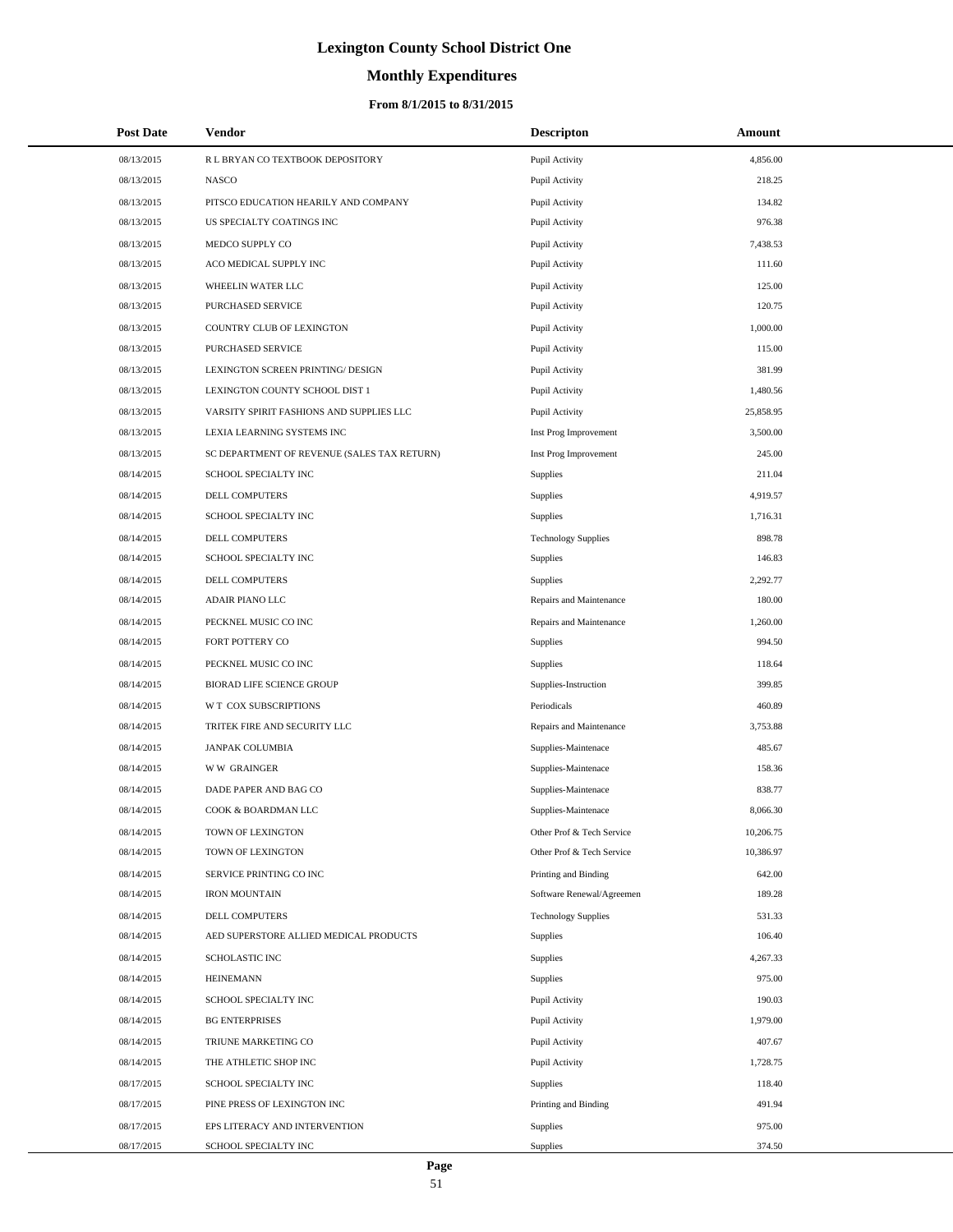# **Monthly Expenditures**

| <b>Post Date</b>         | Vendor                                                                                             | <b>Descripton</b>                                     | <b>Amount</b>    |
|--------------------------|----------------------------------------------------------------------------------------------------|-------------------------------------------------------|------------------|
| 08/17/2015               | FORMS AND SUPPLY INC (FSI)                                                                         | Supplies                                              | 3,735.16         |
| 08/17/2015               | SCHOOL SPECIALTY INC                                                                               | Supplies                                              | 2,117.80         |
| 08/17/2015               | DELL COMPUTERS                                                                                     | Supplies                                              | 1,925.92         |
| 08/17/2015               | SCHOOL SPECIALTY INC                                                                               | Supplies                                              | 1,656.99         |
| 08/17/2015               | US INK AND TONER INC                                                                               | Supplies                                              | 118.40           |
| 08/17/2015               | BIORAD LIFE SCIENCE GROUP                                                                          | Supplies-Instruction                                  | 391.48           |
| 08/17/2015               | <b>APPLIED VIDEO</b>                                                                               | <b>Technology Supplies</b>                            | 690.62           |
| 08/17/2015               | FOLLETT SCHOOL SOLUTIONS INC                                                                       | <b>Library Books</b>                                  | 1,419.65         |
| 08/17/2015               | <b>EBSCO</b>                                                                                       | Periodicals                                           | 324.15           |
| 08/17/2015               | FOLLETT SCHOOL SOLUTIONS INC                                                                       | <b>Library Books</b>                                  | 2,007.00         |
| 08/17/2015               | US INK AND TONER INC                                                                               | Supplies                                              | 805.05           |
| 08/17/2015               | PITNEY BOWES (POSTAGE BY PHONE)                                                                    | Supplies                                              | 2,500.00         |
| 08/17/2015               | SCHOOL SPECIALTY INC                                                                               | Supplies                                              | 104.39           |
| 08/17/2015               | ADVANCED DISPOSAL SERVICES SOUTH CAROLINA LLC                                                      | Other Property Services                               | 114.30           |
| 08/17/2015               | CAROLINA POWER EQUIPMENT INC                                                                       | Supplies-Maintenace                                   | 1,412.16         |
| 08/17/2015               | <b>WW GRAINGER</b>                                                                                 | Supplies-Maintenace                                   | 133.54           |
| 08/17/2015               | ADVANCED DISPOSAL SERVICES SOUTH CAROLINA LLC                                                      | <b>Other Property Services</b>                        | 883.64           |
| 08/17/2015               | SMITH AND JONES JANITORIAL SUPPLIES AND EQUIP INC                                                  | Supplies-Maintenace                                   | 1,390.25         |
| 08/17/2015               | ADVANCED DISPOSAL SERVICES SOUTH CAROLINA LLC                                                      | Other Property Services                               | 461.24           |
| 08/17/2015               | ADVANCED DISPOSAL SERVICES SOUTH CAROLINA LLC                                                      | Other Property Services                               | 616.94           |
| 08/17/2015               | DIEBOLD INC                                                                                        | Repairs and Maintenance                               | 2,496.67         |
| 08/17/2015               | ADVANCED DISPOSAL SERVICES SOUTH CAROLINA LLC                                                      | Other Property Services                               | 616.94           |
| 08/17/2015               | ADVANCED DISPOSAL SERVICES SOUTH CAROLINA LLC                                                      | Other Property Services                               | 616.94           |
| 08/17/2015               | ADVANCED DISPOSAL SERVICES SOUTH CAROLINA LLC                                                      | Other Property Services                               | 772.59           |
| 08/17/2015               | ADVANCED DISPOSAL SERVICES SOUTH CAROLINA LLC                                                      | <b>Other Property Services</b>                        | 305.59           |
| 08/17/2015               | SIMPLEXGRINNELL                                                                                    | Repairs and Maintenance                               | 224.68           |
| 08/17/2015               | ADVANCED DISPOSAL SERVICES SOUTH CAROLINA LLC                                                      | Other Property Services                               | 616.94           |
| 08/17/2015               | RUFUS ORNDUFF REF INC                                                                              | Repairs and Maintenance                               | 285.00           |
| 08/17/2015               | ADVANCED DISPOSAL SERVICES SOUTH CAROLINA LLC                                                      | Other Property Services                               | 461.24           |
| 08/17/2015               | CALICO INDUSTRIES INC                                                                              | Supplies-Maintenace                                   | 549.45           |
| 08/17/2015               | ADVANCED DISPOSAL SERVICES SOUTH CAROLINA LLC                                                      | Other Property Services                               | 461.24           |
| 08/17/2015               | ADVANCED DISPOSAL SERVICES SOUTH CAROLINA LLC                                                      | <b>Other Property Services</b>                        | 305.59           |
| 08/17/2015               | SMITH AND JONES JANITORIAL SUPPLIES AND EQUIP INC                                                  | Supplies-Maintenace                                   | 1,027.74         |
| 08/17/2015               | ADVANCED DISPOSAL SERVICES SOUTH CAROLINA LLC                                                      | Other Property Services                               | 461.24           |
| 08/17/2015               | SMITH AND JONES JANITORIAL SUPPLIES AND EQUIP INC                                                  | Supplies-Maintenace                                   | 392.25           |
| 08/17/2015               | ADVANCED DISPOSAL SERVICES SOUTH CAROLINA LLC                                                      | Other Property Services                               | 572.29           |
| 08/17/2015               | ADVANCED DISPOSAL SERVICES SOUTH CAROLINA LLC                                                      | <b>Other Property Services</b>                        | 616.94           |
| 08/17/2015               | SANDLAPPER SOUND                                                                                   | Repairs and Maintenance                               | 400.00           |
| 08/17/2015               | ADVANCED DISPOSAL SERVICES SOUTH CAROLINA LLC                                                      | Other Property Services                               | 616.94           |
| 08/17/2015               | ADVANCED DISPOSAL SERVICES SOUTH CAROLINA LLC                                                      | Other Property Services                               | 461.24           |
| 08/17/2015               | ADVANCED DISPOSAL SERVICES SOUTH CAROLINA LLC                                                      | <b>Other Property Services</b>                        | 461.24           |
| 08/17/2015               | ADVANCED DISPOSAL SERVICES SOUTH CAROLINA LLC                                                      | Other Property Services                               | 461.24           |
| 08/17/2015               | ADVANCED DISPOSAL SERVICES SOUTH CAROLINA LLC                                                      | Other Property Services                               | 461.24           |
| 08/17/2015               | ADVANCED DISPOSAL SERVICES SOUTH CAROLINA LLC                                                      | Other Property Services                               | 617.00           |
| 08/17/2015<br>08/17/2015 | ADVANCED DISPOSAL SERVICES SOUTH CAROLINA LLC                                                      | <b>Other Property Services</b>                        | 461.24<br>461.24 |
| 08/17/2015               | ADVANCED DISPOSAL SERVICES SOUTH CAROLINA LLC                                                      | Other Property Services                               | 697.64           |
| 08/17/2015               | SMITH AND JONES JANITORIAL SUPPLIES AND EQUIP INC<br>ADVANCED DISPOSAL SERVICES SOUTH CAROLINA LLC | Supplies-Maintenace<br><b>Other Property Services</b> | 461.24           |
|                          |                                                                                                    |                                                       |                  |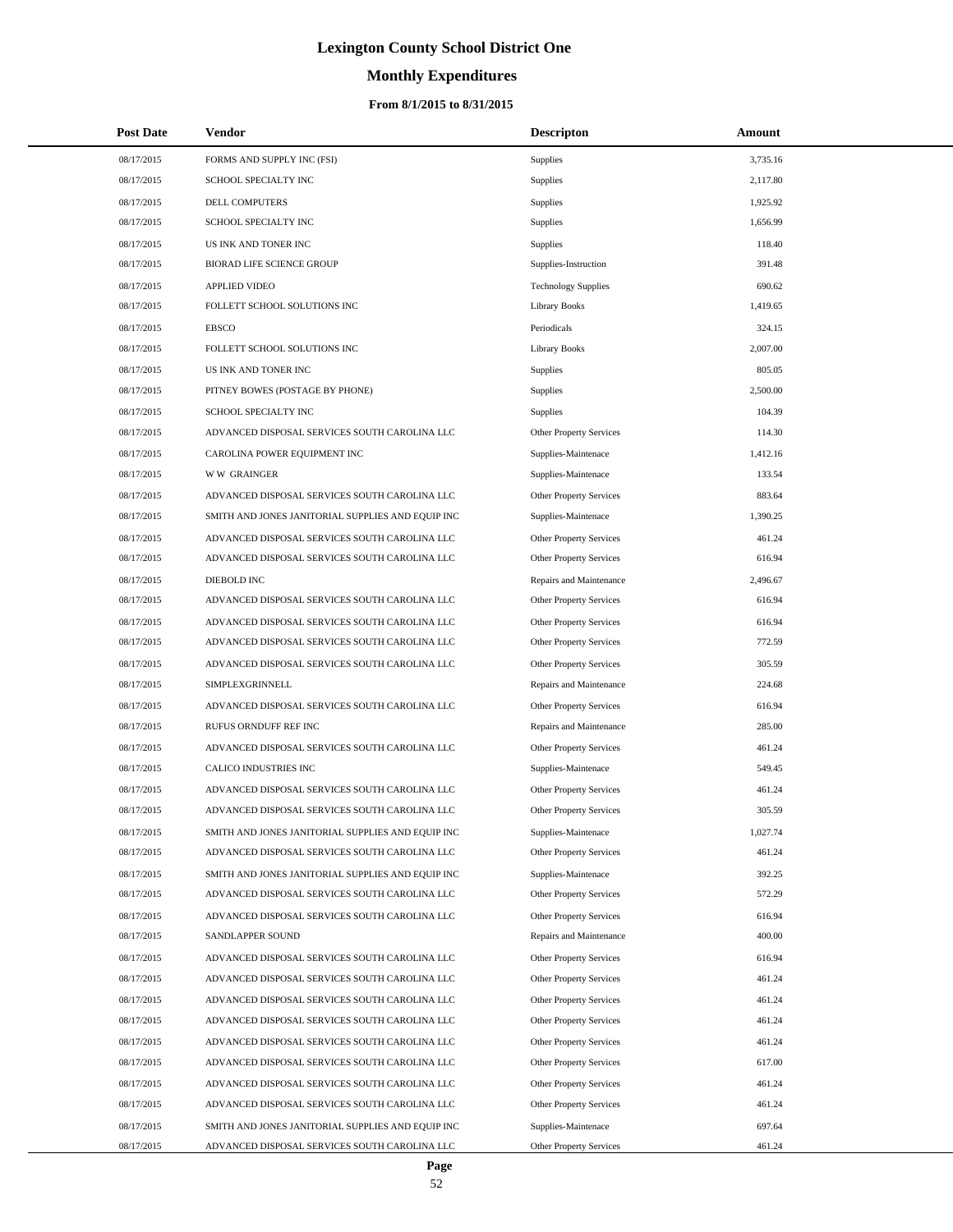# **Monthly Expenditures**

| <b>Post Date</b> | Vendor                                            | <b>Descripton</b>              | <b>Amount</b> |  |
|------------------|---------------------------------------------------|--------------------------------|---------------|--|
| 08/17/2015       | ADVANCED DISPOSAL SERVICES SOUTH CAROLINA LLC     | Other Property Services        | 461.24        |  |
| 08/17/2015       | SMITH AND JONES JANITORIAL SUPPLIES AND EQUIP INC | Supplies-Maintenace            | 738.36        |  |
| 08/17/2015       | ADVANCED DISPOSAL SERVICES SOUTH CAROLINA LLC     | Other Property Services        | 461.24        |  |
| 08/17/2015       | ADVANCED DISPOSAL SERVICES SOUTH CAROLINA LLC     | Other Property Services        | 461.24        |  |
| 08/17/2015       | ADVANCED DISPOSAL SERVICES SOUTH CAROLINA LLC     | <b>Other Property Services</b> | 461.24        |  |
| 08/17/2015       | <b>GRAYBAR ELECTRIC CO INC</b>                    | Supplies-Maintenace            | 325.96        |  |
| 08/17/2015       | ADVANCED DISPOSAL SERVICES SOUTH CAROLINA LLC     | Other Property Services        | 461.24        |  |
| 08/17/2015       | ADVANCED DISPOSAL SERVICES SOUTH CAROLINA LLC     | <b>Other Property Services</b> | 461.24        |  |
| 08/17/2015       | ADVANCED DISPOSAL SERVICES SOUTH CAROLINA LLC     | <b>Other Property Services</b> | 461.24        |  |
| 08/17/2015       | <b>GRAYBAR ELECTRIC CO INC</b>                    | Supplies-Maintenace            | 357.26        |  |
| 08/17/2015       | ADVANCED DISPOSAL SERVICES SOUTH CAROLINA LLC     | Other Property Services        | 461.24        |  |
| 08/17/2015       | FORMS AND SUPPLY INC (FSI)                        | Supplies                       | 219.31        |  |
| 08/17/2015       | LEXINGTON COUNTY SHERIFF'S DEPT                   | Other Prof & Tech Service      | 101,767.99    |  |
| 08/17/2015       | TAYLOR, EVORA                                     | Other Prof & Tech Service      | 150.00        |  |
| 08/17/2015       | ONTARIO INVESTMENTS INC.                          | Rentals                        | 757.74        |  |
| 08/17/2015       | SPIRIT COMMUNICATIONS                             | Communication                  | 213.86        |  |
| 08/17/2015       | <b>VMWARE INC</b>                                 | Software Renewal/Agreemen      | 1,635.10      |  |
| 08/17/2015       | DTC WORLDWIDE                                     | <b>Technology Supplies</b>     | 216.00        |  |
| 08/17/2015       | FORMS AND SUPPLY INC (FSI)                        | <b>Technology Supplies</b>     | 222.65        |  |
| 08/17/2015       | <b>GRAYBAR ELECTRIC CO INC</b>                    | <b>Technology Supplies</b>     | 1,685.25      |  |
| 08/17/2015       | UNIFIED AV SYSTEMS INC DBA MULTI MEDIA SERVICES   | <b>Technology Supplies</b>     | 847.38        |  |
| 08/17/2015       | SCHOOL SPECIALTY INC                              | Supplies                       | 23,323.93     |  |
| 08/17/2015       | MCGRAW HILL EDUCATION                             | Supplies                       | 2,723.02      |  |
| 08/17/2015       | PROED INC                                         | Supplies                       | 3,306.43      |  |
| 08/17/2015       | <b>SCHOLASTIC INC</b>                             | Supplies                       | 548.95        |  |
| 08/17/2015       | SCHOLASTIC CLASSROOM MAGAZINE                     | Supplies                       | 210.00        |  |
| 08/17/2015       | COMMUNICATION MANAGEMENT INC                      | <b>Technology Supplies</b>     | 1,215.00      |  |
| 08/17/2015       | RUFUS ORNDUFF REF INC                             | Repairs and Maintenance        | 214.49        |  |
| 08/17/2015       | RUFUS ORNDUFF REF INC                             | Repairs and Maintenance        | 610.48        |  |
| 08/17/2015       | RUFUS ORNDUFF REF INC                             | Repairs and Maintenance        | 705.85        |  |
| 08/17/2015       | RUFUS ORNDUFF REF INC                             | Repairs and Maintenance        | 629.30        |  |
| 08/17/2015       | RUFUS ORNDUFF REF INC                             | Repairs and Maintenance        | 619.14        |  |
| 08/17/2015       | RUFUS ORNDUFF REF INC                             | Repairs and Maintenance        | 103.13        |  |
| 08/17/2015       | SC DEPARTMENT OF CORRECTIONS DIV OF INDUSTRIES    | Pupil Activity                 | 755.16        |  |
| 08/17/2015       | DEMCO INC                                         | Pupil Activity                 | 281.37        |  |
| 08/17/2015       | STUDIES WEEKLY DBA AMERICAN LEGACY PUBLISHING INC | Pupil Activity                 | 1,636.25      |  |
| 08/17/2015       | SCHOOL SPECIALTY INC                              | Pupil Activity                 | 1,910.08      |  |
| 08/17/2015       | APPLIED EDUCATIONAL SYSTEMS INC (AES)             | Pupil Activity                 | 1,750.00      |  |
| 08/17/2015       | CASH                                              | Pupil Activity                 | 6,000.00      |  |
| 08/17/2015       | T AND T SPORTS                                    | Pupil Activity                 | 579.72        |  |
| 08/17/2015       | SC ATHLETIC COACHES ASSOCIATION                   | Pupil Activity                 | 400.00        |  |
| 08/17/2015       | PICKENS HIGH SCHOOL                               | Pupil Activity                 | 150.00        |  |
| 08/17/2015       | FORT DORCHESTER HIGH SCHOOL                       | Pupil Activity                 | 350.00        |  |
| 08/18/2015       | FORMS AND SUPPLY INC (FSI)                        | <b>Supplies</b>                | 238.09        |  |
| 08/18/2015       | FORMS AND SUPPLY INC (FSI)                        | Supplies                       | 1,181.31      |  |
| 08/18/2015       | EPS LITERACY AND INTERVENTION                     | Supplies                       | 214.60        |  |
| 08/18/2015       | FORMS AND SUPPLY INC (FSI)                        | <b>Supplies</b>                | 582.62        |  |
| 08/18/2015       | HOUGHTON MIFFLIN                                  | <b>Supplies</b>                | 6,273.24      |  |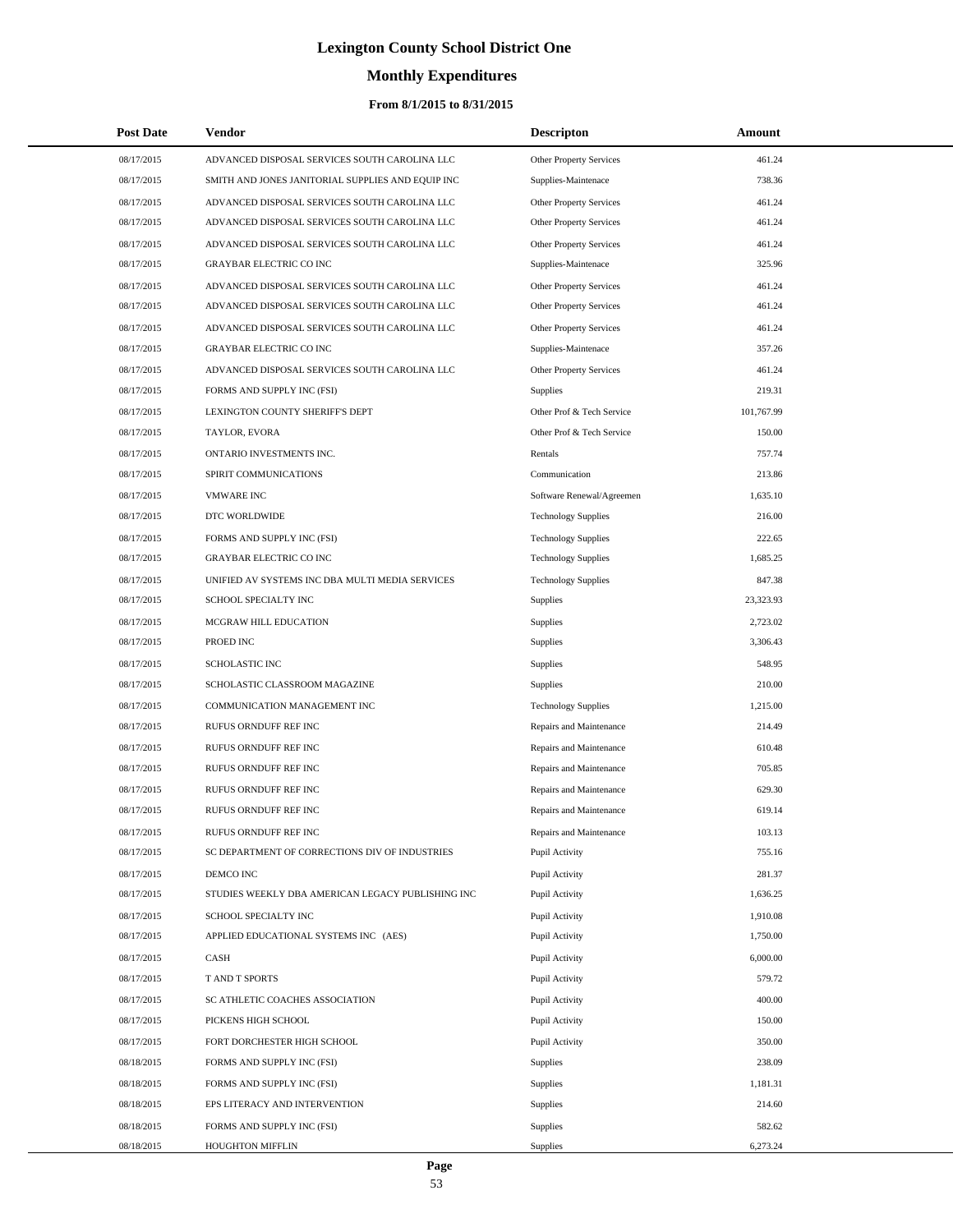# **Monthly Expenditures**

| <b>Post Date</b>         | Vendor                                                                                          | <b>Descripton</b>                                  | Amount             |
|--------------------------|-------------------------------------------------------------------------------------------------|----------------------------------------------------|--------------------|
| 08/18/2015               | FORMS AND SUPPLY INC (FSI)                                                                      | <b>Supplies</b>                                    | 1,670.55           |
| 08/18/2015               | EPS LITERACY AND INTERVENTION                                                                   | Supplies                                           | 268.25             |
| 08/18/2015               | SCHOOL SPECIALTY INC                                                                            | <b>Supplies</b>                                    | 3,384.05           |
| 08/18/2015               | HEWLETT PACKARD BUSINESS STORE                                                                  | <b>Technology Supplies</b>                         | 298.53             |
| 08/18/2015               | FORMS AND SUPPLY INC (FSI)                                                                      | <b>Supplies</b>                                    | 1,371.31           |
| 08/18/2015               | FORMS AND SUPPLY INC (FSI)                                                                      | Supplies                                           | 1,434.06           |
| 08/18/2015               | <b>DELL COMPUTERS</b>                                                                           | Supplies                                           | 733.96             |
| 08/18/2015               | ONTARIO INVESTMENTS INC.                                                                        | Rentals                                            | 138.18             |
| 08/18/2015               | SC DEPARTMENT OF CORRECTIONS DIV OF INDUSTRIES                                                  | Printing and Binding                               | 162.30             |
| 08/18/2015               | BLICK ART MATERIALS LLC                                                                         | Supplies                                           | 234.93             |
| 08/18/2015               | <b>DELL COMPUTERS</b>                                                                           | Supplies                                           | 3,744.83           |
| 08/18/2015               | SCANTRON CORP (FORMS SOFTWARE SCANNER)                                                          | Supplies                                           | 1,764.16           |
| 08/18/2015               | SCHOOL SPECIALTY INC                                                                            | Supplies                                           | $-1.90$            |
| 08/18/2015               | SWEETWATER EDUCA TECH DIVISION                                                                  | Supplies                                           | 499.00             |
| 08/18/2015               | US INK AND TONER INC                                                                            | Supplies                                           | 2,542.79           |
| 08/18/2015               | FISHER SCIENTIFIC COMPANY LLC                                                                   | Supplies-Instruction                               | 100.16             |
| 08/18/2015               | WARD'S NATURAL SCIENCE EST LLC                                                                  | Supplies-Instruction                               | 199.14             |
| 08/18/2015               | SARGENT WELCH LLC A VWR CO                                                                      | <b>Supplies</b>                                    | 2,099.89           |
| 08/18/2015               | FORMS AND SUPPLY INC (FSI)                                                                      | Supplies                                           | 114.45             |
| 08/18/2015               | <b>ATHENS PAPER</b>                                                                             | Supplies                                           | 1,428.45           |
| 08/18/2015               | OCCUPATIONAL HEALTH                                                                             | <b>Supplies</b>                                    | 810.00             |
| 08/18/2015               | SCHOOL HEALTH CORP                                                                              | Supplies                                           | 95.25              |
| 08/18/2015               | <b>BMI SYSTEMS GROUP</b>                                                                        | Supplies                                           | 875.00             |
| 08/18/2015               | <b>CULLUM SERVICES INC</b>                                                                      | Repairs and Maintenance                            | 843.75             |
| 08/18/2015               | <b>CULLUM SERVICES INC</b>                                                                      | Repairs and Maintenance                            | 4,792.50           |
| 08/18/2015               | PROVIDENCE ENVIRONMENTAL CONCEPTS/SERVICES                                                      | Repairs and Maintenance                            | 220.00             |
| 08/18/2015               | CULLUM SERVICES INC                                                                             | Repairs and Maintenance                            | 1,108.08           |
| 08/18/2015               | <b>CULLUM SERVICES INC</b>                                                                      | Repairs and Maintenance                            | 3.937.50           |
| 08/18/2015               | PROVIDENCE ENVIRONMENTAL CONCEPTS/SERVICES                                                      | Repairs and Maintenance                            | 440.00             |
| 08/18/2015               | CULLUM SERVICES INC                                                                             | Repairs and Maintenance                            | 1,023.75           |
| 08/18/2015               | PROVIDENCE ENVIRONMENTAL CONCEPTS/SERVICES                                                      | Repairs and Maintenance                            | 220.00             |
| 08/18/2015               | <b>CULLUM SERVICES INC</b>                                                                      | Repairs and Maintenance                            | 360.00             |
| 08/18/2015               | PROVIDENCE ENVIRONMENTAL CONCEPTS/SERVICES<br>SMITH AND JONES JANITORIAL SUPPLIES AND EQUIP INC | Repairs and Maintenance                            | 440.00             |
| 08/18/2015               |                                                                                                 | Supplies-Maintenace                                | 532.37             |
| 08/18/2015<br>08/18/2015 | CULLUM SERVICES INC<br>PROVIDENCE ENVIRONMENTAL CONCEPTS/SERVICES                               | Repairs and Maintenance<br>Repairs and Maintenance | 1,379.17<br>220.00 |
| 08/18/2015               | CULLUM SERVICES INC                                                                             | Repairs and Maintenance                            | 440.63             |
| 08/18/2015               | PROVIDENCE ENVIRONMENTAL CONCEPTS/SERVICES                                                      | Repairs and Maintenance                            | 220.00             |
| 08/18/2015               | CULLUM SERVICES INC                                                                             | Repairs and Maintenance                            | 2,730.00           |
| 08/18/2015               | PROVIDENCE ENVIRONMENTAL CONCEPTS/SERVICES                                                      | Repairs and Maintenance                            | 440.00             |
| 08/18/2015               | CULLUM SERVICES INC                                                                             | Repairs and Maintenance                            | 757.50             |
| 08/18/2015               | PROVIDENCE ENVIRONMENTAL CONCEPTS/SERVICES                                                      | Repairs and Maintenance                            | 330.00             |
| 08/18/2015               | CULLUM SERVICES INC                                                                             | Repairs and Maintenance                            | 1,372.50           |
| 08/18/2015               | PROVIDENCE ENVIRONMENTAL CONCEPTS/SERVICES                                                      | Repairs and Maintenance                            | 220.00             |
| 08/18/2015               | <b>WW GRAINGER</b>                                                                              | Supplies-Maintenace                                | 654.84             |
| 08/18/2015               | CULLUM SERVICES INC                                                                             | Repairs and Maintenance                            | 1,355.63           |
| 08/18/2015               | PROVIDENCE ENVIRONMENTAL CONCEPTS/SERVICES                                                      | Repairs and Maintenance                            | 220.00             |
| 08/18/2015               | CULLUM SERVICES INC                                                                             | Repairs and Maintenance                            | 1,059.38           |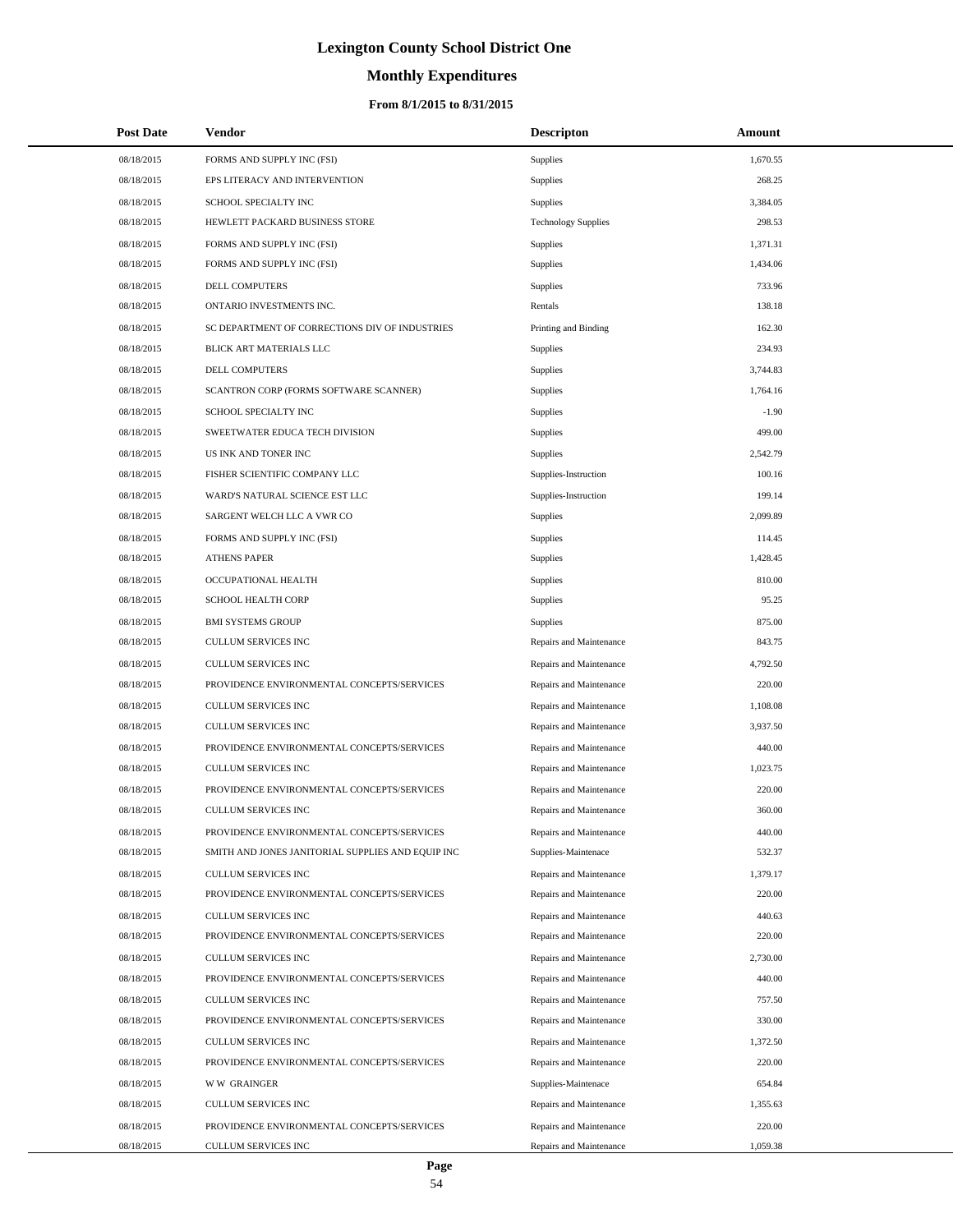# **Monthly Expenditures**

## **From 8/1/2015 to 8/31/2015**

| <b>Post Date</b> | Vendor                                     | <b>Descripton</b>         | Amount    |  |
|------------------|--------------------------------------------|---------------------------|-----------|--|
| 08/18/2015       | PROVIDENCE ENVIRONMENTAL CONCEPTS/SERVICES | Repairs and Maintenance   | 220.00    |  |
| 08/18/2015       | <b>CULLUM SERVICES INC</b>                 | Repairs and Maintenance   | 1,331.25  |  |
| 08/18/2015       | PROVIDENCE ENVIRONMENTAL CONCEPTS/SERVICES | Repairs and Maintenance   | 220.00    |  |
| 08/18/2015       | <b>CULLUM SERVICES INC</b>                 | Repairs and Maintenance   | 1,792.50  |  |
| 08/18/2015       | PROVIDENCE ENVIRONMENTAL CONCEPTS/SERVICES | Repairs and Maintenance   | 330.00    |  |
| 08/18/2015       | <b>CULLUM SERVICES INC</b>                 | Repairs and Maintenance   | 3,788.54  |  |
| 08/18/2015       | PROVIDENCE ENVIRONMENTAL CONCEPTS/SERVICES | Repairs and Maintenance   | 440.00    |  |
| 08/18/2015       | <b>CULLUM SERVICES INC</b>                 | Repairs and Maintenance   | 1,691.25  |  |
| 08/18/2015       | PROVIDENCE ENVIRONMENTAL CONCEPTS/SERVICES | Repairs and Maintenance   | 660.00    |  |
| 08/18/2015       | <b>CULLUM SERVICES INC</b>                 | Repairs and Maintenance   | 1,537.50  |  |
| 08/18/2015       | PROVIDENCE ENVIRONMENTAL CONCEPTS/SERVICES | Repairs and Maintenance   | 330.00    |  |
| 08/18/2015       | <b>CULLUM SERVICES INC</b>                 | Repairs and Maintenance   | 1,149.38  |  |
| 08/18/2015       | PROVIDENCE ENVIRONMENTAL CONCEPTS/SERVICES | Repairs and Maintenance   | 220.00    |  |
| 08/18/2015       | <b>CULLUM SERVICES INC</b>                 | Repairs and Maintenance   | 2,651.25  |  |
| 08/18/2015       | PROVIDENCE ENVIRONMENTAL CONCEPTS/SERVICES | Repairs and Maintenance   | 660.00    |  |
| 08/18/2015       | <b>CULLUM SERVICES INC</b>                 | Repairs and Maintenance   | 1,125.00  |  |
| 08/18/2015       | PROVIDENCE ENVIRONMENTAL CONCEPTS/SERVICES | Repairs and Maintenance   | 330.00    |  |
| 08/18/2015       | <b>CULLUM SERVICES INC</b>                 | Repairs and Maintenance   | 1,515.00  |  |
| 08/18/2015       | PROVIDENCE ENVIRONMENTAL CONCEPTS/SERVICES | Repairs and Maintenance   | 220.00    |  |
| 08/18/2015       | <b>CULLUM SERVICES INC</b>                 | Repairs and Maintenance   | 1,376.25  |  |
| 08/18/2015       | PROVIDENCE ENVIRONMENTAL CONCEPTS/SERVICES | Repairs and Maintenance   | 330.00    |  |
| 08/18/2015       | <b>CULLUM SERVICES INC</b>                 | Repairs and Maintenance   | 1,530.00  |  |
| 08/18/2015       | PROVIDENCE ENVIRONMENTAL CONCEPTS/SERVICES | Repairs and Maintenance   | 440.00    |  |
| 08/18/2015       | <b>CULLUM SERVICES INC</b>                 | Repairs and Maintenance   | 1,205.60  |  |
| 08/18/2015       | PROVIDENCE ENVIRONMENTAL CONCEPTS/SERVICES | Repairs and Maintenance   | 220.00    |  |
| 08/18/2015       | <b>CULLUM SERVICES INC</b>                 | Repairs and Maintenance   | 1,276.88  |  |
| 08/18/2015       | PROVIDENCE ENVIRONMENTAL CONCEPTS/SERVICES | Repairs and Maintenance   | 1,650.00  |  |
| 08/18/2015       | <b>CULLUM SERVICES INC</b>                 | Repairs and Maintenance   | 620.62    |  |
| 08/18/2015       | PROVIDENCE ENVIRONMENTAL CONCEPTS/SERVICES | Repairs and Maintenance   | 330.00    |  |
| 08/18/2015       | <b>CULLUM SERVICES INC</b>                 | Repairs and Maintenance   | 2,371.88  |  |
| 08/18/2015       | PROVIDENCE ENVIRONMENTAL CONCEPTS/SERVICES | Repairs and Maintenance   | 440.00    |  |
| 08/18/2015       | <b>CULLUM SERVICES INC</b>                 | Repairs and Maintenance   | 1,453.13  |  |
| 08/18/2015       | PROVIDENCE ENVIRONMENTAL CONCEPTS/SERVICES | Repairs and Maintenance   | 440.00    |  |
| 08/18/2015       | <b>CULLUM SERVICES INC</b>                 | Repairs and Maintenance   | 2,437.50  |  |
| 08/18/2015       | PROVIDENCE ENVIRONMENTAL CONCEPTS/SERVICES | Repairs and Maintenance   | 440.00    |  |
| 08/18/2015       | <b>CULLUM SERVICES INC</b>                 | Repairs and Maintenance   | 5,887.50  |  |
| 08/18/2015       | PROVIDENCE ENVIRONMENTAL CONCEPTS/SERVICES | Repairs and Maintenance   | 550.00    |  |
| 08/18/2015       | PROVIDENCE ENVIRONMENTAL CONCEPTS/SERVICES | Repairs and Maintenance   | 440.00    |  |
| 08/18/2015       | <b>INTERSTATE SOLUTIONS</b>                | Supplies-Maintenace       | 620.60    |  |
| 08/18/2015       | SOUTHEASTERN PAPER                         | Supplies-Maintenace       | 721.72    |  |
| 08/18/2015       | <b>WW GRAINGER</b>                         | Supplies-Maintenace       | 967.52    |  |
| 08/18/2015       | LEXINGTON COUNTY SHERIFF'S DEPT            | Other Prof & Tech Service | 13,746.10 |  |
| 08/18/2015       | LEXINGTON COUNTY SHERIFF'S DEPT            | Other Prof & Tech Service | 13,746.10 |  |
| 08/18/2015       | LEXINGTON COUNTY SHERIFF'S DEPT            | Other Prof & Tech Service | 13,746.10 |  |
| 08/18/2015       | LEXINGTON COUNTY SHERIFF'S DEPT            | Other Prof & Tech Service | 13,402.44 |  |
| 08/18/2015       | LEXINGTON COUNTY SHERIFF'S DEPT            | Other Prof & Tech Service | 13,402.44 |  |
| 08/18/2015       | LEXINGTON COUNTY SHERIFF'S DEPT            | Other Prof & Tech Service | 27,492.19 |  |
| 08/18/2015       | LEXINGTON COUNTY SHERIFF'S DEPT            | Other Prof & Tech Service | 13,402.44 |  |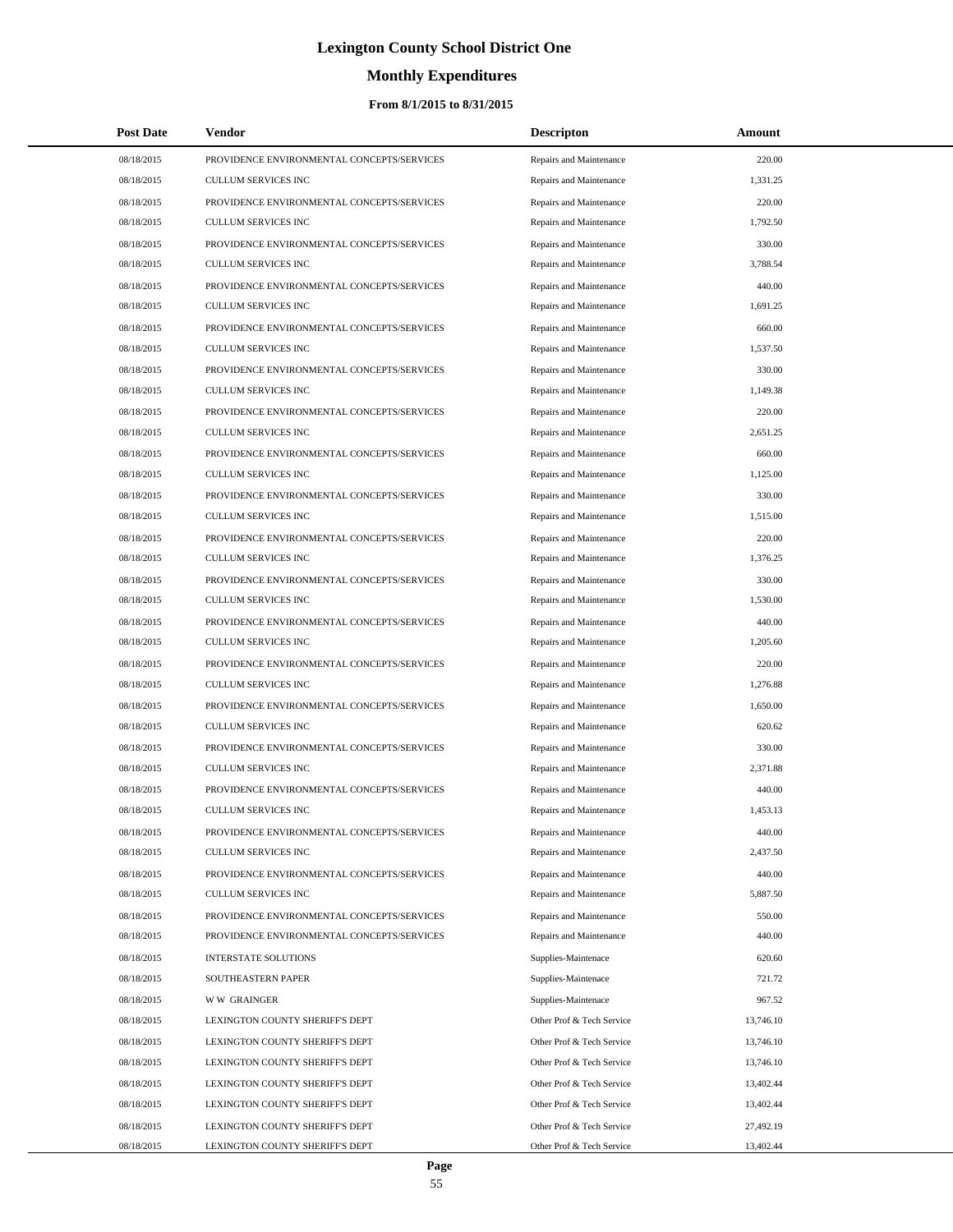# **Monthly Expenditures**

## **From 8/1/2015 to 8/31/2015**

| <b>Post Date</b> | Vendor                                         | <b>Descripton</b>          | Amount    |
|------------------|------------------------------------------------|----------------------------|-----------|
| 08/18/2015       | LEXINGTON COUNTY SHERIFF'S DEPT                | Other Prof & Tech Service  | 13,402.44 |
| 08/18/2015       | LEXINGTON COUNTY SHERIFF'S DEPT                | Other Prof & Tech Service  | 13,402.44 |
| 08/18/2015       | LEXINGTON COUNTY SHERIFF'S DEPT                | Other Prof & Tech Service  | 13,402.44 |
| 08/18/2015       | LEXINGTON COUNTY SHERIFF'S DEPT                | Other Prof & Tech Service  | 13,402.44 |
| 08/18/2015       | LEXINGTON COUNTY SHERIFF'S DEPT                | Other Prof & Tech Service  | 52,817.68 |
| 08/18/2015       | BILINGUAL COMMUNICATIONS                       | Other Prof & Tech Service  | 108.80    |
| 08/18/2015       | MCGRAW HILL EDUCATION                          | Supplies                   | 2,575.72  |
| 08/18/2015       | PROED INC                                      | Supplies                   | 2,808.19  |
| 08/18/2015       | <b>GROVE MEDICAL</b>                           | Supplies                   | 679.00    |
| 08/18/2015       | PROED INC                                      | Supplies                   | 1,754.50  |
| 08/18/2015       | HANDWRITING WITHOUT TEARS BY JAN Z OLSEN OTR   | Supplies                   | 1,364.25  |
| 08/18/2015       | PURCHASED SERVICE                              | Travel                     | 196.00    |
| 08/18/2015       | <b>DYNATRONICS CORP</b>                        | Equipment - Nonexpendable  | 8,132.00  |
| 08/18/2015       | NUIDEA SCHOOL SUPPLY CO                        | Supplies                   | 3,193.95  |
| 08/18/2015       | COMMUNICATION MANAGEMENT INC                   | <b>Technology Supplies</b> | 1,035.00  |
| 08/18/2015       | <b>US FOODS</b>                                | Supplies                   | 109.72    |
| 08/18/2015       | PECKNEL MUSIC CO INC                           | Pupil Activity             | 369.15    |
| 08/18/2015       | APPLIED EDUCATIONAL SYSTEMS INC (AES)          | Pupil Activity             | 1,120.00  |
| 08/18/2015       | COMPUCOM SYSTEMS INC                           | Pupil Activity             | 104.15    |
| 08/18/2015       | SCHOOL SPECIALTY INC                           | Pupil Activity             | 742.01    |
| 08/18/2015       | T AND T SPORTS                                 | Pupil Activity             | 2,185.90  |
| 08/18/2015       | <b>IVEY SALES ASSOC</b>                        | Pupil Activity             | 1,994.00  |
| 08/18/2015       | T AND T SPORTS                                 | Pupil Activity             | 801.43    |
| 08/18/2015       | <b>BSN SPORTS INC</b>                          | Pupil Activity             | 2,316.15  |
| 08/18/2015       | SYNERGY SPORTS INC                             | Pupil Activity             | 281.30    |
| 08/18/2015       | RIDDELL / ALL AMERICAN                         | Pupil Activity             | 2,157.63  |
| 08/18/2015       | SYNERGY SPORTS INC                             | Pupil Activity             | 816.15    |
| 08/18/2015       | SC BAND DIRECTORS ASSOCIATION                  | Pupil Activity             | 250.00    |
| 08/18/2015       | <b>TEACH TOWN</b>                              | Inst Prog Improvement      | 2,500.00  |
| 08/19/2015       | SCHOOL SPECIALTY INC                           | Supplies                   | 105.16    |
| 08/19/2015       | CHINASPROUT INC                                | <b>Supplies</b>            | 2,430.00  |
| 08/19/2015       | CHINASPROUT INC                                | Supplies-Immersion         | 1,500.00  |
| 08/19/2015       | PATRICIA SPIRITWEAR                            | Supplies                   | 757.50    |
| 08/19/2015       | <b>EXCENT CORPORATION</b>                      | Software Renewal/Agreemen  | 27,928.00 |
| 08/19/2015       | FORMS AND SUPPLY INC (FSI)                     | Supplies                   | 148.94    |
| 08/19/2015       | <b>WENGER CORP</b>                             | Supplies                   | 117.70    |
| 08/19/2015       | SCHOOL SPECIALTY INC                           | Supplies                   | 135.18    |
| 08/19/2015       | CHINASPROUT INC                                | Supplies-Immersion         | 1,500.00  |
| 08/19/2015       | SC DEPARTMENT OF CORRECTIONS DIV OF INDUSTRIES | Printing and Binding       | 109.01    |
| 08/19/2015       | FORMS AND SUPPLY INC (FSI)                     | Supplies                   | 197.74    |
| 08/19/2015       | <b>WENGER CORP</b>                             | Supplies                   | 1,000.00  |
| 08/19/2015       | <b>APPLE INC</b>                               | Supplies                   | 267.23    |
| 08/19/2015       | APPLE INC                                      | <b>Technology Supplies</b> | 267.24    |
| 08/19/2015       | MIDCAROLINA ELEC COOP INC                      | <b>Public Utilities</b>    | 150.00    |
| 08/19/2015       | L R HOOK TIRE CO INC                           | Repairs and Maintenance    | 518.39    |
| 08/19/2015       | SONITROL OF COLUMBIA INC                       | Repairs and Maintenance    | 741.96    |
| 08/19/2015       | MIDCAROLINA ELEC COOP INC                      | <b>Public Utilities</b>    | 35,919.00 |
| 08/19/2015       | PALMETTO PLAYGROUNDS LLC                       | Supplies-Maintenace        | 160.50    |

 $\overline{a}$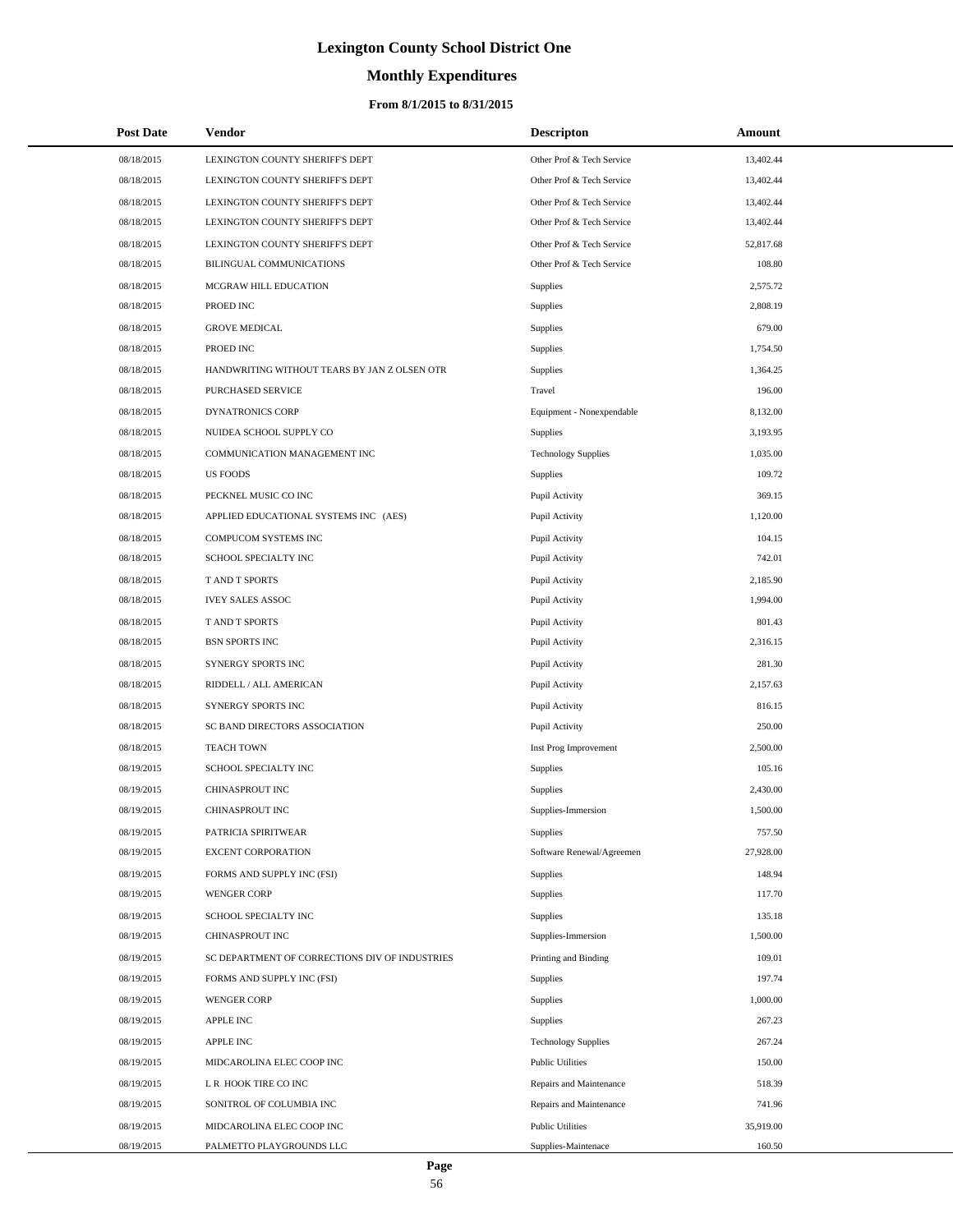# **Monthly Expenditures**

## **From 8/1/2015 to 8/31/2015**

| <b>Post Date</b> | Vendor                                            | <b>Descripton</b>          | Amount   |
|------------------|---------------------------------------------------|----------------------------|----------|
| 08/19/2015       | PALMETTO PLAYGROUNDS LLC                          | Supplies-Maintenace        | 140.44   |
| 08/19/2015       | CALICO INDUSTRIES INC                             | Supplies-Maintenace        | 659.33   |
| 08/19/2015       | GENERATOR SERVICES INC                            | Repairs and Maintenance    | 500.00   |
| 08/19/2015       | SMITH AND JONES JANITORIAL SUPPLIES AND EQUIP INC | Supplies-Maintenace        | 577.79   |
| 08/19/2015       | PONY HILL NURSERY AND LANDSCAPING                 | Supplies-Maintenace        | 2,396.80 |
| 08/19/2015       | ACE GLASS CO INC                                  | Repairs and Maintenance    | 701.50   |
| 08/19/2015       | HAIGLER III, THOMAS I                             | Other Prof & Tech Service  | 180.00   |
| 08/19/2015       | KENDRICK GRAPHICS LLC                             | <b>Supplies</b>            | 632.28   |
| 08/19/2015       | CABLE AND CONNECTIONS                             | <b>Technology Supplies</b> | 1,177.00 |
| 08/19/2015       | CDWG ACCT 305089                                  | <b>Technology Supplies</b> | 1,277.58 |
| 08/19/2015       | TELCOM OF SOUTH CAROLINA INC                      | Repairs and Maintenance    | 170.00   |
| 08/19/2015       | DIGITAL OFFICE SOLUTIONS INC                      | Repairs and Maintenance    | 266.95   |
| 08/19/2015       | <b>ANOTHER PRINTER</b>                            | Supplies                   | 2,448.11 |
| 08/19/2015       | MCGRAW HILL EDUCATION                             | Supplies                   | 2,157.91 |
| 08/19/2015       | PURCHASED SERVICE                                 | Supplies                   | 250.00   |
| 08/19/2015       | PURCHASED SERVICE                                 | Supplies                   | 250.00   |
| 08/19/2015       | PURCHASED SERVICE                                 | Supplies                   | 250.00   |
| 08/19/2015       | <b>PURCHASED SERVICE</b>                          | Supplies                   | 250.00   |
| 08/19/2015       | PURCHASED SERVICE                                 | Supplies                   | 250.00   |
| 08/19/2015       | PURCHASED SERVICE                                 | Supplies                   | 250.00   |
| 08/19/2015       | PURCHASED SERVICE                                 | Supplies                   | 250.00   |
| 08/19/2015       | PURCHASED SERVICE                                 | Supplies                   | 250.00   |
| 08/19/2015       | PURCHASED SERVICE                                 | Supplies                   | 250.00   |
| 08/19/2015       | PURCHASED SERVICE                                 | Supplies                   | 250.00   |
| 08/19/2015       | PURCHASED SERVICE                                 | Supplies                   | 250.00   |
| 08/19/2015       | PURCHASED SERVICE                                 | Supplies                   | 250.00   |
| 08/19/2015       | PURCHASED SERVICE                                 | Supplies                   | 250.00   |
| 08/19/2015       | <b>PURCHASED SERVICE</b>                          | Supplies                   | 250.00   |
| 08/19/2015       | PURCHASED SERVICE                                 | Supplies                   | 250.00   |
| 08/19/2015       | PURCHASED SERVICE                                 | Supplies                   | 250.00   |
| 08/19/2015       | <b>PURCHASED SERVICE</b>                          | Supplies                   | 250.00   |
| 08/19/2015       | PURCHASED SERVICE                                 | Supplies                   | 250.00   |
| 08/19/2015       | PURCHASED SERVICE                                 | Supplies                   | 250.00   |
| 08/19/2015       | PURCHASED SERVICE                                 | Supplies                   | 250.00   |
| 08/19/2015       | PURCHASED SERVICE                                 | Supplies                   | 250.00   |
| 08/19/2015       | PURCHASED SERVICE                                 | Supplies                   | 250.00   |
| 08/19/2015       | PURCHASED SERVICE                                 | Supplies                   | 250.00   |
| 08/19/2015       | PURCHASED SERVICE                                 | Supplies                   | 250.00   |
| 08/19/2015       | PURCHASED SERVICE                                 | Supplies                   | 250.00   |
| 08/19/2015       | PURCHASED SERVICE                                 | Supplies                   | 250.00   |
| 08/19/2015       | PURCHASED SERVICE                                 | Supplies                   | 250.00   |
| 08/19/2015       | PURCHASED SERVICE                                 | Supplies                   | 250.00   |
| 08/19/2015       | PURCHASED SERVICE                                 | Supplies                   | 250.00   |
| 08/19/2015       | PURCHASED SERVICE                                 | Supplies                   | 250.00   |
| 08/19/2015       | PURCHASED SERVICE                                 | Supplies                   | 250.00   |
| 08/19/2015       | PURCHASED SERVICE                                 | Supplies                   | 250.00   |
| 08/19/2015       | PURCHASED SERVICE                                 | Supplies                   | 250.00   |
| 08/19/2015       | PURCHASED SERVICE                                 | Supplies                   | 250.00   |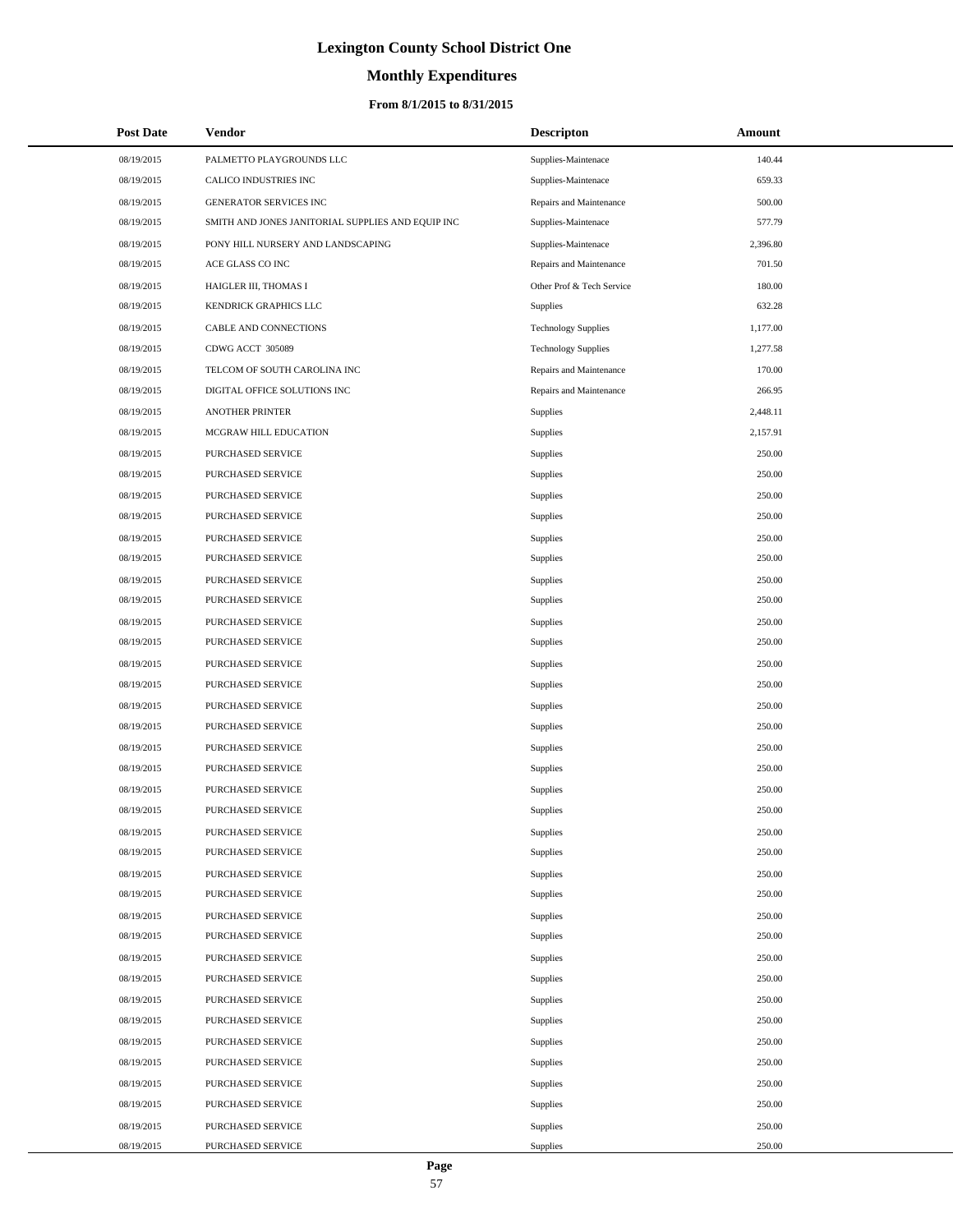# **Monthly Expenditures**

| <b>Post Date</b> | <b>Vendor</b>                                      | <b>Descripton</b>          | Amount    |
|------------------|----------------------------------------------------|----------------------------|-----------|
| 08/19/2015       | PURCHASED SERVICE                                  | Supplies                   | 250.00    |
| 08/19/2015       | PURCHASED SERVICE                                  | Supplies                   | 250.00    |
| 08/19/2015       | PURCHASED SERVICE                                  | Supplies                   | 250.00    |
| 08/19/2015       | PURCHASED SERVICE                                  | Supplies                   | 250.00    |
| 08/19/2015       | PURCHASED SERVICE                                  | Supplies                   | 250.00    |
| 08/19/2015       | PURCHASED SERVICE                                  | Supplies                   | 250.00    |
| 08/19/2015       | PURCHASED SERVICE                                  | Supplies                   | 250.00    |
| 08/19/2015       | PURCHASED SERVICE                                  | Supplies                   | 250.00    |
| 08/19/2015       | SOUTHMED INC                                       | <b>Technology Supplies</b> | 4,598.10  |
| 08/19/2015       | <b>JW PEPPER</b>                                   | Pupil Activity             | 1,000.00  |
| 08/19/2015       | KENDALL/HUNT PUBLISHING CO                         | Pupil Activity             | 736.33    |
| 08/19/2015       | FORMS AND SUPPLY INC (FSI)                         | Pupil Activity             | 2,056.97  |
| 08/19/2015       | HEWLETT PACKARD BUSINESS STORE                     | Pupil Activity             | 212.93    |
| 08/19/2015       | COOLE SCHOOL INC                                   | Pupil Activity             | 2,220.80  |
| 08/19/2015       | FORMS AND SUPPLY INC (FSI)                         | Pupil Activity             | 506.41    |
| 08/19/2015       | READ TO THEM INC                                   | Pupil Activity             | 4,622.50  |
| 08/19/2015       | SCHOOL SPECIALTY INC                               | Pupil Activity             | 526.67    |
| 08/19/2015       | SCHOOL SPECIALTY INC                               | Pupil Activity             | 1,300.44  |
| 08/19/2015       | <b>CENGAGE LEARNING</b>                            | Pupil Activity             | 851.40    |
| 08/20/2015       | ENCORE TECHNOLOGY GROUP LLC                        | Supplies                   | 1,052.82  |
| 08/20/2015       | LEXIA LEARNING SYSTEMS INC                         | Software Renewal/Agreemen  | 35,310.00 |
| 08/20/2015       | ENCORE TECHNOLOGY GROUP LLC                        | Supplies                   | 973.62    |
| 08/20/2015       | SCHOOL SPECIALTY INC                               | Supplies                   | 115.78    |
| 08/20/2015       | CHILDS AND HALLIGAN P A                            | <b>Legal Services</b>      | 13,826.19 |
| 08/20/2015       | MCNAIR LAW FIRM PA                                 | <b>Legal Services</b>      | 282.75    |
| 08/20/2015       | PURCHASED SERVICE                                  | Travel                     | 102.35    |
| 08/20/2015       | PURCHASED SERVICE                                  | Travel                     | 390.50    |
| 08/20/2015       | PURCHASED SERVICE                                  | Travel                     | 390.50    |
| 08/20/2015       | PURCHASED SERVICE                                  | Travel                     | 497.45    |
| 08/20/2015       | PURCHASED SERVICE                                  | Travel                     | 390.50    |
| 08/20/2015       | SCE&G                                              | <b>Public Utilities</b>    | 1,609.68  |
| 08/20/2015       | COMPASS GROUP USA INC DBA CANTEEN REFRESHMENT SERV | Rentals                    | 462.24    |
| 08/20/2015       | LA BARRIER AND SON INC                             | Supplies-Maintenace        | 2,471.70  |
| 08/20/2015       | SCE&G                                              | <b>Public Utilities</b>    | 14,514.22 |
| 08/20/2015       | SCE&G                                              | <b>Public Utilities</b>    | 9,523.81  |
| 08/20/2015       | SCE&G                                              | <b>Public Utilities</b>    | 30,141.07 |
| 08/20/2015       | <b>BARNES PROPANE</b>                              | Energy                     | 770.20    |
| 08/20/2015       | SCE&G                                              | <b>Public Utilities</b>    | 16,008.76 |
| 08/20/2015       | SCE&G                                              | <b>Public Utilities</b>    | 9,555.41  |
| 08/20/2015       | SCE&G                                              | <b>Public Utilities</b>    | 13,813.27 |
| 08/20/2015       | SCE&G                                              | <b>Public Utilities</b>    | 46,370.96 |
| 08/20/2015       | SCE&G                                              | <b>Public Utilities</b>    | 10,151.58 |
| 08/20/2015       | <b>INTERSTATE SOLUTIONS</b>                        | Supplies-Maintenace        | 303.77    |
| 08/20/2015       | SCE&G                                              | <b>Public Utilities</b>    | 11,904.08 |
| 08/20/2015       | SCE&G                                              | <b>Public Utilities</b>    | 21,103.82 |
| 08/20/2015       | SCE&G                                              | <b>Public Utilities</b>    | 9,098.16  |
| 08/20/2015       | SCE&G                                              | <b>Public Utilities</b>    | 3,439.57  |
| 08/20/2015       | SCE&G                                              | <b>Public Utilities</b>    | 20,313.22 |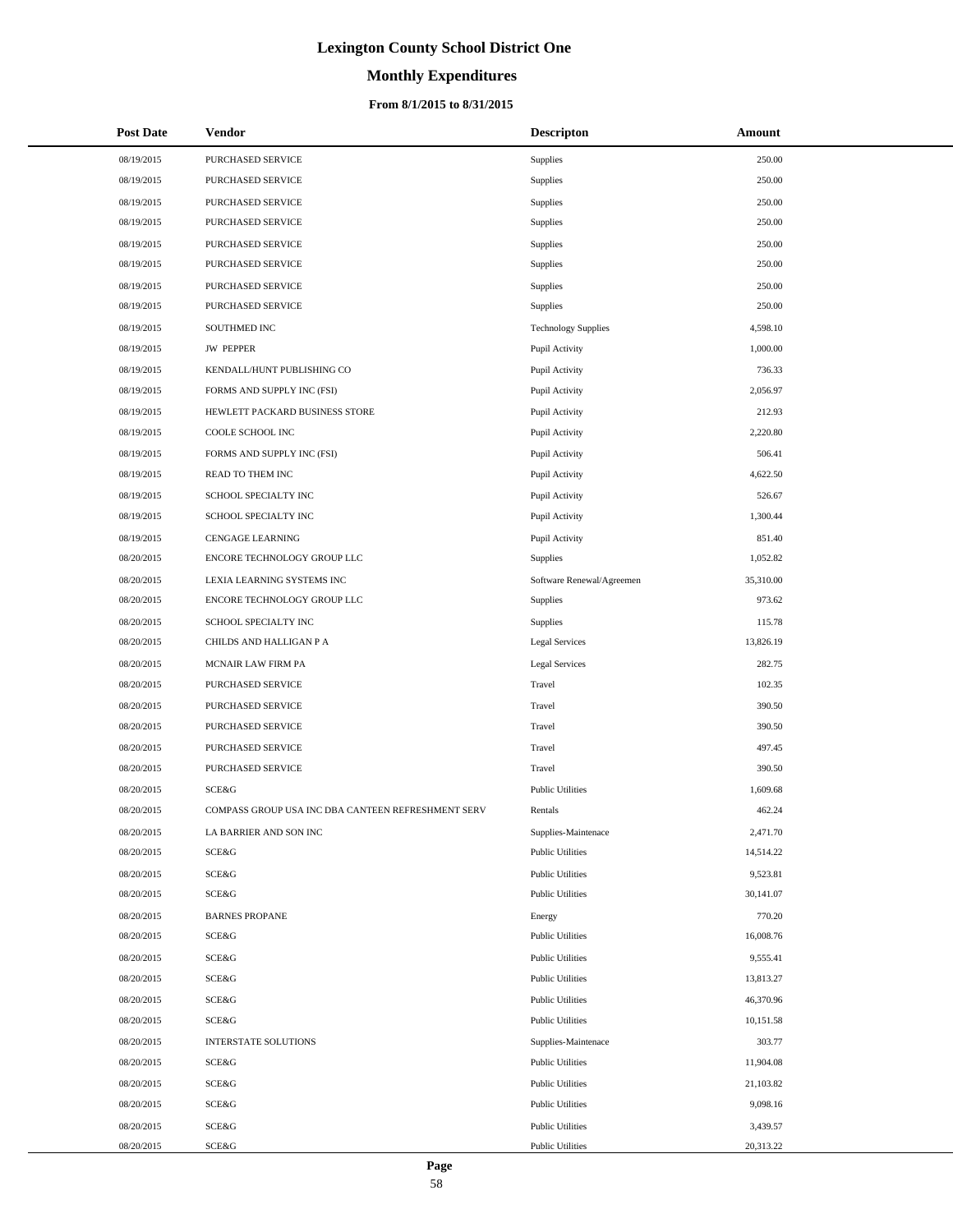# **Monthly Expenditures**

### **From 8/1/2015 to 8/31/2015**

| <b>Post Date</b> | Vendor                                             | <b>Descripton</b>          | Amount    |
|------------------|----------------------------------------------------|----------------------------|-----------|
| 08/20/2015       | SCE&G                                              | <b>Public Utilities</b>    | 12,660.76 |
| 08/20/2015       | SCE&G                                              | <b>Public Utilities</b>    | 8,891.05  |
| 08/20/2015       | SMITH AND JONES JANITORIAL SUPPLIES AND EQUIP INC  | Supplies-Maintenace        | 1.072.14  |
| 08/20/2015       | SOUTHEASTERN PAPER                                 | Supplies-Maintenace        | 144.34    |
| 08/20/2015       | SCE&G                                              | <b>Public Utilities</b>    | 14,060.56 |
| 08/20/2015       | SCE&G                                              | <b>Public Utilities</b>    | 25,177.25 |
| 08/20/2015       | SCE&G                                              | <b>Public Utilities</b>    | 89,028.43 |
| 08/20/2015       | SCE&G                                              | <b>Public Utilities</b>    | 14,657.09 |
| 08/20/2015       | SCE&G                                              | <b>Public Utilities</b>    | 197.29    |
| 08/20/2015       | FOSTER, CHARLES RICHARD                            | Other Prof & Tech Service  | 120.00    |
| 08/20/2015       | FINLEY, STEPHEN CRAIG                              | Other Prof & Tech Service  | 180.00    |
| 08/20/2015       | HART, MICHAEL JOSEPH                               | Other Prof & Tech Service  | 180.00    |
| 08/20/2015       | CDWG ACCT 305089                                   | <b>Technology Supplies</b> | 1,270.59  |
| 08/20/2015       | CAMBIUM LEARNING GROUP                             | Supplies                   | 2,018.25  |
| 08/20/2015       | MCGRAW HILL EDUCATION                              | Supplies                   | 685.89    |
| 08/20/2015       | <b>GROVE MEDICAL</b>                               | Supplies                   | 445.24    |
| 08/20/2015       | PURCHASED SERVICE                                  | Travel                     | 220.80    |
| 08/20/2015       | GS2 ENGINEERING INC                                | <b>Building</b>            | 4,393.50  |
| 08/20/2015       | <b>LENOVO US</b>                                   | Pupil Activity             | 1,615.70  |
| 08/20/2015       | SCHOOL SPECIALTY INC                               | Pupil Activity             | 514.77    |
| 08/20/2015       | MEADOW GLEN MIDDLE SCHOOL                          | Pupil Activity             | 500.00    |
| 08/20/2015       | SCHOOL TECH INC                                    | Pupil Activity             | 103.77    |
| 08/20/2015       | PURCHASED SERVICE                                  | Pupil Activity             | 116.35    |
| 08/20/2015       | PURCHASED SERVICE                                  | Pupil Activity             | 116.35    |
| 08/20/2015       | PURCHASED SERVICE                                  | Pupil Activity             | 116.35    |
| 08/20/2015       | PURCHASED SERVICE                                  | Pupil Activity             | 116.35    |
| 08/20/2015       | PURCHASED SERVICE                                  | Pupil Activity             | 116.35    |
| 08/20/2015       | PURCHASED SERVICE                                  | Pupil Activity             | 116.35    |
| 08/20/2015       | PURCHASED SERVICE                                  | Pupil Activity             | 116.35    |
| 08/20/2015       | NORTH AUGUSTA HIGH SCHOOL                          | Pupil Activity             | 660.00    |
| 08/21/2015       | SCHOOL SPECIALTY INC                               | Supplies                   | 1,515.52  |
| 08/21/2015       | SCHOOL SPECIALTY INC                               | Supplies                   | 1,806.91  |
| 08/21/2015       | GREENVILLE COUNTY SCHOOL DIST                      | Tuition-LEA                | 1,687.75  |
| 08/21/2015       | FORMS AND SUPPLY INC (FSI)                         | Supplies                   | 2,701.99  |
| 08/21/2015       | SCHOOL SPECIALTY INC                               | Supplies                   | 2,718.55  |
| 08/21/2015       | <b>DELL COMPUTERS</b>                              | Supplies                   | 545.65    |
| 08/21/2015       | MACGILL & CO                                       | Supplies                   | 839.95    |
| 08/21/2015       | DELL COMPUTERS                                     | Supplies                   | 246.09    |
| 08/21/2015       | FORMS AND SUPPLY INC (FSI)                         | Supplies                   | 107.86    |
| 08/21/2015       | MACHINE AND WELDING SUPPLY CO DBA ARC3 GASES SOUTH | Supplies                   | 4,202.91  |
| 08/21/2015       | SOUTHERN EDUCATIONAL SYSTEMS INC                   | Supplies                   | 339.82    |
| 08/21/2015       | PINE GROVE INC                                     | Tuition                    | 2,125.83  |
| 08/21/2015       | GREENVILLE COUNTY SCHOOL DIST                      | Tuition-LEA                | 1,477.56  |
| 08/21/2015       | <b>LRADAC</b>                                      | Other Prof & Tech Service  | 1,377.99  |
| 08/21/2015       | W T COX SUBSCRIPTIONS                              | Periodicals                | 735.92    |
| 08/21/2015       | CULLUM SERVICES INC                                | Repairs and Maintenance    | 843.75    |
| 08/21/2015       | A MOBILE STORAGE CO INC                            | Rentals                    | 619.97    |
| 08/21/2015       | L R HOOK TIRE CO INC                               | Supplies-Maintenace        | 373.48    |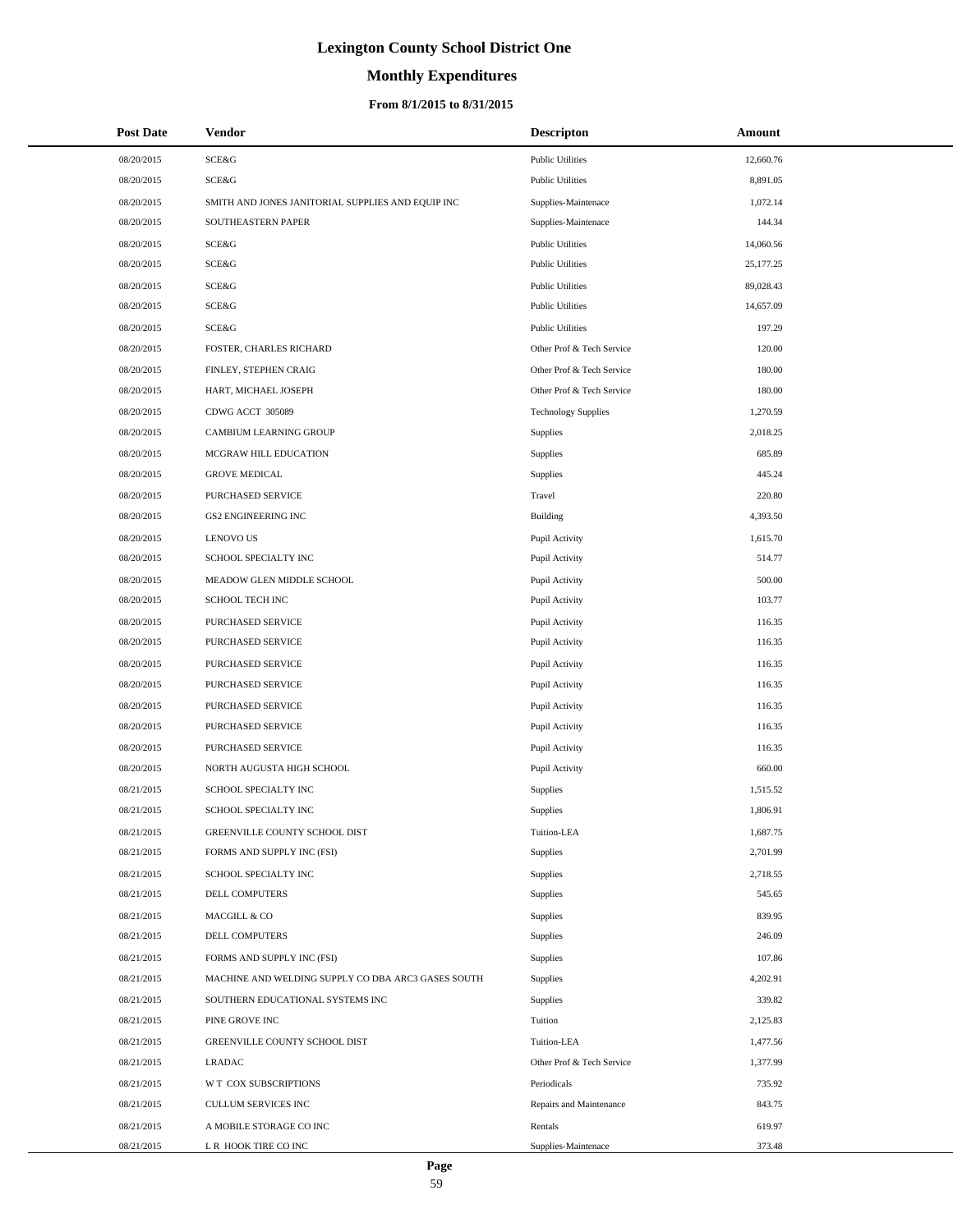# **Monthly Expenditures**

| <b>Post Date</b> | Vendor                                          | <b>Descripton</b>         | Amount   |
|------------------|-------------------------------------------------|---------------------------|----------|
| 08/21/2015       | CULLUM SERVICES INC                             | Repairs and Maintenance   | 4,792.50 |
| 08/21/2015       | CULLUM SERVICES INC                             | Repairs and Maintenance   | 1,108.08 |
| 08/21/2015       | CULLUM SERVICES INC                             | Repairs and Maintenance   | 3,937.50 |
| 08/21/2015       | CULLUM SERVICES INC                             | Repairs and Maintenance   | 1,023.75 |
| 08/21/2015       | CULLUM SERVICES INC                             | Repairs and Maintenance   | 360.00   |
| 08/21/2015       | CULLUM SERVICES INC                             | Repairs and Maintenance   | 1,379.17 |
| 08/21/2015       | <b>CULLUM SERVICES INC</b>                      | Repairs and Maintenance   | 440.63   |
| 08/21/2015       | CULLUM SERVICES INC                             | Repairs and Maintenance   | 2,730.00 |
| 08/21/2015       | <b>CULLUM SERVICES INC</b>                      | Repairs and Maintenance   | 757.50   |
| 08/21/2015       | <b>WW GRAINGER</b>                              | Supplies-Maintenace       | 1,212.84 |
| 08/21/2015       | CULLUM SERVICES INC                             | Repairs and Maintenance   | 1,372.50 |
| 08/21/2015       | CULLUM SERVICES INC                             | Repairs and Maintenance   | 1,355.63 |
| 08/21/2015       | CULLUM SERVICES INC                             | Repairs and Maintenance   | 1,059.38 |
| 08/21/2015       | <b>CULLUM SERVICES INC</b>                      | Repairs and Maintenance   | 1,331.25 |
| 08/21/2015       | CULLUM SERVICES INC                             | Repairs and Maintenance   | 1,792.50 |
| 08/21/2015       | CULLUM SERVICES INC                             | Repairs and Maintenance   | 3,788.54 |
| 08/21/2015       | RUFUS ORNDUFF REF INC                           | Repairs and Maintenance   | 380.00   |
| 08/21/2015       | <b>CULLUM SERVICES INC</b>                      | Repairs and Maintenance   | 1,691.25 |
| 08/21/2015       | CULLUM SERVICES INC                             | Repairs and Maintenance   | 1,537.50 |
| 08/21/2015       | <b>CULLUM SERVICES INC</b>                      | Repairs and Maintenance   | 1,149.38 |
| 08/21/2015       | HD SUPPLY POWER SOLUTIONS LTD                   | Supplies-Maintenace       | 2,211.05 |
| 08/21/2015       | CULLUM SERVICES INC                             | Repairs and Maintenance   | 2,651.25 |
| 08/21/2015       | CULLUM SERVICES INC                             | Repairs and Maintenance   | 1,125.00 |
| 08/21/2015       | CULLUM SERVICES INC                             | Repairs and Maintenance   | 1,515.00 |
| 08/21/2015       | SABIC POLYMERSHAPES LLC                         | Supplies-Maintenace       | 219.35   |
| 08/21/2015       | CULLUM SERVICES INC                             | Repairs and Maintenance   | 1,376.25 |
| 08/21/2015       | <b>WW GRAINGER</b>                              | Supplies-Maintenace       | 197.42   |
| 08/21/2015       | CULLUM SERVICES INC                             | Repairs and Maintenance   | 1,530.00 |
| 08/21/2015       | CULLUM SERVICES INC                             | Repairs and Maintenance   | 1,205.60 |
| 08/21/2015       | CULLUM SERVICES INC                             | Repairs and Maintenance   | 1,276.88 |
| 08/21/2015       | CULLUM SERVICES INC                             | Repairs and Maintenance   | 620.62   |
| 08/21/2015       | CULLUM SERVICES INC                             | Repairs and Maintenance   | 2,371.88 |
| 08/21/2015       | SOUTHEASTERN PAPER                              | Supplies-Maintenace       | 199.53   |
| 08/21/2015       | <b>CULLUM SERVICES INC</b>                      | Repairs and Maintenance   | 1,453.13 |
| 08/21/2015       | CAROLINA HOUSE MOVERS INC                       | Other Prof & Tech Service | 1,575.81 |
| 08/21/2015       | ADI                                             | Supplies-Maintenace       | 692.98   |
| 08/21/2015       | SHERWIN WILLIAMS                                | Supplies-Maintenace       | 211.81   |
| 08/21/2015       | CULLUM SERVICES INC                             | Repairs and Maintenance   | 2,437.50 |
| 08/21/2015       | CAROLINA HOUSE MOVERS INC                       | Other Prof & Tech Service | 2,774.30 |
| 08/21/2015       | ADI                                             | Supplies-Maintenace       | 629.63   |
| 08/21/2015       | SHERWIN WILLIAMS                                | Supplies-Maintenace       | 211.80   |
| 08/21/2015       | CULLUM SERVICES INC                             | Repairs and Maintenance   | 5,887.50 |
| 08/21/2015       | WILFONG, MICHAEL BRIAN                          | Other Prof & Tech Service | 120.00   |
| 08/21/2015       | MEFFORD, ROY EARL                               | Other Prof & Tech Service | 180.00   |
| 08/21/2015       | SMITH, THOMAS ALVIN                             | Other Prof & Tech Service | 180.00   |
| 08/21/2015       | SERVICE PRINTING CO INC                         | Printing and Binding      | 4,782.90 |
| 08/21/2015       | SC NATIONAL SCHOOL PUBLIC RELATIONS ASSOCIATION | Dues and Fees             | 110.00   |
| 08/21/2015       | ROI TRAINING AND CONSULTING LLC                 | <b>Staff Services</b>     | 1,450.00 |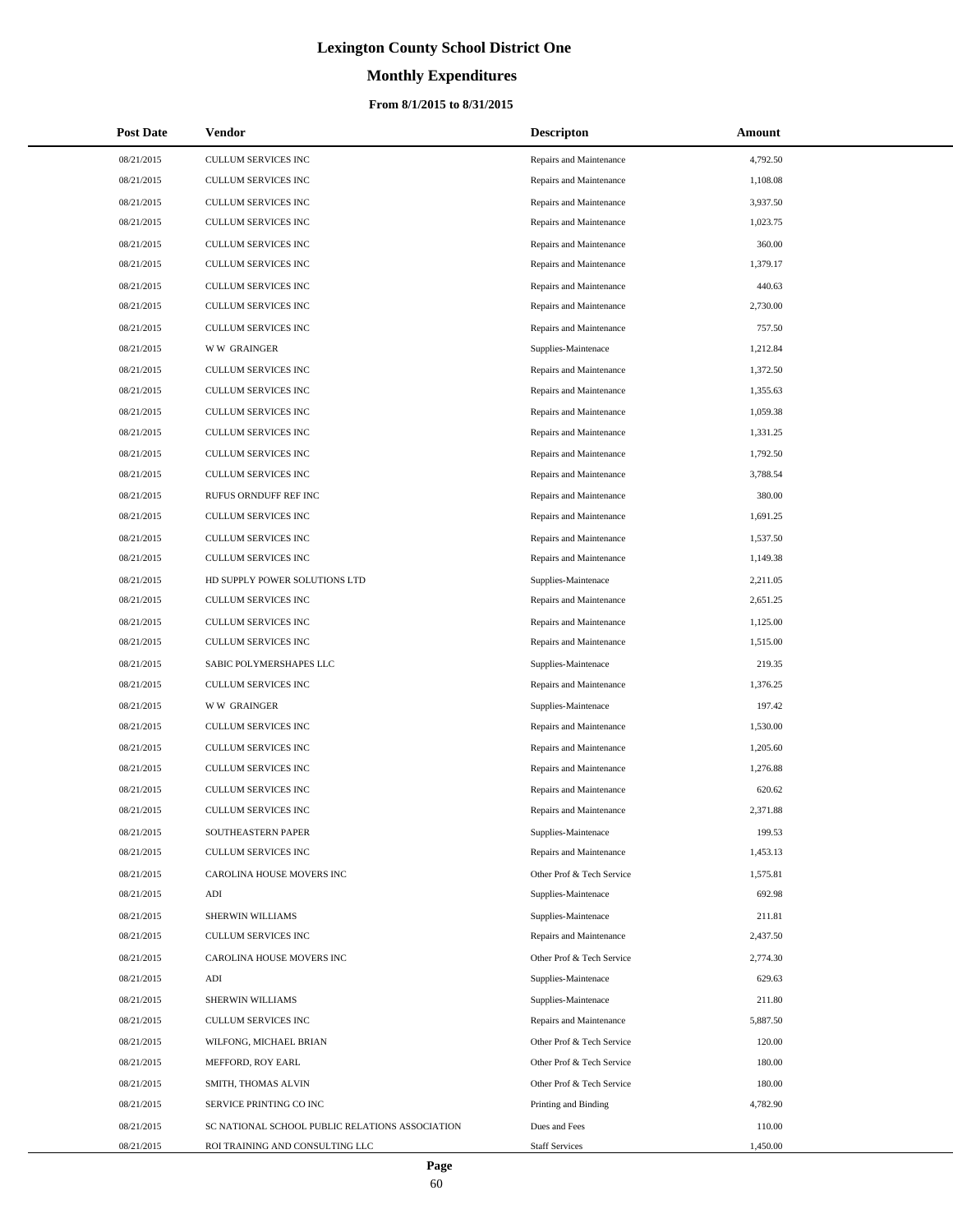# **Monthly Expenditures**

| <b>Post Date</b> | Vendor                                            | <b>Descripton</b>          | Amount    |
|------------------|---------------------------------------------------|----------------------------|-----------|
| 08/21/2015       | SUNGARD PUBLIC SECTOR INC                         | Software Renewal/Agreemen  | 10,871.26 |
| 08/21/2015       | ADORAMA INC                                       | <b>Technology Supplies</b> | 1,029.95  |
| 08/21/2015       | FORMS AND SUPPLY INC (FSI)                        | <b>Technology Supplies</b> | 500.95    |
| 08/21/2015       | SCHOOL SPECIALTY INC                              | Supplies                   | 474.01    |
| 08/21/2015       | HOUGHTON MIFFLIN                                  | Software Renewal/Agreemen  | 5,307.20  |
| 08/21/2015       | <b>GROVE MEDICAL</b>                              | Supplies                   | 477.12    |
| 08/21/2015       | DELL COMPUTERS                                    | Supplies                   | 1,463.67  |
| 08/21/2015       | FREY SCIENTIFIC                                   | Supplies                   | $-3.35$   |
| 08/21/2015       | ADORAMA INC                                       | <b>Technology Supplies</b> | 1,363.60  |
| 08/21/2015       | JENKINS HANCOCK AND SIDES                         | Building                   | 9,243.00  |
| 08/21/2015       | BLICK ART MATERIALS LLC                           | Pupil Activity             | 391.18    |
| 08/21/2015       | <b>BG ENTERPRISES</b>                             | Pupil Activity             | 1,681.00  |
| 08/21/2015       | <b>HEINEMANN</b>                                  | Pupil Activity             | 1,644.50  |
| 08/21/2015       | CAROLINA BIOLOGICAL SUPPLY CO                     | Pupil Activity             | 178.64    |
| 08/21/2015       | SC HIGH SCHOOL LEAGUE                             | Pupil Activity             | 1,500.80  |
| 08/21/2015       | SOUTH AIKEN HIGH SCHOOL                           | Pupil Activity             | 160.00    |
| 08/21/2015       | SC HIGH SCHOOL LEAGUE                             | Pupil Activity             | 3,487.45  |
| 08/21/2015       | NORTH AUGUSTA HIGH SCHOOL                         | Pupil Activity             | 720.00    |
| 08/21/2015       | X GRAIN SPORTWEAR                                 | Pupil Activity             | 2,500.00  |
| 08/21/2015       | SCHOOLOGY INC                                     | Software Renewal/Agreemen  | 62,500.00 |
| 08/24/2015       | DELL COMPUTERS                                    | Supplies                   | 117.69    |
| 08/24/2015       | FRANKLIN COVEY CO (EDUCATION DIV)                 | Inst Prog Improvement      | 4,950.00  |
| 08/24/2015       | DELL COMPUTERS                                    | Supplies                   | 1,123.42  |
| 08/24/2015       | ROCHESTER 100 INC                                 | Supplies                   | 805.00    |
| 08/24/2015       | FORMS AND SUPPLY INC (FSI)                        | Supplies                   | 183.43    |
| 08/24/2015       | MANAGEDPRINT                                      | Supplies                   | 139.10    |
| 08/24/2015       | NUIDEA SCHOOL SUPPLY CO                           | Supplies                   | 353.10    |
| 08/24/2015       | EXPEDITIONARY LEARNING OUTWARD BOUND INC          | Inst Prog Improvement      | 4,400.00  |
| 08/24/2015       | DELL COMPUTERS                                    | Supplies                   | 564.90    |
| 08/24/2015       | PINE PRESS OF LEXINGTON INC                       | Supplies                   | 604.99    |
| 08/24/2015       | FORMS AND SUPPLY INC (FSI)                        | Supplies                   | 565.07    |
| 08/24/2015       | PRESENTATION SYSTEMS SOUTH INC                    | Supplies                   | 962.04    |
| 08/24/2015       | DELL COMPUTERS                                    | <b>Supplies</b>            | 1,219.70  |
| 08/24/2015       | BIORAD LIFE SCIENCE GROUP                         | Supplies-Instruction       | 221.01    |
| 08/24/2015       | A+ COMPUTER SCIENE                                | Supplies                   | 620.00    |
| 08/24/2015       | CERRA (CENTER FOR EDUCATOR RECRUIT RETENTION AND  | Travel                     | 400.00    |
| 08/24/2015       | NCSS (NATIONAL COUNCIL FOR SOC STUDIES)           | Travel                     | 889.00    |
| 08/24/2015       | SHIFFLER EQUIPMENT SALES INC                      | Supplies-Maintenace        | 427.47    |
| 08/24/2015       | OTIS ELEVATOR CO                                  | Repairs and Maintenance    | 6,738.03  |
| 08/24/2015       | ACE GLASS CO INC                                  | Repairs and Maintenance    | 125.00    |
| 08/24/2015       | SMITH AND JONES JANITORIAL SUPPLIES AND EQUIP INC | Supplies-Maintenace        | 864.05    |
| 08/24/2015       | TMS TOTAL MAINTENANCE SOLUTIONS                   | Supplies-Maintenace        | 1,248.26  |
| 08/24/2015       | <b>GRAYBAR ELECTRIC CO INC</b>                    | Supplies-Maintenace        | 507.27    |
| 08/24/2015       | ZYLSTRA, SCOTT LEWIS                              | Other Prof & Tech Service  | 180.00    |
| 08/24/2015       | ZYLSTRA, SCOTT LEWIS                              | Other Prof & Tech Service  | 180.00    |
| 08/24/2015       | SMITH, THOMAS ALVIN                               | Other Prof & Tech Service  | 180.00    |
| 08/24/2015       | NATIONAL SCHOOL PUBLIC RELATIONS ASSOC            | Other Prof & Tech Service  | 450.00    |
| 08/24/2015       | LIZARD'S THICKET INC                              | Other Objects              | 1,111.41  |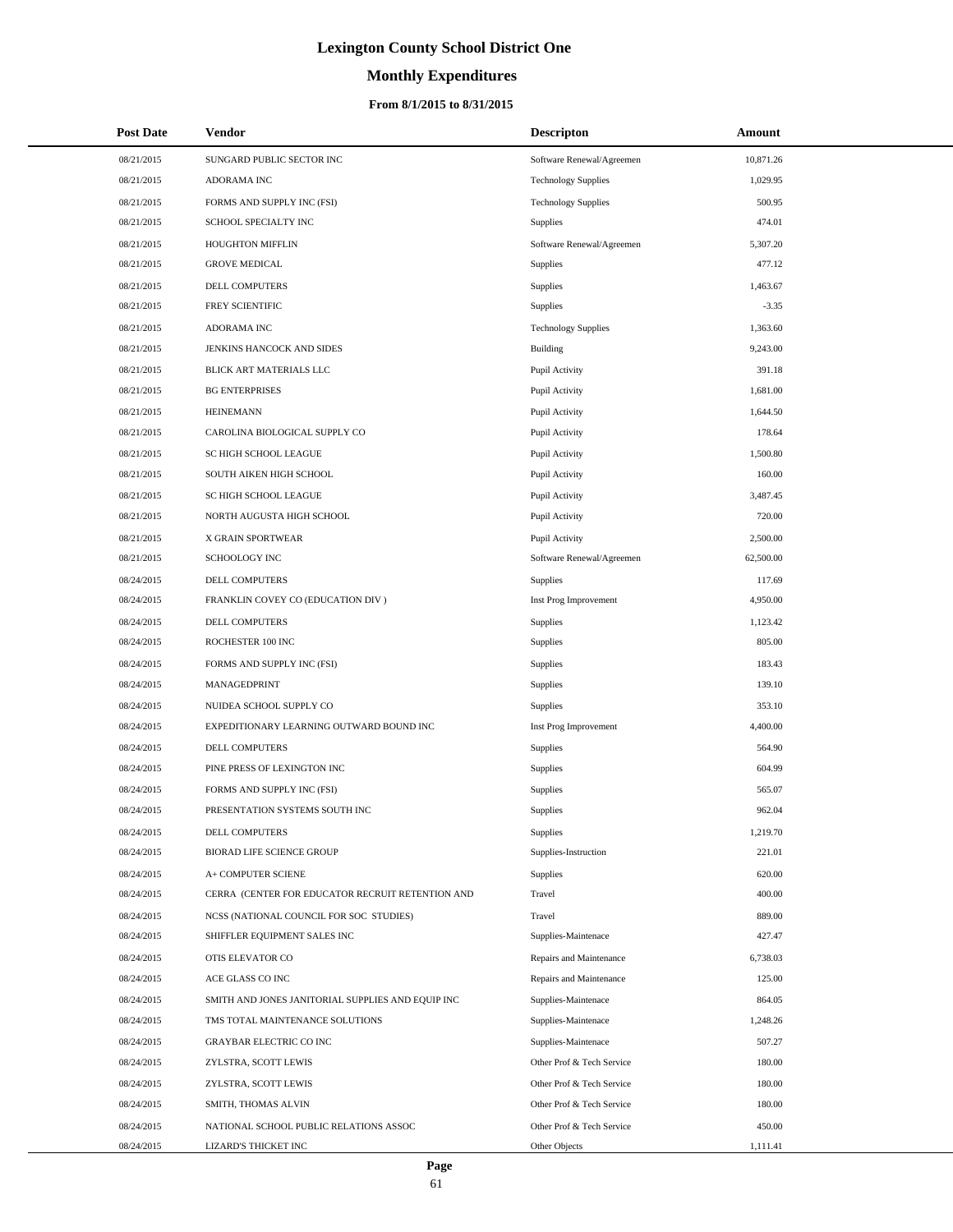# **Monthly Expenditures**

| <b>Post Date</b> | Vendor                                        | <b>Descripton</b>          | Amount     |
|------------------|-----------------------------------------------|----------------------------|------------|
| 08/24/2015       | <b>APPLE INC</b>                              | <b>Technology Supplies</b> | 295.32     |
| 08/24/2015       | <b>CAMCOR</b>                                 | <b>Technology Supplies</b> | 13,000.50  |
| 08/24/2015       | <b>GRAYBAR ELECTRIC CO INC</b>                | <b>Technology Supplies</b> | 133.54     |
| 08/24/2015       | IBM NATIONAL PARTS CENTER                     | <b>Technology Supplies</b> | 369.15     |
| 08/24/2015       | IBM NATIONAL PARTS CENTER                     | <b>Technology Supplies</b> | 295.32     |
| 08/24/2015       | FRANKLIN COVEY CO (EDUCATION DIV)             | <b>Supplies</b>            | 1,042.09   |
| 08/24/2015       | FRANKLIN COVEY CO (EDUCATION DIV)             | Supplies                   | 3,264.29   |
| 08/24/2015       | <b>GROVE MEDICAL</b>                          | Supplies                   | 233.80     |
| 08/24/2015       | FORMS AND SUPPLY INC (FSI)                    | Supplies                   | 171.41     |
| 08/24/2015       | DELL COMPUTERS                                | Technology Equipment D F   | 251,555.35 |
| 08/24/2015       | RUFUS ORNDUFF REF INC                         | Repairs and Maintenance    | 6,932.39   |
| 08/24/2015       | RUFUS ORNDUFF REF INC                         | Repairs and Maintenance    | 1,968.42   |
| 08/24/2015       | RUFUS ORNDUFF REF INC                         | Repairs and Maintenance    | 321.76     |
| 08/24/2015       | <b>JW PEPPER</b>                              | Pupil Activity             | 101.25     |
| 08/24/2015       | <b>IVEY SALES ASSOC</b>                       | Pupil Activity             | 916.00     |
| 08/24/2015       | N AUGUSTA YELLOW JACKETS CLUB                 | Pupil Activity             | 405.00     |
| 08/24/2015       | <b>BSN SPORTS INC</b>                         | Pupil Activity             | 1,978.71   |
| 08/24/2015       | HATCHELL, JOHN G                              | Pupil Activity             | 120.00     |
| 08/24/2015       | POOLE, JOSEPH AARON                           | Pupil Activity             | 120.00     |
| 08/24/2015       | TRIANO, GUY                                   | Pupil Activity             | 120.00     |
| 08/24/2015       | <b>BROOME, ROBBIE SHANE</b>                   | Pupil Activity             | 149.60     |
| 08/24/2015       | DRENNING, DOUGLAS T                           | Pupil Activity             | 101.00     |
| 08/24/2015       | KOONE, MICHAEL L                              | Pupil Activity             | 148.70     |
| 08/24/2015       | PERKINS, JAY C                                | Pupil Activity             | 148.70     |
| 08/24/2015       | SAUNDERS, LARRY J                             | Pupil Activity             | 101.00     |
| 08/24/2015       | CROW, JEREMY W                                | Pupil Activity             | 210.00     |
| 08/24/2015       | RENTZ, ELIZABETH BAXLEY                       | Pupil Activity             | 210.00     |
| 08/24/2015       | SAYE, TOM                                     | Pupil Activity             | 180.00     |
| 08/24/2015       | <b>LEARNING A-Z</b>                           | Software Renewal/Agreemen  | 299.85     |
| 08/25/2015       | FORMS AND SUPPLY INC (FSI)                    | <b>Supplies</b>            | 239.89     |
| 08/25/2015       | COMPUTER DESIGN CONSULTING SERVICE LLC        | Printing and Binding       | 1,107.45   |
| 08/25/2015       | TIME FOR KIDS                                 | Supplies                   | 1,436.00   |
| 08/25/2015       | SCHOOL SPECIALTY INC                          | Supplies                   | 137.79     |
| 08/25/2015       | <b>BG ENTERPRISES</b>                         | Supplies                   | 1,248.20   |
| 08/25/2015       | TIME FOR KIDS                                 | Supplies                   | $-80.00$   |
| 08/25/2015       | FORMS AND SUPPLY INC (FSI)                    | Supplies                   | 2,456.93   |
| 08/25/2015       | <b>ACT CUSTOMER SERVICES (68)</b>             | Other Prof & Tech Service  | 295.00     |
| 08/25/2015       | <b>FORKS DRUM CLOSET</b>                      | Supplies                   | 115.50     |
| 08/25/2015       | SARGENT WELCH LLC A VWR CO                    | Supplies                   | 5,136.15   |
| 08/25/2015       | <b>IPARADIGMS LLC</b>                         | Software Renewal/Agreemen  | 2,803.74   |
| 08/25/2015       | SC DEPARTMENT OF REVENUE (SALES TAX RETURN)   | Software Renewal/Agreemen  | 149.01     |
| 08/25/2015       | BARNES & NOBLE BOOKSELLERS INC                | <b>Supplies</b>            | 2,320.51   |
| 08/25/2015       | ORASURE TECHNOLOGIES INC                      | Other Prof & Tech Service  | 18,190.00  |
| 08/25/2015       | SCHOLASTIC INC                                | Software Renewal/Agreemen  | 2,966.50   |
| 08/25/2015       | MOVIE LICENSING USA SWANK MOTION PICTURES INC | Software Renewal/Agreemen  | 442.00     |
| 08/25/2015       | DELL COMPUTERS                                | <b>Technology Supplies</b> | 834.55     |
| 08/25/2015       | COLEMAN LEW AND ASSOCIATES                    | Other Prof & Tech Service  | 14,000.00  |
| 08/25/2015       | COMPASS MUNICPAL ADVISORS LLC DBA SCFCSI      | Travel                     | 250.00     |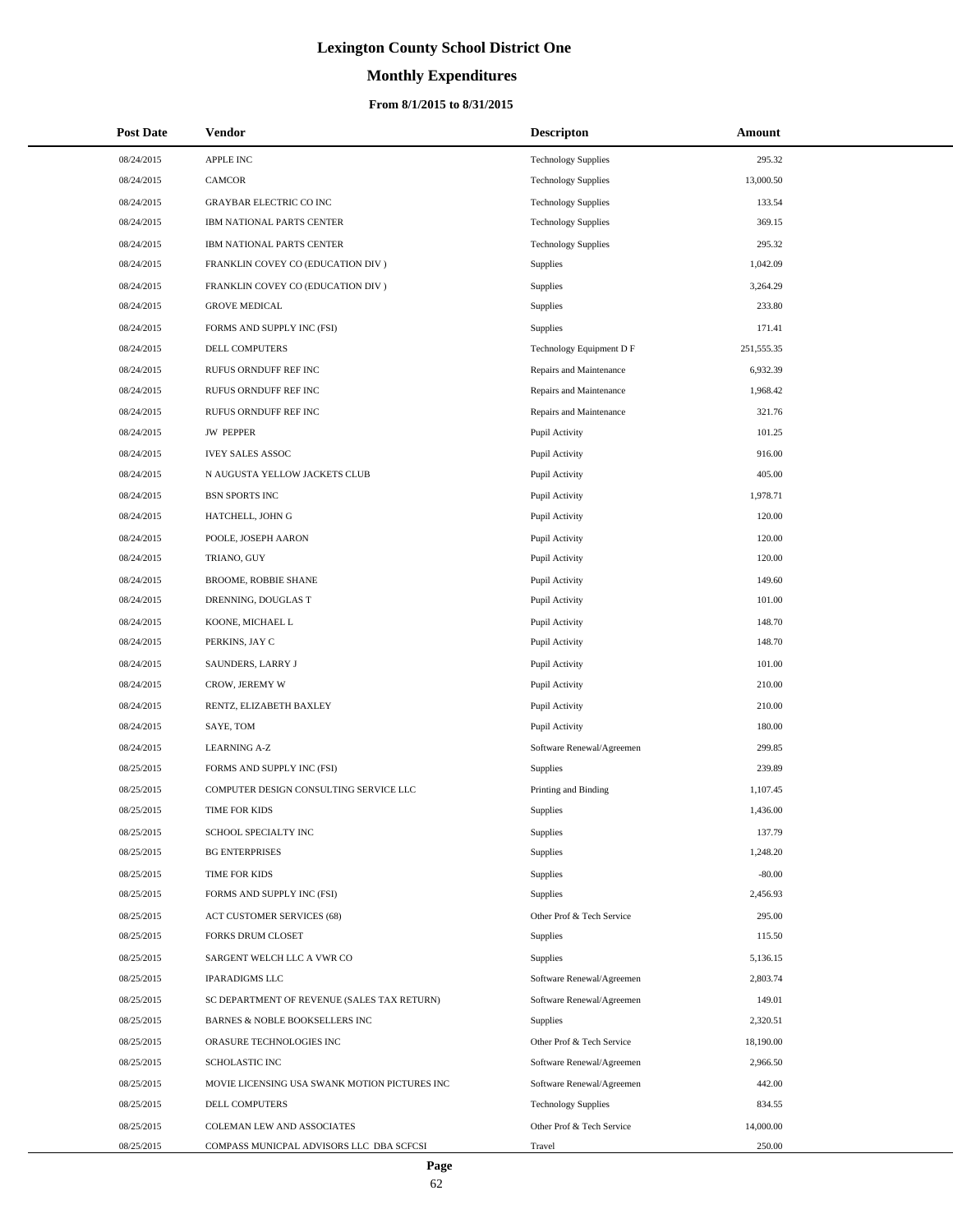# **Monthly Expenditures**

## **From 8/1/2015 to 8/31/2015**

| <b>Post Date</b> | Vendor                                      | <b>Descripton</b>          | Amount    |
|------------------|---------------------------------------------|----------------------------|-----------|
| 08/25/2015       | THE HALL COMPANY INC                        | Supplies                   | 703.40    |
| 08/25/2015       | <b>US LASER INC</b>                         | <b>Supplies</b>            | 1,386.72  |
| 08/25/2015       | PALMETTO SPORTS FLOORS LLC                  | Repairs and Maintenance    | 4,818.00  |
| 08/25/2015       | GECP (GENERAL ELECTRIC)                     | Supplies-Maintenace        | 2,886.00  |
| 08/25/2015       | SC DEPARTMENT OF REVENUE (SALES TAX RETURN) | Supplies-Maintenace        | 202.02    |
| 08/25/2015       | PALMETTO SPORTS FLOORS LLC                  | Repairs and Maintenance    | 4,402.08  |
| 08/25/2015       | <b>GRAYBAR ELECTRIC CO INC</b>              | Supplies-Maintenace        | 749.00    |
| 08/25/2015       | PALMETTO SPORTS FLOORS LLC                  | Repairs and Maintenance    | 4,402.08  |
| 08/25/2015       | <b>GRAYBAR ELECTRIC CO INC</b>              | Supplies-Maintenace        | 749.00    |
| 08/25/2015       | <b>JANPAK COLUMBIA</b>                      | Supplies-Maintenace        | 404.73    |
| 08/25/2015       | <b>JANPAK COLUMBIA</b>                      | Supplies-Maintenace        | 291.40    |
| 08/25/2015       | TERMINIX COMMERCIAL                         | Repairs and Maintenance    | 830.00    |
| 08/25/2015       | PALMETTO SPORTS FLOORS LLC                  | Repairs and Maintenance    | 504.00    |
| 08/25/2015       | <b>JANPAK COLUMBIA</b>                      | Supplies-Maintenace        | 480.97    |
| 08/25/2015       | <b>WW GRAINGER</b>                          | Supplies-Maintenace        | 911.34    |
| 08/25/2015       | PALMETTO SPORTS FLOORS LLC                  | Repairs and Maintenance    | 204.24    |
| 08/25/2015       | TERMINIX COMMERCIAL                         | Repairs and Maintenance    | 770.00    |
| 08/25/2015       | PALMETTO SPORTS FLOORS LLC                  | Repairs and Maintenance    | 7,533.60  |
| 08/25/2015       | SUNBELT RENTALS INC                         | Rentals                    | 1,221.45  |
| 08/25/2015       | LOOKABILL, JOHN T                           | Other Prof & Tech Service  | 180.00    |
| 08/25/2015       | BLACK, CALEB JAMES                          | Other Prof & Tech Service  | 180.00    |
| 08/25/2015       | FRANKLIN, TIMOTHY WILLIAM                   | Other Prof & Tech Service  | 180.00    |
| 08/25/2015       | WENTWORTH CORPORATION                       | Printing and Binding       | 588.50    |
| 08/25/2015       | <b>APPLE INC</b>                            | <b>Technology Supplies</b> | 24,331.80 |
| 08/25/2015       | SCHOOL SPECIALTY INC                        | Supplies                   | 2,239.24  |
| 08/25/2015       | MCGRAW HILL EDUCATION                       | Supplies                   | 157.63    |
| 08/25/2015       | <b>GROVE MEDICAL</b>                        | Supplies                   | 379.29    |
| 08/25/2015       | HEWLETT PACKARD BUSINESS STORE              | <b>Technology Supplies</b> | 1,371.26  |
| 08/25/2015       | <b>US FOODS</b>                             | Supplies                   | 1,308.51  |
| 08/25/2015       | <b>US FOODS</b>                             | Food                       | 12,068.90 |
| 08/25/2015       | EARTHGRAINS BAKING COMPANIES INC            | <b>Bread</b>               | 160.40    |
| 08/25/2015       | BORDEN DAIRY CO OF SC LLC                   | Milk                       | 195.87    |
| 08/25/2015       | SENN BROTHERS INC                           | Produce                    | 651.01    |
| 08/25/2015       | <b>US FOODS</b>                             | Supplies                   | 624.70    |
| 08/25/2015       | <b>US FOODS</b>                             | Food                       | 4,061.12  |
| 08/25/2015       | EARTHGRAINS BAKING COMPANIES INC            | <b>Bread</b>               | 159.68    |
| 08/25/2015       | BORDEN DAIRY CO OF SC LLC                   | Milk                       | 425.92    |
| 08/25/2015       | SENN BROTHERS INC                           | Produce                    | 289.08    |
| 08/25/2015       | <b>US FOODS</b>                             | Supplies                   | 523.47    |
| 08/25/2015       | <b>US FOODS</b>                             | Food                       | 5,846.07  |
| 08/25/2015       | EARTHGRAINS BAKING COMPANIES INC            | <b>Bread</b>               | 152.17    |
| 08/25/2015       | BORDEN DAIRY CO OF SC LLC                   | Milk                       | 104.29    |
| 08/25/2015       | SENN BROTHERS INC                           | Produce                    | 415.21    |
| 08/25/2015       | <b>US FOODS</b>                             | Supplies                   | 492.66    |
| 08/25/2015       | <b>US FOODS</b>                             | Food                       | 2,733.41  |
| 08/25/2015       | EARTHGRAINS BAKING COMPANIES INC            | <b>Bread</b>               | 193.00    |
| 08/25/2015       | BORDEN DAIRY CO OF SC LLC                   | Milk                       | 253.05    |
| 08/25/2015       | SENN BROTHERS INC                           | Produce                    | 581.60    |

 $\overline{a}$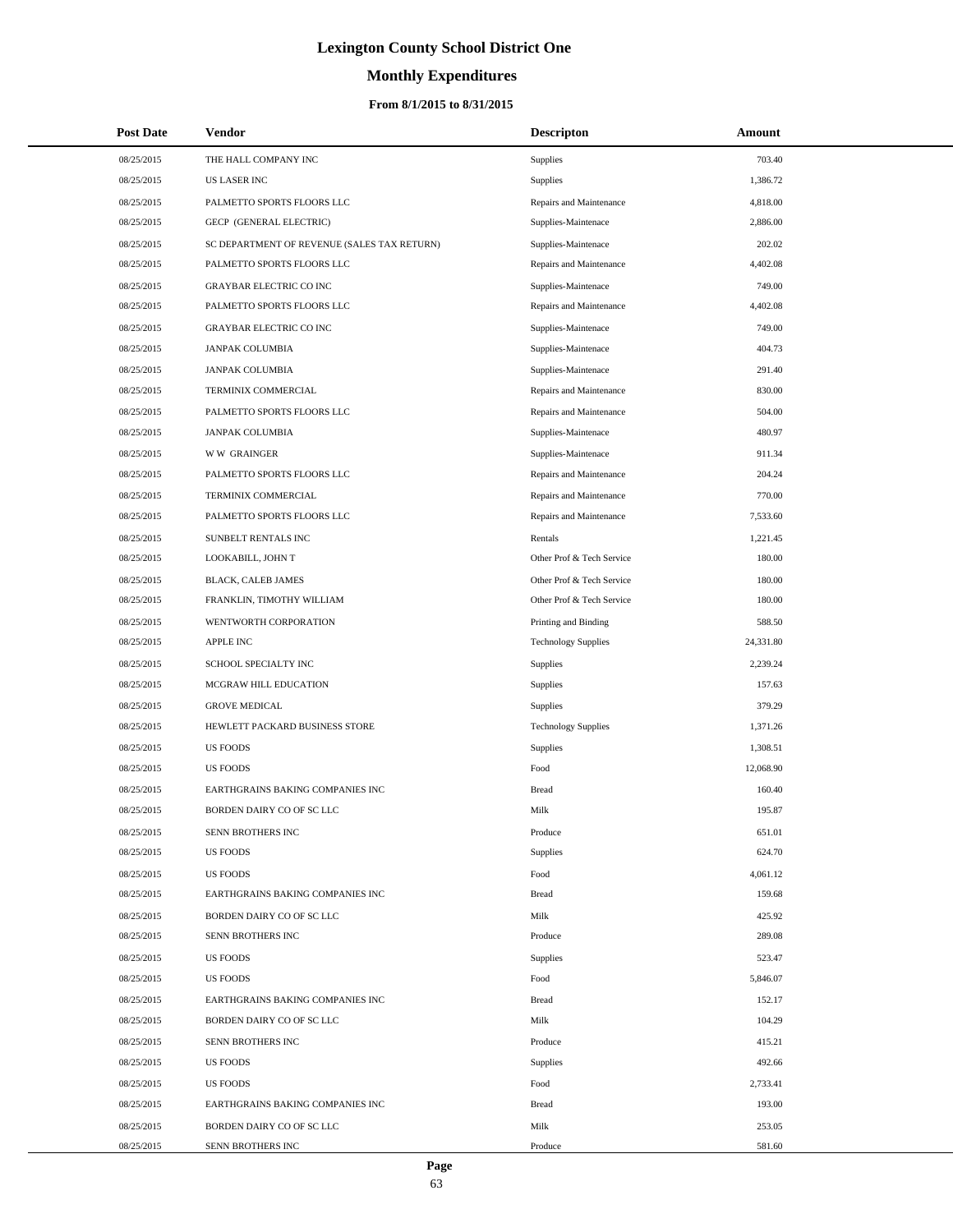# **Monthly Expenditures**

## **From 8/1/2015 to 8/31/2015**

| <b>Post Date</b> | Vendor                           | <b>Descripton</b> | Amount    |
|------------------|----------------------------------|-------------------|-----------|
| 08/25/2015       | <b>US FOODS</b>                  | Supplies          | 407.95    |
| 08/25/2015       | <b>US FOODS</b>                  | Food              | 5,662.89  |
| 08/25/2015       | <b>US FOODS</b>                  | Supplies          | 204.64    |
| 08/25/2015       | <b>US FOODS</b>                  | Food              | 2,919.68  |
| 08/25/2015       | <b>US FOODS</b>                  | Supplies          | 306.84    |
| 08/25/2015       | <b>US FOODS</b>                  | Food              | 1,357.08  |
| 08/25/2015       | SENN BROTHERS INC                | Produce           | 428.31    |
| 08/25/2015       | <b>US FOODS</b>                  | Supplies          | 602.88    |
| 08/25/2015       | <b>US FOODS</b>                  | Food              | 10,212.65 |
| 08/25/2015       | BORDEN DAIRY CO OF SC LLC        | Milk              | 108.39    |
| 08/25/2015       | SENN BROTHERS INC                | Produce           | 898.82    |
| 08/25/2015       | <b>US FOODS</b>                  | Supplies          | 373.49    |
| 08/25/2015       | <b>US FOODS</b>                  | Food              | 3,663.53  |
| 08/25/2015       | SENN BROTHERS INC                | Produce           | 529.25    |
| 08/25/2015       | <b>US FOODS</b>                  | Supplies          | 517.84    |
| 08/25/2015       | <b>US FOODS</b>                  | Food              | 2,926.65  |
| 08/25/2015       | BORDEN DAIRY CO OF SC LLC        | Milk              | 165.69    |
| 08/25/2015       | SENN BROTHERS INC                | Produce           | 651.51    |
| 08/25/2015       | <b>US FOODS</b>                  | Supplies          | 517.76    |
| 08/25/2015       | <b>US FOODS</b>                  | Food              | 3,139.21  |
| 08/25/2015       | EARTHGRAINS BAKING COMPANIES INC | <b>Bread</b>      | 135.13    |
| 08/25/2015       | BORDEN DAIRY CO OF SC LLC        | Milk              | 269.13    |
| 08/25/2015       | SENN BROTHERS INC                | Produce           | 459.77    |
| 08/25/2015       | <b>US FOODS</b>                  | Supplies          | 481.81    |
| 08/25/2015       | <b>US FOODS</b>                  | Food              | 3,768.68  |
| 08/25/2015       | BORDEN DAIRY CO OF SC LLC        | Milk              | 155.25    |
| 08/25/2015       | SENN BROTHERS INC                | Produce           | 564.32    |
| 08/25/2015       | <b>US FOODS</b>                  | Supplies          | 789.04    |
| 08/25/2015       | <b>US FOODS</b>                  | Food              | 4,975.14  |
| 08/25/2015       | BORDEN DAIRY CO OF SC LLC        | Milk              | 248.19    |
| 08/25/2015       | SENN BROTHERS INC                | Produce           | 337.07    |
| 08/25/2015       | <b>US FOODS</b>                  | Supplies          | 562.95    |
| 08/25/2015       | <b>US FOODS</b>                  | Food              | 2,780.05  |
| 08/25/2015       | BORDEN DAIRY CO OF SC LLC        | Milk              | 103.40    |
| 08/25/2015       | SENN BROTHERS INC                | Produce           | 597.79    |
| 08/25/2015       | <b>US FOODS</b>                  | Supplies          | 235.34    |
| 08/25/2015       | <b>US FOODS</b>                  | Food              | 2,990.83  |
| 08/25/2015       | BORDEN DAIRY CO OF SC LLC        | Milk              | 273.85    |
| 08/25/2015       | SENN BROTHERS INC                | Produce           | 530.94    |
| 08/25/2015       | <b>US FOODS</b>                  | Supplies          | 433.67    |
| 08/25/2015       | <b>US FOODS</b>                  | Food              | 2,679.71  |
| 08/25/2015       | BORDEN DAIRY CO OF SC LLC        | Milk              | 146.55    |
| 08/25/2015       | SENN BROTHERS INC                | Produce           | 457.74    |
| 08/25/2015       | <b>US FOODS</b>                  | Supplies          | 816.07    |
| 08/25/2015       | <b>US FOODS</b>                  | Food              | 4,267.03  |
| 08/25/2015       | EARTHGRAINS BAKING COMPANIES INC | <b>Bread</b>      | 131.20    |
| 08/25/2015       | BORDEN DAIRY CO OF SC LLC        | Milk              | 294.75    |
| 08/25/2015       | SENN BROTHERS INC                | Produce           | 540.13    |

 $\overline{a}$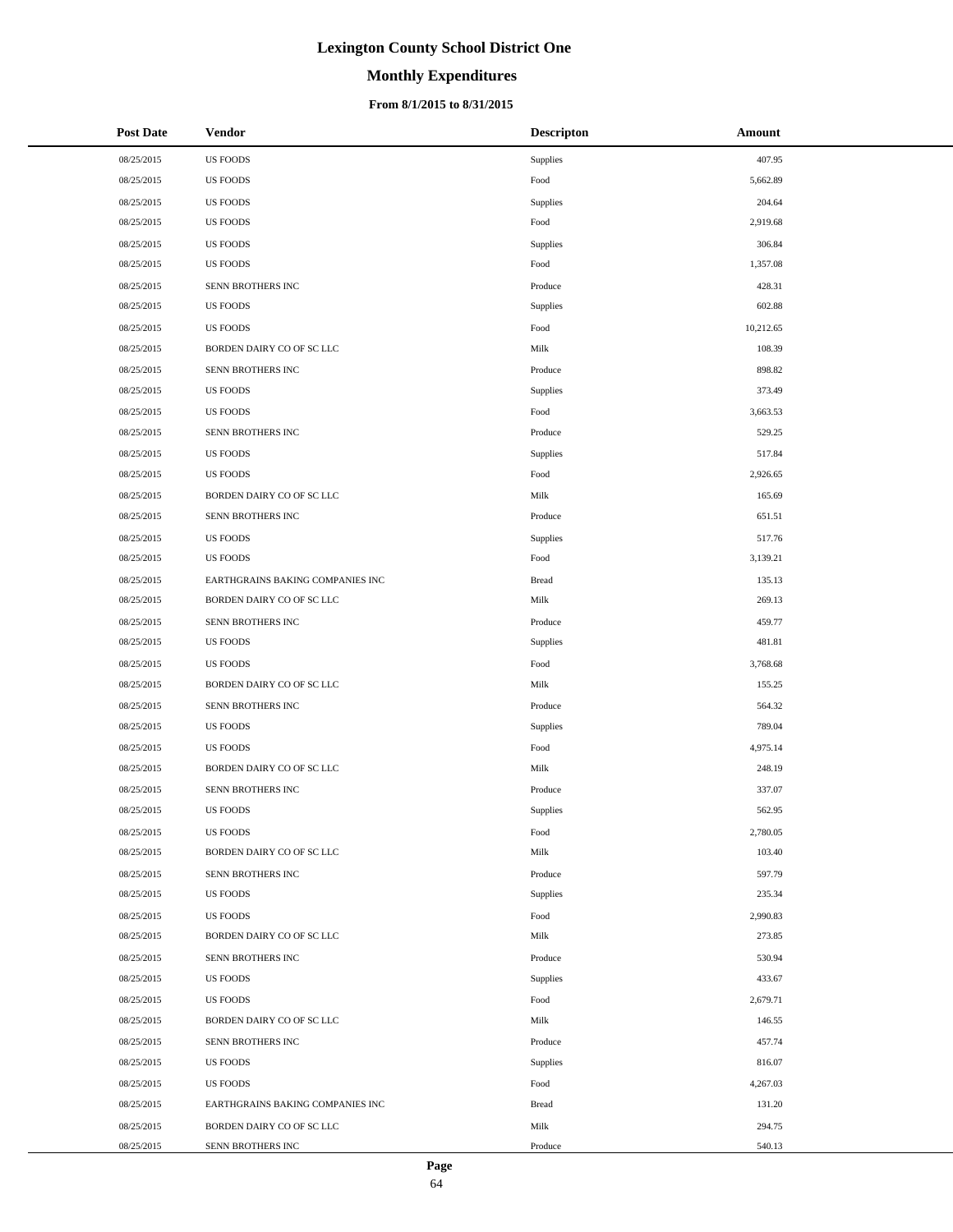# **Monthly Expenditures**

## **From 8/1/2015 to 8/31/2015**

| <b>Post Date</b> | <b>Vendor</b>                                     | <b>Descripton</b> | Amount    |
|------------------|---------------------------------------------------|-------------------|-----------|
| 08/25/2015       | <b>US FOODS</b>                                   | Supplies          | 542.86    |
| 08/25/2015       | <b>US FOODS</b>                                   | Food              | 7,074.91  |
| 08/25/2015       | EARTHGRAINS BAKING COMPANIES INC                  | <b>Bread</b>      | 157.10    |
| 08/25/2015       | BORDEN DAIRY CO OF SC LLC                         | Milk              | 196.14    |
| 08/25/2015       | SENN BROTHERS INC                                 | Produce           | 733.86    |
| 08/25/2015       | <b>US FOODS</b>                                   | Supplies          | 245.80    |
| 08/25/2015       | <b>US FOODS</b>                                   | Food              | 7,107.10  |
| 08/25/2015       | EARTHGRAINS BAKING COMPANIES INC                  | <b>Bread</b>      | 238.33    |
| 08/25/2015       | BORDEN DAIRY CO OF SC LLC                         | Milk              | 206.33    |
| 08/25/2015       | SENN BROTHERS INC                                 | Produce           | 1,025.63  |
| 08/25/2015       | <b>US FOODS</b>                                   | Supplies          | 834.36    |
| 08/25/2015       | <b>US FOODS</b>                                   | Food              | 4,554.10  |
| 08/25/2015       | BORDEN DAIRY CO OF SC LLC                         | Milk              | 359.36    |
| 08/25/2015       | SENN BROTHERS INC                                 | Produce           | 754.95    |
| 08/25/2015       | <b>US FOODS</b>                                   | Supplies          | 613.33    |
| 08/25/2015       | <b>US FOODS</b>                                   | Food              | 2,814.25  |
| 08/25/2015       | EARTHGRAINS BAKING COMPANIES INC                  | <b>Bread</b>      | 104.23    |
| 08/25/2015       | BORDEN DAIRY CO OF SC LLC                         | Milk              | 284.22    |
| 08/25/2015       | SENN BROTHERS INC                                 | Produce           | 707.55    |
| 08/25/2015       | <b>US FOODS</b>                                   | Supplies          | 722.86    |
| 08/25/2015       | <b>US FOODS</b>                                   | Food              | 2,553.69  |
| 08/25/2015       | EARTHGRAINS BAKING COMPANIES INC                  | <b>Bread</b>      | 111.95    |
| 08/25/2015       | BORDEN DAIRY CO OF SC LLC                         | Milk              | 275.74    |
| 08/25/2015       | SENN BROTHERS INC                                 | Produce           | 332.58    |
| 08/25/2015       | <b>US FOODS</b>                                   | Supplies          | 364.27    |
| 08/25/2015       | <b>US FOODS</b>                                   | Food              | 1,833.61  |
| 08/25/2015       | BORDEN DAIRY CO OF SC LLC                         | Milk              | 211.82    |
| 08/25/2015       | SENN BROTHERS INC                                 | Produce           | 406.93    |
| 08/25/2015       | <b>US FOODS</b>                                   | Food              | 2,579.10  |
| 08/25/2015       | BORDEN DAIRY CO OF SC LLC                         | Milk              | 149.90    |
| 08/25/2015       | SENN BROTHERS INC                                 | Produce           | 323.00    |
| 08/25/2015       | <b>US FOODS</b>                                   | Supplies          | 381.38    |
| 08/25/2015       | <b>US FOODS</b>                                   | Food              | 3,558.65  |
| 08/25/2015       | BORDEN DAIRY CO OF SC LLC                         | Milk              | 196.14    |
| 08/25/2015       | SENN BROTHERS INC                                 | Produce           | 770.24    |
| 08/25/2015       | <b>US FOODS</b>                                   | Supplies          | 2,197.73  |
| 08/25/2015       | <b>US FOODS</b>                                   | Food              | 12,936.57 |
| 08/25/2015       | BORDEN DAIRY CO OF SC LLC                         | Milk              | 440.45    |
| 08/25/2015       | SENN BROTHERS INC                                 | Produce           | 830.66    |
| 08/25/2015       | <b>US FOODS</b>                                   | Supplies          | 103.60    |
| 08/25/2015       | <b>US FOODS</b>                                   | Food              | 1,597.20  |
| 08/25/2015       | BORDEN DAIRY CO OF SC LLC                         | Milk              | 244.36    |
| 08/25/2015       | SENN BROTHERS INC                                 | Produce           | 263.65    |
| 08/25/2015       | SCHOLASTIC CLASSROOM MAGAZINE                     | Pupil Activity    | 693.90    |
| 08/25/2015       | STUDIES WEEKLY DBA AMERICAN LEGACY PUBLISHING INC | Pupil Activity    | 862.75    |
| 08/25/2015       | PERFECTION LEARING CORP                           | Pupil Activity    | 270.99    |
| 08/25/2015       | HOMECOURT PUBLISHERS                              | Pupil Activity    | 1,008.00  |
| 08/25/2015       | SCHOLASTIC CLASSROOM MAGAZINE                     | Pupil Activity    | 698.95    |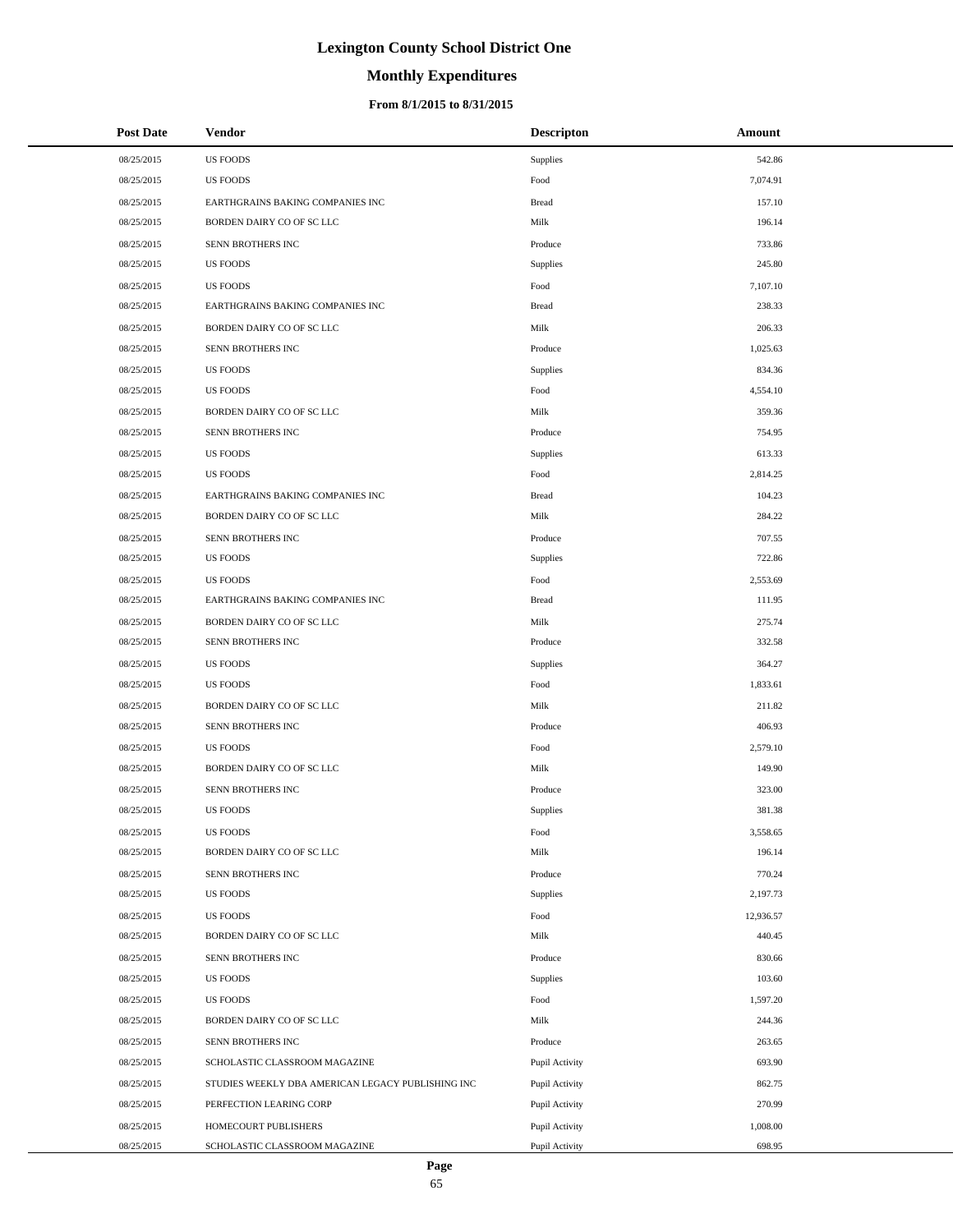# **Monthly Expenditures**

| <b>Post Date</b> | <b>Vendor</b>                                     | <b>Descripton</b>          | Amount     |
|------------------|---------------------------------------------------|----------------------------|------------|
| 08/25/2015       | STUDIES WEEKLY DBA AMERICAN LEGACY PUBLISHING INC | Pupil Activity             | 856.80     |
| 08/25/2015       | SCHOLASTIC CLASSROOM MAGAZINE                     | Pupil Activity             | 1,108.83   |
| 08/25/2015       | PECKNEL MUSIC CO INC                              | Pupil Activity             | 172.33     |
| 08/25/2015       | PURCHASED SERVICE                                 | Pupil Activity             | 650.00     |
| 08/25/2015       | PURCHASED SERVICE                                 | Pupil Activity             | 308.52     |
| 08/26/2015       | HOUGHTON MIFFLIN                                  | Software Renewal/Agreemen  | 51,360.00  |
| 08/26/2015       | MANAGEDPRINT                                      | Supplies                   | 292.11     |
| 08/26/2015       | <b>APPLE INC</b>                                  | Supplies                   | 345.61     |
| 08/26/2015       | APPLE INC                                         | <b>Technology Supplies</b> | 1,255.11   |
| 08/26/2015       | THOMSON WEST                                      | Supplies                   | 333.84     |
| 08/26/2015       | SIMPLEXGRINNELL                                   | Repairs and Maintenance    | 317.85     |
| 08/26/2015       | <b>JANPAK COLUMBIA</b>                            | Supplies-Maintenace        | 404.73     |
| 08/26/2015       | SIMPLEXGRINNELL                                   | Repairs and Maintenance    | 423.80     |
| 08/26/2015       | SIMPLEXGRINNELL                                   | Repairs and Maintenance    | 400.00     |
| 08/26/2015       | DIEBOLD INC                                       | Repairs and Maintenance    | 361.00     |
| 08/26/2015       | DIEBOLD INC                                       | Repairs and Maintenance    | 361.00     |
| 08/26/2015       | P AND S CONSTRUCTION COMPANY INC                  | Repairs and Maintenance    | 2,048.00   |
| 08/26/2015       | SIMPLEXGRINNELL                                   | Repairs and Maintenance    | 400.00     |
| 08/26/2015       | SIMPLEXGRINNELL                                   | Repairs and Maintenance    | 400.00     |
| 08/26/2015       | <b>JANPAK COLUMBIA</b>                            | Supplies-Maintenace        | 531.79     |
| 08/26/2015       | SIMPLEXGRINNELL                                   | Repairs and Maintenance    | 400.00     |
| 08/26/2015       | SIMPLEXGRINNELL                                   | Repairs and Maintenance    | 400.00     |
| 08/26/2015       | SIMPLEXGRINNELL                                   | Repairs and Maintenance    | 400.00     |
| 08/26/2015       | SIMPLEXGRINNELL                                   | Repairs and Maintenance    | 400.00     |
| 08/26/2015       | SIMPLEXGRINNELL                                   | Repairs and Maintenance    | 400.00     |
| 08/26/2015       | RANDOM DRUG SCREENS INC                           | Other Prof & Tech Service  | 3,350.00   |
| 08/26/2015       | VINCENT, MATTHEW                                  | Other Prof & Tech Service  | 120.00     |
| 08/26/2015       | HAIGLER III, THOMAS I                             | Other Prof & Tech Service  | 180.00     |
| 08/26/2015       | LONGSHORE, MARTY                                  | Other Prof & Tech Service  | 180.00     |
| 08/26/2015       | HINZ, BRIAN E                                     | Other Prof & Tech Service  | 360.00     |
| 08/26/2015       | SMITH, SAMUEL STEWART                             | Other Prof & Tech Service  | 180.00     |
| 08/26/2015       | SMITH, THOMAS ALVIN                               | Other Prof & Tech Service  | 180.00     |
| 08/26/2015       | APPLE INC                                         | <b>Technology Supplies</b> | 5,557.58   |
| 08/26/2015       | DTC WORLDWIDE                                     | <b>Technology Supplies</b> | 3,915.00   |
| 08/26/2015       | SC DEPARTMENT OF REVENUE (SALES TAX RETURN)       | <b>Technology Supplies</b> | 102.20     |
| 08/26/2015       | DIGITAL OFFICE SOLUTIONS INC                      | Repairs and Maintenance    | 115.80     |
| 08/26/2015       | <b>DREAMGEAR LLC</b>                              | <b>Technology Supplies</b> | 960.00     |
| 08/26/2015       | PURCHASED SERVICE                                 | Supplies                   | 250.00     |
| 08/26/2015       | PURCHASED SERVICE                                 | Supplies                   | 250.00     |
| 08/26/2015       | PURCHASED SERVICE                                 | Supplies                   | 250.00     |
| 08/26/2015       | PURCHASED SERVICE                                 | Supplies                   | 250.00     |
| 08/26/2015       | PURCHASED SERVICE                                 | Supplies                   | 250.00     |
| 08/26/2015       | PURCHASED SERVICE                                 | Supplies                   | 250.00     |
| 08/26/2015       | PURCHASED SERVICE                                 | Supplies                   | 250.00     |
| 08/26/2015       | PURCHASED SERVICE                                 | Supplies                   | 250.00     |
| 08/26/2015       | PURCHASED SERVICE                                 | Supplies                   | 250.00     |
| 08/26/2015       | BURKWOOD CONSTRUCTION COMPANY                     | Building                   | 355,639.54 |
| 08/26/2015       | EDCON INC                                         | Building                   | 65,477.00  |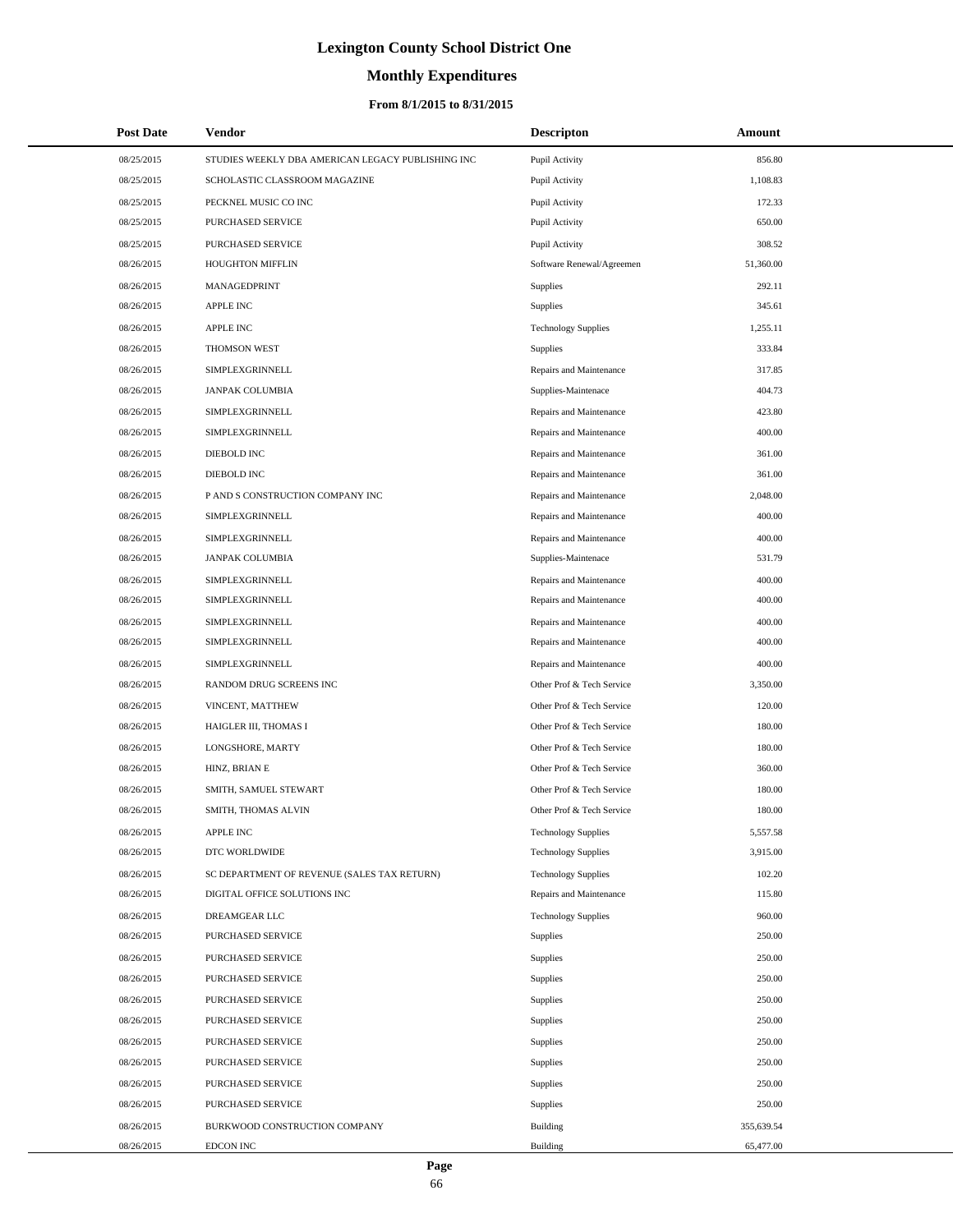# **Monthly Expenditures**

## **From 8/1/2015 to 8/31/2015**

| <b>Post Date</b> | Vendor                                            | <b>Descripton</b>          | Amount    |
|------------------|---------------------------------------------------|----------------------------|-----------|
| 08/26/2015       | F&D ELECTRICAL CONTRACTORS INC                    | Building                   | 27,334.56 |
| 08/26/2015       | WALKER WHITE INC                                  | Building                   | 18,029.55 |
| 08/26/2015       | <b>CENGAGE LEARNING</b>                           | Pupil Activity             | 360.00    |
| 08/26/2015       | <b>SOUNDTREE</b>                                  | Pupil Activity             | 387.00    |
| 08/26/2015       | LEXINGTON PRINTING LLC                            | Pupil Activity             | 1,226.22  |
| 08/26/2015       | THE VERNON COMPANY                                | Pupil Activity             | 481.51    |
| 08/26/2015       | <b>EZ FLEX SPORT MATS</b>                         | Pupil Activity             | 9,150.00  |
| 08/26/2015       | SC DEPARTMENT OF REVENUE (SALES TAX RETURN)       | Pupil Activity             | 479.50    |
| 08/26/2015       | NORTH AUGUSTA HIGH SCHOOL                         | Pupil Activity             | 660.00    |
| 08/26/2015       | RHODES GRADUATION SERVICES INC                    | Pupil Activity             | 2,573.89  |
| 08/27/2015       | FORMS AND SUPPLY INC (FSI)                        | Supplies                   | 308.55    |
| 08/27/2015       | SCHOOL SPECIALTY INC                              | Supplies                   | 492.62    |
| 08/27/2015       | SCHOOL SPECIALTY INC                              | Supplies                   | 105.94    |
| 08/27/2015       | PINE PRESS OF LEXINGTON INC                       | Printing and Binding       | 155.27    |
| 08/27/2015       | <b>LENOVO US</b>                                  | <b>Technology Supplies</b> | 159.43    |
| 08/27/2015       | ASSOCIATION OF SC ENERGY MANAGERS (ASCEM)         | Travel                     | 250.00    |
| 08/27/2015       | CAROLINA POWER EQUIPMENT INC                      | Supplies-Maintenace        | 590.96    |
| 08/27/2015       | CITY ELECTRIC SUPPLY CO                           | Supplies-Maintenace        | 639.86    |
| 08/27/2015       | <b>SC FARM BUREAU</b>                             | Supplies-Maintenace        | 591.81    |
| 08/27/2015       | COOK & BOARDMAN LLC                               | Supplies-Maintenace        | 667.68    |
| 08/27/2015       | EMPIRE EQUIPMENT CO DBA/EMPIRE MARKETING GROUP    | Supplies-Maintenace        | 3,811.06  |
| 08/27/2015       | SMITH AND JONES JANITORIAL SUPPLIES AND EQUIP INC | Supplies-Maintenace        | 1,136.02  |
| 08/27/2015       | SMITH AND JONES JANITORIAL SUPPLIES AND EQUIP INC | Supplies-Maintenace        | 479.19    |
| 08/27/2015       | REBEL YELL INC                                    | Supplies-Maintenace        | 224.70    |
| 08/27/2015       | SMITH AND JONES JANITORIAL SUPPLIES AND EQUIP INC | Supplies-Maintenace        | 1,174.31  |
| 08/27/2015       | PELLA WINDOW AND DOOR CO                          | Repairs and Maintenance    | 997.17    |
| 08/27/2015       | ALFRED WILLIAMS AND CO                            | Supplies-Maintenace        | 2,210.62  |
| 08/27/2015       | PELLA WINDOW AND DOOR CO                          | Repairs and Maintenance    | 150.00    |
| 08/27/2015       | SMITH AND JONES JANITORIAL SUPPLIES AND EQUIP INC | Supplies-Maintenace        | 964.00    |
| 08/27/2015       | SMITH AND JONES JANITORIAL SUPPLIES AND EQUIP INC | Supplies-Maintenace        | 316.72    |
| 08/27/2015       | FERGUSON ENTERPRISES INC FEI 27                   | Supplies-Maintenace        | 142.91    |
| 08/27/2015       | SHERWIN WILLIAMS                                  | Supplies-Maintenace        | 225.72    |
| 08/27/2015       | FERGUSON ENTERPRISES INC FEI 27                   | Supplies-Maintenace        | 142.91    |
| 08/27/2015       | SHERWIN WILLIAMS                                  | Supplies-Maintenace        | 225.71    |
| 08/27/2015       | SMITH AND JONES JANITORIAL SUPPLIES AND EQUIP INC | Supplies-Maintenace        | 181.04    |
| 08/27/2015       | GENERATOR SERVICES INC                            | Repairs and Maintenance    | 1,734.00  |
| 08/27/2015       | WILFONG, MICHAEL BRIAN                            | Other Prof & Tech Service  | 120.00    |
| 08/27/2015       | MCGRAW HILL EDUCATION                             | Supplies                   | 585.36    |
| 08/27/2015       | HEWLETT PACKARD BUSINESS STORE                    | <b>Technology Supplies</b> | 4,700.77  |
| 08/27/2015       | PALMETTO CONSTRUCTION SERVICES                    | Building                   | 340.00    |
| 08/27/2015       | TRANE COMPANY                                     | Supplies                   | 2,362.56  |
| 08/27/2015       | MACTASTIC LLC DBA MACTASTIC IREPAIR               | Pupil Activity             | 4,985.22  |
| 08/27/2015       | <b>BUSBY, RALPH LENNY</b>                         | Pupil Activity             | 195.00    |
| 08/27/2015       | STOKES, JAMES LEE                                 | Pupil Activity             | 210.00    |
| 08/27/2015       | TRIANO, GUY                                       | Pupil Activity             | 405.00    |
| 08/27/2015       | BRANHAM, DONALD W                                 | Pupil Activity             | 128.90    |
| 08/27/2015       | <b>BUCKNER JR, EDWARD</b>                         | Pupil Activity             | 118.10    |
| 08/27/2015       | DONLON, THOMAS                                    | Pupil Activity             | 113.00    |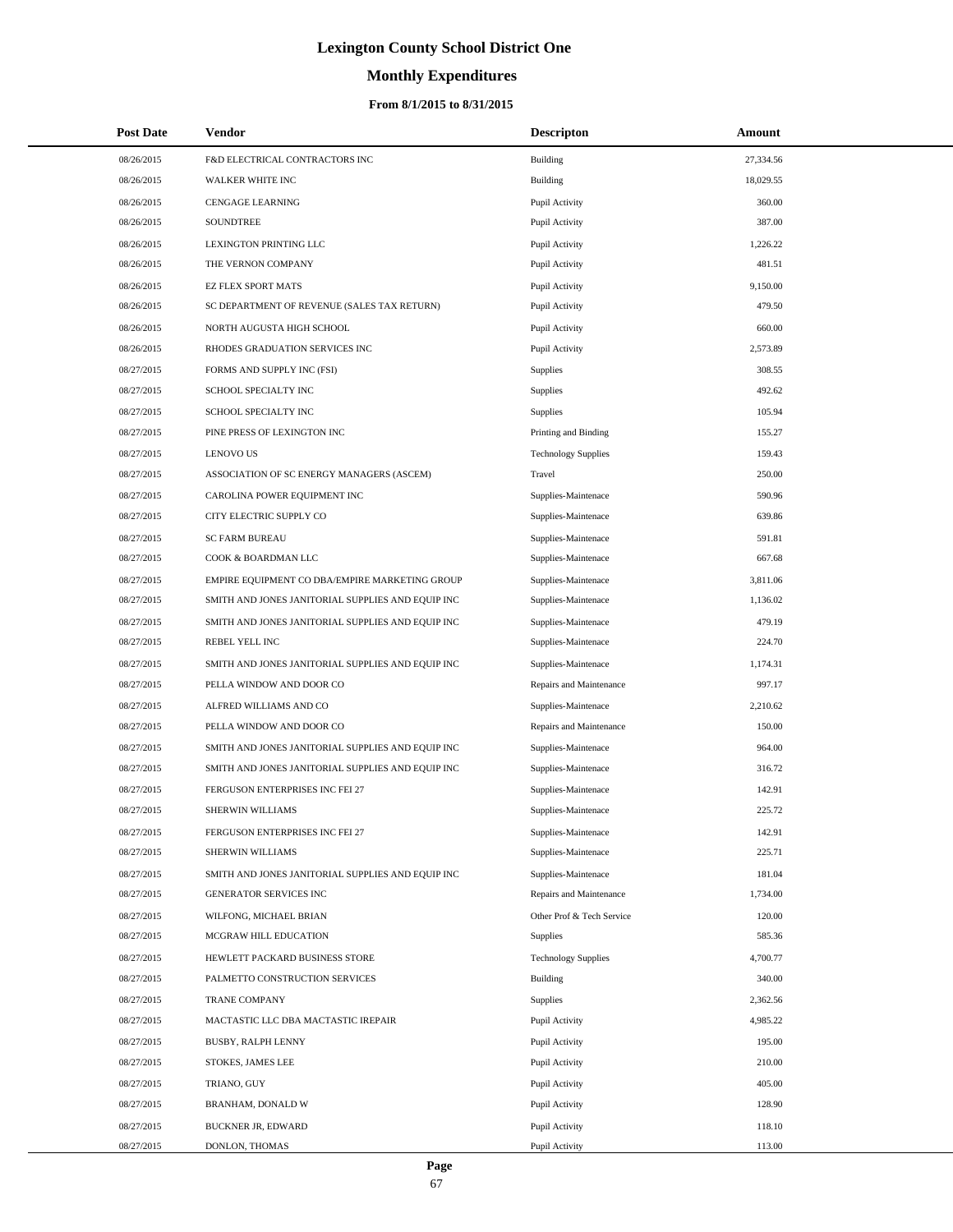# **Monthly Expenditures**

| <b>Post Date</b> | <b>Vendor</b>                    | <b>Descripton</b>         | Amount   |
|------------------|----------------------------------|---------------------------|----------|
| 08/27/2015       | HAIGLER, ROY L                   | Pupil Activity            | 107.60   |
| 08/27/2015       | HICKSON, SHERMAN R               | Pupil Activity            | 109.40   |
| 08/27/2015       | HUDSON, DOUG M                   | Pupil Activity            | 110.90   |
| 08/27/2015       | KUHN, DAVID H                    | Pupil Activity            | 103.70   |
| 08/27/2015       | LOUDEN, HENDERSON                | Pupil Activity            | 113.00   |
| 08/27/2015       | MARCHANT, WAYNE H                | Pupil Activity            | 144.20   |
| 08/27/2015       | POPE, WYMAN                      | Pupil Activity            | 124.70   |
| 08/27/2015       | PRICE, JOHN M                    | Pupil Activity            | 101.00   |
| 08/27/2015       | ROBINSON, RICKY D                | Pupil Activity            | 145.10   |
| 08/27/2015       | SMITH, CARLTON                   | Pupil Activity            | 155.00   |
| 08/27/2015       | WELDON, RICHARD                  | Pupil Activity            | 124.70   |
| 08/27/2015       | WILSON, CHRISTOPHER GREG         | Pupil Activity            | 101.00   |
| 08/28/2015       | DELL COMPUTERS                   | Supplies                  | 301.72   |
| 08/28/2015       | DELL COMPUTERS                   | Supplies                  | 592.74   |
| 08/28/2015       | DELL COMPUTERS                   | <b>Supplies</b>           | 301.72   |
| 08/28/2015       | FORMS AND SUPPLY INC (FSI)       | <b>Supplies</b>           | 225.24   |
| 08/28/2015       | FORMS AND SUPPLY INC (FSI)       | Supplies                  | 196.30   |
| 08/28/2015       | NEOPOST USA INC                  | Repairs and Maintenance   | 540.00   |
| 08/28/2015       | SHIFFLER EQUIPMENT SALES INC     | <b>Supplies</b>           | 870.47   |
| 08/28/2015       | ADVANTAGE FORMS AND SYSTEMS      | <b>Supplies</b>           | 458.39   |
| 08/28/2015       | EPS LITERACY AND INTERVENTION    | Supplies                  | 117.00   |
| 08/28/2015       | PURCHASED SERVICE                | <b>Library Books</b>      | 345.90   |
| 08/28/2015       | <b>HEINEMANN</b>                 | Supplies                  | 1,925.00 |
| 08/28/2015       | CLARK BERRY PHOTOGRAPHY          | <b>Supplies</b>           | 441.00   |
| 08/28/2015       | PURCHASED SERVICE                | Travel                    | 155.25   |
| 08/28/2015       | <b>WW GRAINGER</b>               | Supplies-Maintenace       | 226.33   |
| 08/28/2015       | WATTS AND ASSOCIATES ROOFING INC | Repairs and Maintenance   | 825.00   |
| 08/28/2015       | CULLUM SERVICES INC              | Repairs and Maintenance   | 4,556.36 |
| 08/28/2015       | <b>CULLUM SERVICES INC</b>       | Repairs and Maintenance   | 415.14   |
| 08/28/2015       | FERGUSON ENTERPRISES INC FEI 27  | Supplies-Maintenace       | 156.17   |
| 08/28/2015       | <b>CULLUM SERVICES INC</b>       | Repairs and Maintenance   | 1,692.78 |
| 08/28/2015       | WATTS AND ASSOCIATES ROOFING INC | Repairs and Maintenance   | 825.00   |
| 08/28/2015       | LOOKABILL, JOHN T                | Other Prof & Tech Service | 180.00   |
| 08/28/2015       | MCMANUS, JOHN-PATRICK A.         | Other Prof & Tech Service | 180.00   |
| 08/28/2015       | SMITH, THOMAS ALVIN              | Other Prof & Tech Service | 180.00   |
| 08/28/2015       | SNUFFER, ROBERT                  | Other Prof & Tech Service | 120.00   |
| 08/28/2015       | BLACK, CALEB JAMES               | Other Prof & Tech Service | 180.00   |
| 08/28/2015       | FASTSPRING                       | Software Renewal/Agreemen | 1,000.00 |
| 08/28/2015       | <b>LAMINEX INC</b>               | Software Renewal/Agreemen | 650.00   |
| 08/28/2015       | DIGITAL OFFICE SOLUTIONS INC     | Repairs and Maintenance   | 230.20   |
| 08/28/2015       | DIGITAL OFFICE SOLUTIONS INC     | Repairs and Maintenance   | 100.13   |
| 08/28/2015       | DIGITAL OFFICE SOLUTIONS INC     | Repairs and Maintenance   | 945.54   |
| 08/28/2015       | DIGITAL OFFICE SOLUTIONS INC     | Repairs and Maintenance   | 173.14   |
| 08/28/2015       | DIGITAL OFFICE SOLUTIONS INC     | Repairs and Maintenance   | 1,382.29 |
| 08/28/2015       | DIGITAL OFFICE SOLUTIONS INC     | Repairs and Maintenance   | 183.70   |
| 08/28/2015       | PURCHASED SERVICE                | Supplies                  | 112.35   |
| 08/28/2015       | US INK AND TONER INC             | Supplies                  | 309.96   |
| 08/28/2015       | LOWE'S                           | Supplies                  | 775.59   |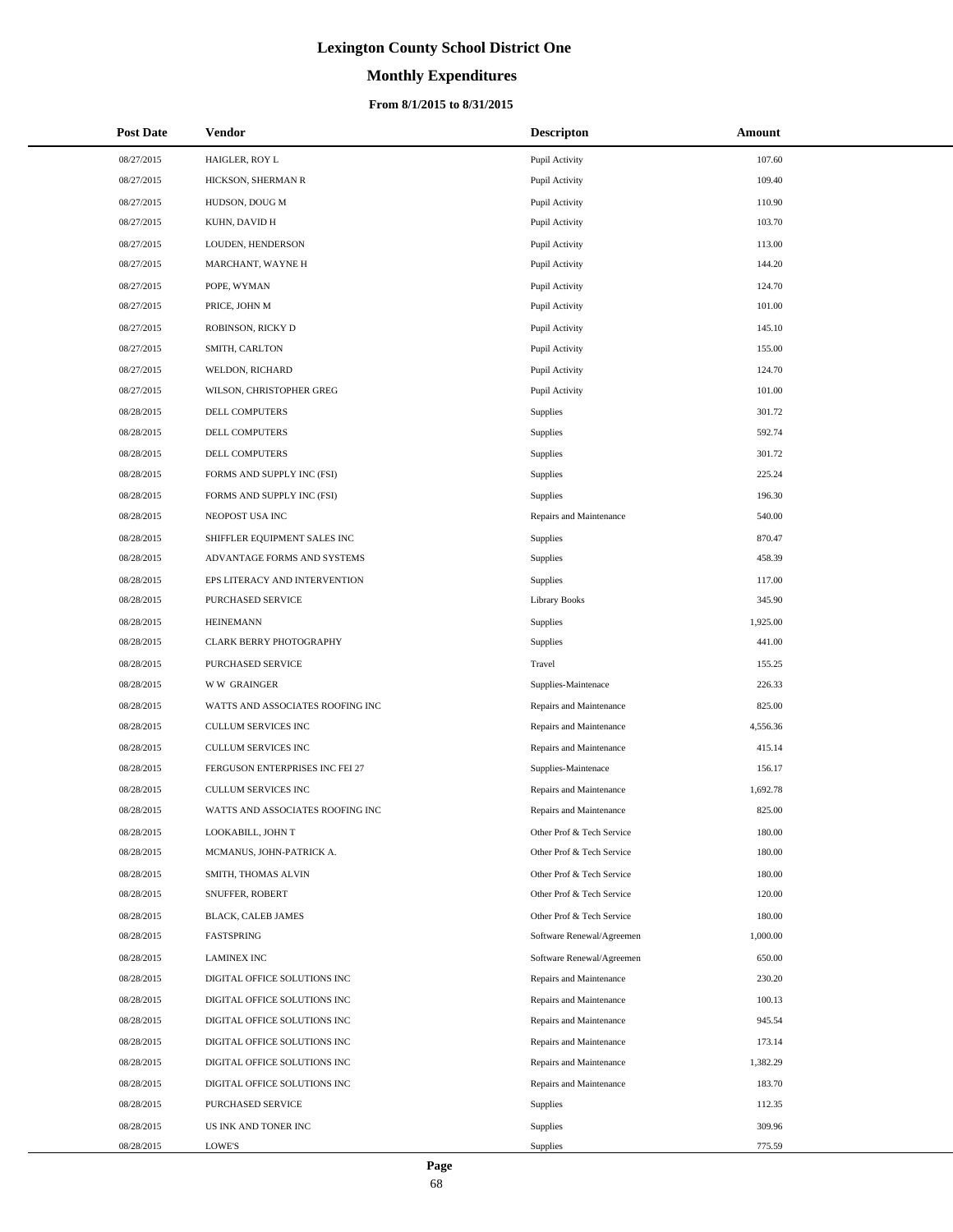# **Monthly Expenditures**

## **From 8/1/2015 to 8/31/2015**

| <b>Post Date</b> | Vendor                                             | <b>Descripton</b>             | Amount    |
|------------------|----------------------------------------------------|-------------------------------|-----------|
| 08/28/2015       | DODGE LEARNING RESOURCES                           | Supplies                      | 1,780.00  |
| 08/28/2015       | <b>LOWE'S</b>                                      | Supplies                      | 1,095.78  |
| 08/28/2015       | PRESENTATION SYSTEMS SOUTH INC                     | Pupil Activity                | 1,026.57  |
| 08/28/2015       | APPLIED EDUCATIONAL SYSTEMS INC (AES)              | Pupil Activity                | 2,450.00  |
| 08/28/2015       | SC DEPARTMENT OF REVENUE (SALES TAX RETURN)        | Pupil Activity                | 171.50    |
| 08/28/2015       | MUSIC IN MOTION                                    | Pupil Activity                | 602.50    |
| 08/28/2015       | <b>BSN SPORTS INC</b>                              | Pupil Activity                | 2,418.20  |
| 08/28/2015       | <b>BSN SPORTS INC</b>                              | Pupil Activity                | 1,800.17  |
| 08/28/2015       | CAROLINA SCREEN PRINTERS                           | Pupil Activity                | 140.17    |
| 08/28/2015       | RIDDELL / ALL AMERICAN                             | Pupil Activity                | 791.80    |
| 08/31/2015       | FORMS AND SUPPLY INC (FSI)                         | Supplies                      | 124.55    |
| 08/31/2015       | US INK AND TONER INC                               | Supplies                      | 625.56    |
| 08/31/2015       | SCHOOL SPECIALTY INC                               | Supplies                      | 132.59    |
| 08/31/2015       | US INK AND TONER INC                               | Supplies                      | 1,519.50  |
| 08/31/2015       | US INK AND TONER INC                               | Supplies                      | 2,579.87  |
| 08/31/2015       | BETHUNE POTTERY                                    | Supplies                      | 224.70    |
| 08/31/2015       | US INK AND TONER INC                               | Supplies                      | 2,155.74  |
| 08/31/2015       | HEWLETT PACKARD BUSINESS STORE                     | <b>Technology Supplies</b>    | 1,810.13  |
| 08/31/2015       | FORMS AND SUPPLY INC (FSI)                         | Supplies                      | 125.40    |
| 08/31/2015       | <b>SCHOOL MATE</b>                                 | Supplies                      | 294.00    |
| 08/31/2015       | US INK AND TONER INC                               | Supplies                      | 797.85    |
| 08/31/2015       | <b>REALLY GOOD STUFF</b>                           | Supplies                      | 167.88    |
| 08/31/2015       | ROCHESTER 100 INC                                  | Supplies                      | 460.00    |
| 08/31/2015       | SCANTRON CORP (FORMS SOFTWARE SCANNER)             | Supplies                      | 1,129.06  |
| 08/31/2015       | FORMS AND SUPPLY INC (FSI)                         | Supplies                      | $-8.72$   |
| 08/31/2015       | SCANTRON CORP (FORMS SOFTWARE SCANNER)             | Supplies                      | 564.53    |
| 08/31/2015       | CAROLINA BIOLOGICAL SUPPLY CO                      | Supplies                      | 1,003.18  |
| 08/31/2015       | FORMS AND SUPPLY INC (FSI)                         | Supplies                      | 3,112.63  |
| 08/31/2015       | US INK AND TONER INC                               | Supplies                      | 1,435.53  |
| 08/31/2015       | FORMS AND SUPPLY INC (FSI)                         | Supplies                      | 714.23    |
| 08/31/2015       | US INK AND TONER INC                               | Supplies                      | 102.42    |
| 08/31/2015       | MACHINE AND WELDING SUPPLY CO DBA ARC3 GASES SOUTH | <b>Supplies</b>               | 139.10    |
| 08/31/2015       | US INK AND TONER INC                               | Supplies                      | 128.09    |
| 08/31/2015       | US INK AND TONER INC                               | Supplies                      | 104.40    |
| 08/31/2015       | ACCENT CONNECTIONS LLC                             | <b>Instructional Services</b> | 1,050.00  |
| 08/31/2015       | COLLEGE OF CHARLESTON                              | Inst Prog Improvement         | 2,550.00  |
| 08/31/2015       | LOVE AND LOGIC INSTITUTE CUSTOMER SERVICE          | Supplies                      | 1,600.00  |
| 08/31/2015       | FORMS AND SUPPLY INC (FSI)                         | Supplies                      | 138.86    |
| 08/31/2015       | SCE&G                                              | <b>Public Utilities</b>       | 18,742.21 |
| 08/31/2015       | SIMPLEXGRINNELL                                    | Repairs and Maintenance       | 980.00    |
| 08/31/2015       | <b>ENLOWS AUTO SUPPLY</b>                          | Supplies-Maintenace           | 117.87    |
| 08/31/2015       | L R HOOK TIRE CO INC                               | Supplies-Maintenace           | 158.81    |
| 08/31/2015       | SCE&G                                              | <b>Public Utilities</b>       | 57,371.37 |
| 08/31/2015       | EA SERVICES INC                                    | Repairs and Maintenance       | 764.00    |
| 08/31/2015       | H L SHEALY CO                                      | Supplies-Maintenace           | 260.22    |
| 08/31/2015       | SCE&G                                              | <b>Public Utilities</b>       | 13,051.56 |
| 08/31/2015       | GILBERTSUMMIT RURAL WATER DISTRICT                 | <b>Public Utilities</b>       | 522.40    |
| 08/31/2015       | EA SERVICES INC                                    | Repairs and Maintenance       | 168.00    |

 $\overline{a}$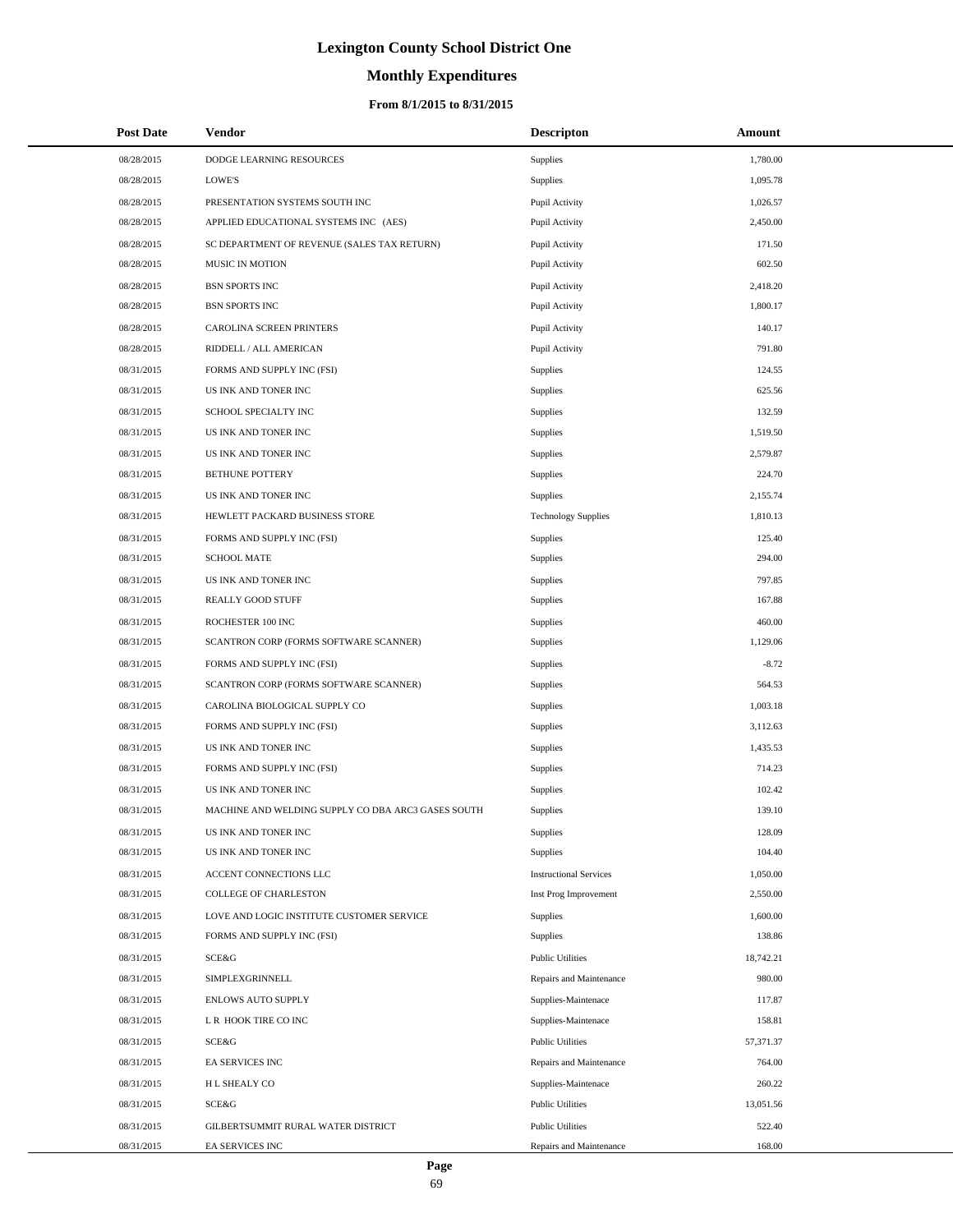# **Monthly Expenditures**

## **From 8/1/2015 to 8/31/2015**

| <b>Post Date</b> | Vendor                                            | <b>Descripton</b>       | Amount    |  |
|------------------|---------------------------------------------------|-------------------------|-----------|--|
| 08/31/2015       | <b>WW GRAINGER</b>                                | Supplies-Maintenace     | 1,775.79  |  |
| 08/31/2015       | GILBERTSUMMIT RURAL WATER DISTRICT                | <b>Public Utilities</b> | 473.12    |  |
| 08/31/2015       | EA SERVICES INC                                   | Repairs and Maintenance | 168.00    |  |
| 08/31/2015       | <b>SIMPLEXGRINNELL</b>                            | Repairs and Maintenance | 490.00    |  |
| 08/31/2015       | COOK & BOARDMAN LLC                               | Supplies-Maintenace     | 240.75    |  |
| 08/31/2015       | <b>WW GRAINGER</b>                                | Supplies-Maintenace     | 868.52    |  |
| 08/31/2015       | EA SERVICES INC                                   | Repairs and Maintenance | 2,756.33  |  |
| 08/31/2015       | SCE&G                                             | <b>Public Utilities</b> | 7,004.76  |  |
| 08/31/2015       | SIMPLEXGRINNELL                                   | Repairs and Maintenance | 490.00    |  |
| 08/31/2015       | SCE&G                                             | <b>Public Utilities</b> | 18,539.03 |  |
| 08/31/2015       | SCE&G                                             | <b>Public Utilities</b> | 17,486.43 |  |
| 08/31/2015       | SIMPLEXGRINNELL                                   | Repairs and Maintenance | 740.00    |  |
| 08/31/2015       | <b>BATTERIES PLUS</b>                             | Supplies-Maintenace     | 377.28    |  |
| 08/31/2015       | <b>GENERAL SALES COMPANY</b>                      | Supplies-Maintenace     | 2,126.09  |  |
| 08/31/2015       | SIMPLEXGRINNELL                                   | Repairs and Maintenance | 490.00    |  |
| 08/31/2015       | SCE&G                                             | <b>Public Utilities</b> | 12,690.62 |  |
| 08/31/2015       | SCE&G                                             | <b>Public Utilities</b> | 13,200.96 |  |
| 08/31/2015       | SIMPLEXGRINNELL                                   | Repairs and Maintenance | 490.00    |  |
| 08/31/2015       | <b>WW GRAINGER</b>                                | Supplies-Maintenace     | 420.77    |  |
| 08/31/2015       | SCE&G                                             | <b>Public Utilities</b> | 15,397.47 |  |
| 08/31/2015       | SIMPLEXGRINNELL                                   | Repairs and Maintenance | 490.00    |  |
| 08/31/2015       | SURPLUS MATERIAL NETWORK INC                      | Supplies-Maintenace     | 1,048.60  |  |
| 08/31/2015       | <b>WW GRAINGER</b>                                | Supplies-Maintenace     | 2,089.74  |  |
| 08/31/2015       | SIMPLEXGRINNELL                                   | Repairs and Maintenance | 490.00    |  |
| 08/31/2015       | COOK & BOARDMAN LLC                               | Supplies-Maintenace     | 240.75    |  |
| 08/31/2015       | GILBERTSUMMIT RURAL WATER DISTRICT                | <b>Public Utilities</b> | 146.15    |  |
| 08/31/2015       | EA SERVICES INC                                   | Repairs and Maintenance | 168.00    |  |
| 08/31/2015       | <b>WW GRAINGER</b>                                | Supplies-Maintenace     | 2,792.74  |  |
| 08/31/2015       | GILBERTSUMMIT RURAL WATER DISTRICT                | <b>Public Utilities</b> | 696.26    |  |
| 08/31/2015       | EA SERVICES INC                                   | Repairs and Maintenance | 2,656.33  |  |
| 08/31/2015       | MIDCAROLINA ELEC COOP INC                         | <b>Public Utilities</b> | 17,550.00 |  |
| 08/31/2015       | SCE&G                                             | <b>Public Utilities</b> | 172.37    |  |
| 08/31/2015       | <b>EA SERVICES INC</b>                            | Repairs and Maintenance | 207.00    |  |
| 08/31/2015       | <b>WW GRAINGER</b>                                | Supplies-Maintenace     | 1,740.75  |  |
| 08/31/2015       | MIDCAROLINA ELEC COOP INC                         | <b>Public Utilities</b> | 14,547.00 |  |
| 08/31/2015       | BUILDERS SPECIALTIES INC                          | Repairs and Maintenance | 5,171.20  |  |
| 08/31/2015       | SIMPLEXGRINNELL                                   | Repairs and Maintenance | 490.00    |  |
| 08/31/2015       | H L SHEALY CO                                     | Supplies-Maintenace     | 260.22    |  |
| 08/31/2015       | SMITH AND JONES JANITORIAL SUPPLIES AND EQUIP INC | Supplies-Maintenace     | 1,310.96  |  |
| 08/31/2015       | SIMPLEXGRINNELL                                   | Repairs and Maintenance | 490.00    |  |
| 08/31/2015       | <b>WW GRAINGER</b>                                | Supplies-Maintenace     | 389.48    |  |
| 08/31/2015       | EA SERVICES INC                                   | Repairs and Maintenance | 429.00    |  |
| 08/31/2015       | SIMPLEXGRINNELL                                   | Repairs and Maintenance | 490.00    |  |
| 08/31/2015       | H L SHEALY CO                                     | Supplies-Maintenace     | 260.22    |  |
| 08/31/2015       | SCE&G                                             | <b>Public Utilities</b> | 8,216.34  |  |
| 08/31/2015       | EA SERVICES INC                                   | Repairs and Maintenance | 400.00    |  |
| 08/31/2015       | SIMPLEXGRINNELL                                   | Repairs and Maintenance | 490.00    |  |
| 08/31/2015       | H L SHEALY CO                                     | Supplies-Maintenace     | 260.22    |  |

 $\overline{a}$ 

70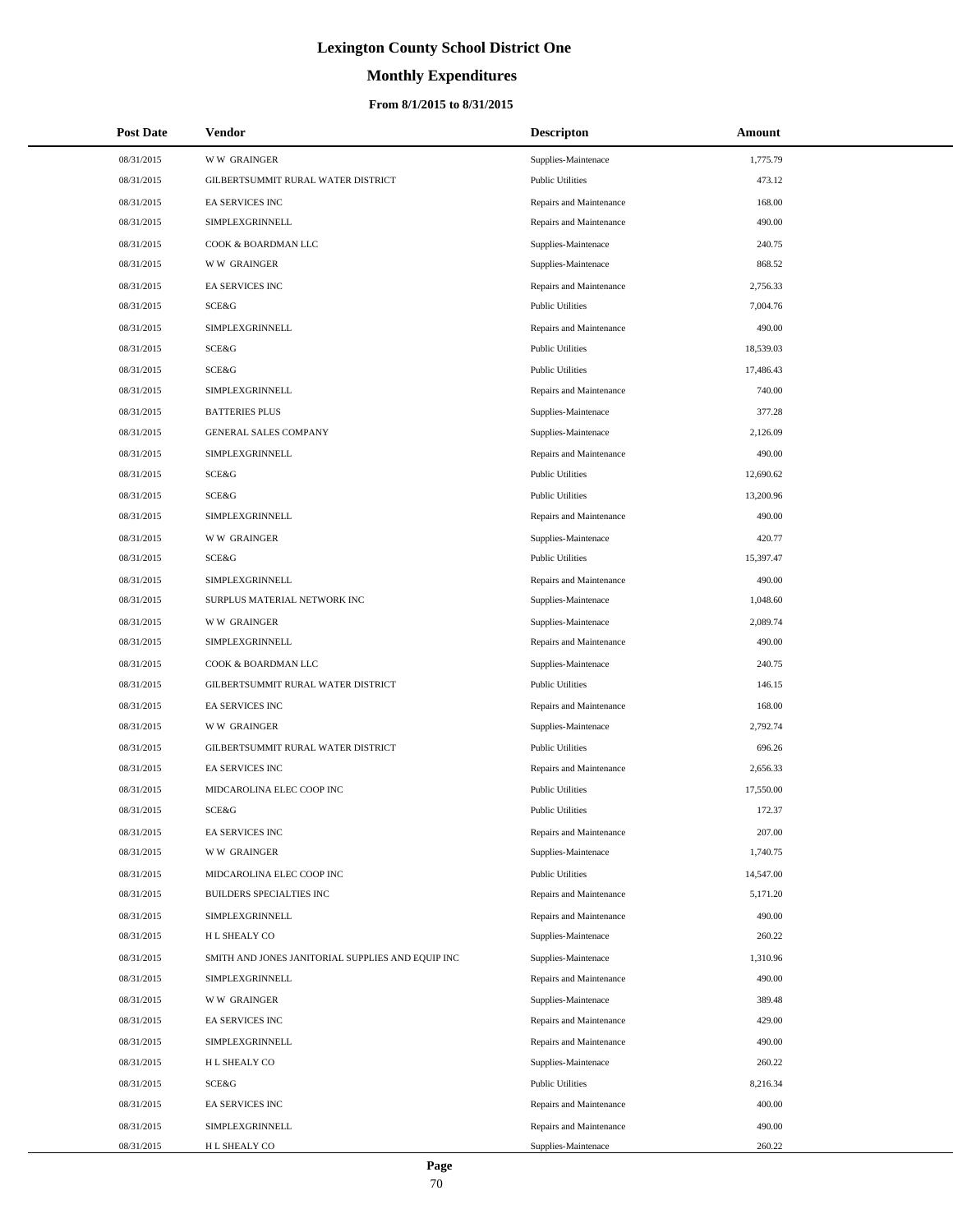# **Monthly Expenditures**

## **From 8/1/2015 to 8/31/2015**

| <b>Post Date</b> | Vendor                             | <b>Descripton</b>          | Amount    |
|------------------|------------------------------------|----------------------------|-----------|
| 08/31/2015       | GILBERTSUMMIT RURAL WATER DISTRICT | <b>Public Utilities</b>    | 220.32    |
| 08/31/2015       | MIDCAROLINA ELEC COOP INC          | <b>Public Utilities</b>    | 9,375.00  |
| 08/31/2015       | EA SERVICES INC                    | Repairs and Maintenance    | 220.00    |
| 08/31/2015       | SIMPLEXGRINNELL                    | Repairs and Maintenance    | 490.00    |
| 08/31/2015       | OSWALD WHOLESALE LUMBER INC        | Supplies-Maintenace        | 425.94    |
| 08/31/2015       | L R HOOK TIRE CO INC               | Supplies-Maintenace        | 363.69    |
| 08/31/2015       | EA SERVICES INC                    | Repairs and Maintenance    | 325.00    |
| 08/31/2015       | <b>WW GRAINGER</b>                 | Supplies-Maintenace        | 2,621.71  |
| 08/31/2015       | BILINGUAL COMMUNICATIONS           | Other Prof & Tech Service  | 2,145.90  |
| 08/31/2015       | LEXINGTON PRINTING LLC             | Printing and Binding       | 801.43    |
| 08/31/2015       | FORMS AND SUPPLY INC (FSI)         | Supplies                   | 124.51    |
| 08/31/2015       | <b>IMAGINE LEARNING</b>            | Software Renewal/Agreemen  | 42,800.00 |
| 08/31/2015       | REALLY GOOD STUFF                  | Supplies                   | 319.92    |
| 08/31/2015       | <b>LENOVO US</b>                   | <b>Technology Supplies</b> | 53,425.10 |
| 08/31/2015       | THE DBQ PROJECT                    | Supplies                   | 650.00    |
| 08/31/2015       | <b>GS2 ENGINEERING INC</b>         | Building                   | 1,979.00  |
| 08/31/2015       | W B GUIMARIN AND COMPANY INC       | <b>Building</b>            | 39,919.49 |
| 08/31/2015       | RUFUS ORNDUFF REF INC              | Repairs and Maintenance    | 608.16    |
| 08/31/2015       | RUFUS ORNDUFF REF INC              | Repairs and Maintenance    | 296.96    |
| 08/31/2015       | RUFUS ORNDUFF REF INC              | Repairs and Maintenance    | 281.31    |
| 08/31/2015       | RUFUS ORNDUFF REF INC              | Repairs and Maintenance    | 246.14    |
| 08/31/2015       | SOUNDTREE                          | Pupil Activity             | 516.00    |
| 08/31/2015       | THEATREFOLK                        | Pupil Activity             | 125.10    |
| 08/31/2015       | FORMS AND SUPPLY INC (FSI)         | Pupil Activity             | 106.70    |
| 08/31/2015       | TRIUNE MARKETING CO                | Pupil Activity             | 674.10    |
| 08/31/2015       | MSC INDUSTRIAL SUPPLY CO           | Pupil Activity             | 280.88    |
| 08/31/2015       | CAROLINA BIOLOGICAL SUPPLY CO      | Pupil Activity             | 363.00    |
| 08/31/2015       | T AND T SPORTS                     | Pupil Activity             | 316.72    |
| 08/31/2015       | <b>BUSBY, RALPH LENNY</b>          | Pupil Activity             | 120.00    |
| 08/31/2015       | HATCHELL, JOHN G                   | Pupil Activity             | 120.00    |
| 08/31/2015       | MARTHERS, BRANNON W                | Pupil Activity             | 120.00    |
| 08/31/2015       | MCCLARY, JONAIRE                   | Pupil Activity             | 120.00    |
| 08/31/2015       | RAWL, MILES                        | Pupil Activity             | 120.00    |
| 08/31/2015       | REED, JOHN MARCUS                  | Pupil Activity             | 120.00    |
| 08/31/2015       | SPIVEY, STEPHEN J                  | Pupil Activity             | 120.00    |
| 08/31/2015       | STEIN, DAVID B                     | Pupil Activity             | 120.00    |
| 08/31/2015       | DRENNING, DOUGLAS T                | Pupil Activity             | 101.00    |
| 08/31/2015       | POLSON, RICKEY E                   | Pupil Activity             | 155.00    |
| 08/31/2015       | ROBINSON, RICKY D                  | Pupil Activity             | 145.10    |
| 08/31/2015       | SAUNDERS, LARRY J                  | Pupil Activity             | 101.00    |
| 08/31/2015       | SMITH, CARLTON                     | Pupil Activity             | 155.00    |
| 08/31/2015       | GOVAN, TERRY                       | Pupil Activity             | 120.00    |
| 08/31/2015       | HART, MICHAEL JOSEPH               | Pupil Activity             | 120.00    |
| 08/31/2015       | HENDRIX, JACOB ERNEST              | Pupil Activity             | 120.00    |
| 08/31/2015       | HINZ, BRIAN E                      | Pupil Activity             | 120.00    |
| 08/31/2015       | JONES, JJ (JOHN)                   | Pupil Activity             | 120.00    |
| 08/31/2015       | PADULA, JOHN MATTHEW               | Pupil Activity             | 120.00    |
| 08/31/2015       | STOKES, JAMES LEE                  | Pupil Activity             | 120.00    |